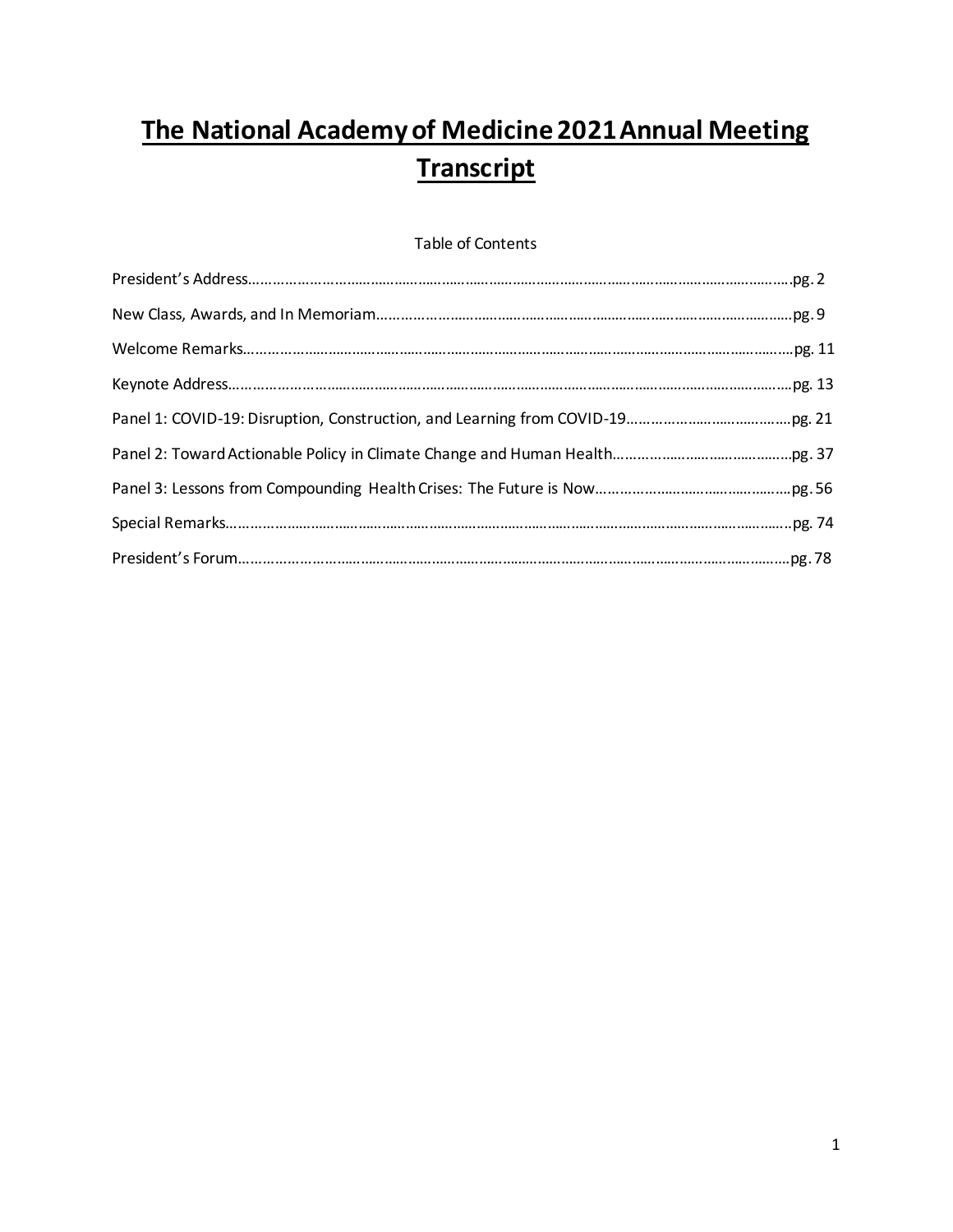# **President's Address:**

## VICTOR DZAU:

Good morning and good afternoon and good evening, depending on where you are. Welcome to the National Academy of Medicine's 2021 annual meeting. I'm so honored that you are joining me today. So, let me begin with good news about some of our members. First, a huge congratulations to David Julius, who won this year's Nobel Prize for Physiology or Medicine. I'd also like to congratulate Eric Lander, who will speak to us later on. He has joined President Biden's cabinet as his Chief Science Advisor and Director of the White House Office of Science and Technology Policy. Eric will be joined by NAM members Francis Arnold, Lisa Cooper, Sue Desmond-Hellmann, Paula Hammond and Catherine Woteki, who all recently been named to the President's Council of Advisors on Science and Technology, or PCAST, as we know it. And finally, please join me acknowledging Francis Collins' enormous contributions to science through his leadership at NIH and his own research. Though he's stepping down as director, I know that he will continue to make important contributions. So, thank you, Francis.

You know, as I was thinking about this year's meeting and reflecting on the work we do as an academy, I was struck by how much the world has changed in the seven years since I became president. When I took office, the Obama administration was in full swing and Washington was preoccupied with fights over the Affordable Care Act. So much has happened since then that it feels almost like ancient history. The challenges we face today have become far more global, complex and wide ranging. Indeed, as I said in my address last year, our society is being confronted by triple existential threats. The devastating COVID-19 pandemic, the centuries long scourge of systemic racism and the climate change crisis has already begun to upend our world. These threats are not going anywhere any time soon. If anything, they're posing more challenges and uncertainty to society.

Let me first start with the pandemic, which for more than a year and a half now is still very much front and center in the US and all over the world. These past few months have been particularly frustrating as Delta variant caused yet another wave of illnesses and deaths. In the US the greatest tragedy is that this wave could have been prevented if more people would have been masked and vaccinated. And globally, many low income countries still do not have enough access to vaccines, leaving large swaths of the world's population highly vulnerable.

Next let's talk about racism. Rooting out systemic racism also continues to be an urgent priority for society. Last year, George Floyd's senseless murder at the hands of police forced a reckoning on race in this country and globally. Many leaders, including myself, pledged to take action, but we know much more work still needs to be done. And third, climate change. With unrelenting frequency, we're experiencing the damages brought by climate change, with more intense and more frequent wildfires in the West, to a more active hurricane season and unprecedented flooding in the East. The most recent report of the UN Intergovernmental Panel on Climate Change says the damage is now already baked in and that some devastating impacts are unavoidable. But if we act now there's still an opportunity to keep that devastation from getting even worse. So, as we confront these complex threats I'm reminded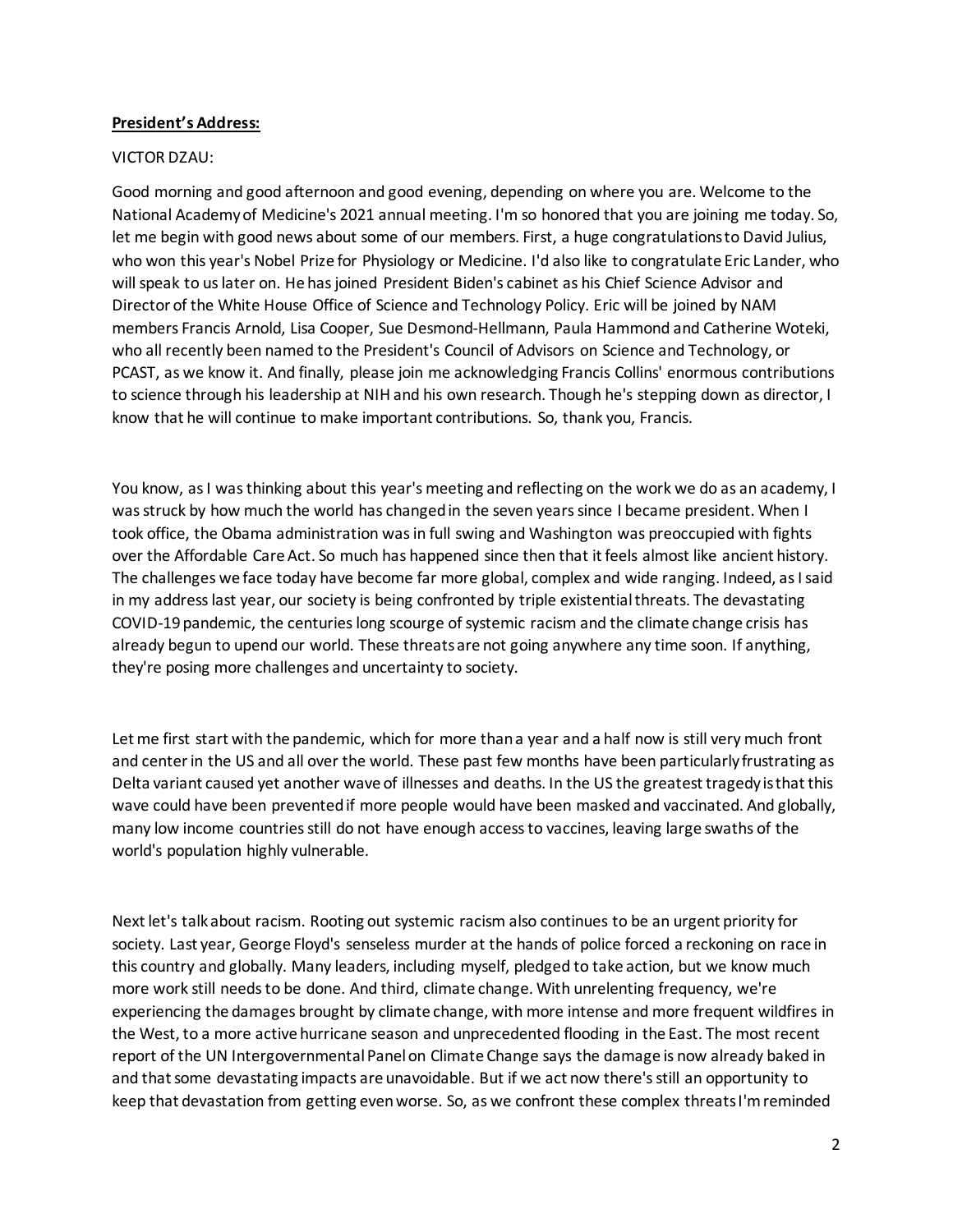of the quote from a German philosopher, Goethe, who said, "Knowing is not enough. We must apply. Willing is not enough. We must do." We know that we must do more to curb the pandemic, not just here, but everywhere. We know that we must provide equal opportunity for better health and wellbeing, not just for a lucky few, but for everyone. And we know that we must work together to be better stewards of our planet, not for ourselves, but for the future generations.

This is why our work at the National Academy of Medicine and across National Academies is so, so important. We are hard at work to put the best evidence possible available into action to improve people's life now and in the future.

But we also must face a new reality, the challenges we face now and the new crises that will undoubtedly come our way are increasingly regional, national and global. They are complex and multifaceted, crossing disciplines and sectors. And so, just as the world and the nation are changing, so too we must change.

Big societal challenges require new approaches to how we do our work. So, instead of just reacting to what's happening in the world, we need to be more proactive, to anticipate challenges, to help society be prepared and avoid the worst case scenarios. We need to leverage our convening power to forge radical new partnerships and inspire action in multiple arenas across the sciences, across the public and private sectors and around the world.

Now, more than ever, we need to communicate with the public about the values of science and to stand up for science when it's attacked, distorted or ignored. And we need to demonstrate the power of science and medicine to create a better world, not just for a few, but for everybody.

So, in this year's President's Report, I would describe how NAM is rising to the challenge.

Let me start with our work in pandemic. As summarized in the next slide, since the very early stages, the NAM and National Academies have taken a strong leadership role responding to COVID-19. Through our Standing Committee on Emerging Infectious Disease, we've engaged regularly with the US administration and decision makers on key issues.

The NAM has made a concerted effort to address issues related to pandemic in all our programs, from addressing pandemic response, to tackling its disproportionate effects on communities of color, to examining how pandemic has impacted older adults, mental health, substance abuse disorder and clinician burnout. And to get accurate public health information to the right hands, to the hands of health care providers, policy makers, journalist and, importantly, to the public. We've hosted hundreds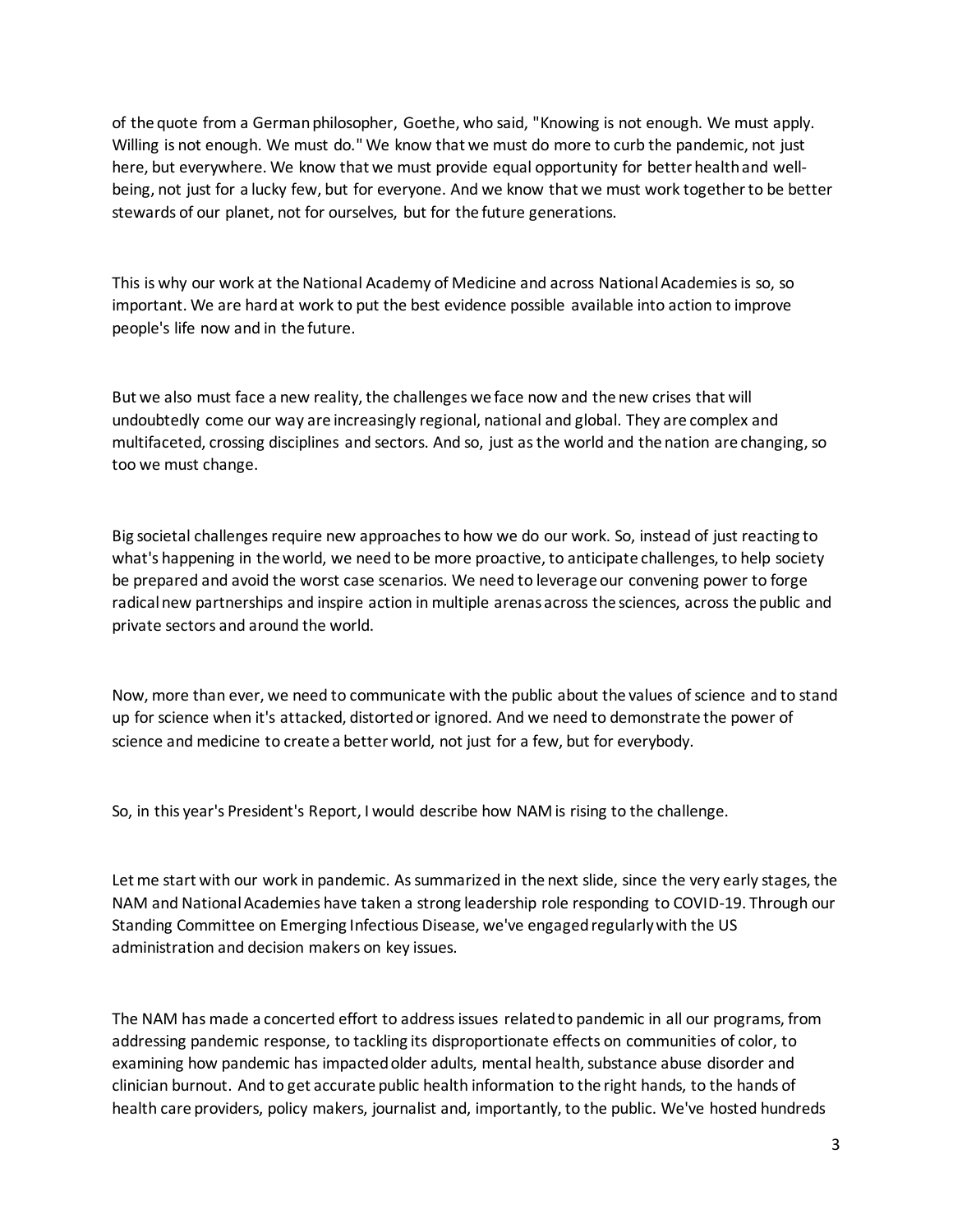of webinars and virtual workshops on a wide variety of topics and issues. Also, as you know, we've issued statements to speak out for science. Most recently, we've been focusing on building trust in COVID-19 vaccines. In addition to working on vaccine hesitancy directly with providers and communities, our black NAM members developed a video urging Black Americans to get vaccines. This video has been viewed over 240,000 times. And thanks to Hispanic leadership in our council, our Latino and Latina members developed a similar video. Now, you have a chance to watch both of these videos during the breaks at 2:30 p.m. today, Eastern Time.

And, of course, combating misinformation around COVID-19 is a big part of the battle. Social media companies, so often the fuel for spread of misinformation, needs to do more to step up and do right. An important first step for these platforms is to identify and prioritize credible sources of information for their users. So, when NAM Council member, Karen DeSalvo, who's now the Google's Chief Health Officer, asked NAM to help to work with YouTube, we agreed without hesitation. We appointed a multidisciplinary advisory group chaired by Raynard Kington, which engaged in extensive deliberation, solicited widespread public input and released a publication, which you can see on the slide. The publication provided a set of criteria to help identify credible information, the attributes of credible sources of information and categories of entities that could serve as a reliable source of information. So, the surgeon general, Vivek Murthy, referenced our publication in his recent public advisory on misinformation health. Going forward, we are committed to furthering our work in this area, engaging with many more social media platforms and pondering to extend this initiative globally.

While here in the United States the pandemic has reviewed the best and worst of our health care system, a system capable of extraordinary care and innovation, but one that has perpetuated inequities and is unprepared to completely meet the challenges of the 21st century. So, as we emerge from COVID, NAM is looking to the future. We must capture those important lessons to create a system that is equipped for a rapidly changing world. So, indeed after President Biden issued a public letter to Chief Science Advisor Eric Lander asking for guidance on specific questions regarding science, technology and public health preparedness, we the NAM convened a working group to identify key priorities based on lessons learned from COVID-19. This slide will show you the key priorities identified. One priority identified is transforming the United States public health infrastructure. It is fragmented and severely under-resourced with workforce shortages and outdatedtechnology systems. So, we have to reimagine, reorganize and invest significantly in our nation's public health. The working group also urged major improvement of our health data system to prepare for the next emergency. Our current system is not interoperable and abounds with deficiencies, making it difficult or nearly impossible to glean actionable insights. We need an improved data health ecosystem that focuses on foundational elements such as technical infrastructure, data architecture and modularity. Also, protecting and improving the public's health requires robust capabilities for rapidly identifying new infections and health threats. So, we need to enhance pandemic surveillance, forecasting and virus tracking. I'm so pleased that the CDC has taken on an important first step by establishing the Center for Forecasting and Outbreak Analytics.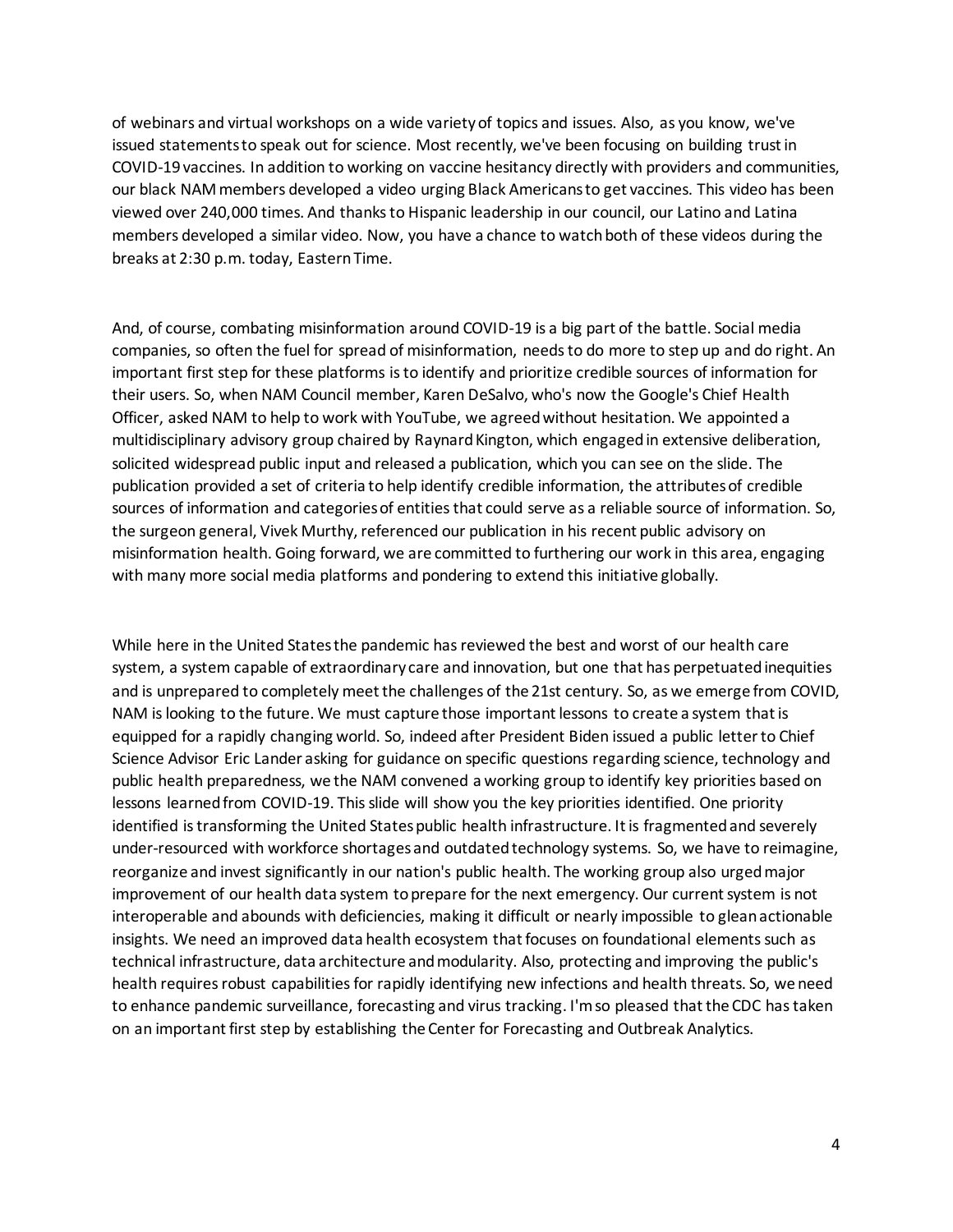The overarching priority of this nation should be to develop a national strategy for pandemic prevention and preparedness. The Biden administration unveiled the American Preparedness Plan, a \$65 billion proposal to remake the nation's pandemic preparedness infrastructure. I'm so gratified that many of the elements outlined by Working Group are contained in this plan. And later, you'll hear that I'll be interviewing Eric Lander during the scientific meeting on some of these issues.

This slide says above all, all the stuff we talked about earlier is preparedness. But as you know well, we really need long term transformation of the entire US health system.

The NAM Leadership Consortium, led by Mike McGinnis, convened leaders from nine sectors of the health system to assess the impact and experience during the pandemic and recommend changes for the long term future. You can see the nine sectors listed in this slide. First, a cross-cutting theme is equity. We must commit to pursuing equity across all domains of health system. This includes addressing systems, policies and barriers that perpetuate health disparities and ensure that we see meaningful progress towards revamping it. Second, COVID has forced major changes in how we deliver care. Providers have to swiftly leverage telehealth and other technology, streamline operations and embrace non-traditional care settings. We must build on this momentum to transform health care delivery, so they're safer, more efficient and easier to access. We should innovate and advance effective ways to engage, monitor, manage patients remotely at their homes and in the community by ensuring equity and access to care. Third, we have to reconsider how care is financed. COVID-19 has renewed the impetus for transitioning away from fee for service and towards value based payment models, which could drive transformation in other sectors as well. Furthermore, this pandemic has exacerbated already high rates of burnout among our clinicians and frontline workers. We must invest in their well-being. So, these are some of the project actions, they represent meaningful steps towards system transformation across the sectors.

Now, lessons from COVID-19 can and should also inform the overall public health measures, and especially as we enter the flu season and influenza preparedness. So, sponsored by HHS, we formed an international commission to do just that from a global and US perspective. This initiative issued four reports, as you see in this slide, informing future influenza vaccine development, supply chain issues, public health interventions, diagnostics and treatment strategies, and international collaboration, innovative partnership and financing based on lessons learned from COVID-19. I'm also proud that NAM is actively involved with many global activities related to pandemic preparedness response. As shown on this slide, NAM showed a secretariat for the G20 high level independent panel that's shown on the right side, which generated an important report called A Global View for Our Pandemic Age, that calls for critical actions and doubling of international financing to at least 75 billion over the next five years to close the gaps in pandemic prevention and preparedness. In addition, along with other NAM members, I've been actively engaged in the Global Preparedness Monitoring Board to provide independent monitoring to ensure preparedness for global health crises. And in the global access to COVID Tools Accelerator, or ACT, and COVAX, which works towards equitable access to COVID-19 tests, treatments and vaccines worldwide.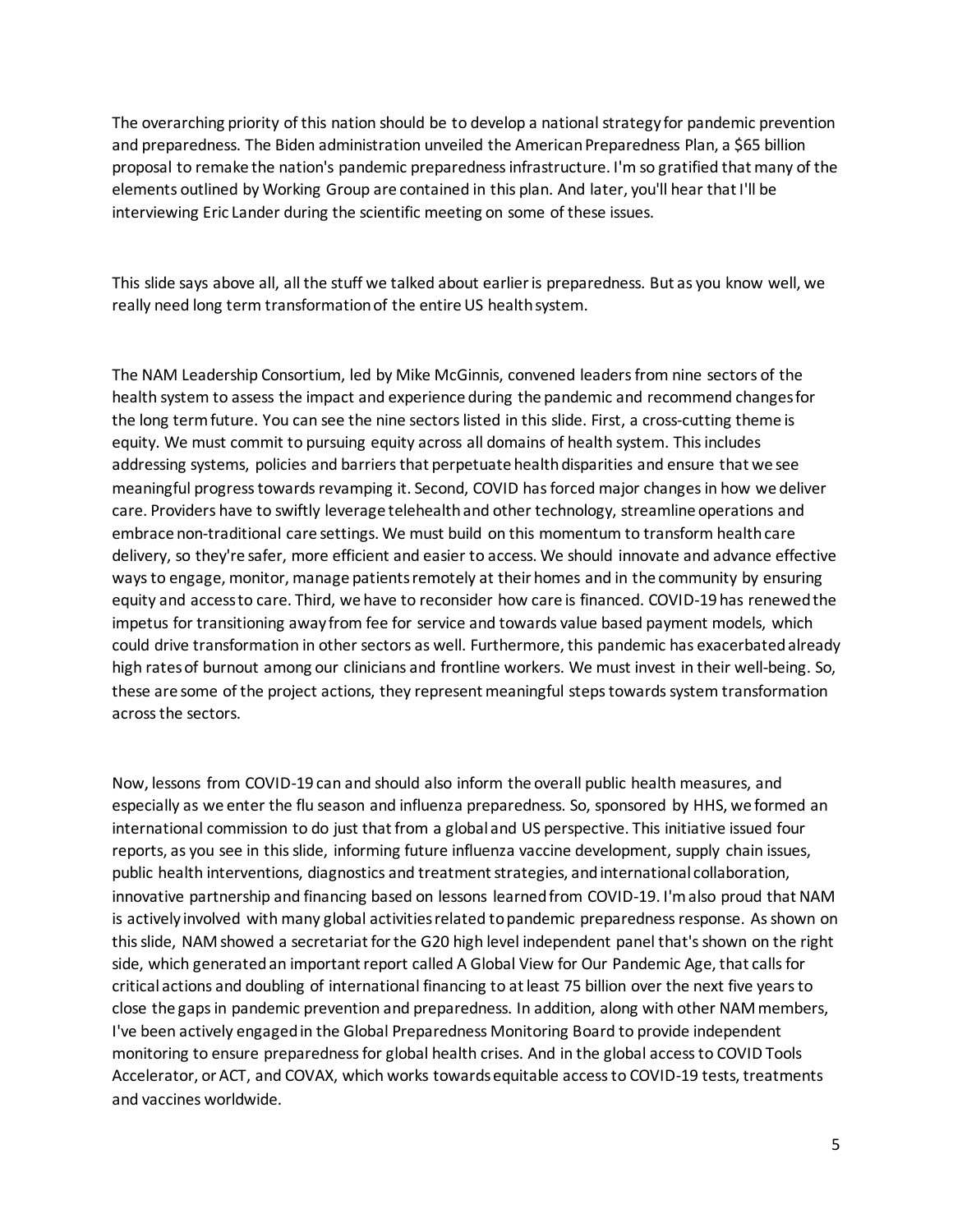The pandemic has shone a harsh light on another crisis, and that is racial and socioeconomic disparities in health care and health outcomes. It is clear that people of color have disproportionately suffered and died in this pandemic because of longstanding inequities in our society.

Last year, I, on behalf of NAM, made a public commitment to address racism and center equity in all that we do. We are committed to creating an internal environment and culture diversity and equity. We will have an equitable lens, an equity lens, in all of our programs and activities.

(UNKNOWN) initiative shown on the third bullet is our Culture of Health Program, a multi-year effort supported by Robert Wood Johnson Foundation to identify strategies to achieve health equity. We're now entering the second phase of this program, which will focus on how to address the root causes of (UNKNOWN). As you can see in that bullet, we're planning two

(UNKNOWN) study addressing structural racism in health and longitudinal and cross generation causes of persistent health inequities. And, of course, those of us in STEM must address racism within our own communities. The past summer, the National Academies held a summit on diversity, equity, inclusion and anti-racism in 21st century STEM organizations. That includes universities, research institution and our own academies. The summit was informed by the work of our roundtable on Black Men and Black Women in Science, Engineering and Medicine, led by Cato Laurencin, an NAM member. You know, within our own academy, our hard work and the increasing diversity of NAM members is paying off, our members are becoming more diverse, not only racially and ethnically, but we're also consistently electing more women and more people from underrepresented areas of the country. As shown on this slide, we have much to be proud of. The class of 2021, which was just announced this morning, 50% of this class of new members are underrepresented minorities, a record number. And this class also includes a record number of women at 52%. Another record is the election of four Native Americans Alaska Natives to membership. I am so proud of the development of NAM. You know, at the NAM we are absolutely committed to practicing what we preach. To lead our internal efforts, we appointed (UNKNOWN)

as NAM's Equity Inclusion Officer, and recruited Joy Washington to the new position of Senior Administrative Officer to implement the changes. We launched the staff committee to advance racial equity of care to put our commitment into practice. As you can see in this slide, the mission and our vision.

(UNKNOWN) is also working closely with Laura Castillo-Page, our first Chief Diversity and Inclusion Officer across the entire academies to develop an academy wide strategy of promoting diversity in our workforce and culture.

Well, in regards to climate change you know we can no longer pretend that our climate catastrophe can be dealt with down the road or kick the can down the road, and that only affects future generations. Climate change is here and now. Clearly, climate change is not just an environmental catastrophe, it is also a public health crisis.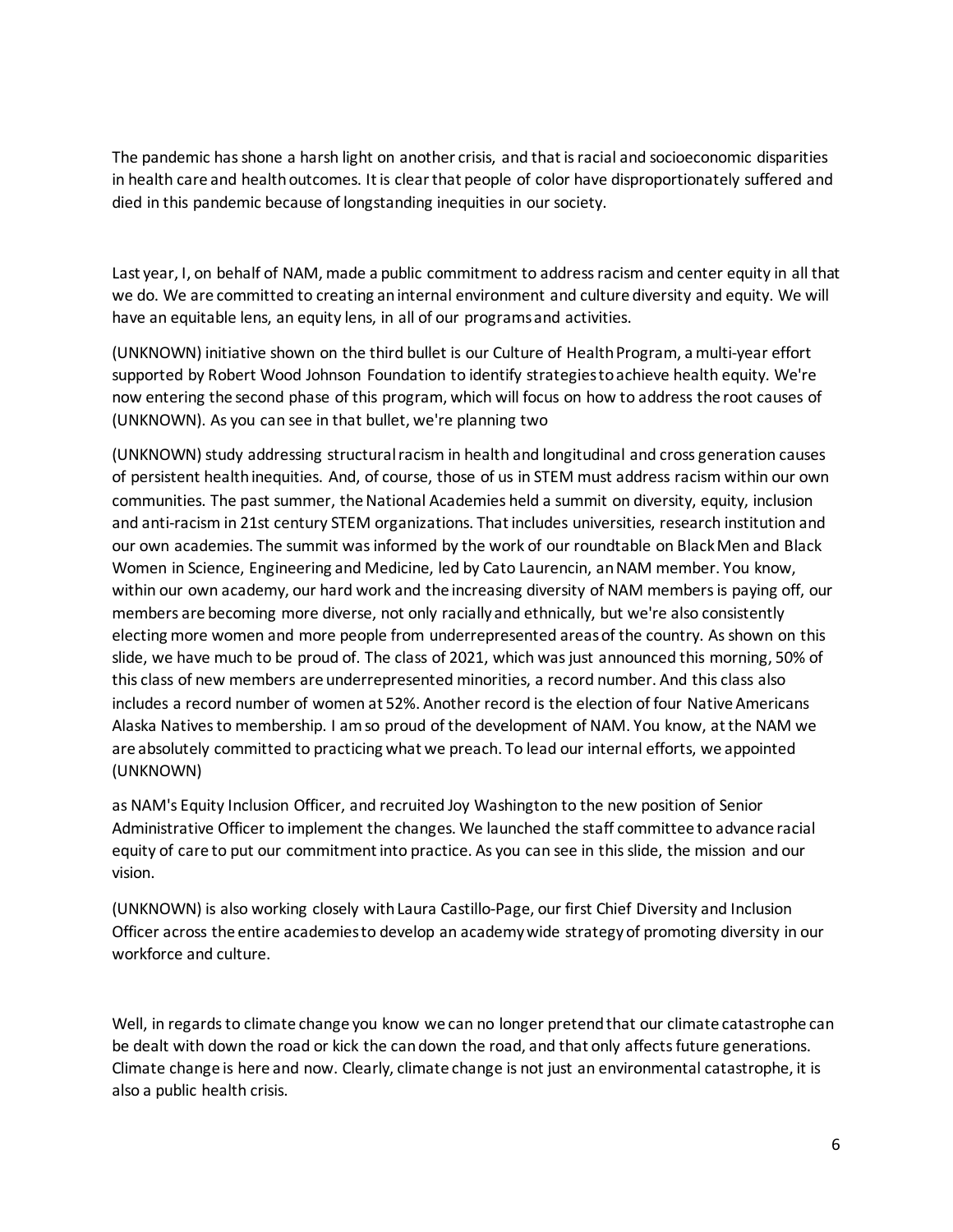Some 20 million people are dying every year globally because of key factors linked to climate change. And sadly, just as we've seen with the pandemic, the worst impacts of climate change are experienced by people of color and other vulnerable populations because longstanding inequities in our systems of health, housing, food security and employment. We, in health medicine, have an obligation to act and to start treating climate change as the public health crisis that it is. We can and should raise the alarm about these threats. We have a duty to advocate for health and equity to be at the center of climate change planning and policy.

The Biden administration has pledged to make climate change a top priority with a major focus on environmental justice. We are working closely with these issues with Dr. Rachel Levine, Assistant Secretary for Health, who oversees the new HHS Office on Climate Change and Health Equity, as well as the White House National Climate Advisor, Gina McCarthy, and their teams. But we in the health sector must also be accountable for reducing our considerable carbon footprint. In the US alone, our sector is responsible for a whopping 8.5% of nation's carbon emissions, which occur in every part of the health care system, from hospitals to clinics, from home care to nursing homes to research facilities and throughout the entire health care infrastructure, from medical devices, drugs, equipment, manufacturing to the supply chain. So, I believe as a major contributor to climate change, we must be part of the solution.

That is why we launched a signature global initiative, a grand challenge on climate change and human health. I did that at last year's annual meeting, and we've been working hard at this grand challenge. This multi-year global effort, chaired by NAM members Judith Rodin and Phil Pizzo, will harness both thinking and radical, innovative and collaborative partnership to focus on the following strategic initiatives, as shown in this slide. First, communicate climate crisis as a public health and equity crisis. Second, develop a comprehensive and long term roadmap for systems transformation. Third, to prioritize and catalyze multisectoral actions to drive health sector transformation. And fourth, to stimulate bold and interdisciplinary solutions to accelerate the pace of innovation and transformation. You'll hear more about the grand challenge later today at the president's forum. So, please join us. We have outstanding experts to discuss this. Now, an important part of the grand challenge, which is bullet number three, is decarbonising the US health sector. Recently, we launched an action collaborative on this topic, a public private partnership bringing together leaders from across the US health system, the federal government, industry, hospital systems, private payers, clinicians, academia, all together to identify and implement actions aimed at reducing the environmental impacts of the health sector and strengthening sustainability and resiliency. I'm co-chairing the action collaborative along with George Barrett, the former chairman and CEO of Cardinal Health, and Sir Andrew Witty, the CEO of UnitedHealth Group, and we're really excited to work closely with the Biden administration and Dr. Rachel Levine, the assistant HHS secretary, who also serves as a co-chair to this collaborative. Now, you can see in the bottom of the slide the publication just came out this week. The four of us wrote about a call to action because this action collaborative will focus on reducing our carbon footprint. By focus on key areas, and these key areas will be taken on by working groups. Health care infrastructure and supply chain, health care delivery, health professional education and communication and policy financing and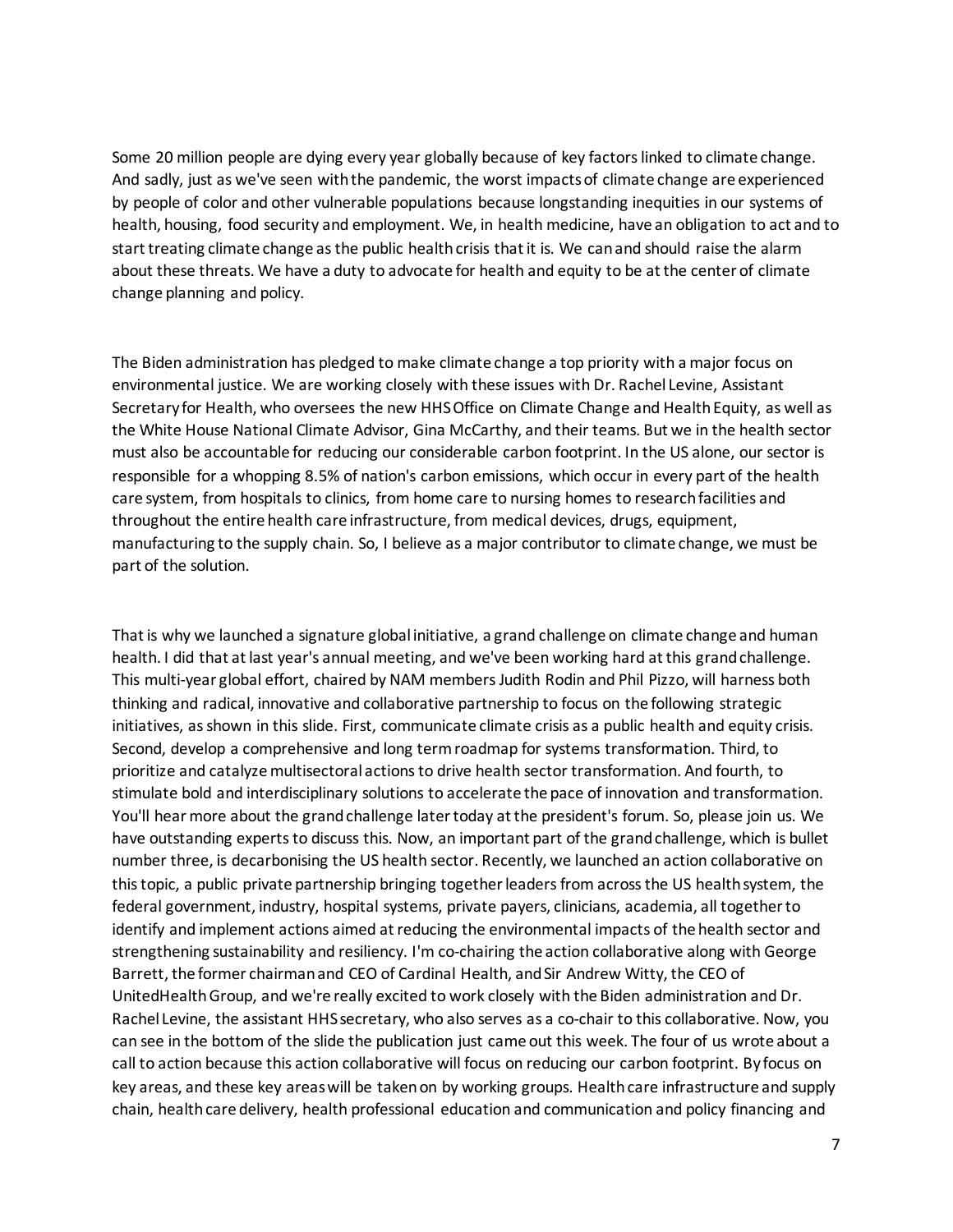metrics. These working groups will work together to address these issues, and we have high hopes for impact of this action collaborative. I should also point out working closely with divisions across the entire academy, science, engineering and medicine on climate related projects. And to leverage the expertise of the other academies to develop an integrated approach across the academies.

So, as I'm drawing this address towards closing, let us not forget the many important projects we undertake as shown in this slide. Action Collaborative on promoting clinician well-being and fighting burnout has never been more important than ever during the pandemic. The same was true for Action Collaborative on countering the opioid epidemic, as well as our recent study, which updated the 2010 Future of Nursing report for 2020 to 2030. And importantly, the NAM Committee on Emerging Science, Technology, Innovation and Health and Medicine is developing a cross-sectoral governance framework to guide the development and use of transformative innovation while mitigating potential societal risk and unintended consequences. Lastly, I'm excited to tell you that our publication, NAM Perspectives, was recently accepted to be indexed in PubMed Central this year and it will go retro for the past two years. I believe this will increase the reach and impact of our publications.

So, last night we launched the public face of the campaign for NAM. It is the most ambitious fundraising campaign in the academy's history. The campaign goes an ambitious 100 million, which will provide resources, support NAM to fulfill its mission. Now, you see some of them listed here, they're not everything, but they are the key areas that we are raising money for. The good news is we at this public launch, we're already at 85% of our goal and I just want to thank our members and friends who have been already participating in the campaign. I'm confident that with the help of you, our members and friends, we're gonna reach and surpass that goal in a few years. I encourage everyone to join your fellow NAM colleagues to making gifts on any size to any area that's meaningful to you.

As I conclude this address, I want to acknowledge that although we still have a lot of work ahead of us, I'm grateful for the progress we have made so far. This year has presented many challenges, but also provided us some important or hard learned lessons. For one, we now grasp in a very real way that while our role as independent, objective advice the nation is more important than ever, we must also find ways to enable action. We must stand up and advocate for science and research, and in today's information environment, communicating clearly about signs and counting misinformation is an absolute must. And each one of us needs to live up to this responsibility. We've also learned how interconnected we are. When it comes to crises we face, we're truly all in this together. We need solidarity, new partnerships, new approaches and how we collaborate across borders, across disciplines and across our societies. The challenge ahead of us are not for the faint of heart. We need to create a more just, equitable society and healthier planet for ourselves and for future generations. These are big, complex codes with health and medicine right at the core. Well, this brings me back to the saying by Goethe, Knowing is not enough. We must apply. Willing is not enough. We must do." With the power of science and medicine at our disposal, I firmly believe that together there's no challenge we cannot overcome. It's gonna be hard work, but it's important work and it matters. So, let's keep doing it together.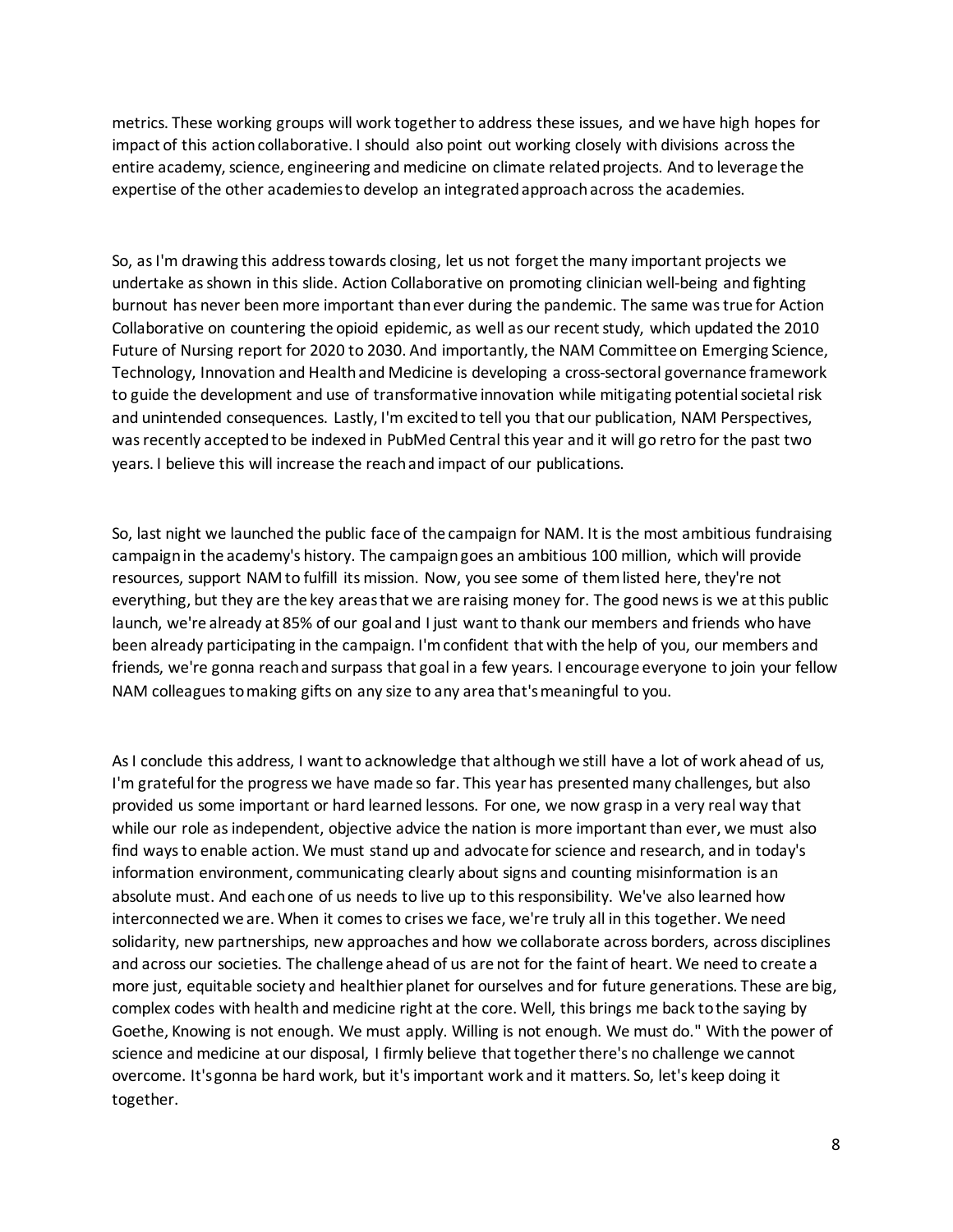Members, is a privilege for me to serve this incredible academy as your president. Thank you so much for your support and your great contribution. Thank you.

# **New Class, Awards, and In Memoriam:**

## VICTOR J. DZAU:

Alright so, every year at our annual meeting, we take the opportunity to introduce the class of NAM members who we elected last year, as well as our current fellows and scholars. So it is a great pleasure to welcome such an impressive group of individuals. Let me begin by introducing to you the members of the academy elected in 2020. Given the virtual format of this year's meeting, you'll see the names and affiliations on screen shortly. You can find more information about each one of them at nam.edu. Believe me, we elected a great class of distinguished individuals. It's so impressive. I'm very proud of the class of 2020, not only for its excellence but also for its diversity in gender, race, ethnicity, and disciplines. Now these new members would be honored and an in-person induction ceremony, that's October. Let's just hope we can all get together, and we'll bring together the class of 2019 and 2021, once we're able to join in person. And we'll be able to celebrate with all of you, with their friends, families, and loved ones. I'm really, truly looking forward to a special reception and dinner, which should be a most memorable occasion. It certainly will be quite a party. Now we showed a video of the class of 2020 members, following the introduction, the new class of fellows and scholars will be introduced. So I ask you to hold applause until all the names are read. Then let's see if we can join together from across the country on real thunderous and noisy applause. So, let's roll the video.

## (VIDEO PLAYS)

## SPEAKER:

The class of 2020 NAM members. Susan L. Ackerman, Rexford S. Ahima, Mark S. Anderson, Sonia Y. Angell, Kyriacos A. Athanasiou, Andrea Baccarelli, Regan L. Bailey, Laurence C. Baker, Gilda A. Barabino, Deanna M. Barch, Dan H. Barouch, Randall J. Bateman, Michelle Bell, William A. Beltran, Elisabeth B. Binder, Fredrick DuBois Bowman, Myles A. Brown, Brendan G. Carr, Nancy Carrasco, Edward F. Chang, Wang Chen, Judy H. Cho, Augustine M. K. Choi, Peter L. Choyke, Wendy K. Chung, D. Wade Clapp, Pierre-Alain Clavien, Daniel Colón-Ramos, Yolanda L. Colson.

Joanne M. Conroy, Merit Cudkowicz, Hugues de Thé, Ralph J. DeBerardinis, Ronald P. DeMatteo, John E. Dick, Justin B. Dimick, Cynthia E. Dunbar, B. Mark Evers, Heinz Feldmann, Toren Finkel, David E. Fisher, Scott E. Fraser, Christopher Friese, Sherine E. Gabriel, Levi A. Garraway, Jeffrey L. Goldberg, Steven N. Goodman, James Eric Gouaux, Jr., Garth N Graham, William A. Grobman, John D Halamka, Patrick J. Heagerty, John N. Hirschhorn, Vivian Ho, Holly Humphrey, Denise J. Jamieson, Joel Kaufman, Aaron S. Kesselheim, Alex L. Kolodkin, Jason Leitch, Kam W. Leong, Fei-Fei Li, Judy Lieberman, Marc Lipsitch, David R. Liu.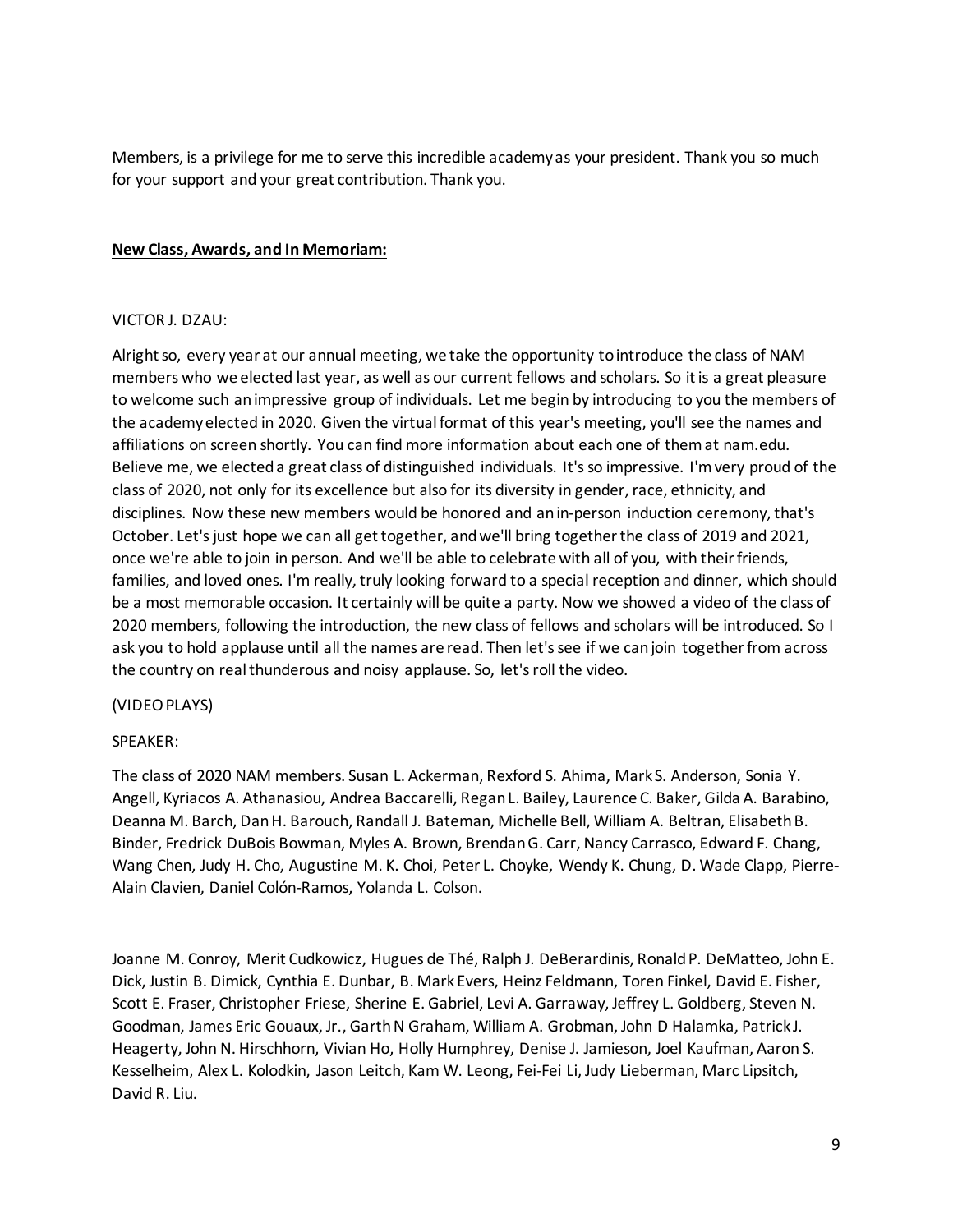Susan S. Margulies, Kameron L. Matthews, Justin C. McArthur, Velma McBride Murry, Matthew D. McHugh, Jerry R. Mendell, Raina Merchant, Redonda G. Miller, Karin M. Muraszko, Alondra Nelson, Kypros H. Nicolaides, Henry L. Paulson, Corinne Peek-Asa, Anne Marie Rafferty, Aleksandar Rajkovic, Aviv Regev, Antoni Ribas, Paul M. Ridker, Pardis C. Sabeti, Eiichi Saitoh, Hongjun Song, Louis M. Staudt, Patricia Stone, Sean D. Sullivan, Melody A. Swartz, Herman A. Taylor, Jr., Hannah A. Valantine, Amy L. Vincent, Robert M. Wachter, Amy K. Wagner, David S. Wilkes, Consuelo Wilkins, Tien Y. Wong, Carlos A. Zarate, Jr., Xiaowei Zhuang.

(INSTRUMENTAL PLAYS)

SPEAKER:

The Robert Wood Johnson Foundation Health Policy Fellows 2021-2022.

(INSTRUMENTAL PLAYS)

The NAM/AAN/ANA/ANF Distinguished Nurse Scholar-in-Residence 2021-2022.

(INSTRUMENTAL PLAYS)

The NAM Fellows 2021-2023.

(INSTRUMENTAL PLAYS)

The NAM Scholars in Diagnostic Excellence 2021-2022.

(INSTRUMENTAL PLAYS)

The NAM-HKU Fellow in Global Health Leadership 2021-2022. The International Health Policy Fellow 2021-2023.

## (INSTRUMENTAL PLAYS)

The Emerging Leaders in Health and Medicine Scholars 2021-2024.

(INSTRUMENTAL PLAYS)

Congratulations!

(VIDEO ENDS).

(APPLAUSE).

VICTOR J. DZAU:

Our members are true remarkable group of leaders, who committed to improving health and making the world a better place for everyone. Without our members, we wouldn't have accomplished what we have today. So that's another round of applause for all of them (APPLAUSE). So in keeping with our tradition, I'm pleased to tell you that we've announced the NAM class of 2021 this morning. Another truly exceptional class of scholars and practitioners. So we all look forward to welcome them next October. A press release with the names of the new elected 100 members can be found at nam.edu.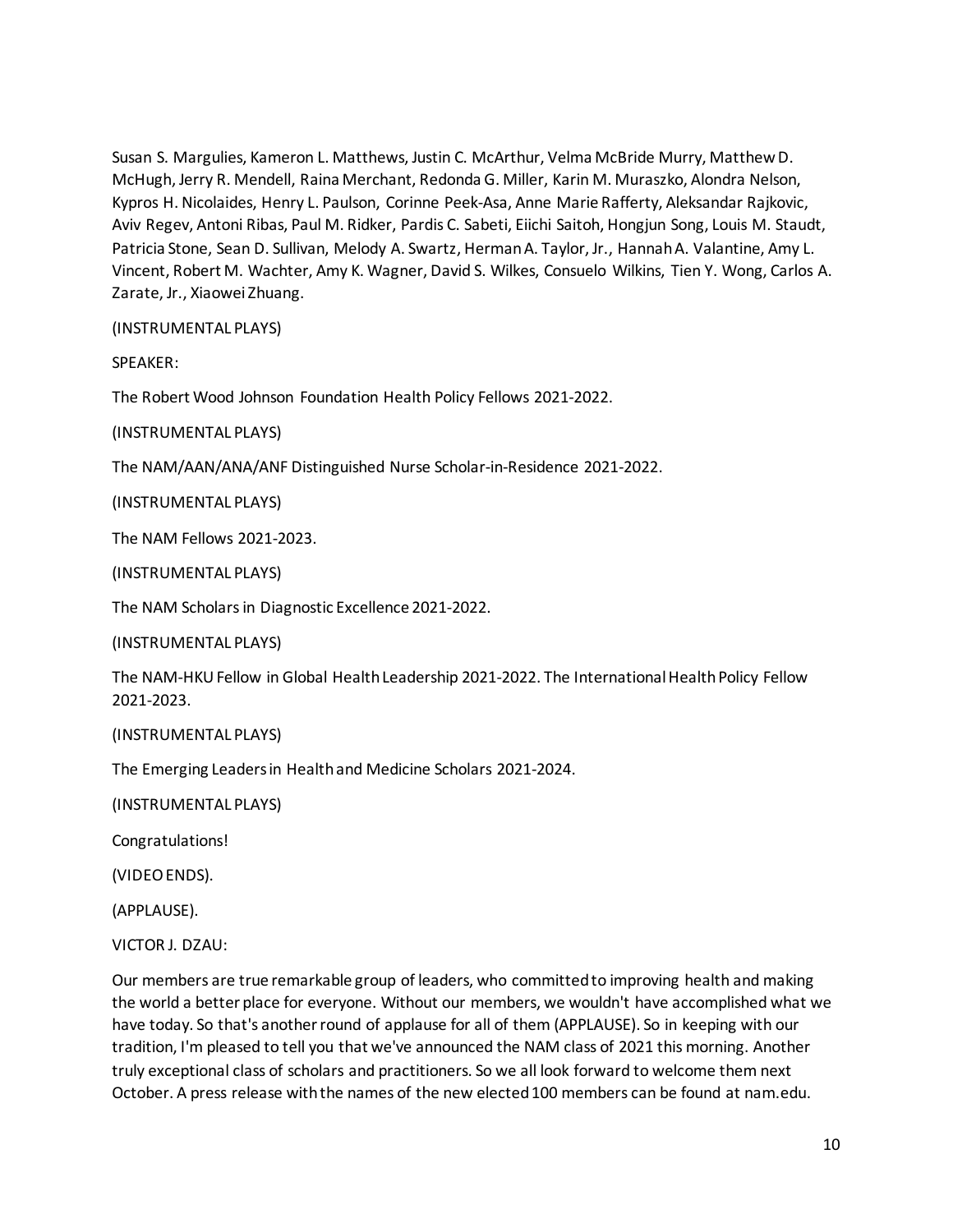This time, I would like to take a moment to remember our colleagues and fellow members who passed away since our last annual meeting. Here you see all of the names of members who left us this past year. Let us pause for a moment of silence to acknowledge and pay our respects to them.

Thank you. I'd also like to take a moment to recognize two NAM members who passed away this year. Both of them served as Vice-Chairs of the NAM Council. Both Sandy Schwartz and Tachi Yamada were integral to the formation and early years of NAM success, and serve as important councils to me during my first year as president. Not only were they ardent supporters of the academy, they were also close friends to many of us. Sandy and Tachi were taken too soon, and they will be dearly missed. Thank you.

# **Welcome Remarks:**

# VICTOR J DZAU:

Well, welcome back. And for those who are just joining us, welcome to the 51st annual meeting of the National Academy of Medicine. I thank you all so much for attending. Every October, we hold this meeting. It is the gathering of our distinguished members and the most important meeting of the year for the organization. Today's program, Crossing the Policy and Equity

# CHASM:

Lessons from Compounding Health Crises, prompts to be most stimulating and impactful. Just listening to a title and you know that this is gonna be really important subjects that we need to discuss and really address to a large extent. So, first, I must thank our program planning committee chaired by Sue Curry who's under great job and is comprised of a group of volunteer experts, Karen DeSalvo, Paula Hammond, Peter Hotez, Ashish Jha, Maureen Lichtveld, Johnson Pat and (UNKNOWN) Simon. So Sue, thank you and any member committees thank you for all your hard work. I know it's gonna be a great meeting. You may have heard me many during the press report this morning that the challenge we're facing today are global, complex and widespread, and interconnected. Since last year's annual meeting was named confronting urgent threats to human health and society, we continue to face the persistent essential threats and inequities of COVID 19 and climate change. So, during today's program, you'll hear about the opportunities, gaps, and challenges, as well as the vital importance of advancing evidencebased policy to address the compounding health threats. Now, more than ever, we need to communicate with the public about the value of science and medicine to inform decisions that impact people's everyday lives and the power of science and medicine to create a better world and not just for a few but for everyone.

We will use the same live stream all day, which can be assessed on our website, nam.edu. On the website, you'll find today's program, speaker bios and disclosure statements and information about planning committee, and other relevant background. I encourage you to take a look in addition the meetings being live treated on Twitter using the #NAMmeeting, spelled MTG meeting. Please join the conversation. So, now, I'd like to welcome the chair of the NAM annual meeting planning committee, Dr Susan Curry, who introduced the program and keynote speaker. I think I'm gonna introduce the keynote speaker, sorry, Susan, slight changing plan. Dr Curry's Emerita dean and distinguished professor of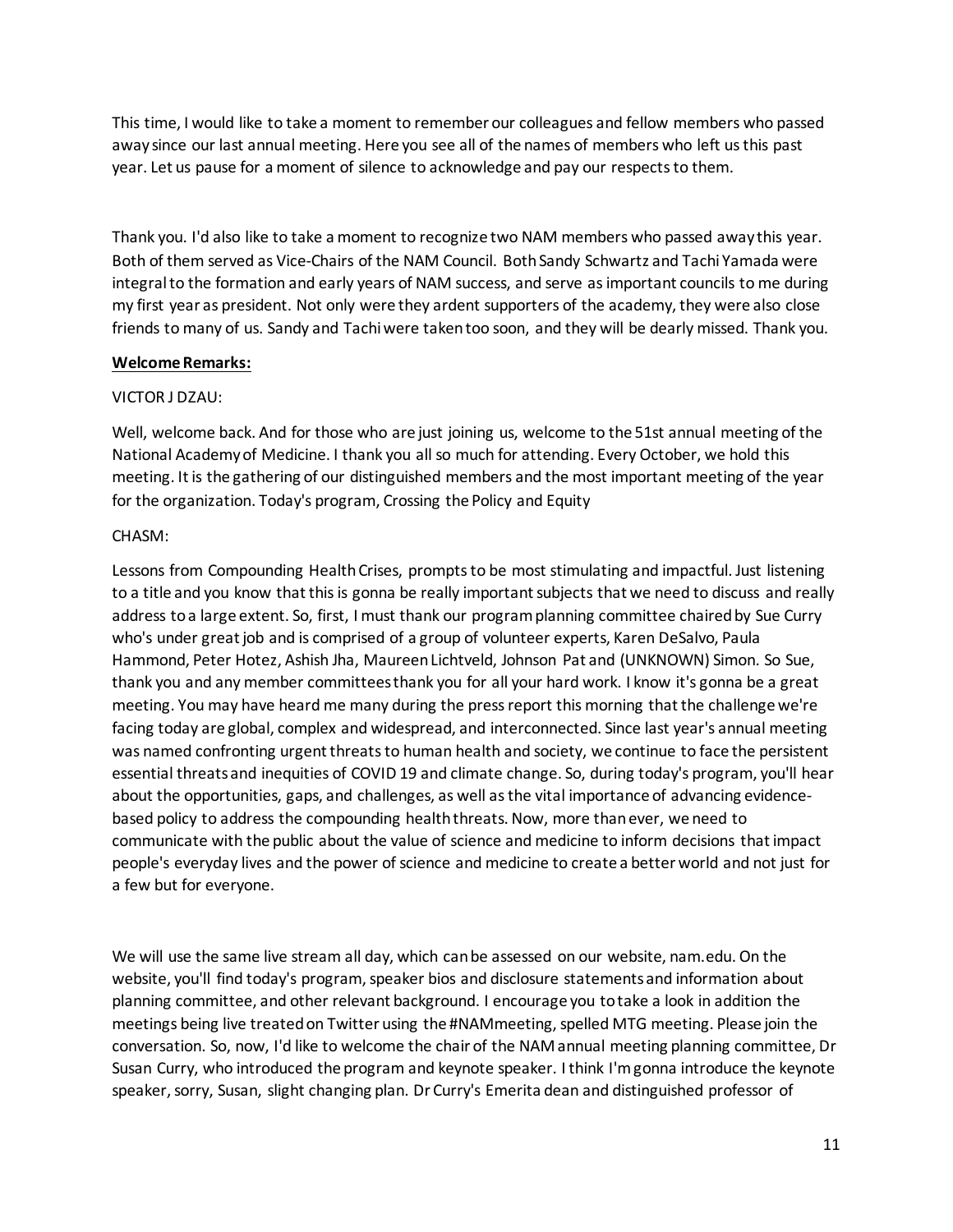health management and policy at University of Iowa. She's also a member of the NAM council. So, please join me in welcoming Sue.

# SUE CURRY:

Oh, well, let me welcome you as well to our 51st annual meeting and the 2021 annual meeting scientific program,

# CROSSING THE POLICY AND EQUITY CHASM:

Lessons from Compounding Health Crises. I wanna add my thanks to the 2021 annual meeting planning committee and also to the amazing staff NAM staff for their guidance and really valuable contributions to developing the scientific program and working to organize this virtual meeting. As Dr Dzau mentioned, the program planning committee developed the program today, which covers similar topics to last year. As we all know, the existential health threats and inequities of COVID 19 and climate change persist. So, similar to the IoM, NAM seminal report Crossing the Quality Chasm, our program today focuses on the question of how do we cross the policy and equity chasm. The quality chasm report made an urgent call for a sweeping redesign of the healthcare system and provide evidence-based guidance for healthcare policy transformation. Many of the principles in that report are relevant today. Now, today's program centers on the importance of science-informed policy for addressing compounding health crises. With COVID 19 and climate change, both COVID-19 and climate change present somewhat different challenges. So, for COVID 19, there has been the imperative to create policy in the presence of a rapidly evolving evidence base. For climate change, policy has lagged a well-established science space. But in both instances, there is a clear gap between what we know and what we do. And in both instances, a key question is how do we build the bridge between science and policy and do so in a way that reduces health inequities. We have three panels during the scientific program today in addition to special closing remarks for Secretary Xavier Becerra of the US Department of Health and Human Services. And that will be followed by the president's forum, the role of the National Academy of Medicine, and the health sector in addressing the climate crisis. We are really excited to feature 12 outstanding panelists today who will be speaking on disruption, construction, and learning from COVID 19 in panel one. And that will be moderated by Carl Zimmer of the New York Times toward actionable policy and climate change in human health in panel two, to be moderated by Laura Helmuth of Scientific American. And in panel three lessons learned from compounding health crises, to be moderated by Alan Weil of Health Affairs. We will hear from diverse perspectives spanning disciplines, such as infectious disease and bioethics to environmental planning and environmental health to communication and public health. Each panel will have approximately 15 minutes at the end of the session for an audience question and answer period. We encourage you to ask questions using the Q&A tool under the live stream. The program will be recorded and posted on NAM website later this month. I'm a little bit early but I'm gonna turn the program back to Dr Dzau who will introduce our keynote speaker, Dr Eric Lander. And Dr Dzau and Dr Lander will be in a fireside chat for this exciting kickoff to the scientific program.

## **Keynote Address**

VICTOR J DZAU: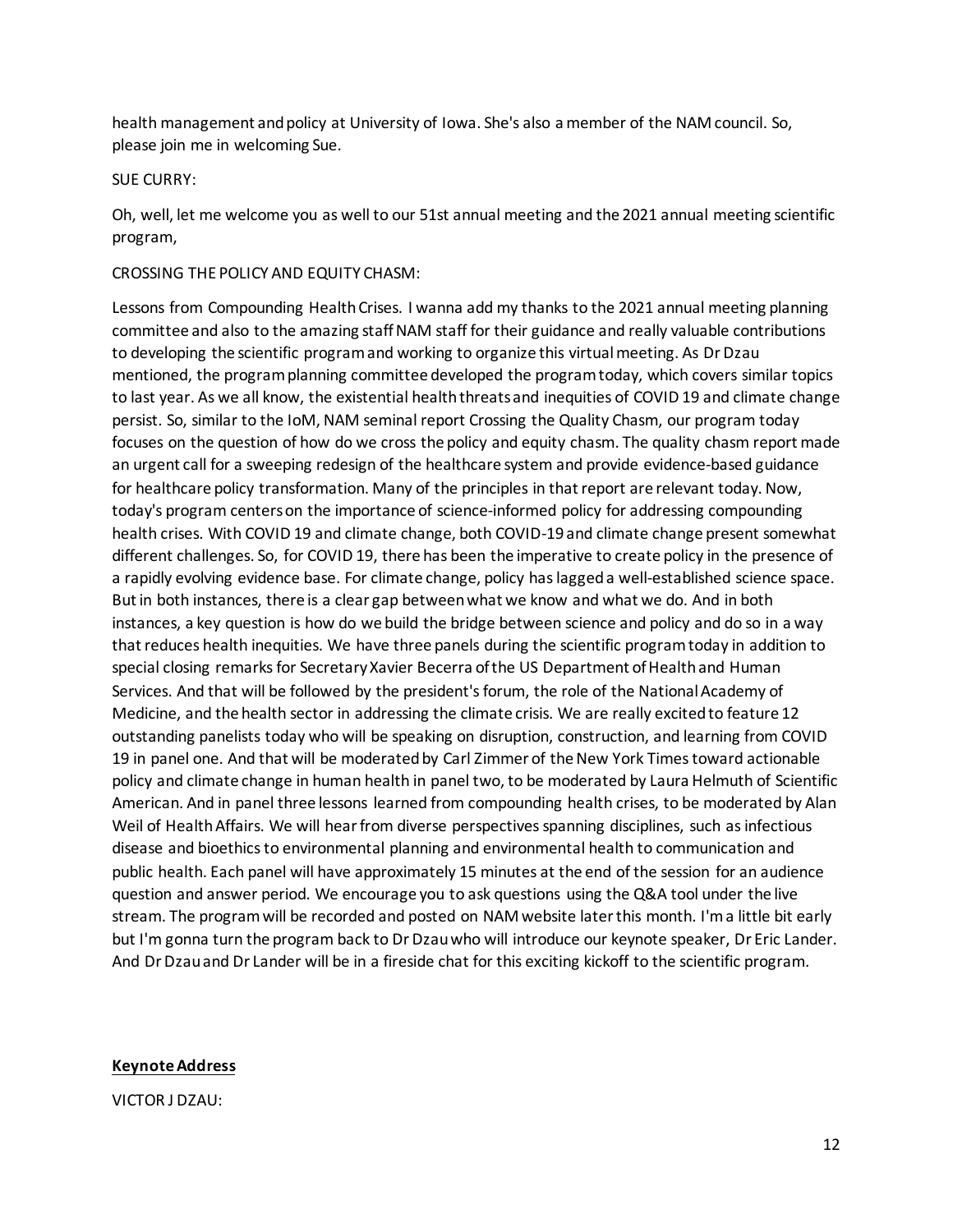Thank you, Sue. Thank you for really your leadership in organizing today's program. Well, it's a great privilege for me, of course, to welcome Eric Lander, a good friend, and President Biden's Chief Science Advisor, and Director of White House Office of Science and Technology Policy. Now, Eric is the keynote speaker for our meeting. But as he's also creative, he decided he and I should have a fireside chat. And so I would be happy to do this with him. But let me first introduce him. As I said, he's President Biden's science advisor, and Director of OSTP. But he is formerly the President and Founding Director of the Broad Institute. We all know that well, researchers do. That's closely affiliated with MIT, Harvard, and five of Boston major teaching also. Believe me, that's quite a feat. And he's able to bring that together to focus on genomic medicine. Now, Eric was one of the principal leaders of Human Genome Project. And as you know, he's a geneticist, molecular biologist, and a mathematician. That's where he started his career. He's played a pioneering role in reading, understanding and biomedical application of a human genome. And he's developed powerful methods for discovering the molecular basis of human disease that are used all over the world. And no surprises, he's received numerous national and international honors for his work. Now, Eric has been a scientific adviser to federal government across multiple administrations. In fact, he was peak as Co Chair to Obama, President Obama. So, he has advised, not only white house, but HHS and Department of Defense. So, Eric, welcome. Good morning.

# ERIC LANDER:

Hello, Victor. Can you see me?

## VICTOR J DZAU:

We can see you in your blue shirt.

## ERIC LANDER:

Excellent. The thing you left out, Victor, is I'm also a member of the National Academy of Medicine. And I think it's relevant. And that's why I thought we should do a fireside or a keynote conversation. Because, you know, I am coming as the President's science advisory and all that. But I'm coming as member of the National Academy of Medicine, of course. Because it's a community I know and love. And I just want to say how much I appreciate the MAM. Has been doing throughout the pandemic, and thinking hard about questions related to public health and climate. And so it's great. It's great to keep off a conversation with you. And I hear you might even take a couple of questions from the membership as well.

# VICTOR J DZAU:

Yes, we will do that as well. So, I think what we should do is, look at our conversation. Three parts. Are they totally interrelated? First of all, I'm going to ask you a question about how you sign, see signs forward in the future? And secondly, I want you to talk a little bit more about pandemic preparedness, and public health. And third about climate. I know these are all things that you're working on, and Pique has is working on. So, Eric, in 1944, President Franklin Roosevelt also vetted to a science advisor, Dr Vannevar Bush. He asked the question how science and technology could be best implied to benefit nation's health, economic prosperity, and national security in decades that follow the Second World War. And as you know, Dr Bush response came in form of a seminal report called 'Science, The Endless Frontier' that would set the cause of scientific discovery in America for next 75 years. And I just want to read a quote from what he wrote. He said, the most important way in which the government can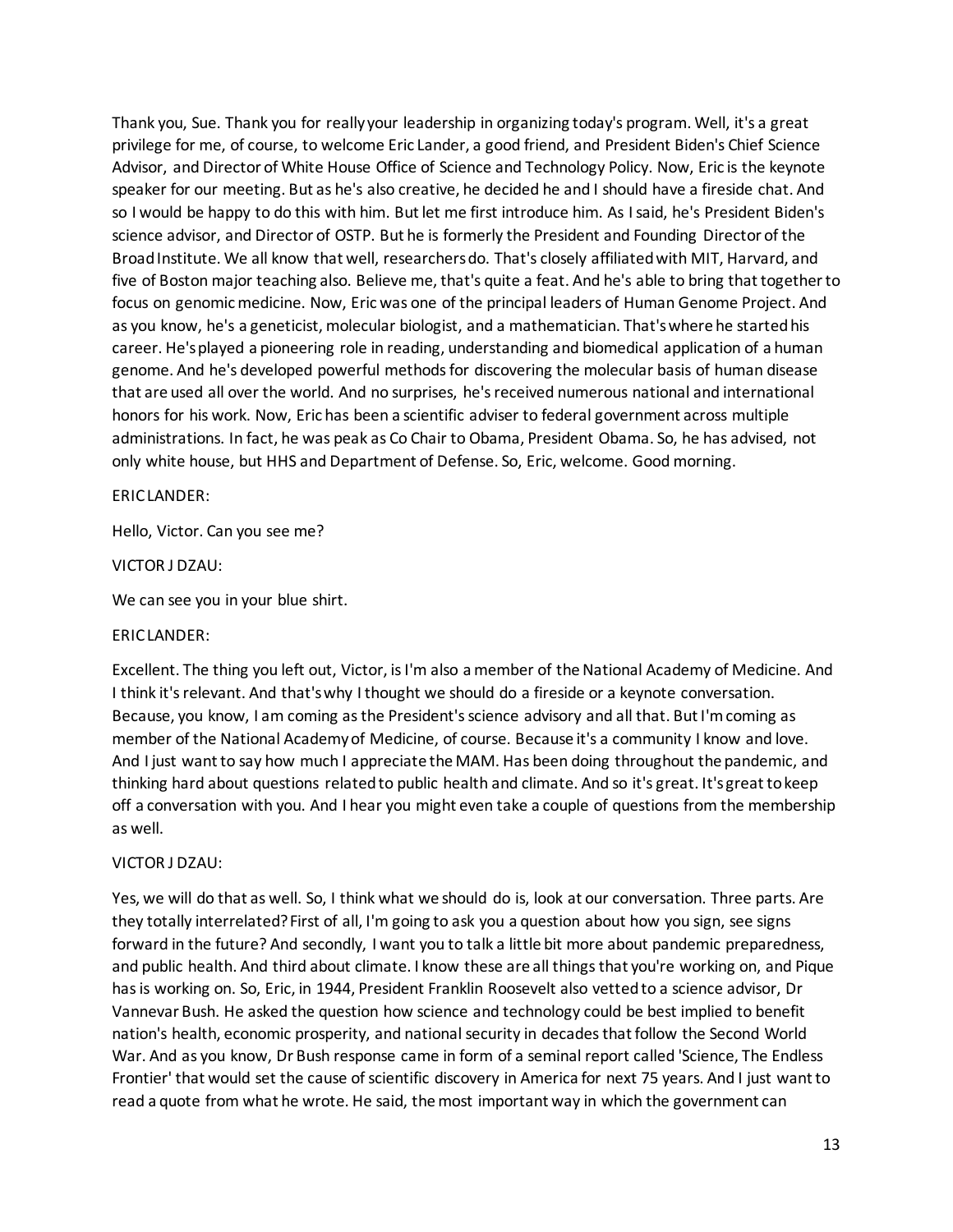promote industrial research are to increase the flow of new scientific knowledge to support a basic research and to aid in development of scientific totality. While you all know, this prescient report was a guiding force for changes in science and innovation our country for decades, that led to the Modernisation American Research University, the creation of NSF, and later NIH, and many others. And shaped much science policy. So, much has happened. And, of course, when you were appointed on these, selected, shall we say, and then later confirmed as the Science Advisor to President Biden. He wrote you a similar letter on January 15, and asked you about five questions. Question about what can we learn about pandemic, and address the needs of public health? And we'll come to that as kind of a second part of our conversation. How can breakthrough science technology create powerful new solutions to address climate change? That's our third topic. And here he's saying, "How can we assure United States as world leader, and technology industry of the future, also critical to our economic prosperity, national security, and competition?" In which case he listed China. So, I want you to talk about that. And, of course, how can guarantee the fruits of science technology can be shared across America, among all Americans? And what's the long term health of science technology in our nation? So, Eric, 75 years. What next 75 years will look like.

## ERIC LANDER:

Well, Victor, thank you for calling attention to this wonderful letter that President Biden sent. It's formally addressed to me, but it's actually addressed to the entire community of science and technology. And I don't mean just people who happen to have degrees in our work in jobs of science, technology, do people care about it? So, you know, the president entrusted me with providing an answer back to him. But it's all of us who have to think about these questions. So, you said that whenever Bush produced this amazing report in science, The Endless Frontier, and he called attention to the importance of the centrality in our strategy of continued commitment to producing new scientific knowledge and new talent. And, of course, that's going to have to continue. But you're asking, well, what goes on in the next 75 years? Well, for one thing, the science itself, I think, it just has so much possibility right now. There is so much that we look ahead that we couldn't even imagine a couple of decades ago. I'll give a couple of examples, but I won't mostly talk about scientific possibilities. But I can't help emphasizing it to say how much science continues to transform itself. And that this fundamental frame that Vannevar Bush set out is correct. There I think about in the field of biology and medicine, the transition of biology to being a digital science with digital information is now leading to the idea of programmable biology, programmable medicine. This is a really important transformation. It's been happening over the coming decades, you know, from being able to read out the genome digital information that codes the genes and all of that information to then more recently reading out all the variation in the human populations, and then reading out how the genes are read out, the RNA expression patterns in all the cell types in the body is going on, to then being able to read out and understand regulatory programs. We're not there yet, but we're gonna get to a deep quote, maybe comprehensive understanding about how to read that regulation. And then what will happen is, and is beginning to happen already, that people will think about how do you program cells? How do you put in a patch to the code that might do something to help, you know, make a cell that's becoming insulin insensitive become more insulin sensitive? You can think about doing that. If you think about this in a digital way, if you think about it with nucleic acids carrying instructions anywhere from the temporary and RNA to a more permanent sort of thing. And we will see people who write code for cells. We see it already in this pandemic with mRNA vaccine. So, the idea that one can sit down rather rapidly, and write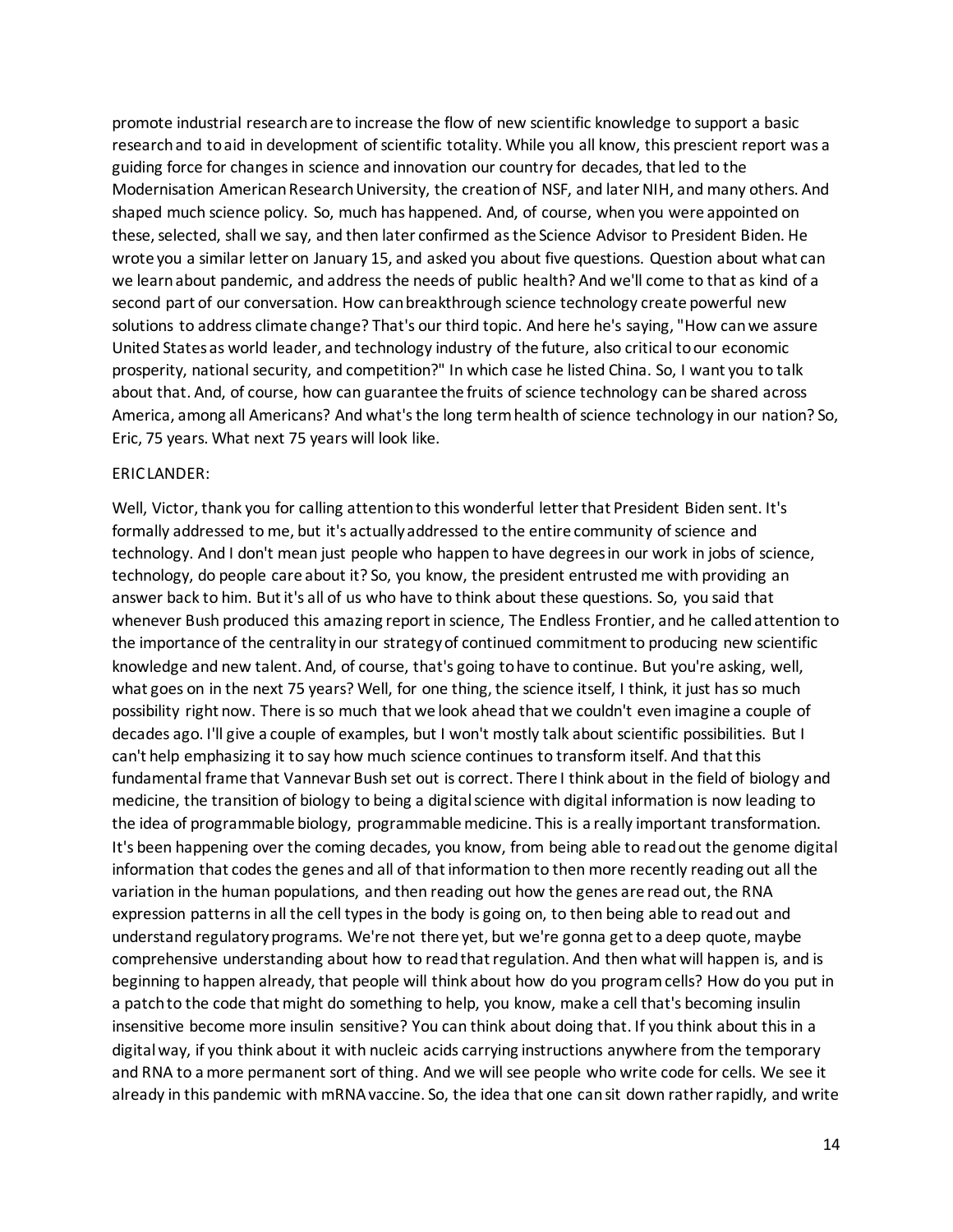code. And one can ask, can I do this for cancer? Could I make cancer vaccines? What else could be done? With digital reading can I do cancer diagnostics in quite general ways with reading things out saved from annual blood tests? They're just a swirl of ideas that I think even those of us who are close to the world of genomics never could have predicted just how far those ideas would go. And they'll go even further than what I can imagine today because of this basic investment in fundamental knowledge and talent. So, I'm excited about that. And outside our own fields, you know, just in the past several months I'm excited about things like fusion energy. Something that was talked about since I was an undergraduate student. Well, that was really getting wagons. There are a dozens of startups in fusion who might actually make working fusion reactors that really could contribute. So, there is no end to this endless frontier. I think we've confirmed the endlessness of this frontier. But we could also think about what did Vannevar Bush not get in that report. What did he not think of and what did he maybe, you know. Well, just really, what did he not think of? I think there are a lot of things that have to be said. And they really go to the heart of what President Biden has asked us all to do, which is to reimagine, reinvigorate the science and technology strategy for the next 75 years, give or take to the end of this century. And one of the first is, Vannevar Bush's vision of science was a very elitist. It was a vision of work done at a very limited number of elite institutions, largely done by the kind of scientists he knew, which were largely white males scientists working in these kinds of institutions. And I think it's clear we're not going to succeed unless we really open up that vision dramatically. The science hasn't been welcoming to people with regard to gender, to race. So, having the resources to go into science. And with regard to region, scientists still are very regionally biased to where it takes place. Highly concentrated than North East in the West Coast. And when President Biden writes, how do we ensure the participation of all Americans in science itself, and in the benefits of science, we really need to take that seriously because it's not the right thing to do, but it's going to be essential to our succeeding as a nation. And so we need people around the table participating in science who are going to ask a wide variety of different questions and bring different perspectives. And I think this is one of the single most important things we have to do. Is take seriously that this has to be a whole country of all Americans from all backgrounds. I know this is something the National Academy of Medicine thinks a lot about, but I just want to emphasize that at the White House, this has become a very major focus as well. And we are hoping early in the new year to come out with some really specific things we can do to help accelerate this. I think other things that were not as apparent to Vannevar Bush, the need to take on collective problems that require global cooperation. Issues like solving pandemics can't be done in a city alone, in a country alone. It takes a world working together. Climate takes a world working together. This was not the case in the time of Franklin Roosevelt. Our problems are so much more interconnected. And that is going to require thinking about science differently. They also involve scale that is different. An awful lot of the early NSF that Vannevar Bush conceived was about individual investigators at the bench. We still need that, it's obviously the life for sure. But we now need to understand how to build great portfolios of projects of all different sizes, because we can't be afraid to take on larger scale problems if that's what it's going to take. And we have to preserve individual creativity, even within the large scale problems. So, there are important things about the sociology here. And industry has become an important front of discovery. And we have to think about the spectrum across academia to industry in terms of what can be done, and ensuring the openness of all this. Vannevar Bush's world was a simpler world with regard to these things. Much of the science took place on your lab bench tree.

VICTOR J DZAU: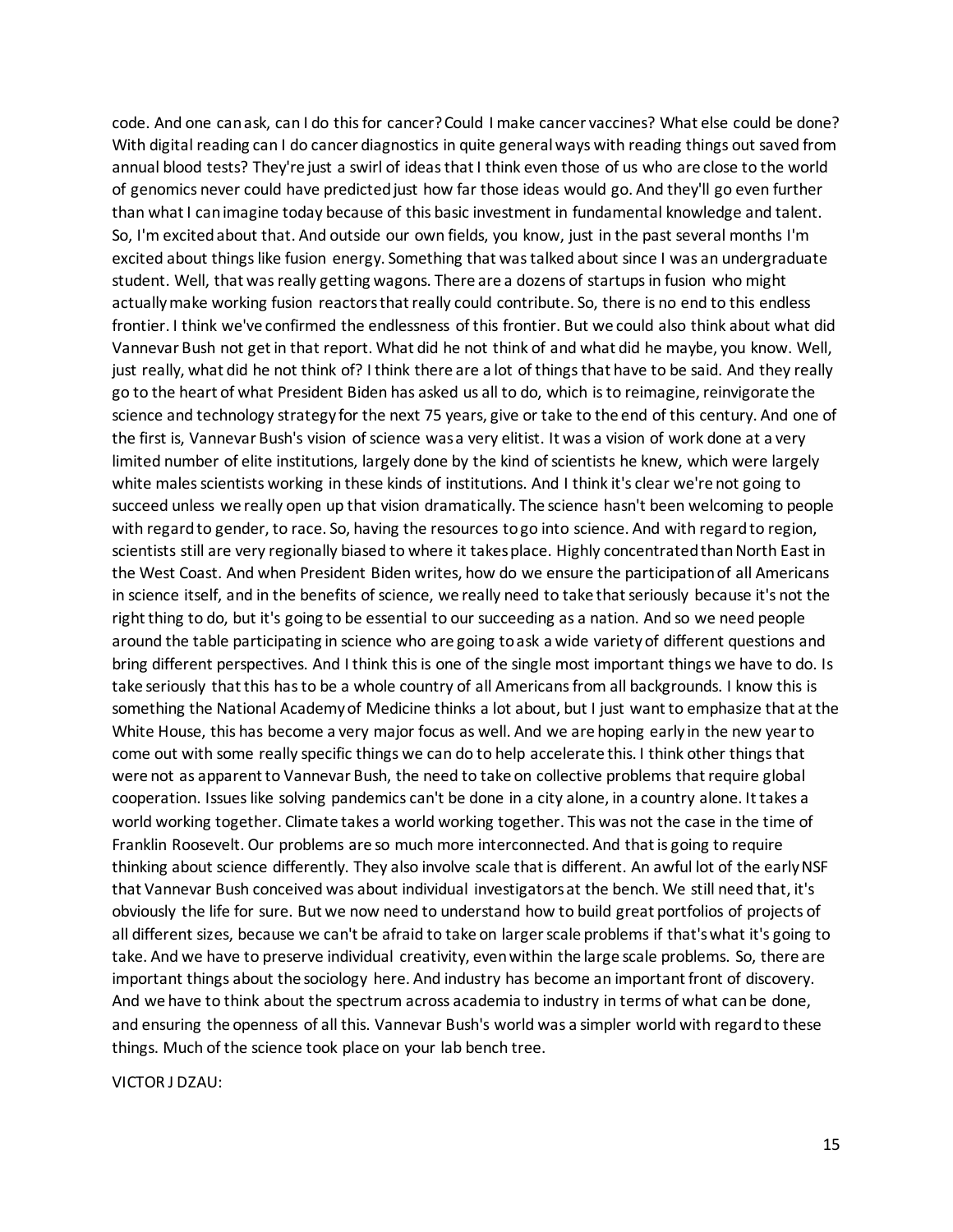## That is exactly right.

# ERIC LANDER:

So, you know, also I gotta say, in 1944, and the post war years, the US was sort of the only game in town with regard to science and technology. There was no serious competition for the United States. We are now in a world where everybody has read the playbook, and many countries are actively participating in science and technology. And there's even serious competition. In many ways in science and technology for the United States to succeed we need to think about how we ensure that we are seen on a global stage by, of course, including everybody within the US, but also thinking about the alliances. Making sure that we view this as not just Team USA, but reaching out working closely with allies and having it be easy for people to come into the US to do science and to share ideas and projects. And, you know, the United States has to remain the most attractive destination for scientists all over the world to come and practice science, be trained and do science. I know that the Nobel Prizes this year in the sciences of the Americans who received Nobel prizes, all but one was an immigrant to this country. And so we are stronger and the world is stronger when we keep open those borders. And maybe the last thing I'll say on this picture for these next 75 years. And this is still a work in progress. And I want to hear from everybody about what we should say to President Biden about the strategy. But something else that I don't think Vannevar Bush thought enough about at the time was public trust, the need to earn public trust. Maybe after World War II it wasn't much of an issue, the public just trusted scientists for a lot of reasons, including sometimes missteps by science itself. And sometimes through misinformation. We really have serious issues about trust, and trust is going to require us approaching this with humility. We can't just say, "Well, the public doesn't get it." We have to first ask, are we truly including? Are we truly making sure that science benefits all? Are we speaking clearly. And we need to earn that trust every day, and we need to bring a humility and a persistence to it. So, these are some of my initial thoughts about the response to President Biden. They will get more refined, and we'll actually write something at some point. But I don't want to do it too soon before we hear from everybody. So, this part is an open invitation to everybody to join in it.

# VICTOR J DZAU:

Well, Eric, I know that you have been very inclusive, highly consultative, as you think about the future. You've always been a visionary. But I think you're certainly now listening to many other ideas that are coming from different parts. Love to hear your idea of inclusion and equity, which I think is so so important, and really looking at science with a much broader perspective than from a few. But, you know, as you said, 75 years science has changed tremendously. I mean, you emphasize the nature of science has change from individual scientists and teamwork, but much larger labs. Convergent science, the rise of open data, open science, and big facilities. But, you know, there are many sciences as funding is getting more difficult. As individuals working in teams, how do I get recognized? And as you said, there are many other considerations where I'd like to come back. But what do you say to the scientists, but the younger people that you've mentored so many of them, how this will prepare them for the future? And how, by looking at your vision of how science should move forward, that they, in fact, will have a great opportunity and great future in it?

# ERIC LANDER: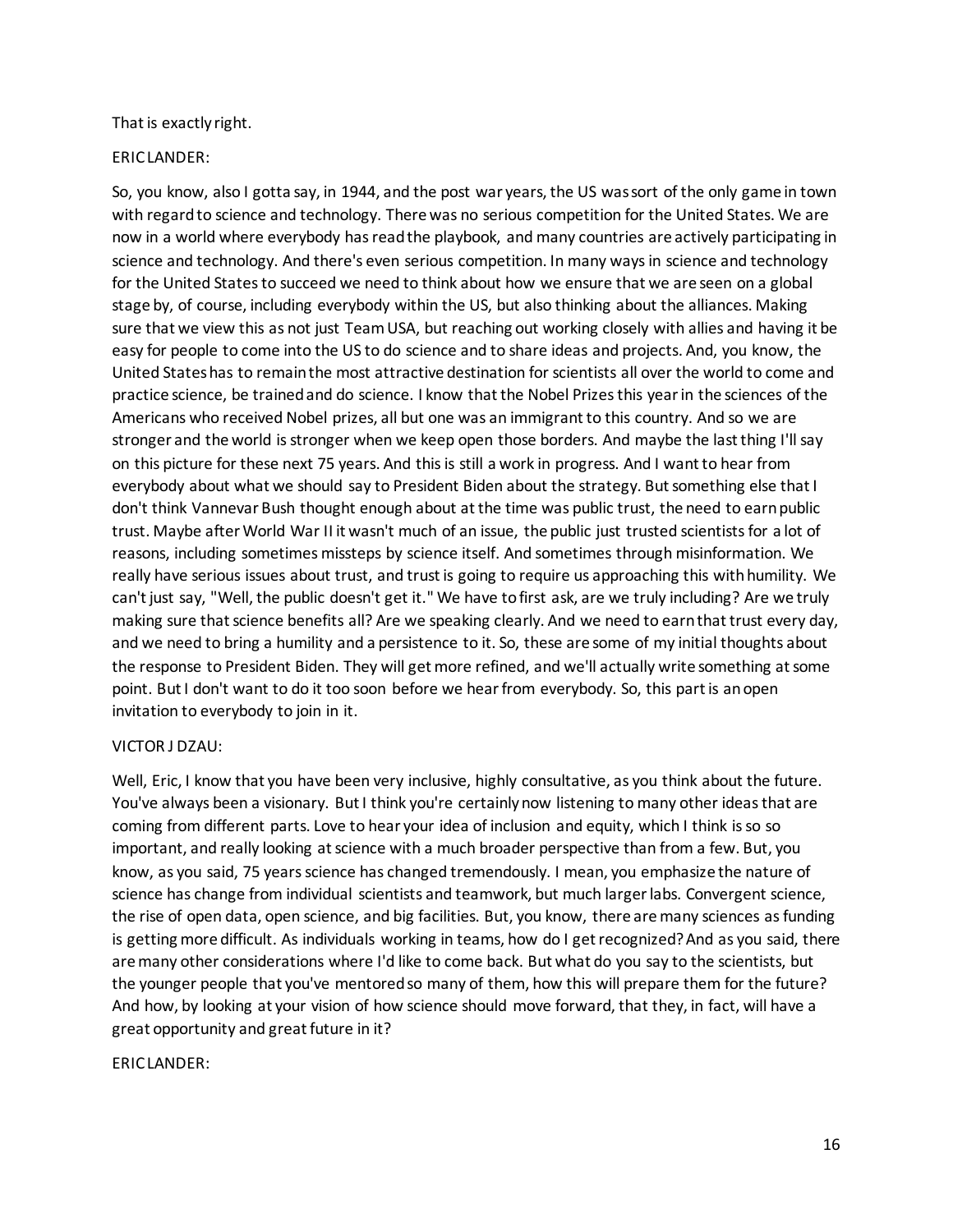Well, the opportunities for young person coming into science today are so huge. I just think of how much information is at their disposal, how much technology is at their disposal to ask really these questions. You know, my own career slogging to get a sequence for one gene or identify a particular gene, people can now take much bigger pictures. And yet at the same time, you know, it is always challenging, and has become even more challenging. To start up a lab, to figure out how to work in teams, I think it's incumbent on us who have been in the system for a while to really address these issues that make solid that can make science the most satisfying career. Which is, individuals however they're working, whether they're, you know, alone in a lab bench or in teams, can really exercise their full creativity in getting real credit. And that requires rethinking a lot of our rules. I mean, everything from why in the world the authorship of the paper is a linear string. For example, when credit is not a rank order thing, I think we ought to be asking fundamental questions about the rewards of science, how often young scientists need to be going back to the well for another little brand and another little brand. And so I think if we're going to keep the ecosystem of science truly vibrant, we are going to have to be prepared to think about all the components, these components of how we think science is done. They're not, you know, ancient traditions. They were all invented with the last five years. They can be reinvented, we should think really creatively about that. The sharing of ideas, you know, pre publication through archives and things like that. They are not without problems, but they open up all sorts of ways to speed the sharing of information. And the app will then have to deal with the fact that sometimes that information might be premature and not right. So, I see a lot of,, frankly, the same innovation that we do at our bench, we have to do to science itself. We should view science as a thing that we apply science to.

## VICTOR J DZAU:

Yeah. Very recently I participated in a meeting that you hosted about particularly research security, and relationship with China. I know that you certainly believe in global collaboration, as you said about global talent. How do we compete with China? And what are the concerns about the security?

## ERIC LANDER:

Well, look, of course, there were concerns about security. Let me say that first. There are instances where China has sought to unfairly gain access to nonpublic information and has engaged in things in some cases that, you know, should be regarded as industrial espionage. This is very concerned with abuses of system. And there are appropriate things to do to make sure that we have researched security, I feel strongly about that. We have to ask people to disclose their contacts. And that kind of disclosure, whether it's about foreign contacts, or frankly just conflicts of interest. You know, when you're writing a paper, what companies do you have stock in and things like that? Disclosure is a very important part. But all that said, I'm also worried about going too far. Saying that, well, let's take the most extreme case, which sometimes happens. Scientists of Asian descent being targets of suspicion, Americans of Asian descent being targets of suspicion, simply use their Asian descent because they might have family in China, because they might have friends in China. I think we have to be very careful that the solution to research security does not end up cutting us off from what is our greatest superpower, which is that the US is the magnet for the best people in the world to come here and to collaborate and to interact. So, xenophobia, in all its forms, especially against people. You know, against Americans, people work in America is unacceptable. We should be very open to having people from around the world work in this country. And we have to balance. That's we, of course, have to take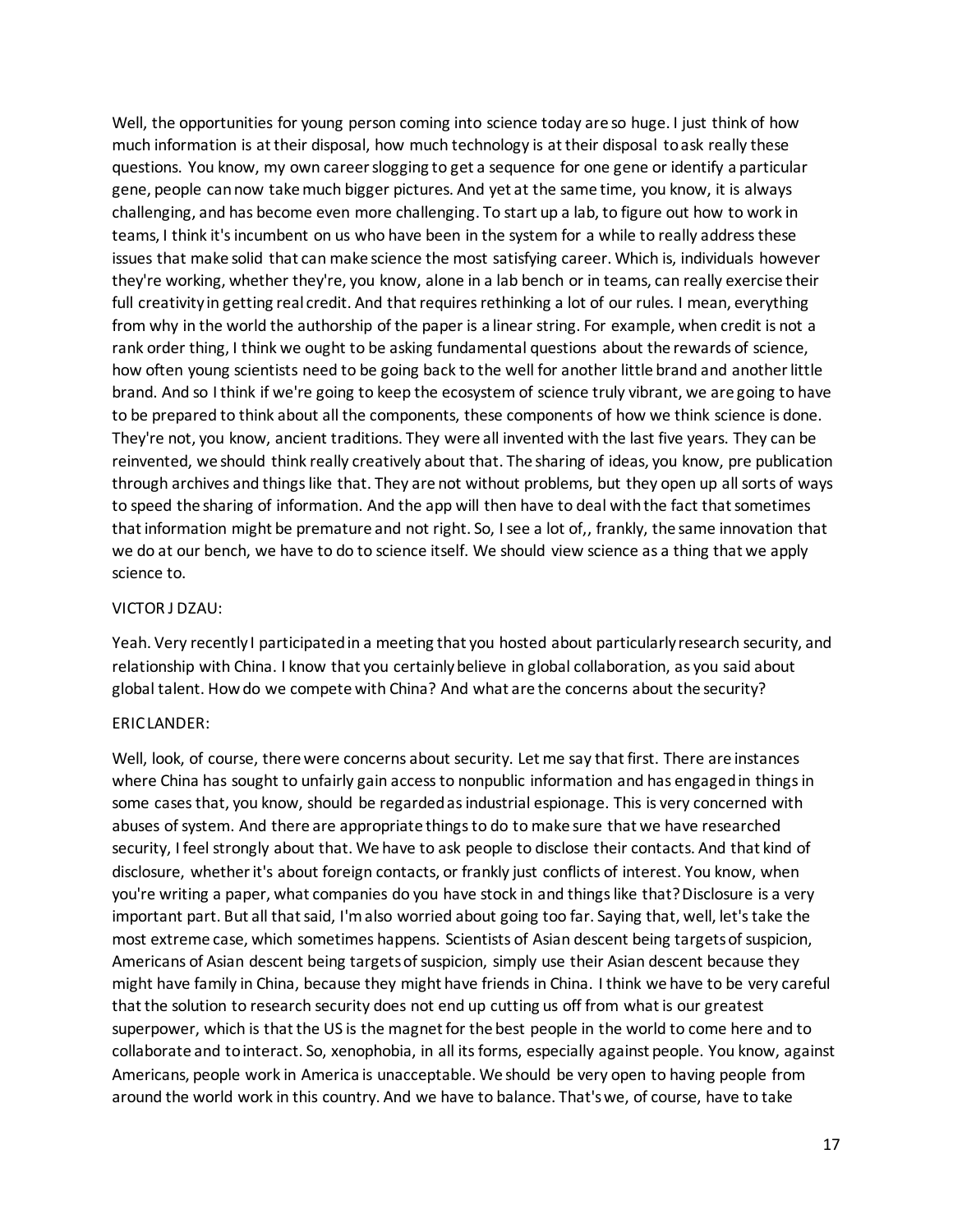security seriously. And we have to take very seriously that it is our openness that has been our greatest strength and will be our greatest strength. If we erect some barrier around the United States to keep it safe, we will guarantee that it will decline because it will not have the lifeblood of intellectual discourse that drives science.

#### VICTOR J DZAU:

Yeah, absolutely. Totally agree. Let's turn our topic to lessons learned from pandemic. I know President Biden asked you about what are lessons learned and implications for science, medicine and public health? And I want to talk to you about this, but also the fact that the American preparedness plan love to have you say a few words about that as well.

## ERIC LANDER:

Well, there are so many lessons from the pandemic. One of them was, how can we avoid having future pandemics? That's one we took up as one of our first things here. We released in September the American pandemic preparedness plan, which lays is an aspect of that. How we can transform our capabilities. There are other aspects like what we can do about public health, which is incredibly important that we're working on. This one, this report is on how to transform our capabilities. Because I think this pandemic appeared at a very striking moment. Had it been five years ago, we would not have had the tools that we had to do things like make mRNA vaccine, so. Or, you know, some of the diagnostics that got made. But five years from now, we ought to be able to do much better. Much, much better. And so this pandemic showed us the challenges of the pandemic in so many ways, scientific and medical challenges, public health challenges, equity challenges. Because, of course, the burden of this pandemic fell so disproportionately on marginalized and vulnerable communities. Each of those needs attention. Let me pick up this first that was in the first report here on capabilities. We need to be able to generate vaccines in 100 days. Well tested approved vaccines in 100 days. OK, it took us 314 days to generate an approval of the first. That's amazingly good compared to anything in the past, and yet for the future won't be good enough. Imagine we had done this in 100 days. It would have meant in the spring of 2020 there were already vaccines, and what that would have meant to millions of lives. We also need to make sure that we have enough vaccine to vaccinate an entire world within the next 100 days. Can we do this? Can we do this whatever virus hits us next? Well, we're going to have to take it seriously. There are 26 families of human viruses, we've got to be prepared for all. We've got to be able to know. In some ways, we were a little lucky that this was a Coronavirus, compared to other choices because we knew more about Corona viruses. But luck is not a plan. We need to be able to make vaccines that will help us against viruses that mutate even faster. Might put in multiple antigens. So, and I could go on, and this plan for members of the Academy. There's a scientific appendix that talks about this. We need to think about therapeutics. You know, about small molecules that can complement vaccines that could inhibit polymerases and proteases from all these viral families. And that might even be developed in advance. So, we would have them available when a pandemic hits. We need diagnostics. I mean, ultimately, and I'm not very patient about this, we would like diagnostics that are super cheap. Under \$1. So cheap that every American could do it every day at home. Know if they had an infection and seek care rather than having to go out somewhere to find the test. We have to keep our mind focused on this rather than forgetting about that. We need early warning systems where we're actually able to monitor. I'm not sure that we should ever tolerate this idea of unexplained fevers. Patient came in with a fever, it wasn't explained. Well, maybe we should view part of medicine and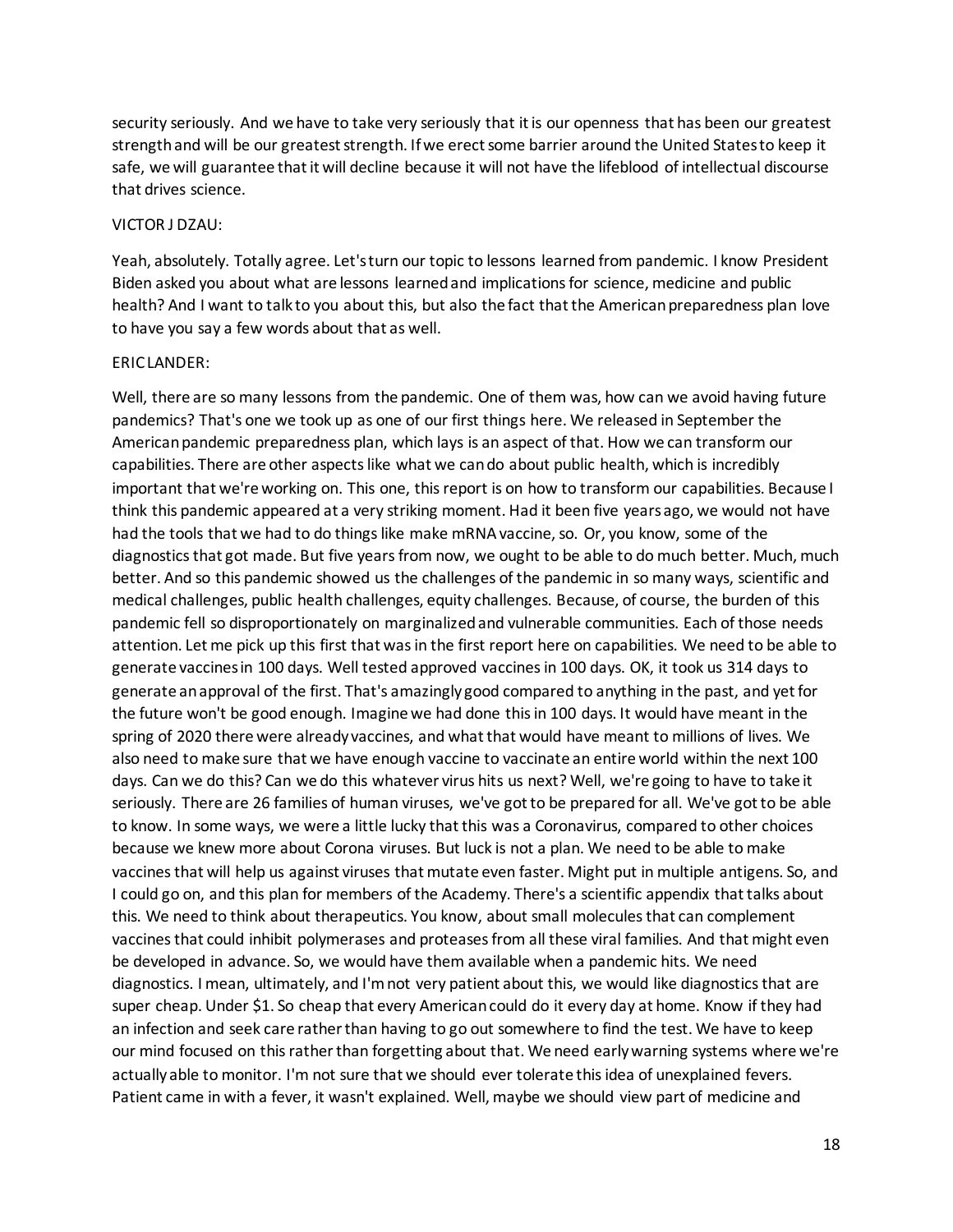public health that we're going to run a diagnostic test. And if it's something that recognizes, it's a circulating flu, great. And if it falls out of all the knows, we are to go send it off for sequencing to see if there are unknown circulating. Why do we? You know, we take for granted many things. Like, everybody has a thermometer in their house. But we might want to begin to think that there are a lot of other things we should take for granted. There's, of course, public health. Strongly we need to be able to do so much better on public health. Our public health system, we do not support adequately the connections between the federal the state and the local levels. It's clear from what happens here are not strong enough and need to be restored. Always EPA is now working in parallel on an effort to figure out what we can do about really strengthening public health. And this is not in my opinion. Mostly for the next pandemic. Because mostly it's for every day. A lot of the solutions that are needed make a difference every day, and use that as a more over the horizon for a future pandemic. Which is why we put it in a different bucket right now that we're working on. The things I was saying first were kind of fundamentally about pandemic preparedness that will have effects every day. This is about something that's fundamentally about every day getting our public health. And I could go on. I advise anybody interested in this to read this report. We take it very seriously.

# VICTOR J DZAU:

Yeah. You know, this one in New York Times. The front page says threats, resignation and 100 new laws, why public health is in crisis. Right. So, I think clearly that we need to reimagine public health. But being able to give it the authority and the ability to draw. And there is so much interference now. Right.

## ERIC LANDER:

Yeah. And I say that PKs is extremely interested in this question. PKs has now stood up at its first meeting where the pandemic came up. And I expect that PKs will also be weighing in on this. And I gotta say, a lot of our thoughts are informed by very good work the Academy has been doing on this. So, starting with what the Academy, the National Academy of Medicine has done on public health, is going to be a very important foundation for what we do. But we all need to be thinking hard about this.

# VICTOR J DZAU:

Well, I wish I can keep talking to you for a long time. I've got this question list as long.

## ERIC LANDER:

Why could have it? But just not now. But I will have more opportunities to talk and more opportunities to talk to members of the Academy. Before we get to say to everybody, we need everybody on this. Whatever else you're doing, this is a special moment right now with regard to public health medicine, generally, in the wake of this pandemic. And everybody who's part of this meeting should be thinking about what they contributed. At OSTP, we're very eager to hear from everybody because all the assignments we have from the president, you are included, I think, on the CC line implicitly. So, please do your part.

## VICTOR J DZAU:

Eric, I do want to ask you about climate. So, that, in fact, is also an agenda. So, tell us what you thinking, how can science and innovation help us address the issue of climate change as negative consequences?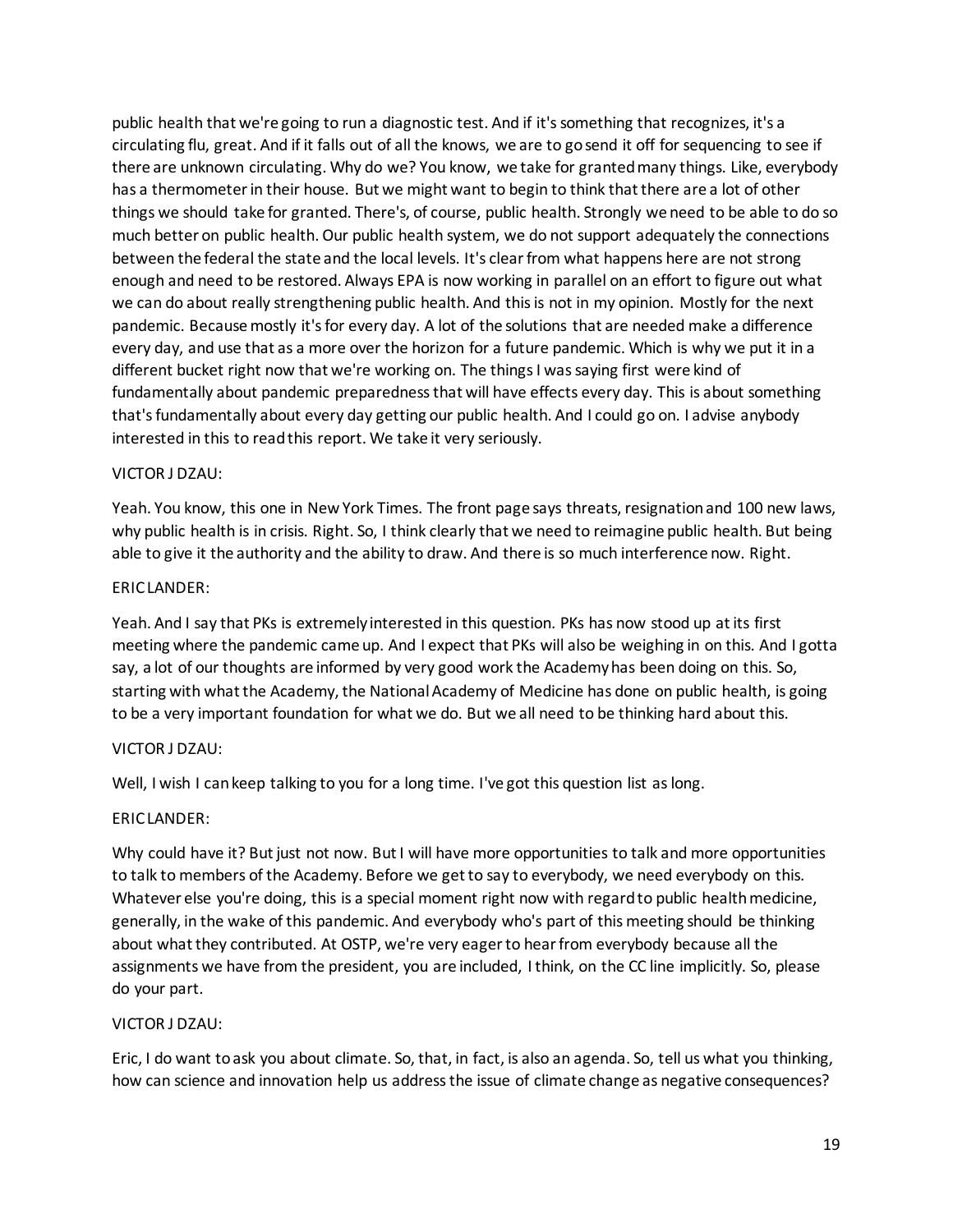#### ERIC LANDER:

Look, there's so many ways in which science can play a role. But let me sort of few of them just very quickly. There are technologies that are here and now and we need to deploy them. And science plays a significant role in that. Because even though you might say that technology is here, and now, you know, solar panels are now producing electricity even more cheaply than fossil fuels. That's just remarkable. Fallen 10 fold in cost. Wind has fallen dramatically in cost. There are things that we should just be out there deploying, but we need to figure out how to connect ribs that can handle power flowing in both directions. Not just from the central power plant, but from power being generated in different sites and sent back onto the grid. It's an amazing systems problem, which requires systems engineers. So, science is going to play a big role in this deployment, regulatory policies incentives will all that. But all these pieces will require science to really work as a system. But then lemme just leap over the horizon. You know, over the horizon, you can even imagine things like I mentioned, like fusion energy. I mean, if in fact we can see fusion reactors become practical. Well, you think about it. These are things that required nothing special in the way of fuel. They produce no long term high level radioactive waste. They inherently are not that expensive to build. They'll be expensive in the beginning, but they have no expensive pieces with them. And one wonders, do they, or other technologies, have the ability to get us to, for example, ultra cheap electricity? And if you have ultra cheap electricity, what other climate problems can you solve? Well, then you start thinking about yield making. The big problem there, a lot of that can be solved with ultra cheap electricity. Or what about fuels for jet planes or ships? Well, with super cheap electricity, you might be able to make it out of carbon dioxide from the air to produce fuels. Well, there's a tremendous amount that policymakers are going to have to do, and the Congress will have to do. But in the end, it's up to scientists and technologists to do their part, which is ultimately, it's not going to happen immediately, but ultimately to make net zero carbon energy cheaper than any alternative. In the long run, the world will ultimately abandon fossil fuels when, in fact, everything else is, when the net zero solutions are just playing more efficient and cheaper and available to everybody. That's the kinds of things that scientists should be thinking about and dreaming about. Believe me, the interim countries have to get together and work to decrease carbon emissions, they have to have the right kind of regulations in place, etc. But for the long future, ultimately science has the ability to take the problem off the table by saying they're just playing better solutions that not only don't produce greenhouse gases, but they're actually more efficient and let people around the world have more energy. We want people to have more energy for prosperity in their countries, we want to have it without pollution so we can attend to the very important questions of environmental justice. We want all of these things. And it's only scientists in the end that can do that. And so we have to do our part of it. And it comes from dreaming about possibilities and going into bench and working on it. I know it's not that most of the members of the National Academy of Medicine would do those sorts of things. What we all do as, science technologists, and we need it.

## VICTOR J DZAU:

Eric, as I said, I can talk to you forever. But time is running out. I do want to thank you for those inspiring conversation. You know, when I think about this, what you really emphasize is not only the technology and the possibilities, but the benefits it must have to society. And then importance of inclusion, and dealing with mistrust. And I think one other area I know you care a lot about, you and I spoke about this, is to look at signs as mitigating the risk and harm they could do as we have amazing emergent technologies. The issue of ethics, the issue equity, the issue of accessibility, you name it. And we have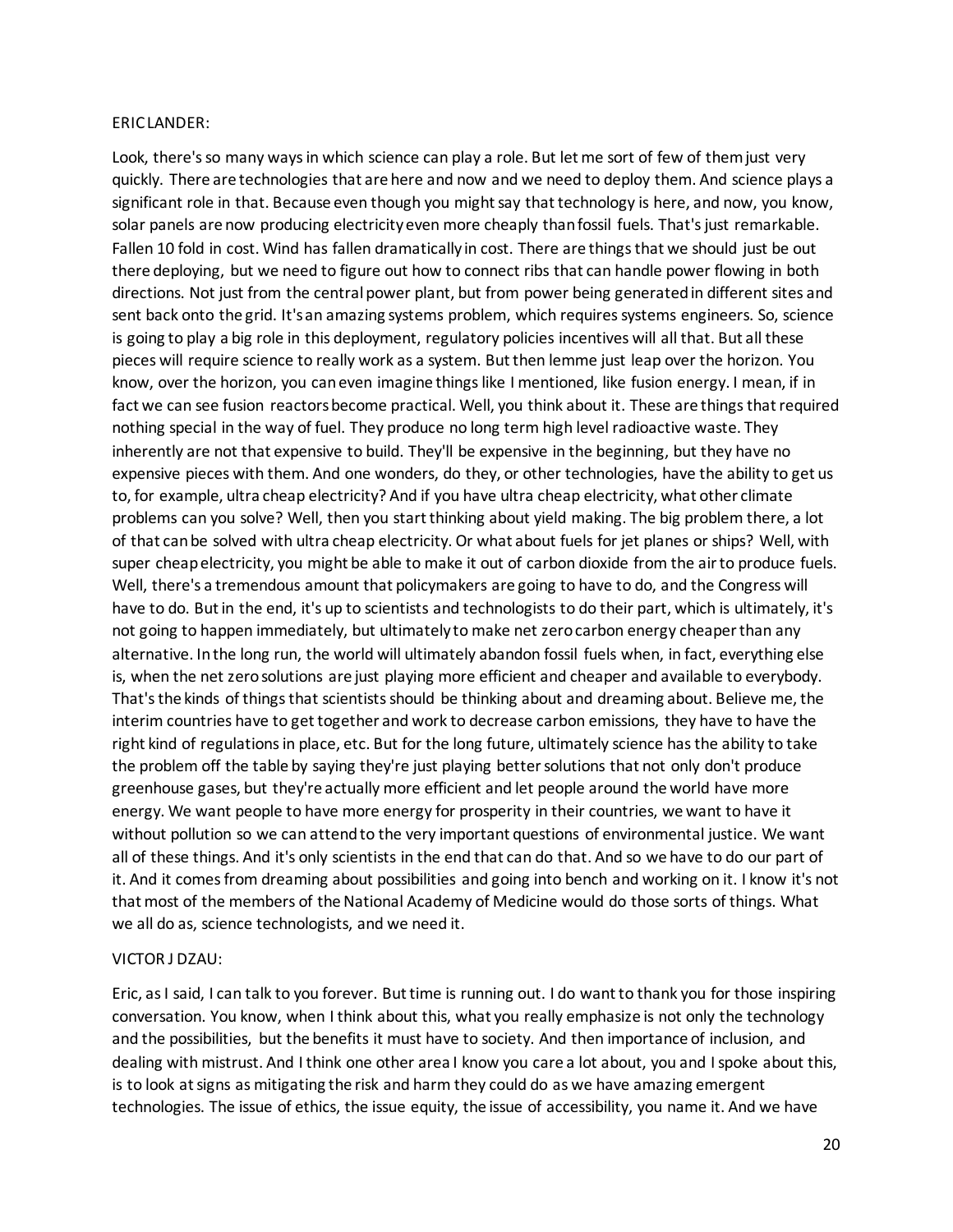many conversation about this. And I know you have a broad sense of science in this way, including social science, behavioral science, many others.

# ERIC LANDER:

This is why it's so important to have everybody at the table, because we can think of amazing technologies. We have to work as hard to think about all the ways that they might possibly go wrong, and how they might hurt people. How we could build technologies that could, you know, facial recognition technologies that could discriminate against black Americans. Well, you know, you frankly have to have people at the table who are going to be empowered and have the perspective to say that we have technologies and the problems that have the potential for great advantage, but we need to have more women at the table. We need to have everybody at the table. Because if we're going to make sure that these technologies serve everybody, we have to look at the upsides together, we have to look at the downsides. And if you asked me about, how do we build trust in science? It's by being totally open about the fact that, yes, science can sometimes have downsides. And we know that, and we care about that, and we work on it. I think it's that level of honesty and commitment to addressing that and getting everybody to address like that. That is the foundation for any trust. If somebody comes and tells you, "Oh, just trust me, I'm a scientist." (INAUDIBLE). I want to run the other way. If somebody says, "Please be part of the problem. This has got such a potential upside." And, yet, we've got to be careful not to get the things wrong. I want to sit down and talk to them. And even more so for people who come from marginalized groups who have every right to be suspicious.

# VICTOR J DZAU:

So, Eric, thank you for leading the nation in science and being the Chief Scientist of our nation, and really being the adviser to President Biden and working as members cabinet. I just want to thank you, and thank you for all the things you've done, yourself assigned. And now 'cause you'll be doing it in much broader way for the nation and globally. I'd like to turn it over to Sue, but certainly want to give you a big round of applause.

FRICIANDER:

And to you Victor.

VICTOR J DZAU:

Thank you too.

# **Panel 1: COVID-19: Disruption, Construction, and Learning from COVID-19**

# SUE CURRY:

I wanna also join Victor and others in thanking Dr Lander for his remarks, and it's always hard to stop something that is incredibly interesting, but we have wonderful panels and I think many of the topics that Dr Lander raised are going to get unpacked more in our panels. So, let me introduce our first panel. This panel is disruption construction and learning from COVID-19. And it will be moderated by Carl Zimmer. Carl Zimmer is the author of 14 books about science, and he is a columnist for The New York Times. Zimmer started his career at Discover, where he served as a senior editor for four years. He went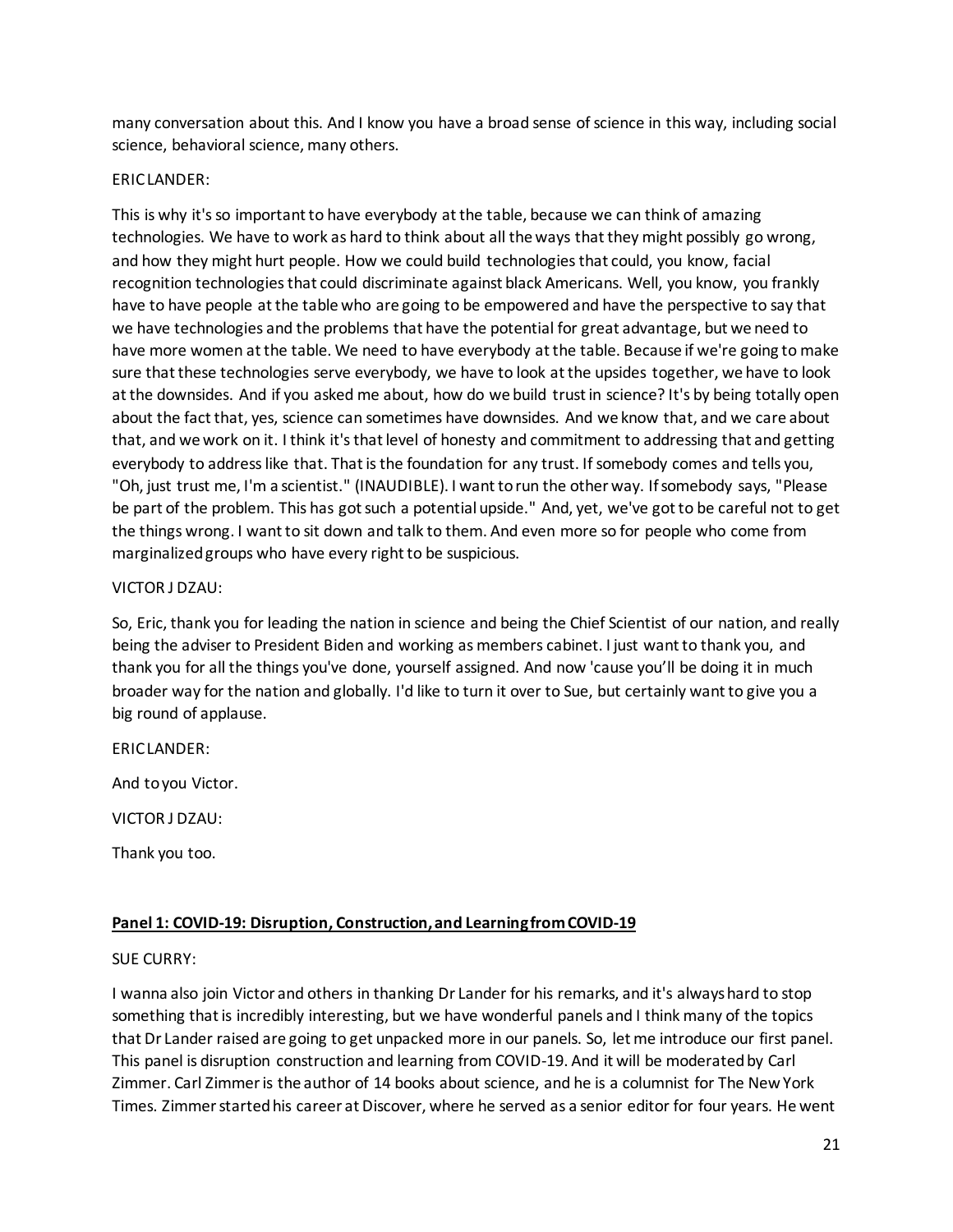on to write hundreds of articles for magazines including National Geographic, The Atlantic and Wired. Carl contributed to The New York Times since 2004 and has been a columnist since 2013. Not surprisingly, his journalism has won numerous awards from the American Association for the Advancement of Science, the National Academies of Science, the National Association of Science Writers. His books include Life's Edge, The Search for What It Means to Be Alive. Published this March, and She Has Her Mother's Laugh, the Powers, Perversions and Potential of Heredity, which won the 2018 National Academies Communication Award. Carl was Professor Adjunct in the Department of Molecular Biophysics and Biochemistry at Yale University. Please join me in welcoming Carl.

#### CARL ZIMMER:

Thank you, Dr Curry. I'm very glad to be here, and it's gonna be a really fascinating panel. We wanna have four scientists who are going to share their thoughts about what we've been through scientifically and medically in so far in this pandemic and what lessons they think we have learned or should have learned. And I think that this is a really, you know, this is a really crucial thing for the scientific community to be doing at this point in moving forward. I was actually inspired as I was preparing for this panel to go back and look over a century ago at the pandemic that last wreaked so much havoc on our country. The flu pandemic of 1918, there really hasn't been anything to compare to COVID-19 since then. And what really struck me was how the scientists and doctors themselves were grappling with the mystery, but they were contending with. I mean, you have to bear in mind that they did not really know what caused the pandemic. We were able to identify SARS-CoV-2 just in a matter of weeks as the cause of COVID-19. But when it came to the flu, people thought it was caused by bacteria. The flu virus would not be discovered until 15 years later. And so, you know, there this one passage really captured my attention from a Harvard doctor named Milton Rosenau. He published a paper in 1918 where he was puzzling over how he couldn't fake link the flu to a kind of bacteria that people thought was the cause of the flu. And he wrote, "We entered the outbreak with a notion that we knew the cause of the disease, and we're quite sure we know how it was transmitted from person to person. Perhaps if we have learned anything, it is that we are not quite sure what we know about the disease." Now, just three years later, Rosenau (UNKNOWN), Warren Vaughan published a magisterial book called Influenza An Epidemiological Study. And Vaughan was putting forward some of the important lessons that actually had been learned by looking at how the virus spread from person to person, the kinds of things that could slow its spread and so on. And he closes the book with this marvelous line, which I think kind of applies to what we're gonna be talking about today. He said, "Much work has been done and great experience gained by both the physicians and the nursing organizations during the last epidemic. Now, is the time to prepare for the next epidemic or pandemic, with the remembrance of 1918 fresh in our minds and we can establish a working system, while if we delay until the expected arrival of another epidemic, much of our painfully acquired knowledge will have been forgotten." So, I think today we're going to learn about some of the lessons that scientists and doctors have been learning, not just about the virus itself, but how pandemics are managed should be managed. How structural weaknesses in our health care lead us to be vulnerable to pandemics and how important even communication can be to the fate of the pandemic. So, we will start with Akiko Lwasaki. Akiko has her slides up already, but I'll just quickly introduce her. Akiko is the (UNKNOWN) professor of Immunobiology and Molecular, Cellular and Developmental Biology and professor of Epidemiology and Dermatology at the Yale School of Medicine. She's also an investigator at the Howard Hughes Medical Institute. So, I'll leave it to you, Akiko.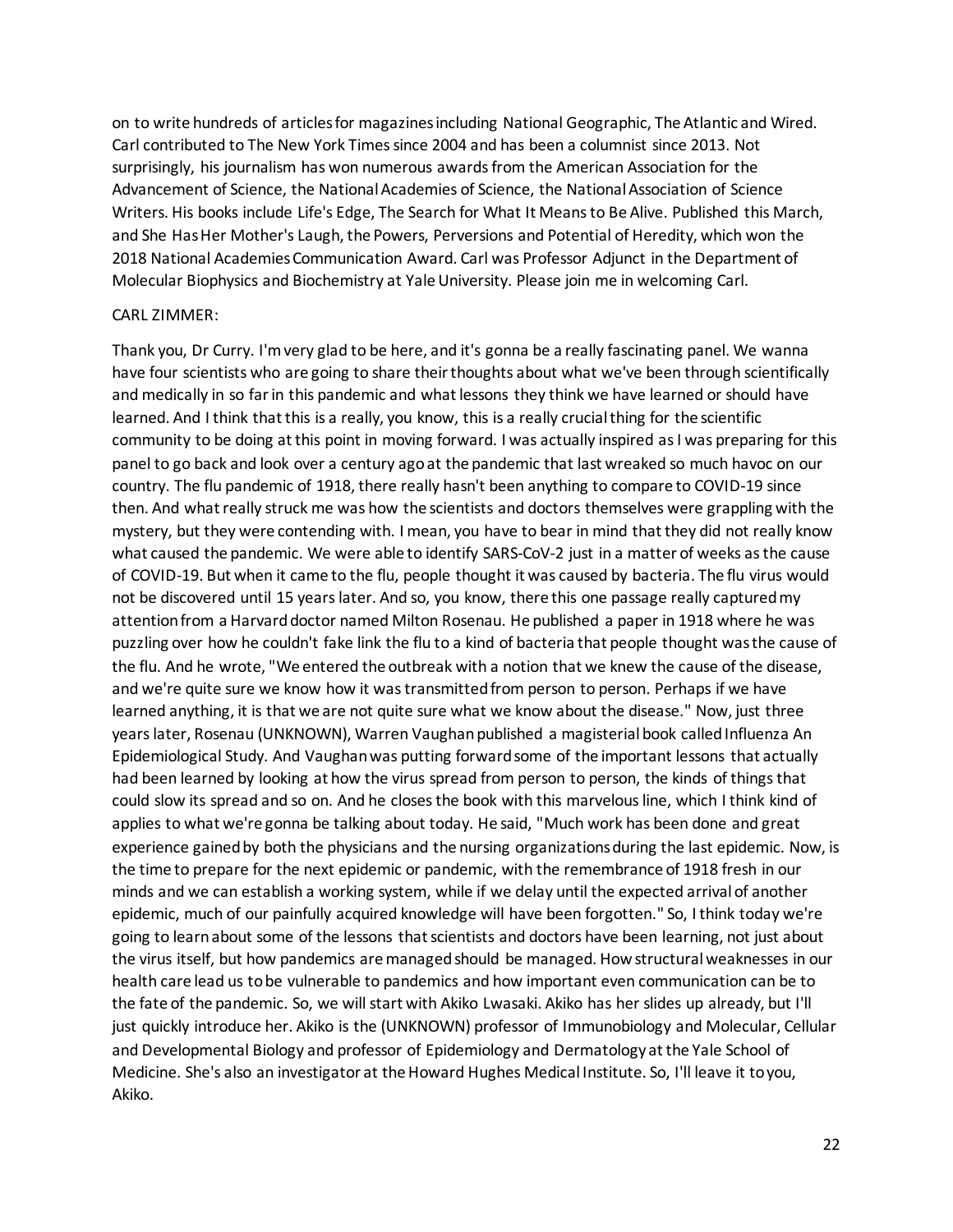#### AKIKO LWASAKI:

Thank you, Carl. So, I'd like to speak to this panel about my own personal learnings during the pandemic. And I titled my talk from bench to bedside and to the world to reflect some of the learnings that I have gained through my team'sbench science, as well as learning from the patients and also how we, as scientists communicate with the world. So, next slide, please. So, just a little background about myself. I used to be, I'm still I'm a basic scientist. We used to do a lot of animalmodels to model viral infection and diseases and trying to understand how we can leverage that understanding to make better vaccines. So, this whole panel is really entitled disruption, construction and learning. And so there was no bigger disruption to my lab's research than the COVID-19 in the history of our lab. And essentially, one day everything was shut down, and we had been doing all kinds of other research on viral immunity, but most of us just dropped whatever we were doing and started to work on COVID-19. And some of us started to model the COVID-19 using animal models, and others were trying to learn from the patients what's going on to the immune system in the COVID-19 disease. So, one of the first things we had to do was this great disruption leading to construction, meaning new way of approaching science. And that had to do with from basic science in mice to human translational research. And there was a lot of learning that I personally had to do, as well as the rest of the my lab in terms of logistics, how we approach this problem experimentally, and also how we analyze human data, which is quite different from what we normally do in the animal experiments. And then the next sort of challenge or construction really had to do with how we approach science from lab centric to team based science. And this was a dramatic shift in the way we were interacting with each other, not just sort of the zoom versus in-person kind of meeting, but also from one lab to several labs around the world and data sharing, which became a very important part of this science in the pandemic, particularly the use of preprint servers. And then personally, you know, managing large groups of people all over the world across the world became a very important task for me with respect to transparency of communication, expectations that everyone has about each person's role, as well as balancing, you know, research and family life. I have two daughters who had to do remote learning as well. So, balancing all of that together at the same time, trying to balance a large number of groups became quite a learning experience. I did summarize some of these in a recent personal view in Neuron for anyone who's interested. Next slide, please. So, the reason I said from bench to bedside to the world is because during this pandemic, we as scientists were also called to communicate science-based facts and scientific expertise to the world. And you know, I do communicate with multiple different platforms, including Twitter and a more traditional media like The New York Times. We've also written some op-eds about certain misinformation that was circulating. This is just an example of vaccine hesitancy that was, you know, quite strong in pregnancy. You know, what would happen to pregnant women if they're vaccinated? There was a lot of confusion and fear among young women because of the exclusion of pregnant women from vaccine trials combined with misinformation and disinformation. And what can we do to change this in the future? I think this is an important thing that we have to think about now. Next slide, please.

The other thing that's related to this is when is it appropriate to use scientific data to inform policy? This has come up over and over again and we are facing this right now with respect to many issues related to, you know, booster and vaccine induced immunity versus prior infection, mix and match.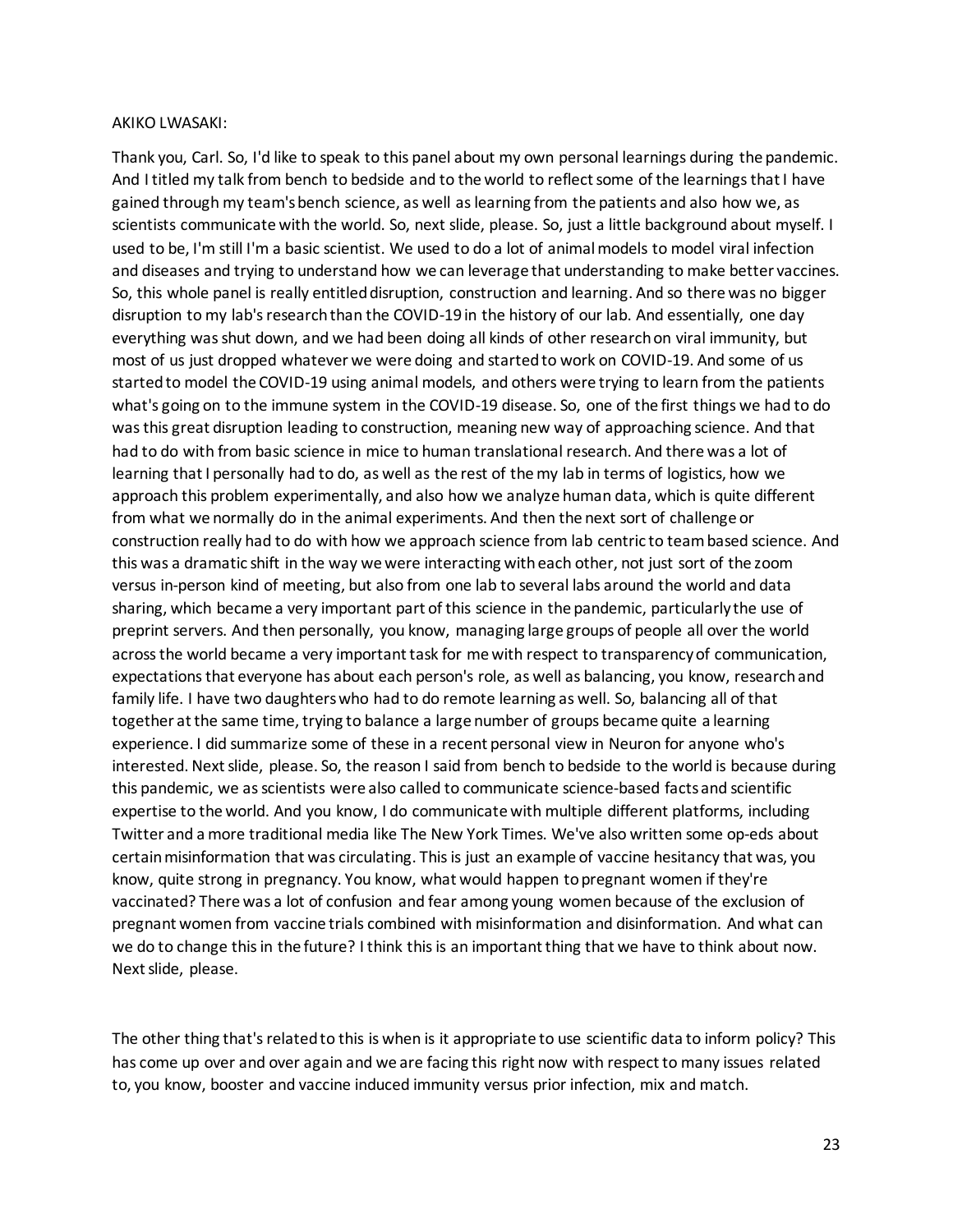# AKIKO LWASAKI:

There are so many questions that everyone has on their mind which science, you know, is rapidly being done, but it's just not catching up with the expectation of the people as well as you know, when is it sufficient for the science to inform policy? And this is clear and consistent messaging is challenging because the change, the data are changing, the variants are changing. That the same message we had for the non delta may not apply for Delta or the future variants. So, this has been another big challenge in the community. Next, please.

# AKIKO LWASAKI:

So, all in all, I think we need to really start to think, you know, seriously about science communication as scientists. Scientists are generally tend to shy away from engaging the public. Scientists should, I think, in my opinion, pay back to society through communicating clear and fact-based, you know, communication about issues that come up using our own expertise and how might scientists engage its critics most effectively? This is a topic I think all of us grapple with. Next, please. So, I wanna end with the slide, just highlighting what Dr Eric Lander already talked about, which is the pandemic has impacted certain member of the community much more disproportionately, such as women and underrepresented minorities. And it's already known that female scientists suffered a larger decline in research time and output compared to the male peers, especially those who have small children. And also during the pandemic, women are posting fewer preprints and starting fewer research and just sort of having to take a lot of responsibility at home as opposed to in the lab. Also in the media, male voices have been dominating the scientific commentary on the pandemic in many countries, and so this also needs to be balanced because scientists come in very different colors. And also to restore damage done by the current pandemic. What do we do now to restore this damage that was disproportionately affecting women and underrepresented minorities? And we need for the future to design better and resilient support structures to prevent this from happening again and start to think about the steps needed. So, there's a really nice article in UNESCO about all these issues, but I just wanted to highlight this before I go, to the next panelists. Thank you.

# CARL ZIMMER:

Great, thank you, Akiko. We will next hear from Dr Saad Omer. Dr Omer is the director of the Yale Institute for Global Health. Saad is a professor of medicine and epidemiology at Yale University School of Medicine and Public Health. So, Saad, the floor is yours.

## SAAD B. OMER:

Could you project my slides? It's my pleasure to be here. And it's my pleasure to talk about consequentialist research in a fact resistant pandemic. I'm a big fan of research that is non consequentialist. We shouldn't ask questions too early about why someone is studying zebrafish biology, because if we don't ask the question of relevance too early, we get some of the most exciting things on the applied side, for example. But within the pandemic there's a strong case of focusing on immediate consequentialist research where we say, what are the challenges and work backwards to finding the right disciplines and finding the right team. So, I will share my experience, which is a small, tiny portion of what happened. But it's an illustrative example of how several groups came together and tried to answer tough questions. And in my perspective, the ones whose output I personally like took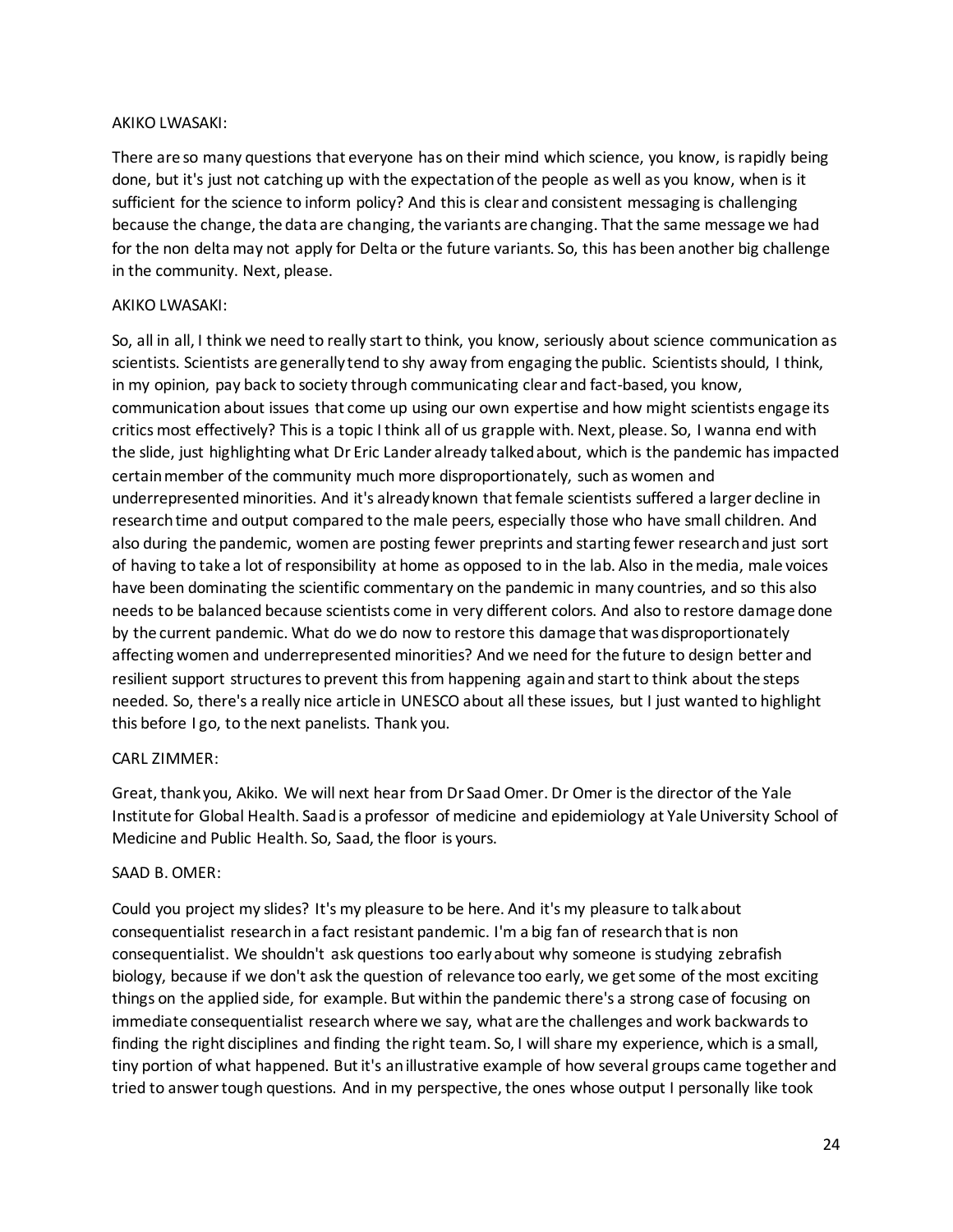this approach that look at the question work backwards through disciplines and teams. And then the output. Next please. So, there were three warnings at the outset. And I wrote this op-ed in the New York Times on January 23, 2020. And you know, those of you who have written these op-eds know that you have very little control over the headline, but you can make suggestions, et cetera. The title was somewhat provocatively, and this was written when there was one confirmed case of COVID-19. It wasn't even called COVID-19 at that time in the US. So, there was one confirmed case in the US, there was obviously news from China, et cetera. And the title was is America ready for another outbreak? And the subheading was even more provocative, at least the first part, it said no, but there are clear steps the government needs to take. And the first warning, next.

Let the scientists lead, not just because, you know, it's parochialism, and I like gonna hanging out with my peers and they should, you know, be the philosopher kings of the world.

#### SAAD B. OMER:

The reason was that we knew, and that's the argument I put forward, that this pandemic, this new virus will change in unpredictable ways, or this outbreak at that time could evolve in unpredictable ways. So, therefore, those who are closest to synthesizing and assimilating new evidence should be closer to decision making. Next. The second warning was absolutely no false assurance, and it's now, I think, selfevident that doing so hasn't served us well. Next. The last thing was that there will be new sources of public and scientific misinformation. A third of my portfolio has been on vaccine acceptance and some of that work, although the rest is more conventional clinical trials and epidemiology and are increasingly in collaboration with basic scientists, et cetera like Akiko actually, that we have worked on some of these questions. But the idea was that there will be preprints, I argued, were a force for good. But they can also be a force for a source of misinformation and sometimes disinformation. Unfortunately, all of these warnings turned out to be prescient. Next. So, a few examples one, of our earlier studies that came out in a National Academies journal that turns out a bit later but a preprint was shared in mid June, I think 2020, and where we looked at what is the impact of policy versus voluntary behavior when you implement sort of shelter in place orders. So, I collaborated with economists in our school of environment. So, borrowed from that field and we worked together to figure out and what we found was it's actually both of these things matter. People start modifying their behavior voluntarily, and we used in this case a sample of cell phone data. And we figured out that the behavior would be modified even if you didn't put in certain place. So, there would be, as a consequence, impact on the economy if you didn't have this quote-unquote lockdown orders. But these orders actually have an impact on social distancing and time spent at home. So, both the voluntary behavior and policy interventions are important, and we try to quantify and went into some mechanisms for that. And you can read the full paper. Next. The other thing was in as early as fall 2020, we were thinking with the other groups that there is some pandemic fatigue setting in. And then we identified, we looked at national surveys and we identified, we created a non-pharmaceutical interventions adherence index with colleagues and found that initially there was a lot of compliance in the US. But then it dropped. And there were some differences between regions. But then it leveled off. And so we started talking about the preemption of the impact of this pandemic fatigue as early as late 2020 and early 2021. Next. And then there were these early reports, and we knew from SARS-CoV-1 that, you know, you should be looking at feaces, you know, broadly both for transmission. But there was this other blip of data that someone had identified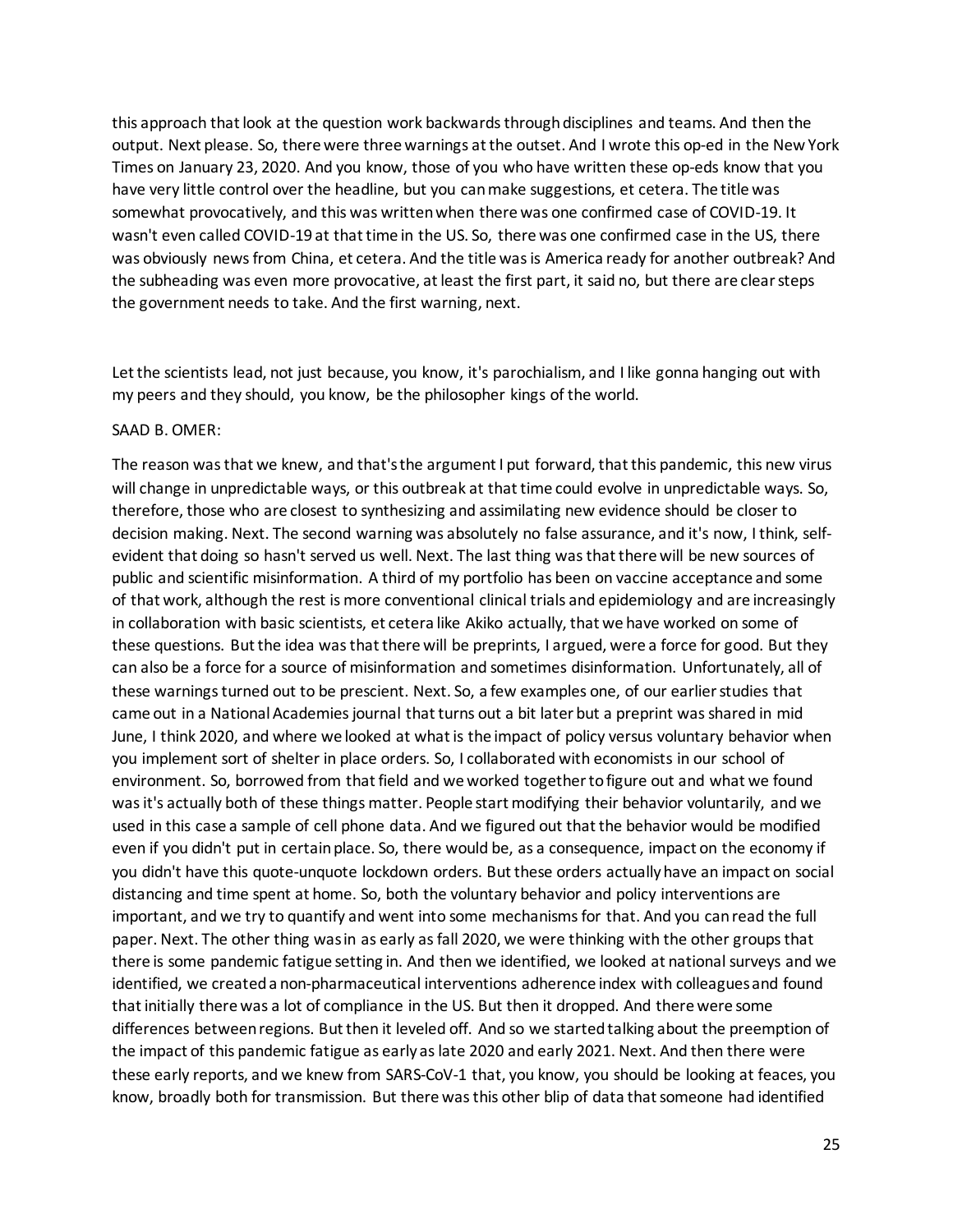viral RNA in feaces. So, look, I work in global health a lot and there's always the glass is never 90% empty, it's always 10% full. So, the hope was, could we use this as an alternate mechanism to follow the outbreak and even predict the outbreak? So, we worked with Jordan Peccia at the School of Engineering. He's an environmental engineer. And the idea was, could we identify this in sewage but not also identify it, SARS-CoV-2 RNA in sewage as a way to monitor the outbreak, but also use it, apply epidemiological methods to see if they could warn us, even by a few days of surges, et cetera. Next. And we did. Next as well. So, we did do that both through epidemiological analysis and sort of data from the sewage. And this was done. This work started during the harshest lockdown, where students from various groups, including medical students, engineering students, went down manholes to collect specimens. And as a group, this was one of the earliest academic outputs on this topic, not just identifying the RNA, but also using it as an epidemiological tool. And it wasn't sort of one person's doing. It is, again, team science, starting with the problem, working backwards to the solution. Next.

And then I was fortunate to be a part of the committee of the Academies formed on coming up with an equitable allocation of COVID-19 vaccine, but also was fortunate to have a similar role as a member of the WHO COVID-19 Vaccine Working Group. And we came up with the mortality first approach.

# SAAD B. OMER:

One could argue that you could go in different directions, but I think because of the fact the second third order of priority has been different and now we are reaching in certain countries a level where we could attempt to interrupt transmission. The fact that the initial focus on mortality has held out. And here, one of the reason why I brought up this slide is, look, a lot of comprehensive medicine. You know, medical education programs and (UNKNOWN) programs have courses on ethics, behavior, et cetera. And those of you who are at earlier stagesof your career, pay attention to them. They have good solid information, so often delivered by world experts. And those are the things that come in handy when you have to integrate this information. Even at this level during a pandemic, next.

And then a lot of groups have been doing vaccine effectiveness studies with the vaccine effectiveness studies leverage, in this case, the VA database to look at vaccine effectiveness in High-Risk population. But again, I don't think we have leverage enough of our electronic systems to do these vaccine studies and asked nuanced questions.

## SAAD B. OMER:

And we all admire the fantastic work coming out of Israel. But the reason why they had been able to do this is their health system. Of course, it's a smaller country, but we have smaller parts of our large country. And I think we need to have these investments in data systems. And again, so that these questions can be answered quickly and efficiently. Next. And then the issue of vaccine acceptance. So, we did this 12 country study with again, an economist collaborator in this case. And we found that overall in low and middle income countries, while there is heterogeneity and there needs to be work done on vaccine acceptance, the acceptance is higher almost every step, irrespective of the subgroup in low and middle income countries or off a COVID vaccine. And the reason it turns out it's important is now it's the talking point has been used as a red herring, do not have vaccine equity that these countries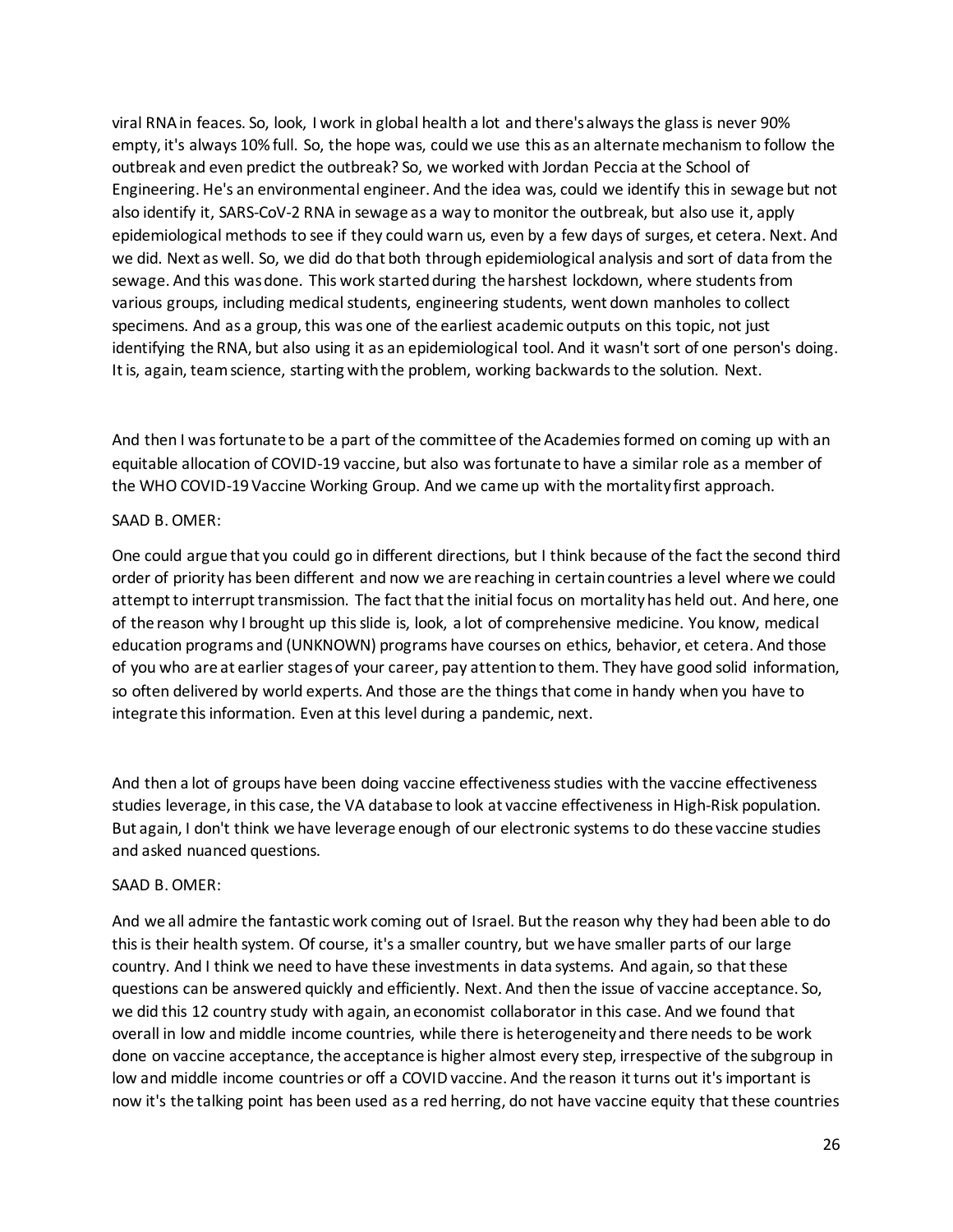are not prepared to deploy vaccines. Frankly, we never had that discussion. We had data in May 2020 and other surveys were showing that there will be some softness of demand in certain sections of the US society. But we never had that discussion in the US that we should not have enough supply of vaccine because there is some work to be done on the demand side. Next. And now we are doing social media studies in collaboration in five countries with partners such as UNICEF, Facebook and Public Goods Project, where we have already done in our initial stage 27 campaigns designed and lodged with minimal investment compared to advertising budget. Tens of millions of Facebook users have already been used and we have already have certain lessons from these randomized trials. So, with the each campaign, we run a randomized trial and learn from this. The next step will be actually measuring on the ground coverage. Next. And we have found that values based messaging works and local language content is more penetrable. But again, this insight on values based messaging and it's not just a warm and fuzzy word, there's a whole science behind it. And we use the moral foundations theory to come up with specific values based messaging, using social medias on insights that has helped. Next. And lastly, in July 2020, a few of us got together, I partnered with colleagues in Stanford and University of Indiana who were law professors to come up with a framework based on some of the empirical data all of us had generated over the years to come up with a framework of vaccine mandate that said that all of combining data, combining ethics, combining law, you should have six triggers before you implement the mandate. The pandemic should be inadequately contained. The vaccine should be (UNKNOWN) recommended not just FDA authorized. There should be adequate supply of transparent communications, infrastructure to deliver it to all sections of the population, inadequate voluntary response. And so that has been shared with policy makers, and some of that is imperative on their part. But that kind of a framework has, you know, has been found useful by at least a few people. So, again, another example of partnering with different starting with a question working backwards to solutions in a pandemic. Next. And then we generated several products around vaccine misinformation management field guide with UNICEF, its first draft and public good project. Those are partners there. And this has been translated in multiple languages of vaccine messaging guide and with WHO an overall acceptance guide. And the reason I'm bringing it up is often there's a lot of recognition that we need to communicate effectively. But often we don't realize that there's a whole host of evidence behind it. And we owe it to the public that we apply the same level of rigour in vaccine communication, science and public health communication science as we do in vaccine development science. Next. So, here are a few examples of consequentialist science, many of those group did it much better than our group. But the idea is, and the reason why I took this frame is because the National Academies and especially National Academy of Medicine, because of the fact that it broadly defined its discipline, its mandate. Its intake of members is broad from various subdisciplines of medicines and adjacent disciplines makes it very suitable for addressing a lot of these consequentialist challenges as they arise. And in between those challenges that are not just short-term emergencies, but long term problems like global climate change and its impact on health. I'll pause here. Thank you.

#### CARL ZIMMER:

Thank you, Saad. Next, we will hear from Dr Matthew Wynia. He is a professor at the University of Colorado School of Medicine and a Colorado School of Public Health and is director of the Center for Bioethics and Humanities at the University of Colorado. And before I hand it over to Matthew, I just want to just mention that, you know, if we have time, we will be happy to take some of the questions from the audience and offer up some answers. So, you can leave questions and I'll be provided with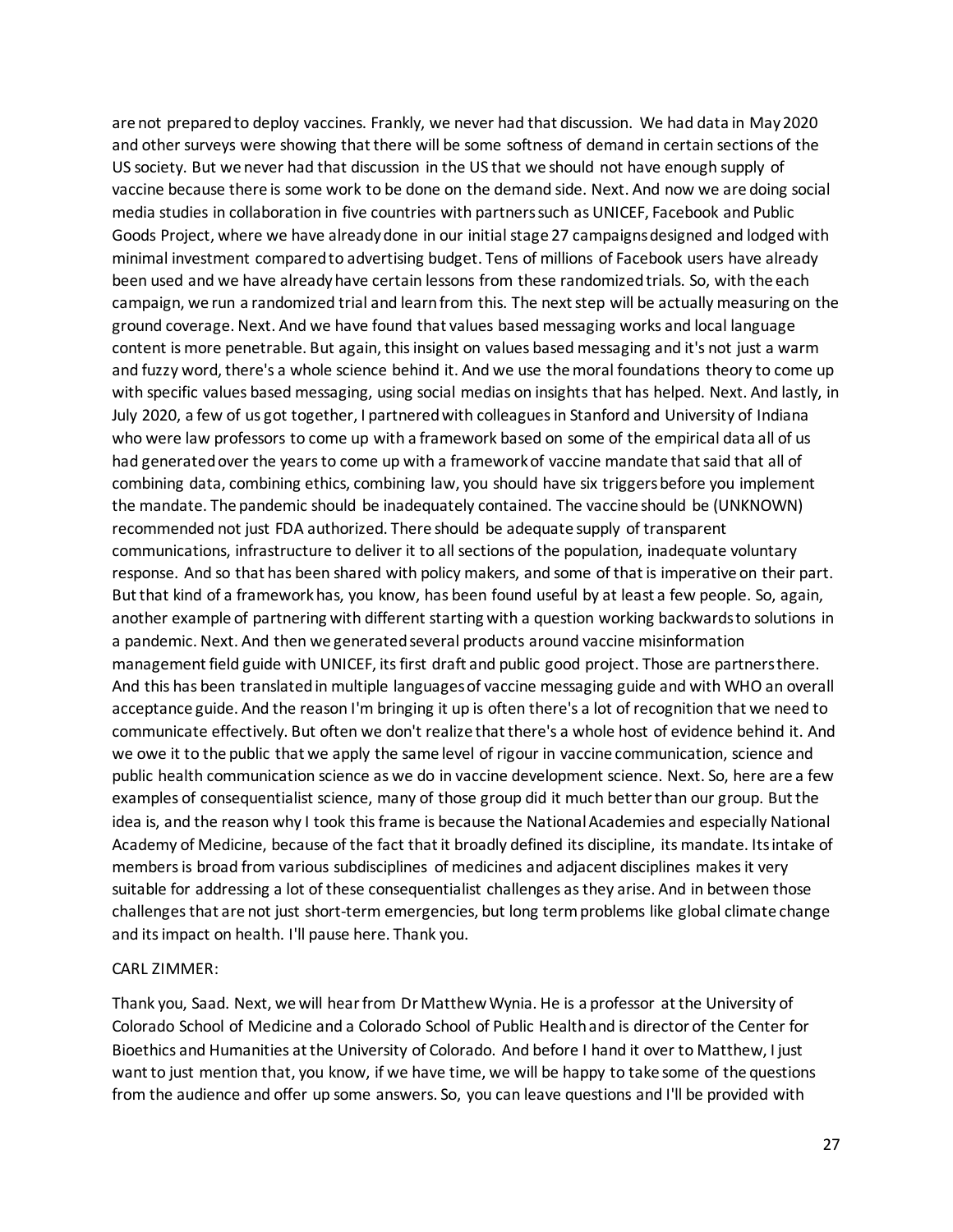them and we'll see how much time we have for questions at the end. So, great. So, Matthew, the floor is yours.

#### MATTHEW WYNIA:

Thank you so much. It's a tremendous honor to be included in this discussion today. I was just inspired by Dr Omer's list of tremendous research accomplishments over the last 18 months that had actually a little bit both emphasizes and as a counterpoint to one of the main points I wanna make today. I'm gonna just make three points. I'm gonna point out, number one, we don't have the evidence we ought to have to make policy decisions in this pandemic. And that's because we don't have the infrastructure, we need to be gathering evidence on a regular basis when there are disasters. So, and I'll give a little bit of data on that from our recent National Academies report that I was involved in. And then number two, I'm going to say there is an intractable ethical challenge in gathering good information, especially clinical information to guide clinical decision making in the sense that individual doctors want to be able to move forward with the best evidence they've got. And yet we really need their engagement in order to collect better evidence to inform decisions so that we're sure that the things we're doing really are making a difference in a positive way. And then that is fundamentally a complex adaptive challenge for which there is not a simple technical fix. But there are ways that we can do better and they have to do with adaptive trial designs and things like that. And then the third point I'm going to make is, in medical science, we've known about the hype cycle and the hype pipeline for a long time. They're very real. And what we're learning now is that they are also evolving. So, that they don't just involve professionals anymore. And there are significant consequences of that dynamic. But I want to spend just a minute on. So, we go to the first slide and start with this point one, which is that we don't have the evidence we ought to have. This is from a study completed in 2020. So, pre-pandemic, they're almost entirely prepandemic. The study chair was (UNKNOWN) and Autumn Downey and (UNKNOWN) did an amazing job or an enormous study lasting over two years, examining the evidence base for public health emergency preparedness and response. Looking at all the research done in these domains over the last 20 years since 911. And I've circled the area here where I was most involved, which was looking at research on non-pharmaceutical interventions. So, that things like masking, distancing measures, quarantine, business closures, travel bans and so on. And you'll note number one, compared to some other areas of public health, emergency preparedness and response is actually a fair number of research articles in this area that, sorry events, just one to put the circle around non-pharmaceutical interventions. So, that 10% represents about a 125 studies. But only ten of those studies were actually quantitative studies that were comparing two alternative interventions of the type that Saad just mentioned a moment ago sort of RCT type research on pandemic response or on public health emergency response. So, next slide. So, this is the conclusion from our study, but the question to be raised here is why is there so little evidence? And I'm not gonna provide all the answers to that. We can talk about it in Q and A. But you all know there are many challenges to conducting rigorous research of the randomized controlled trial type during a pandemic. And I think the question we need to face today is what is the infrastructure needed to ensure that every time there's a major disaster, we learn from it to improve our resiliency, our prevention strategies, our response strategies. We really don't have in the way that we have an NIH to look at basic science around specific disease types. We don't have a piece of our national scientific

(AUDIO DISTORTS) that is really designed, purpose built for disaster response studies. So, next slide. next point here is that there is a barrier to evidence collection that is an ethical dilemma and in bioethics. So,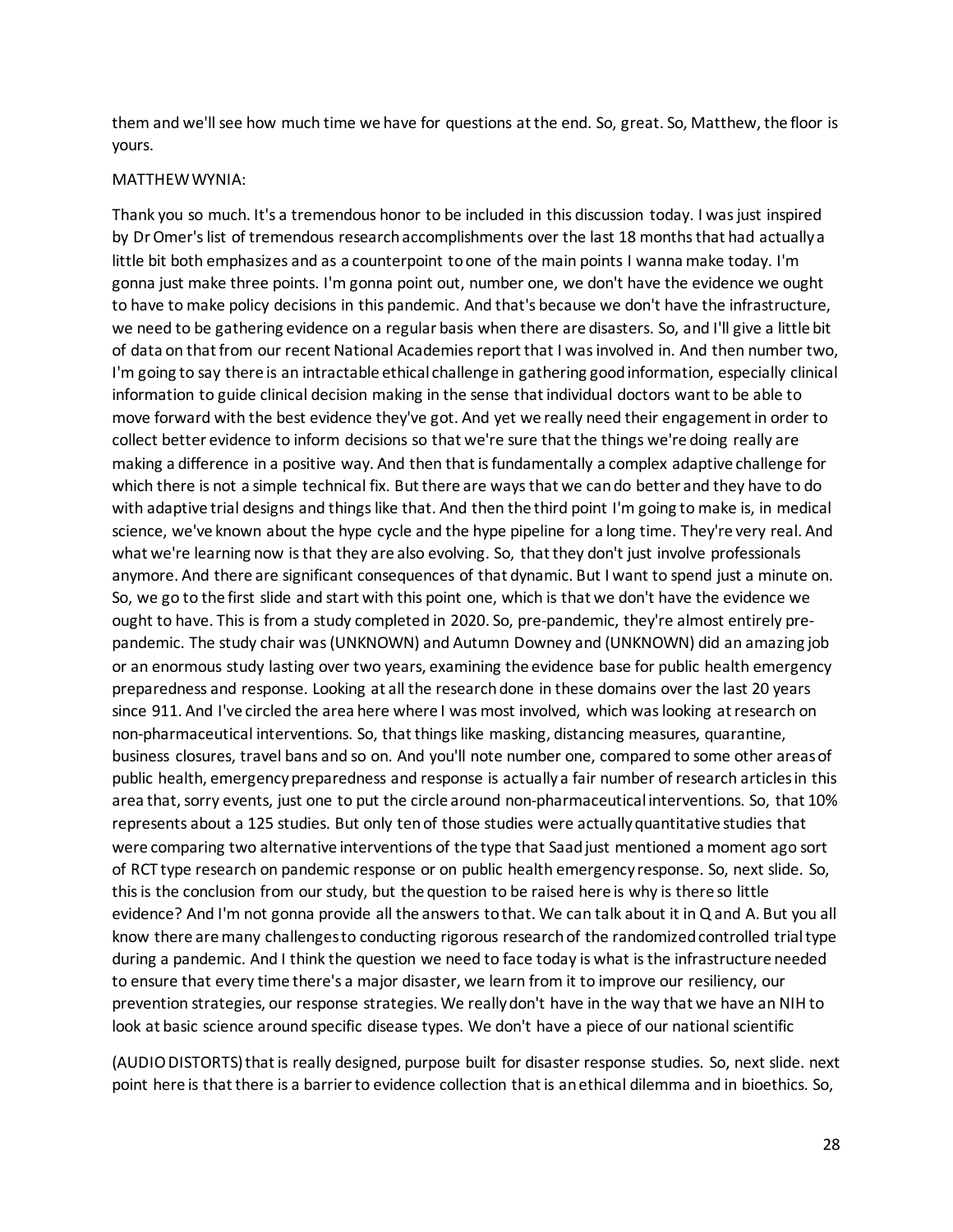I feel like I really had to hammer this home. If you hit advance once more, I'll just put a quote up from this terrific article from The New York Timeslast summer. So, next please.

There it is. I just heard, this article, by the way, if you didn't get a chance to see it when it came out is very well worth looking up, because it really describes stories from ICUs about people in this dilemma together, desperate patients and their doctors who serve as their advocates really want access to potentially promising drugs as quickly as possible. They don't always feel like they can or should wait for definitive trials.

# MATTHEW WYNIA:

Once they have a sense, the benefits are likely to exceed the harms they wanna be able to move forward. And yet, without definitive trials, we'll never know if the interventions we're using are actually effective or possibly are harming people. And we've seen multiple examples of this during the pandemic. I'll mention a couple as we go here. Next slide.

This is a great example of how we manage this problem very early on. It seemed like convalescent plasma made a lot of sense. The FDA gave it an emergency user authorization.

# MATTHEW WYNIA:

And not only that started advertising around the country, saying, if you've had COVID and you've recovered, here's something you could do to feel like you are making a contribution to the COVID response. And I mentioned before, there are a number of things that drive us in the direction of trying things because they seem like they might be a good idea. Unfortunately, issuing an EUA and this level of sort of hype around convalescent plasma means it took a long time and it took mostly trials from overseas. And if you could advance once more here and then advance once more. It took us too long really to find out the convalescent plasma doesn't really work. Notice the date on this paper. This paper didn't come out until a couple of weeks ago. And we've been using convalescent plasma for over a year. Next slide. My last point, there are multiple reasons. Some of them are listed here, why scientists, their institutions, the news media tend to hype exciting new findings. And through traditional way of thinking about hype in science is to approach this as a matter, essentially, a professional self-regulation. And the public in this instance is seen as sort of the victims. They are at the receiving end of the hype pipeline. Go to the next slide.

The challenge here is that social media is changing this equation while interventions to prevent hype focused on reining in professionals are valuable. They're not going to work once the information has sort of escaped the scientific community and is out in the world and is the subject of hype by nonprofessional actors. Next advanced once more. So, you know that's just one example, but political leaders, social media influencers are now an integral part of what we used to call the hype pipeline. Hydroxychloroquine is just one example. I'm sure you can think of others. Next slide. And in fact, this is my last slide, but it's just a brilliant quote, I think, from an art, from a group in Brazil, looking at how to address hype in this new environment where professional self-regulation will no longer be sufficient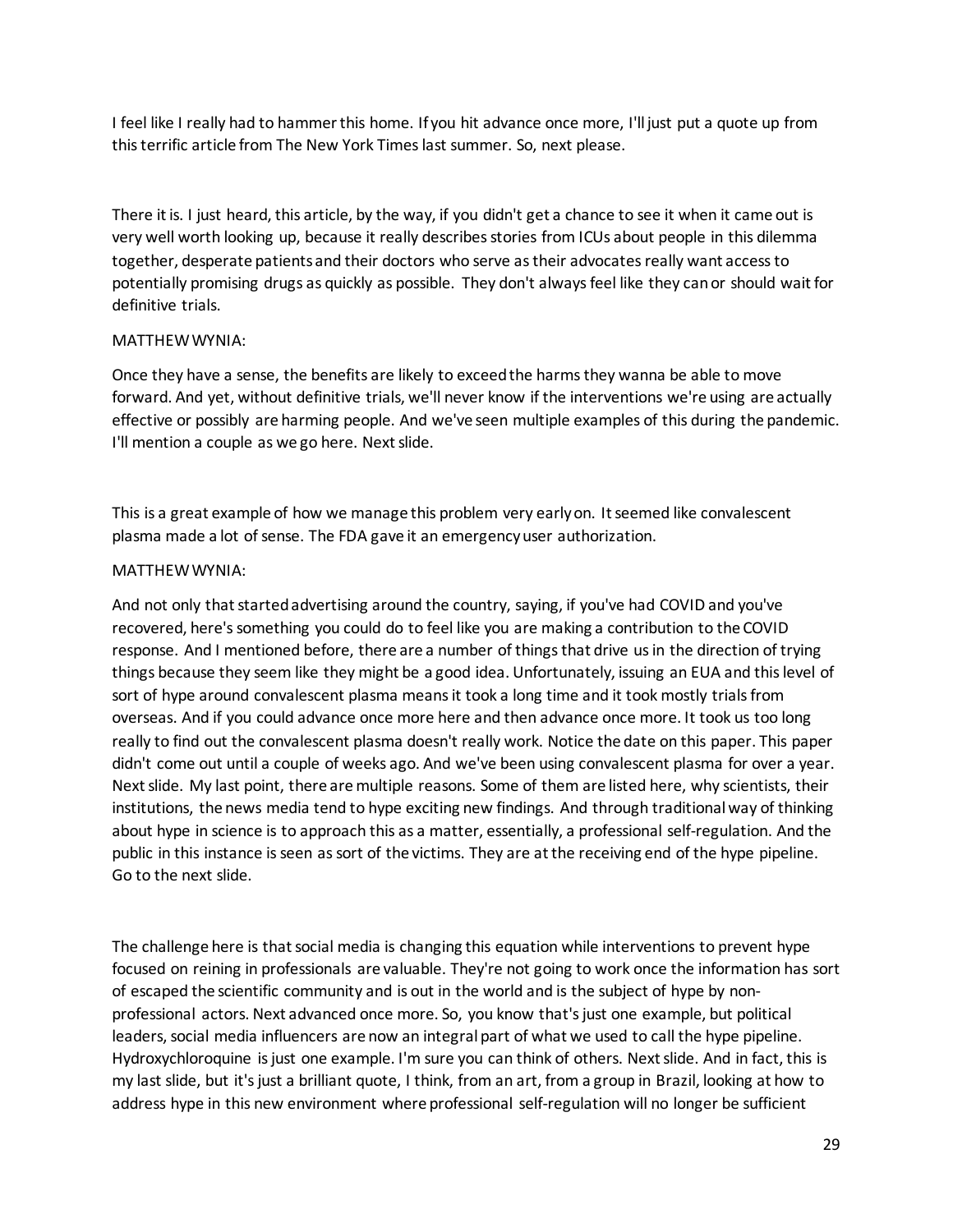because we have to learn how to diffuse information, misinformation, hype after it has been released into the world. And there are at least... I'm gonna just give you two reasons for hope about this. There's a lot of reasons to be cynical, but a lot of reasons to be a little down about the challenge of addressing misinformation once it has become widely disseminated. But I think there are two things to think about that give us hope. Number one, there are multiple studies and Saad mentioned these as well on rebutting and debunking this information. There was some early concern years ago that rebutting false beliefs can actually backfire and end up entrenching the mistaken belief, but more recent studies in social psychology find this backfire type effect is actually not that common. There are several studies have looked at backfire effects specifically when looking at politically polarized issues, specifically, even looking at people who self-identify as political conservatives and so on. And it turns out countering this information works. It doesn't work perfectly. But even when you're dealing with very polarized and very sort of difficult issues like environmental dangers of fracking or what causes pay gaps between that and women, real data can supplant misinformation. And there are a number of effective techniques things like presenting facts in a causal explanatory manner as a story, right, you need. If someone has a story already, the way to change that is to replace it with a different story showing how correct information can actually fill in gaps that the story contained because it was filled with false information. And last, the second reason for hope, you might worry that social media is billions of people. So, there are billions of nodes of potential misinformation. There's a little truth to that, but it turns out network modeling shows there are social media focal points. So, NPR reported last spring, for example, there are really 12 people out there who put out most of the misinformation on vaccines. So, these points need to be mapped and surveilled and misinformation coming from these points can then be addressed more quickly and more effectively. So, I'll end there and look forward to the conversation.

## CARL ZIMMER:

Great. Thank you, Matt. Thanks so much. So, our final speaker of the panel before our discussion will be Dr Yvonne Maldonado. Bonnie is Professor and Chief of the Division of Infectious Diseases, Department of Pediatrics at Stanford University School of Medicine. She is also the Senior Associate Dean for Faculty Development and Diversity at the Stanford School of Medicine. So, Bonnie, floor is yours.

# BONNIE MALDONADO:

Thank you so much. I am an infectious disease epidemiologist and a pediatric vaccinologist working primarily in the global health sector. So, the work that I've done with COVID, I'm not gonna talk about today, but certainly, you've been involved with clinical trials, epidemiologic studies, laboratory-based, genomic analysis, et cetera, that have really served, I think, to help us disrupt and construct new models about how to affect and address new pandemics and the existing pandemic. However, one area that I think we really need to focus on, and sadly, I think we have not really done a great job of even disrupting yet much less constructing and learning from is what are social determinants. So, we have a long history of trying to understand these social determinants, and nowhere has it been more starkly revealed how these social determinants have come to play in the health of our nation, in the health of our world and how we have essentially ignored these areas, even with research policy framework. So clearly, more disruption and construction needs to take place. And I'm going to talk a little bit about that today and hope that all of you can really take these back to your own areas of research and remember that these are critical. So, if I can get the next slide, please. As we all know, since 1980, the healthy people initiative has set measurable objectives to improve the health and wellbeing of people nationwide. Healthy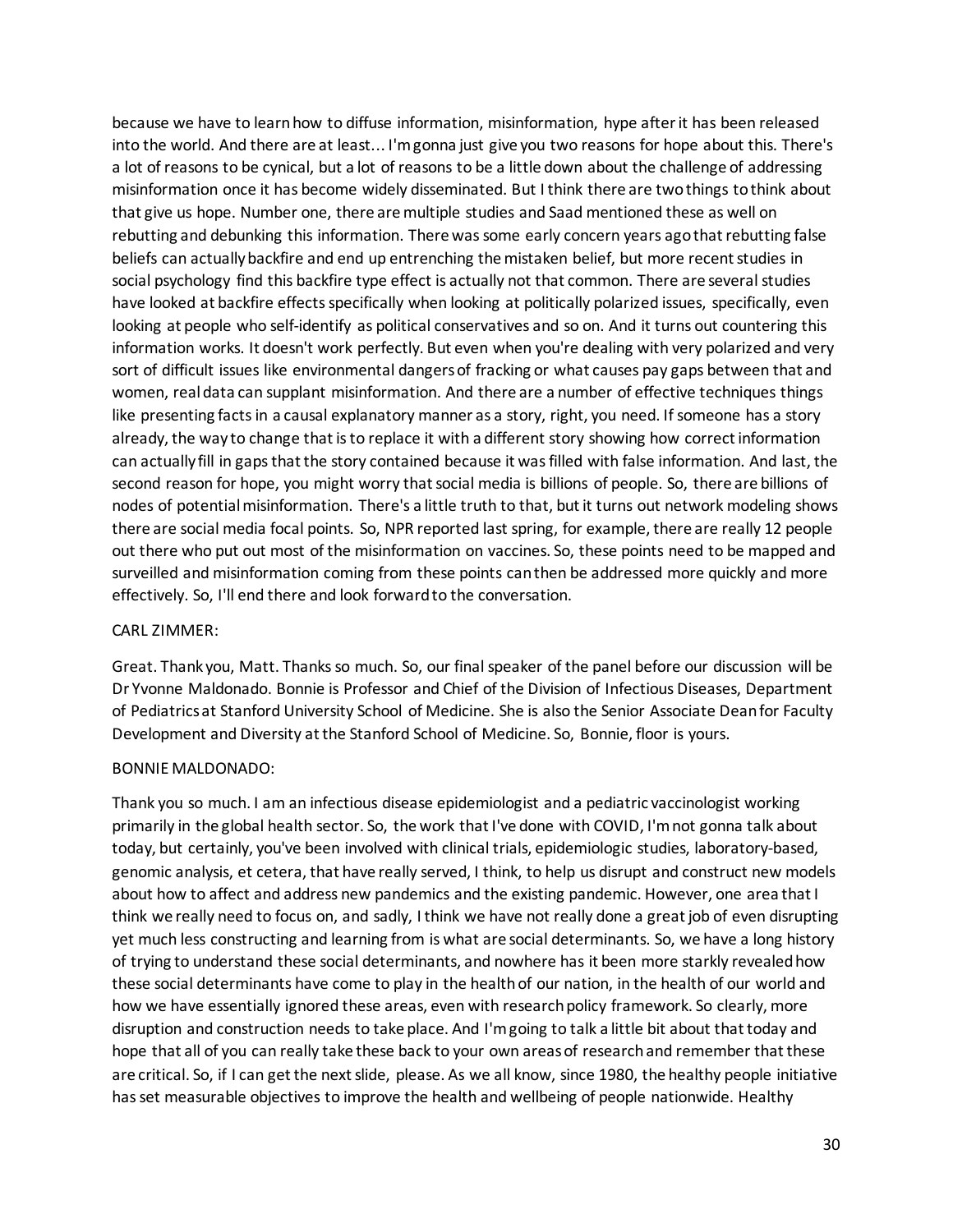people 2020 first introduced social determines of health. So, it's only been a few years since we even saw these objectives since 20... they started in 2010. And we do have healthy people 2030, including social determines of health. Now, these are also shared in general with the World Health Organization recognizing the social conditions and environments are shaped, shaped by a wider set of forces, including economic and social policies. Healthy people 2030 is the fifth iteration of this initiative, but only the second that includes SDOH. And these include objectives in five domains as shown here, healthcare access and quality, neighborhood and built environment, socially community context, economic stability, education access, and quality. So, next slide, please. So, why are these important? Well, we can see just there are many papers in this area, but just two bar charts, bar graphs here show you or pie charts show you that if you look across Europe, US and Canadian studies, and there are many others as I mentioned, looking at social determinants of health as compared to medical or genetic determinants, they far outweigh the impact on not only disease but wellness in all populations. So, between 30 and 50% of more of our health, our longevity are all of the determinants that keep us healthy and well are not determined by our genetic code but as they say by our zip code. Next slide, please. Now, I like this. Look at the PAHO framework, although WHO also has a nice framework for addressing social determinants of health and equity. And the reason I really enjoy looking at this particular framework is that there is a greater emphasis on structural racism, colonialism, and the importance of relationships to land. There's also a greater emphasis on the environment and climate change and a more explicit focus on human rights, inequities according to gender, ethnicity, sexual orientation, life stage, and disability. It also recognizes the interrelations between these and emphasis on leading dignified life as a desired outcome. Now, this conceptual framework is also helpful another way is that it really does look like it's an interplay, so you can enter this particular framework at any place and really take it altogether, move from one framework to the other, taking a comprehensive approach to tackling these structural determinants of health and the inequities that we face, not only in the US but around the world. Next slide, please. So, what do we have to guide our research in the US? Well, there are many frameworks you saw the PAHO policy framework. But even within our own federal agency, we do have frameworks, not only for healthy people, but from a research perspective, the NIMHD that does have its own framework. As you can see here, looks at levels of influence, domains of influence and health outcomes. And fortunately, we can see that these are areas that we can study specifically in either one box or another, or even multiple boxes to look at influences of social determinants in a research-based manner. Now, unfortunately, this is only one institute. And the funding for these are quite difficult. I would just have to be honest. I personally have a U54 in this area from NIMHD. And we're currently working with RADx-UP that is a rapid acceleration of diagnostics for underrepresented populations. So, we have received funding in these areas. But as you heard before along with the science, these grants came through, you know, about a year after we knew about the pandemic. So, we clearly need better ways to address not only the basic research that's involved here, but how do we rapidly engage underrepresented populations,

(INAUDIBLE) quality issues and get those going very early on when there is a crisis, because with many of these populations that we're discussing, the underlying allostatic load, the underlying social determinants that lean in a negative sense towards poor health are already in existence and are ready to push these individuals and these populations over the ledge. So, if I could have the next slide, please. So, let's talk about the overarching issue. What is the overarching issue here around that big chasm? And again, remember, we're talking about today, I'm going from policy to equity. Here's the reason why we cannot do that. This is the house that racism built. Racism is viewed as a dynamic societal system shaped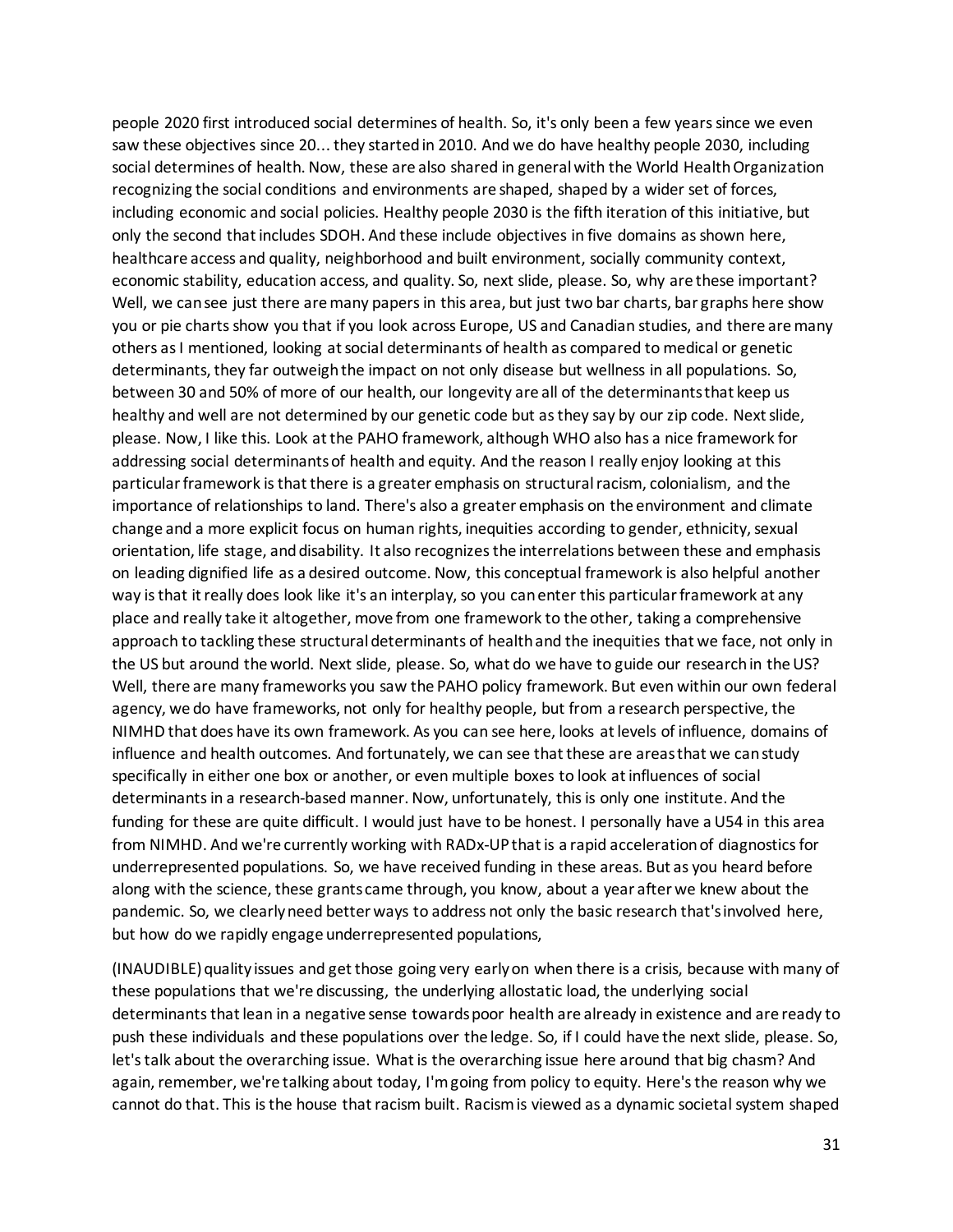by that and reshapes other social institutions, such as the political, legal, and economic system. This is the bedrock on which our country was founded in many other societies as well. The pathways by which racism affect people are interrelated and mutually reinforcing, and importantly, implicit biases, which again, as a dean in this area, I deal with on a daily basis and we continue to see that implicit bias can drive and lead to and reinforces inequities in political, legal and medical institutions. It is ingrained into our social fabric. Next slide, please. So, what do we mean by social determinants of health? Now, I know that this is a very simplistic approach, but many people really still don't understand what are we talking about and what does this mean in an individual person's life or even in a community. Well, we're talking about things like poverty, frontline jobs, proud of living spaces, a reliance on crowded public transportation, social food deserts, or swamps, and inadequate insurance coverage. And all of us who saw patients who did clinical trials, who did epidemiologic analysis, even those of us who work in the laboratory saw these individual factors and more play out in our populations at risk for COVID-19 and specifically. And we know that these will continue to affect people, not just COVID 19 related, but any other aspect of their lives, because they are on the margin. And how are they on the margin? Let's look at the next slide. So, if you look here, this is just a very small example of some of the areas that people looked at in this Kaiser Family Foundation survey experiencing loss of employment income, difficulty paying, usual household expenses, and food insufficiency in the household. This to me is the most heartbreaking one as a pediatrician, watching children who cannot, don't have food on the table in a very vulnerable period of their lives. And you can see that it was quite extensive during COVID-19, even with all of the social safety nets. But those safety nets didn't reach all of our populations. So, in black there, you see the populations in the racial and ethnic minority populations really experienced the highest risk for just these three factors. And we can imagine that can go on and on about maltreatment of children, developmental disabilities and delays, obesity increases in populations at risk, et cetera. So, this is quite a very small snapshot of what health inequities will do, not only for this COVID-19 pandemic, but for health overall. So, next slide, please. So, what can we do? Well, this is just one small area, but I'd like to point out the social vulnerability index that was put together by the CDC many years to go to identify communities that need support before, during, and after public health emergencies. And this is a really simple tool, but it's actually a powerful one. It's an open database, and it's a measure of social determinants using census data and zip code. And you can rank each county and census track on 15 social vulnerability factors, grouping them into socioeconomics, housing composition and disability, representation of racial and ethnic minority groups, and housing and transportation. And these data can be used for research purposes. They can be used for policy purposes. They can be used for direct public health interventions. Next slide, please. And how does this play out for COVID? This is a striking example of how easily this can be mapped out. So, here on the left, you see that social vulnerability index that I just mentioned, and you can see that overall when you scale high levels of social vulnerability to low levels, with the darker blue being higher levels of inequity and lighter being a lower levels of inequity or no inequity. And you overlay that map from last year's COVID 19 hotspots or case counts per a hundred thousand. And they are almost a perfect match. So, you can see how social vulnerabilities really drove this pandemic, especially early on. And not only that, I don't, I can't go through it now, but if you take this down to a more granular level, you can see by pulling out those counties there on the right, you can find out whether rural counties or urban counties were more involved, whether household density was an issue. And you can do this, not only overall in this big map, but you can do it by census track and you can do it by county and individual public health officials, researchers, et cetera, can go in and tease out individual factors by region and really try to make a difference. So, if we really are serious about making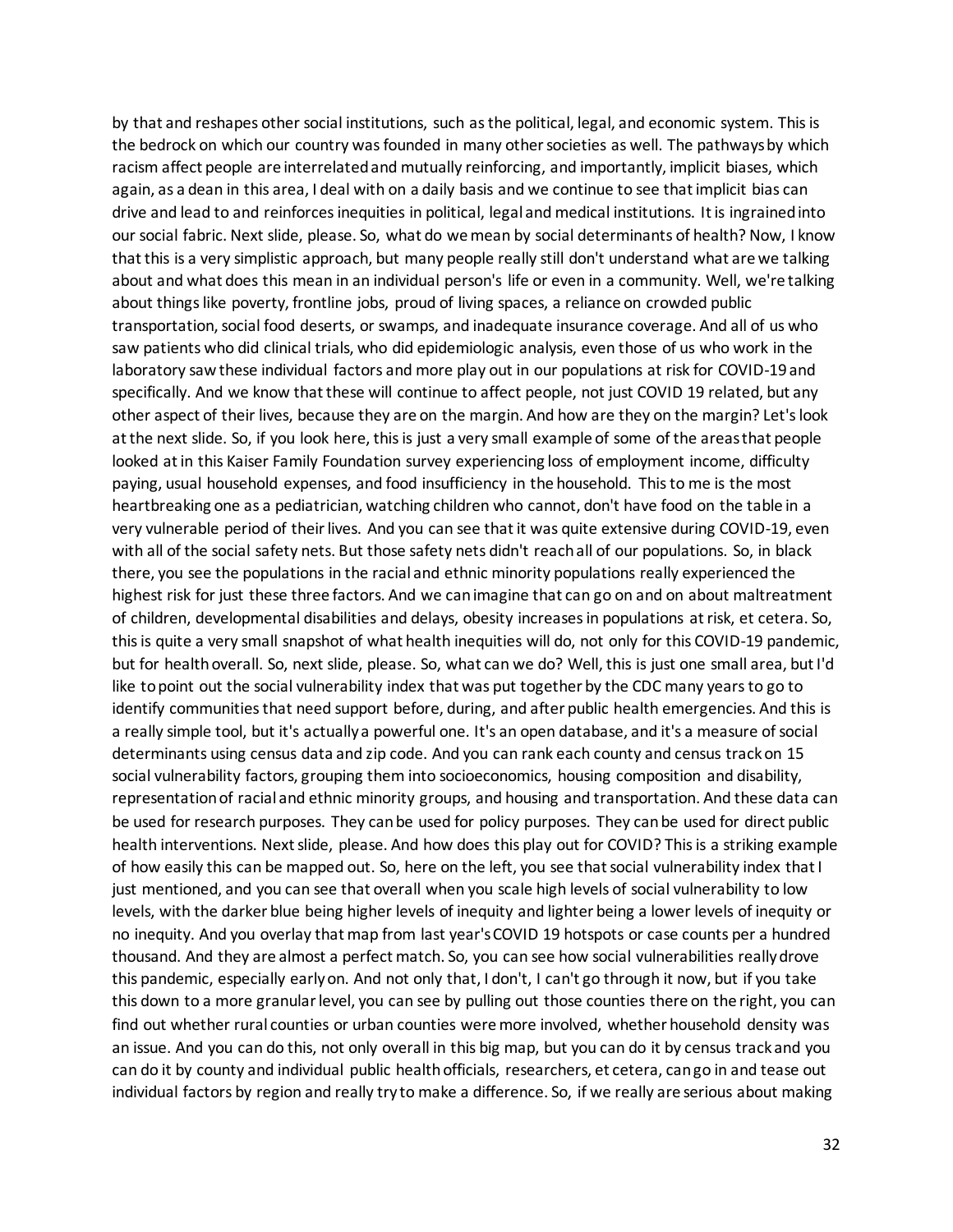a difference and not just publishing papers and talking about white papers, how to get social determinants on a PR, you know, on people's radar, we need to actually get into the weeds pound the pavement. I'm a CDC-trained epidemiologist, and our symbol is the shoe with a hole worn through it because we pound the pavement. We go out there, you find the people who are at risk and you do something about it. And I think this is where bridging that chasm between policy and equity really lives. And I'd like to stop there and thank you for your attention.

# CARL ZIMMER:

Thank you so much, Bonnie. That's it gives us a lot to think about. So, one of the things that kinda came back to my mind as I was hearing each of you speak was that some of the key problems that you were pointing out with what happened, what has happened during the pandemic, in a sense, there are problems that are far from new. And I'm thinking of myself as a journalist, I and my colleagues, we have written in the past about the problems of structural racism. We have written about the challenges that women in science face. The hype cycle is not new. I remember blogging about it years ago. And even the understanding that there were that miscommunication could lead to bad outcomes in terms of health, I mean, we've been dealing with that, even just with vaccines for years. So, it feels... I get the impression from the presentations that in some ways on the cusp of the pandemic in January 2020, we already knew what a lot of the problems were and then they happened.

(LAUGHS) So, I'm kind of wondering maybe if each of you might want to reflect on, I mean, if maybe I'm wrong, but if you agree with that, like, what was the disconnect? If we understood for example, that trials are often poorly set up to really come up with a good outcomes so that we end up with a situation like convalescent plasma, where it takes months to figure out, well, maybe this isn't all that we had hoped for. If we knew about these problems and have these tools in place at the beginning of the pandemic, why did they continue to be such a problem during the pandemic?

# BONNIE MALDONADO:

So, let me go ahead and give a start. Again, I mentioned I trained CDC, we've known for decades, decades that public health is seriously underfunded in this country. And I don't think it's appreciated well. It's very hard to prove a negative. So, we know that if you avoid disease it's very hard to show that there's actually a success there, but there's actually also some reason for hope, because if you look overall at our public health structures in the last century, I think we've done an amazing job. We just need to keep moving forward. I think we've been sitting on our laurels for too long. And at the global health level, if you look at the Millennium Development, Millennium Development Goals through the next stage, the sustainable development goals, we did... as a world, there was tremendous progress. So, when people understand, if there's a call to action, if you really put emphasis in these areas, you can really make a difference. Now, obviously, we lost a lot of ground over the pandemic globally, but not as bad as we thought we had. And I think this is... this, unfortunately, we live in a crisis mode. Many of us do, I think the world lives in let's solve the next big problem. I teach a class on epidemiology of infectious diseases. And we always say that the media attention to diseases, the inversely proportional to the incidence of the disease. So, let's take advantage of this moment in history to really start that process and not forget why we did it and make sure that we build these teams, these collaborative teams, not only among researchers, not only among public policymakers, but our communities of color, our communities around the world are lower and middle-income colleagues and make sure we build all of those connections and have actionable items that we can really move towards.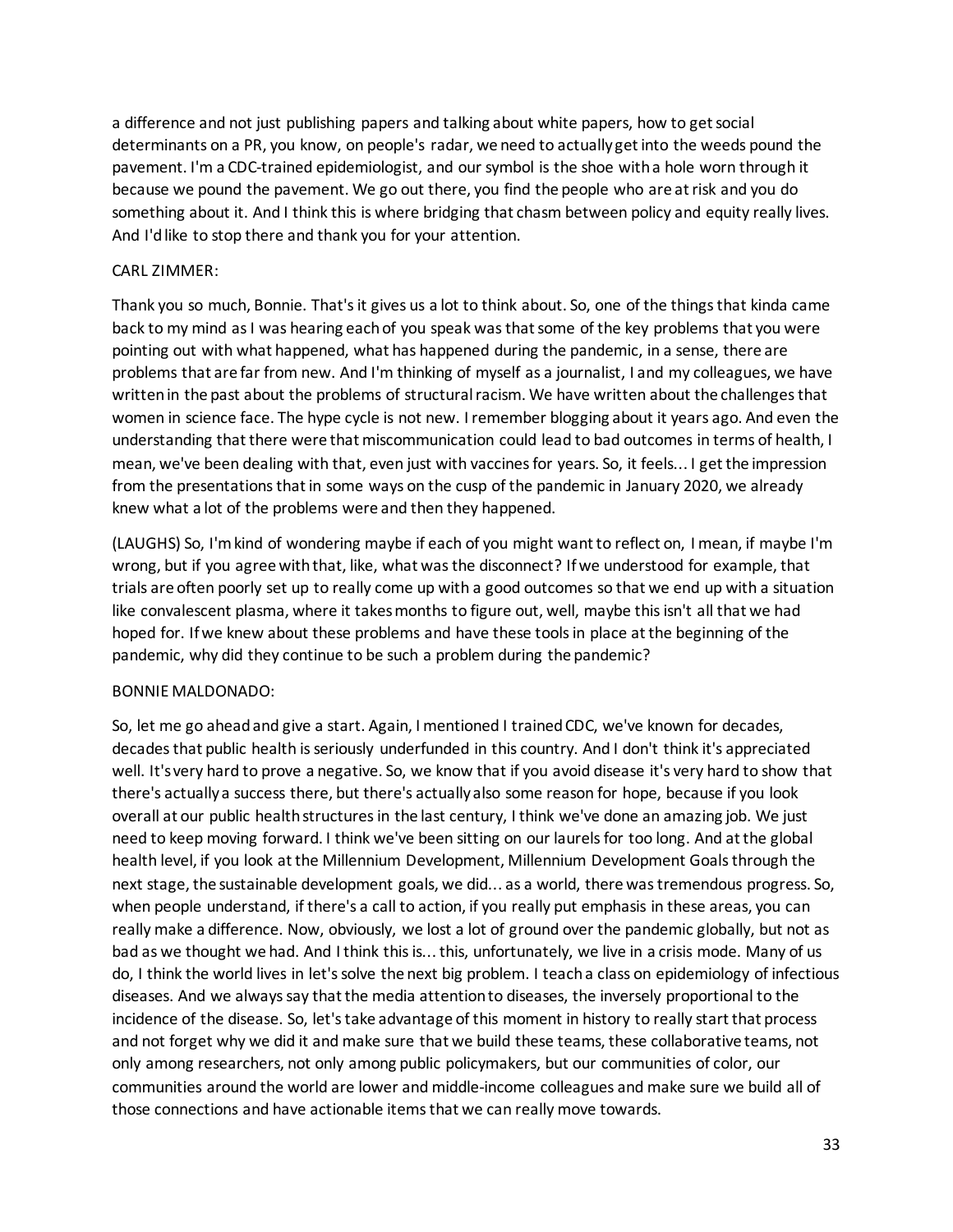CARL ZIMMER: Thanks, Bonnie. SAAD B OMER: I'd be happy to go next. CARL ZIMMER: Great, Saad.

SAAD B OMER:

Yeah. So, I think, I really agree with Bonnie and I think these are really good. It's a good diagnosis and I'm not gonna repeat that. And I think all of these causes loosely using the word. I know there are people who work on, who may be listening, who actually work on causal inference. But so, hence the caveat. And so, I think these are important, but I would go a little bit deeper if I may. I think proximal causes are important and useful and needs addressing. But at this pandemic, it wasn't a failure of science. And fortunately, or unfortunately, we knew how rapid tests were done, we knew PCR was invented way before, we knew how cohort studies are done, we knew how randomized control trials and pragmatic trials were done. Ivermectin is old, and its limitations could be recognized earlier. We knew there is a whole body of research on vaccine acceptance and public health messaging, et cetera. All of that is there. I think if we had a failure. And this is not a partisan statement, and I'll qualify that why I'm saying it's not a partisan statement, it was a failure of governance. It was a failure of governance to let it slide that public health preparedness funds were cut and were not reinstated. And public health departments were starved of resources. It's a failure of governance spanning multiple administration that looked at public health as a sideshow and looked at got unarmored a little bit too much by technological solutions, rather than leveraging technology for a consequentialist purpose coming back to what I said earlier. It's a failure of governance that creates global vaccine equity as an afterthought. It is in our self-interest not just because history will judge us poorly if we have another big surge like India during the winter months in Nigeria or Kenya or any other large country or a small country. As it is, mortality is high enough in many parts of the world, justifying immediate action on global vaccine equity. But it is also in our selfinterest to ensure that we minimize opportunities for the virus to mutate. So, all of this stuff, it's not just in recent past, it's not a failure of science. It's a failure of governance. And it's not a failure of governance in a part in a partisan sense. It's a failure of governance that we as a society as a whole need to pay attention to, not a certain specific administration. Obviously, there's accountability in democratic societies for individual administration, but that's not what I'm focusing on.

# CARL ZIMMER:

OK. Thanks. Akiko or Matt, I don't know if you had anything you wanted to add.

# MATTHEW WYNIA:

Well, I'll build on what Saad just said. I agree this was a failure of governance. And the strategies of governance are amenable to scientific examination and study. As you know, because you've done some of these kinds of studies where you approach problems in a couple different ways and see which one works better. And we have opportunities for this every time there is a disaster, every time there's a drug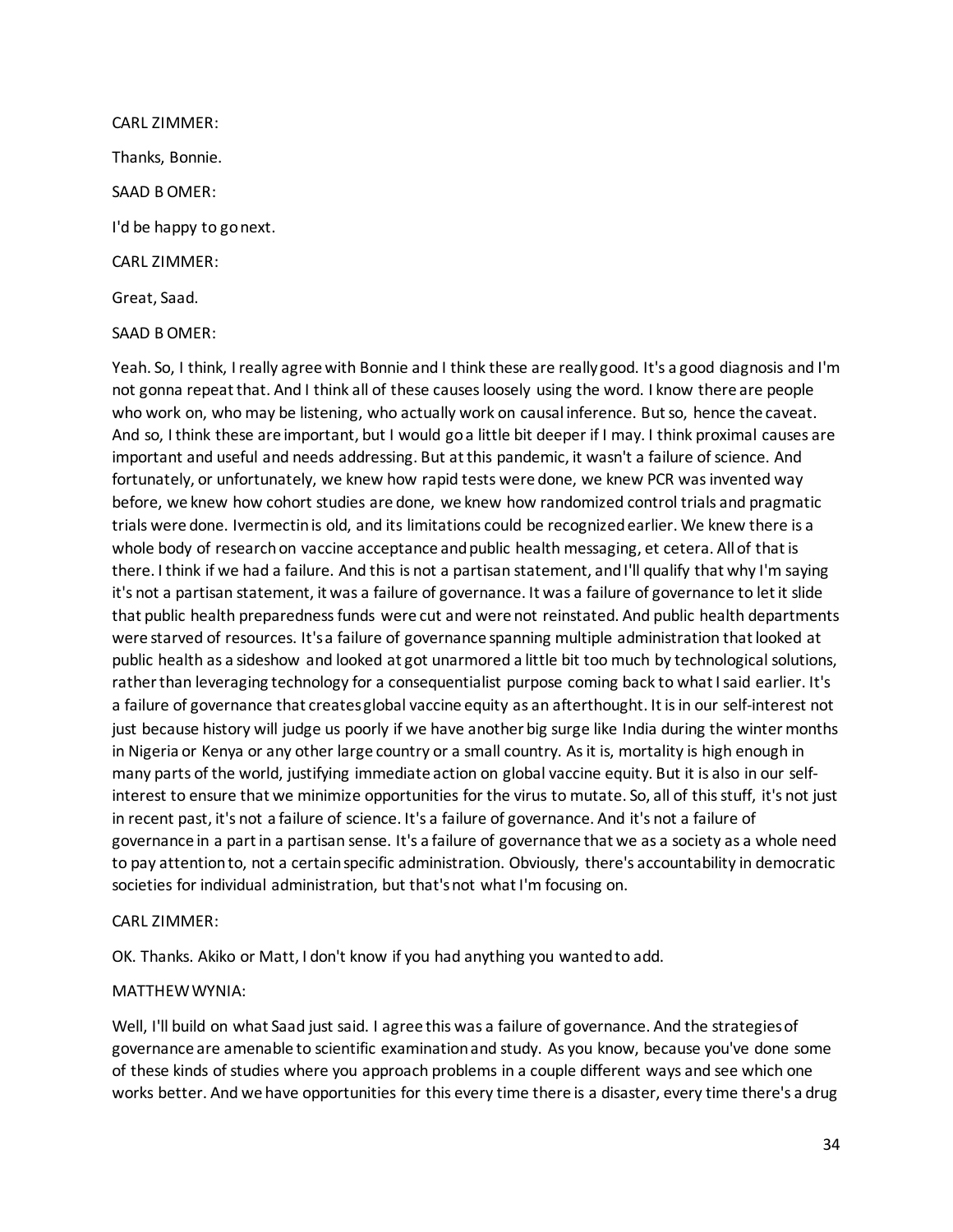shortage, every time, right, there is a resource shortage of any kind, we have an opportunity to learn more about how to effectively allocate scarce resources. And we've largely failed to do that. So, I think it is a failure of governance. And I'd love to see research on these governance issues. And I'd love to see a home for that research. I think there will be funding for it now because we're coming out of a pandemic. That funding will eventually dry up because we've seen this cycle before, when there's a major national disaster of some type, we get an infusion of funds. And then, eight or ten years later, it's gone. And if we are wise about this, I think there is infrastructure that can be built with those funds. There are structures that can be established that might allow for ongoing research and learning over time. Beyond this, what will inevitably be a wave of funds to prepare, but what's gonna prevent us, you know, after the 2009, H1N1 pandemic, which fizzled in terms of how many people it killed. But it was still a major event and it depleted our national stockpile of N95 respirators, which were then not replenished, what's gonna prevent us from having to learn those lessons again and again. Right. And that's where I feel like having some infrastructure in place that will synthesize lessons learned and make sure that we are, as we do with kidney disease, as we do with heart disease, as we do with cancers, we need to build the evidencebase for public health emergency preparedness and response. And that requires comprehensive strategy and core infrastructure suits a purpose.

# AKIKO IWASAKI:

Yeah, I just want to... But I... So, thank you, Saad, for saying it's not a failure science. In fact, there's a lot of drugs and treatments that were examined in the preclinical studies around the globe including my own laboratories that have prevented sort of some of these other drugs from going forward that may not have had any impact or even harmful impact. So, there is this sort of unseen science that was done to prevent some of the non-promising candidates from going forward. And I think that's sort of underappreciated that a lot of us sort of chipped in and did this research during the pandemic, which is never comes to surface.

# CARL ZIMMER:

So, we just have a few minutes left, maybe just we could round things out instead of looking at the sort of the deep problems that were sort of highlighted in the pandemic. I'm just curious, like if any of you, if there's anything in particular, a lesson that's new and surprising to you over the course of the pandemic, something that kind of popped out like you thought, Wow, I hadn't thought about these kinds of challenges before in this particular way," or "Here, here's a totally new tool that I want to use going forward." And what would be one of those surprising new lessons that you really hope that your colleagues and future generations don't forget so that you really hope will be, you know, you can be a big thing or a little thing, but just maybe one thing that, you know, if you could put it in a time capsule for future generations, it would, people would remember it from this experience we've had. We can go in the same order. How about you, Bonnie?

# BONNIE MALDONADO:

Yeah, I would say, frankly, again, I'm not, unfortunately, I wasn't surprised by this pandemic, obviously, we didn't know it was coming, but I wasn't... we knew something was gonna happen. We worked with other pandemics in the past in this country and other countries, but what I think was really startling was the power of the collective. That's what really was amazing to me given the fact that we were relatively isolated from one another in physical terms, virtually the collective really pulled together to highlight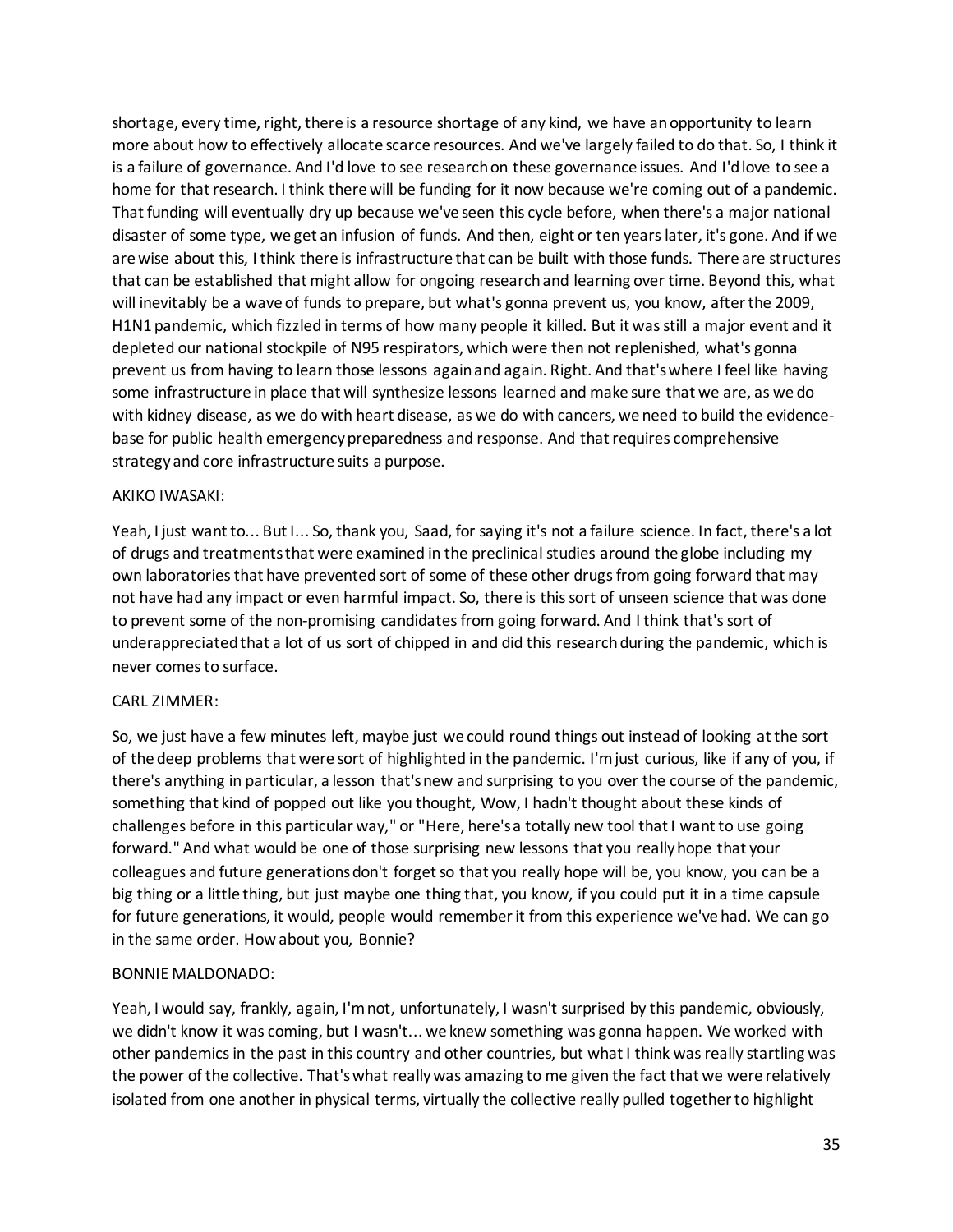specific issues for good and for better or worse. So, for example, we have the misinformation collective, but we also have the youth collective. We had people who were really just highlighting social issues, highlighting the societal structures, the gender-based issues that came up that we had really thought about, but I think really hadn't pulled together. And I think that power was vibrant. It was palpable. And I do think that's something we can tap into one of my colleagues. I won't say who she is, but she might remember. Years ago, we were talking about a vaccine that worked really well in the developed world, but not well in the developing world. And she was asked if she was a glass half empty or full person. And she said, "I don't look at it that way. I just look at how big the glass is." And I think that's what Saad alluded to earlier. And I think that's a great way to look at it. With this collective approach, it doesn't matter what increment we make, any incremental change is gonna make a difference. And that's where... But again, we have to be careful because that collective can work for good or for, I wouldn't say evil, but just for at cross purposes for the good.

## CARL ZIMMER:

Great. Saad, quickly, like your favorite lesson that you wanted to hold on to?

## SAAD B OMER:

Well, I will say that sort of I will borrow from an international affairs scholar, Tom Nichols, his hypothesis. I think he has a book coming out saying that the US is an unserious nation in terms of, I don't, I don't... I think it's unfair to just single out the US. The global society is increasingly unserious. And the reason I'm saying that is that we have an increasing proclivity towards fluff, towards talking points, towards varnishing uncomfortable truths, towards what is the output for the next grants and the preliminary data for the next arrow one rather than looking at the big picture, looking at what is. And this is drawing implicit lessons from the great recession of 2008-2009, where it was the earning reports, not the long-term health of companies. Similarly, I think we are going in that direction both as a society, as science as well. So, I think we'd have to get serious because the big climate change in a big challenge in health that is coming, it is already at our doorsteps. There's the planetary health impact of global climate change. All of these things like inequity, gender imbalance, our inability to operationalize science, and all of that is going to be pretty substantially of a pretty substantial magnitude and more sustained in that for planetary health, et cetera. So, as a summary, I'm not saying that we need to stop cracking that jokes. As my students know that I have an unhealthy taste for corny jokes in my class. I'm saying that we should, as a society get serious about looking at real solutions not looking at short-term press releases, and making sure that the science stands up to that is up to the challenge that is in front of us, which is planetary health.

## CARL ZIMMER:

# Great. Thanks. Matt?

# MATTHEW WYNIA:

Yeah. I'll once again, I think I'll build on what Saad has just said. I think there is a sense in which we tend to varnish the truth and the difficulties of some of the situations we face. And in particular, I think the pandemic has really raised to the surface among many other things. The explicit tension that sometimes exists between efficient use of limited resources and equitable use of limited resources. And that tension between efficiency and equity is an intractable problem. It will never be solved perfectly. But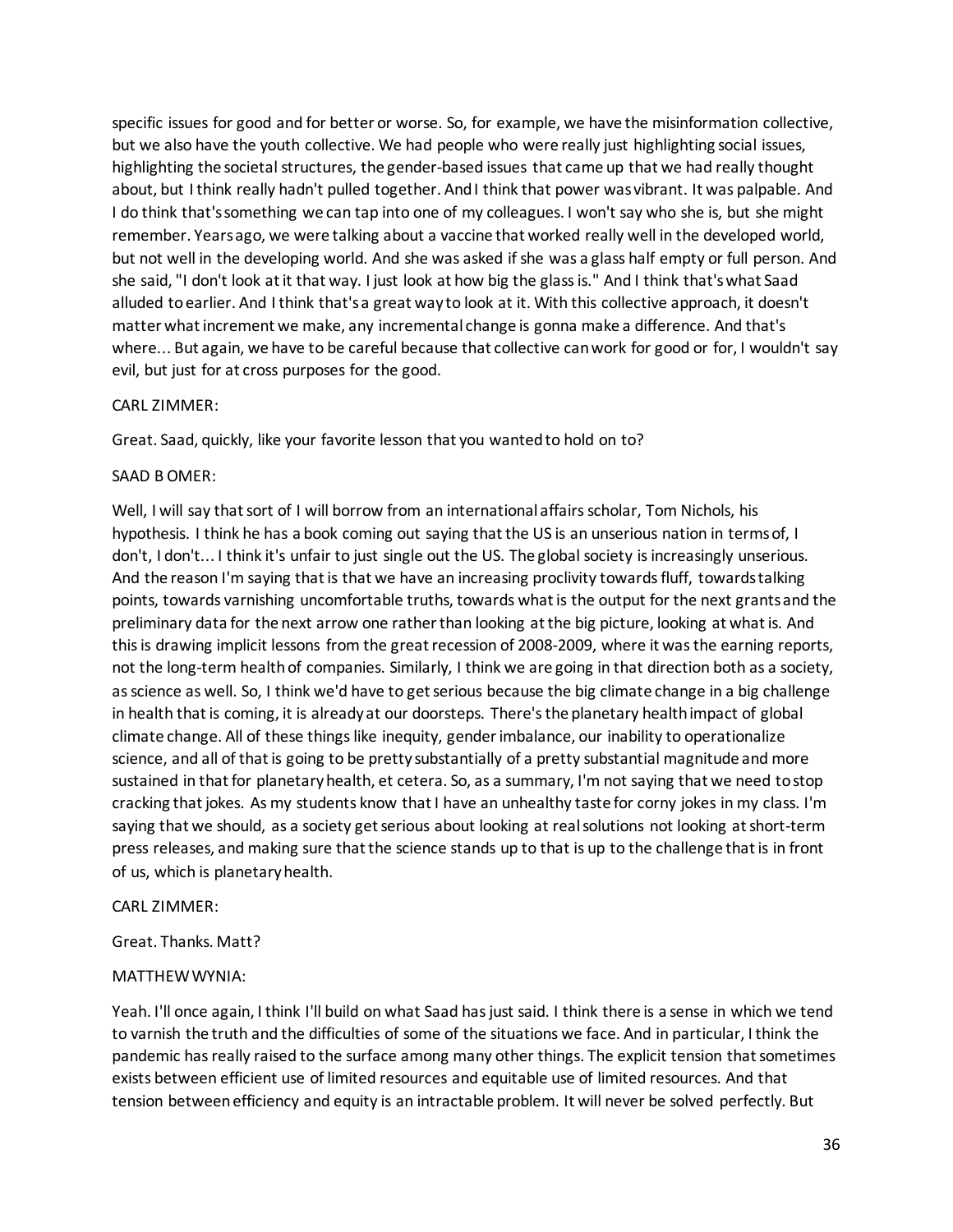what the pandemic has done is really forced the issue. And I think in so far as we had tried in the last 40 years to subvert that issue and say, no, we can have it all, we can have high efficiency and we can achieve equity. I think that the pandemic has shown us that may not be true, that in order to achieve equity, we are going to have to pay something. And the question is being raised, what are we willing to pay to ensure a more equitable future?

CARL ZIMMER:

Right. Thank you. Akiko?

## AKIKO IWASAKI:

Yeah. So, I resonate with what Bonnie said about the different collectives. I think there's a really nice parallel in science that what I've learned and what others have learned is the sort of the power of scientific collective and team-based science. And this is something that I not only will put in a capsule, but will carry through. I think, in the rest of my career to do this team-based science. And there's a fundamental problem in the way in which scientists are evaluated by authorships. And this was also highlighted by Dr Eric Lander's top talk. But we need a circular authorship. We need to kind of have everyone in the team be sort of valued at the same time with the same emphasis. And that's not happening in science. And often it's the first and the last authors that are emphasized. But if we really want to volume team size the way in which we evaluate science and scientists also have to change. So, that's something that perhaps a capsule would help in the future.

## CARL ZIMMER:

Great. OK. All going in the time capsule. Thank you so much. And thanks to the academy for inviting me to moderate this fascinating panel. And I hope the audience has learned as much as I have. So, thanks to everyone.

SUE CURRY:

Thank you.

Well, I wanna thank a panel one that was absolutely stunning and great moderation and great comments. Please join me in thanking this fabulous panel.

(CLAP)

# **Panel 2: Toward Actionable Policy in Climate Change and Human Health**

# SUE CURRY:

Now, I'd like to introduce the second panel of our program. This panel is Toward Actionable Policy in Climate Change and Human Health, and it will be moderated by Laura Helmuth. Laura is the Editor In Chief of Scientific American and a member of the National Academies of Sciences, Engineering and Medicine, standing committee on Advancing Science Communication. She has previously been an editor for The Washington Post, National Geographic, Slate, Smithsonian and Science Magazines. She serves on the advisory boards of SciLine, a program of the American Association for the Advancement of Science that connects reporters with scientific experts, high country news and five hundred women scientists.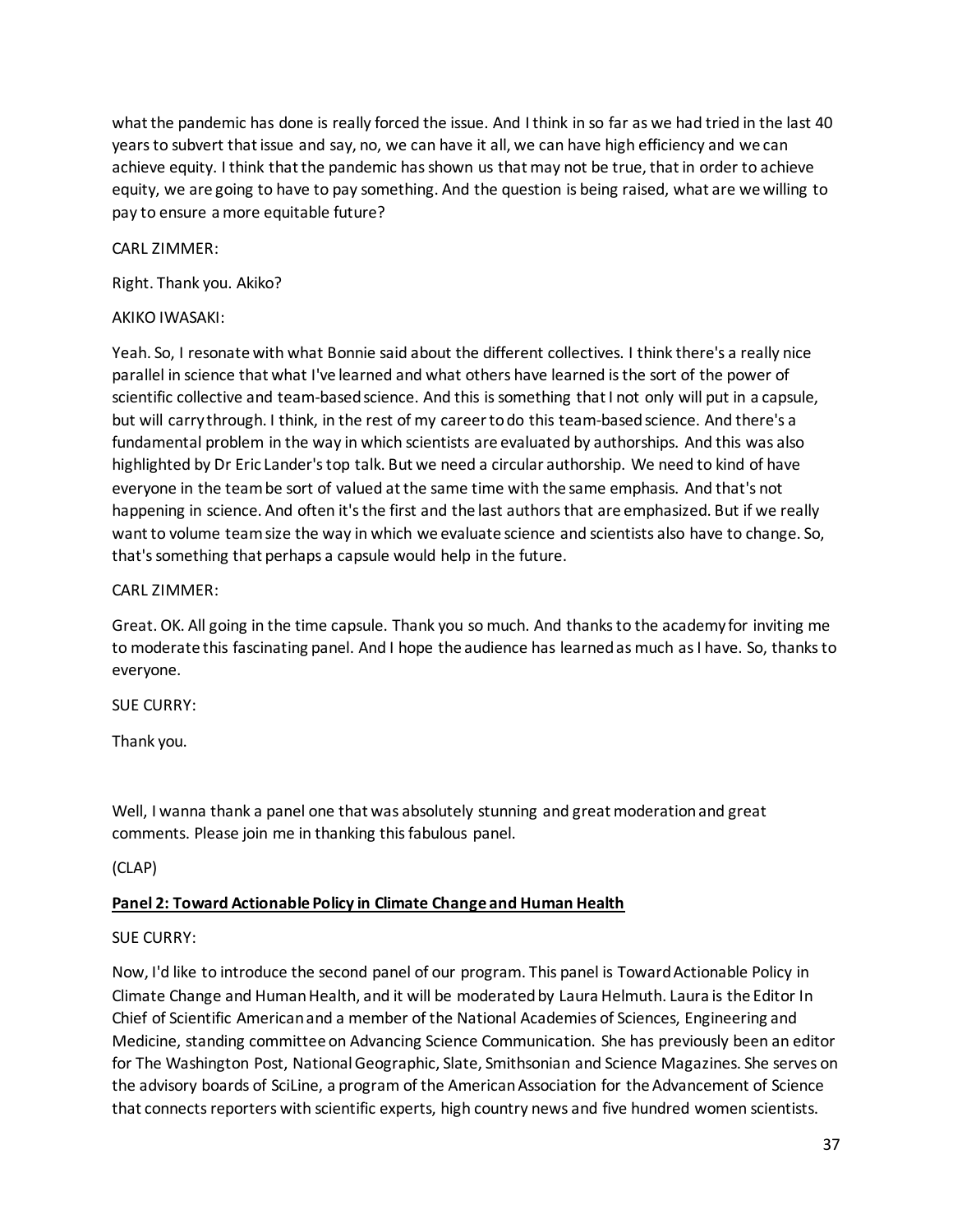She has a Ph.D. in Cognitive Neuroscience from the University of California at Berkeley and attended the University at Santa Cruz's Science Communication Program. She is active on Twitter at @laurahelmuth. And I'm gonna turn it right over to you, Laura.

#### LAURA HELMUTH:

Great, thanks so much. Thanks to the National Academy of Medicine and the meeting organizers for bringing us all together today to talk about the important issues of bridging the policy and equity divide and figuring out how to understand and fix compounding health crises. And thank you so much to all of you in the audience who are joining us today for your intention to and for your engagement in these urgent issues. And also, I'd like to welcome all of the new National Academy of Medicine members. Congratulations. So glad that you that you joined the club and glad you could be here today. So our session today is titled, Toward Actionable Policy in Climate Change and Human Health." In other words, what are we going to do about all of this. So that's some of the biggest crises, the biggest challenges, the biggest dangers of our time and future generations time, unfortunately. So as, you know, as I think most of the audience know, Pew Research Center and other organizations have a lot of really important survey data showing that a large majority of the people in the United States recognize that we have had an increase in extreme weather, that climate change the danger to ourselves and our future. And they want policies to deal with it, they want politicians to deal with it. And we also find that the people in United States and other wealthy countries are concerned and think we should be doing more, and that this is especially true of younger generations. So the popular will is there, but the policy seems to be lagging. And also, the science is there, and this is maybe a little bit in contrast with the previous session focused on COVID, where, you know, we were talking about making policy as the science was still being sorted out. But for climate science and for the impact of climate change on health, there's a lot of important science still happening. But the results of it have been pretty clear. So, we're gonna talk today about some of the policy challenges that science can inform and talk about how to include equity in every policy decision. So thanks again for coming. Please add your questions. We want to know what's on your mind, what kind of questions you have for the panel. And also we're hoping that the panelists will have questions for one another as we have a robust discussion after the formal presentation or the informal presentations. This is all fairly informal conversational. We wanna really talk in straight talk with each other today. So, we've got a great series of speakers and I'll introduce them in the order that they'll be presenting. We're starting with Dr. John M. Balbus, who is the Interim Director of the new as of a month or two ago, the new office of Climate Change and Health Equity, which was established at the end of August within the U.S. Department of Health and Human Services. And he is one of the newly elected members of the National Academy of Medicine. And our next speaker is Dr. Marshall Shepherd. He is the Georgia Athletic Association Distinguished Professor of Geography and Atmospheric Sciences at the University of Georgia and director of its Atmospheric Sciences Program and a member of the National Academy of Engineering, the National Academy of Sciences and the American Academy of Arts and Sciences. Then we'll be joined by Dr. Michelle Bell, who is The Mary E. Pinchot Professor of Environmental Health at Yale University School of the Environment, who also has appointments at Yale School of Public Health and School of Engineering and Applied Science. And she is a member of the National Academy of Medicine as well. And then our final speaker, Dr. Michael Mendez, is an Associate Professor of Environmental Policy and Planning at the University of California, Irvine. So thanks again to all the speakers for joining us, and I'll turn it over to Dr. John Balbus to start us off. Thanks very much.

DR. JOHN BALBUS: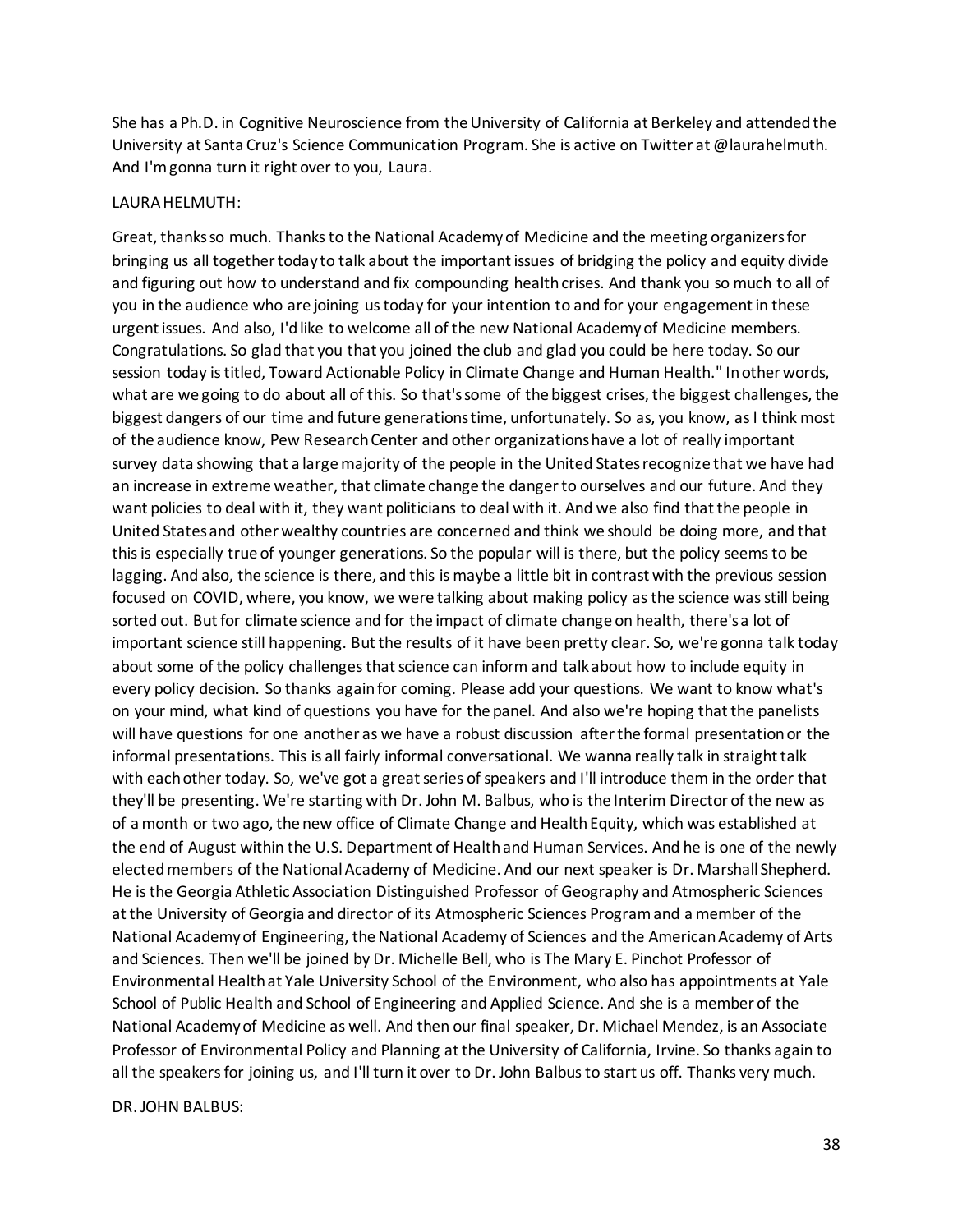Great. Thank you so much, Laura. It's really a pleasure and an honor to be here today with this great panel. And I thought I saw my slides up before. So I'm gonna share just a very brief presentation about our office, which is in many ways a first home within the federal government for making this pivot, Towards Actionable Policy in Climate Change and Health. So I'm just gonna share our initial approaches to bridging that divide as to use your language. And Laura, (UNKNOWN) the next slide, please? So just a quick reminder that our office was created as one of the mandates for the Department of Health and Human Services under Executive Order 14008 of President Biden, Tackling the Climate Crisis. The mandates were to establish the office to stand up a new interagency working group that will work to decrease the risk of climate change to vulnerable populations, including children, elderly and people with disabilities, and also to stand up a biennial health care system readiness advisory council. Next slide, please. So, our office is taking on this issue of climate change and health equity in three broad priority areas that we're working. The first is working to reduce the risks of climate change or to build the resilience against health impacts of climate change for all Americans, but especially for those most vulnerable to the impacts bearing the greatest burden of current health disparities. The second priority area is to work to address underlying health disparities and underlying deprivations in the social determinants of health by informing as much as we can climate actions and investments such as the major infrastructure investments that are being discussed and planned now. And then the third priority areas working directly with the health sector on their decarbonization, reducing the greenhouse footprint of the health sector and also building resilience of operations and systems in the health sector. Next slide, please. And this is a schematic just to show how the climate change world needs social determinants of health. So, the center-colored boxes there are the pathways from upstream climate drivers like increasing temperature, sea level rise or increasing intensity of precipitation all the way down to human health impacts. And this occurs through a variety of exposure pathways. These could be extreme heat waves, wildfire smoke, flooding events, changes in the distribution or the intensity of vector borne diseases. And from a climate change perspective, we think about vulnerability in three different buckets, if you will, and those are on the left. The first is being more likely to be exposed. The second is sensitivity. You're being more likely to have a health impact given a certain amount of exposure. And the last is the adaptive capacity to avoid the impacts of the bad outcomes. And each of these realms of vulnerability is associated with social determinants of health. It's not accidental that some people live in areas that are either prone to flooding or in urban heat islands. In many cases, this is the result of systematic racism for decades. It's not an accident that some people have underlying health disparities. There are communities that have much higher rates of asthma or other respiratory diseases, obesity, hypertension, mental health problems. And again, this is often related to living conditions. And then the third is is the variety of ways in which social determinants of health interact with people's ability to either shelter in a healthy place to avoid threats, to be able to evacuate, et cetera. Next slide, please. So, these are the ways that our office is working to make this connection, to make this pivot towards actionable policy and we'll build it out, you can build it out eight clicks. It's a build-out slide. So, we're working to to harness data and science to be able to identify the communities with the disproportionate exposures. Working to address the underlying health disparities that I've referred to; asthma, diabetes, hypertension, all of which make people more vulnerable to either bad outcomes from hurricanes and severe weather events or heat waves. Working to both promote the research, but also to pivot to action and policy in terms of achieving the public health benefits of multi-sectoral climate actions. Work in the transportation sector and bioswales and natural solutions to resilience, et cetera. Working with both the federal and the private health sector to reduce greenhouse gas emissions.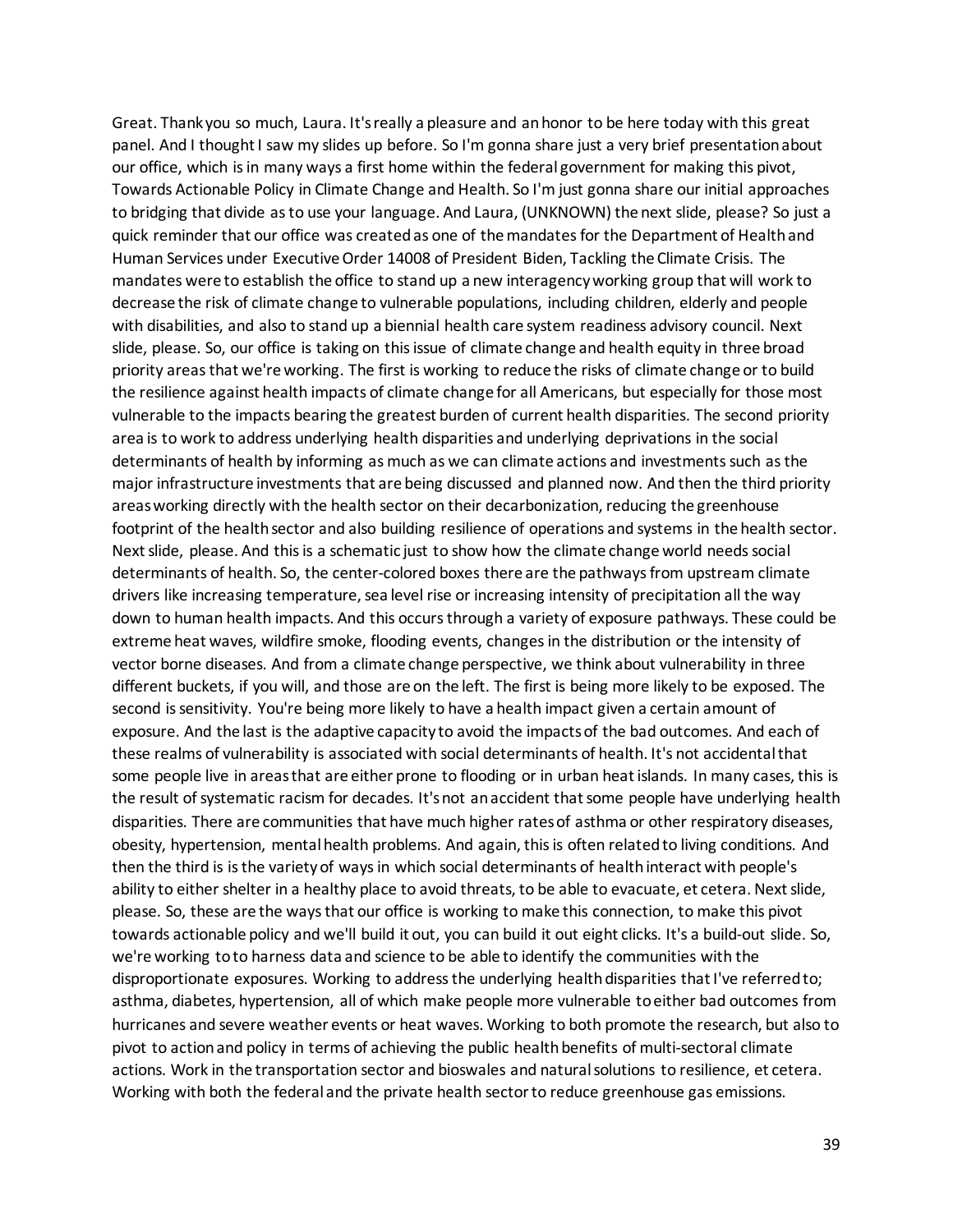Fostering innovation in partnership with some of the innovation centers of the federal government and climate adaptation and resilience. Our offices is a hub, as I've said, for climate and health. And so we're working to provide coordination among the federal agencies and across the Department of Health and Human Services. We will be working to provide trading opportunities both within our walls, but also out in the community and also exploring partnerships with the philanthropic and private sectors. Next slide, please. And the way we're doing this, and you can build this out, this is for clicks. We are working with, in the Department of Health and Human Services, as we've laid out in the recently released Climate Adaptation Resilience Plan, to go one by one and to identify the best opportunities to be able to ensure that the resources, quite large resources that HHS puts out into the United States and communities every year are doing the best they can to to enhance the resilience of communities. We're also working on recognizing that we can do all we want within the Beltway, within headquarters of Washington, D.C., and we won't have lasting and significant impacts in communities. And so we're taking a regional strategy working through our regional health offices, which have existing partnerships and existing structures to work both with the other levels of government, with state, territorial, tribal and local governments, but also with community-based organizations and with the philanthropic sector and the academic sector on a regional basis to start to have these conversations, to work towards closing that policy gap that Laura was referring to. And then our office will be doing direct outreach brand making and as I've alluded to, fellowships and internships. Next slide, please. So, Laura talked about the policy gap, and I hope that in our panel today, we can talk about how we close this. We have, as Laura said, really some of the more robust impact assessments for health in the United States that exists in the world. Our 2016 report was very comprehensive and we have some idea of the ways that we can improve resilience through early warning systems, through energy assistance and air conditioning assistance. But what we need to do is to understand at a very granular level, you know, where are we not meeting the needs, where the needs exceeding the resources or where are they needing to be redirected to ensure that we close that adaptation gap and make communities as protected as possible. So with that, I'll close and look forward to our discussion. Maybe you can just show the last slide. There we go. If anybody wants to reach my email address and also the website of our new office.

## LAURA HELMUTH:

Great, thank you so much. And thanks for that excellent image of the very dramatic bridge showing the stakes and the canyon we're trying to cover. So, thanks very much to John Balbus for our first orientation talk of this session. And I'd like to turn it over to Marshall Shepherd to bring us into the extreme weather climate gap. Thanks so much.

### DR. MARSHALL SHEPHERD:

Thank you, Laura. And thank you, John, for that excellent transition, because the extreme weather climate gap that I'll speak on briefly is really aligned carefully with your notion of a gap there that that bridge was crossing. There you see my coordinates. I invite any and all of you to follow me on Twitter because I believe in engaging beyond the ivory tower and academy's webinars and so far with your outstanding venues. But social media really allows us to get this information beyond our ivory tower door, so feel free to follow me on Twitter. Next slide.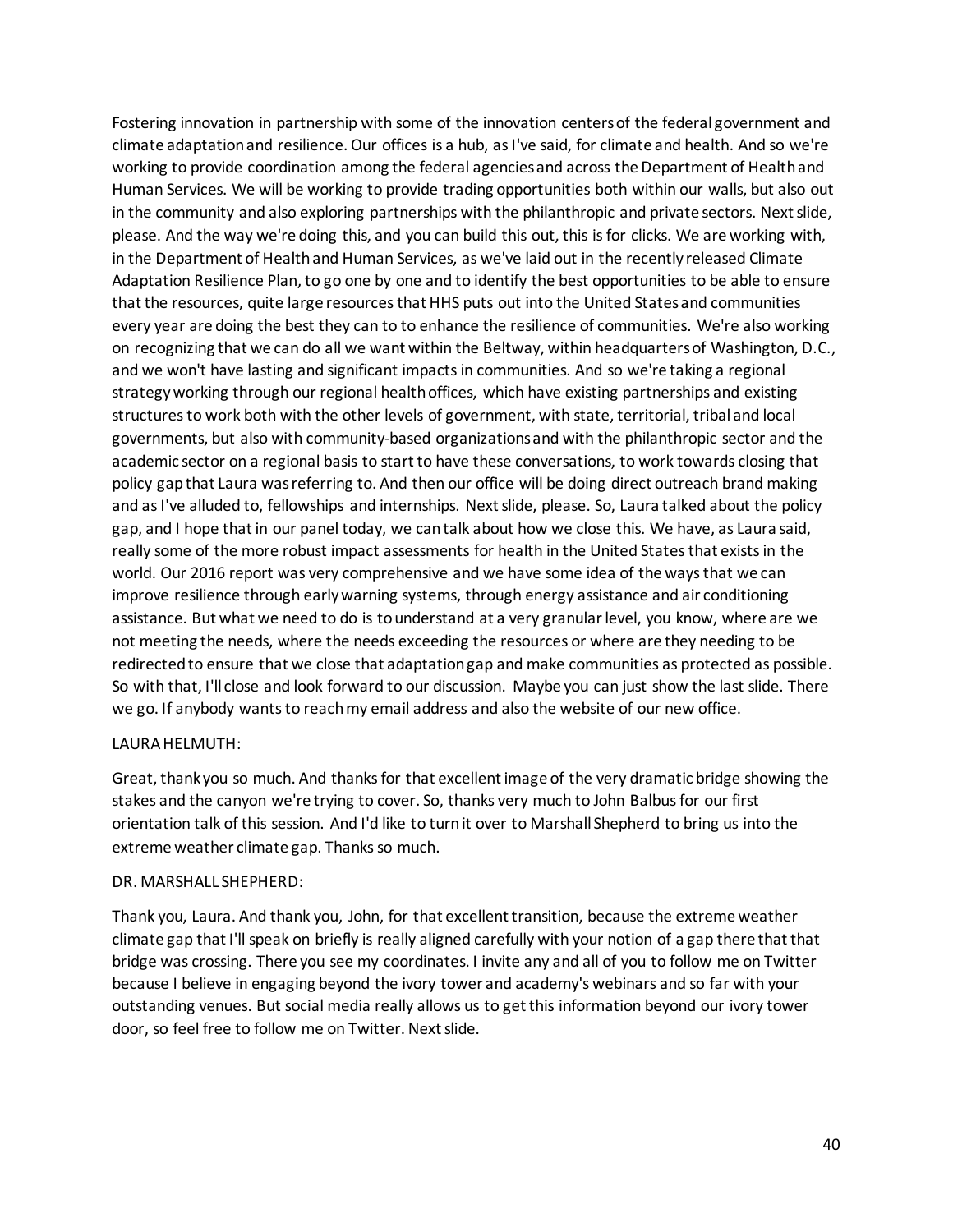I want to start with a contemporary discussion of what I mean by this extreme weather climate gap. Many of us recall just a few weeks ago, the remnants of Hurricane Ida made landfall in Louisiana, but then moved into the Northeast and we saw a secondary disaster occur. And this was a New York Times article, how the storm turned basement apartments into death traps, and you can see the distribution of who died in the New Jersey area from the remnants of Hurricane Ida. Undoubtably, many of those that I have analyzed were people of color, marginalized communities or poor. And so I think the reality is climate change has produced a scenario where vulnerable communities and vulnerable populations don't even have to be on a floodplain large tract of land. But even in an urban space, when we see intense rain rates due to climate change falling on impervious surfaces that don't infiltrate very well and run off rapidly, and stormwater management systems that are designed for the 1970s rainstorms and not the 2021 rainstorms. Next slide.

So that's one example of this sort of marginalized community or poor community gap and vulnerability. Here's a more tangible one from close to home. This is some research that I am doing with colleagues here at the University of Georgia, where we're analyzing the urban heat island of cities like Atlanta. And what you clearly see here is the urban heat island that John Balbus actually mentioned. And what we're finding is due to historical practices such as redlining and so forth, discriminatory actions. A large segment of Atlanta's poorest population and also populations of color are disproportionally exposed to extreme heat. We have found that there are heat islands within the heat islands that are disproportionately associated with black and Hispanic communities. So this is some work that we'll be reporting. But the overlying or I guess underlying one, I should say, is that these communities represent the extreme weather climate gap. Next slide.

Again, I won't spend a good deal of time here. This is just how I frame much of the research that I've been doing in recent times. I'd like to frame it in terms of hazard, exposure, vulnerability and resilience using the hurricane example earlier from Ida. Ida is the hazard that various people of all socioeconomic backgrounds are exposed to that hazard. But there are only some people in that community that are vulnerable or have greater sensitivity. And then even of those, some have better resilience or the ability to sort of snap back or bounce back. So, for example, if Ida is approaching my home, I don't live in the coastal area, but if I did, I have the socioeconomic means to move to Atlanta for a few days and stay in a hotel or I have adequate insurance on my home or I have adequate health care should I sustain an injury. That's what we mean by resilience. Next slide.

This is a paper that colleagues and I published last year in Natural Hazards. It took those components that I just discussed and we tried to project what we believe the most vulnerable counties in the United States are in the year 2040 from the perspective of climate. The next slide. We looked at the various vulnerability. And so there you see, and again, this is using vulnerability metrics similar to those discussed in the previous session when I heard someone speaking about the CDC's vulnerability index. So you can clearly see that along the southern tier of the United States and into the desert southwest and into Florida, our most climate vulnerable counties exist. Next slide.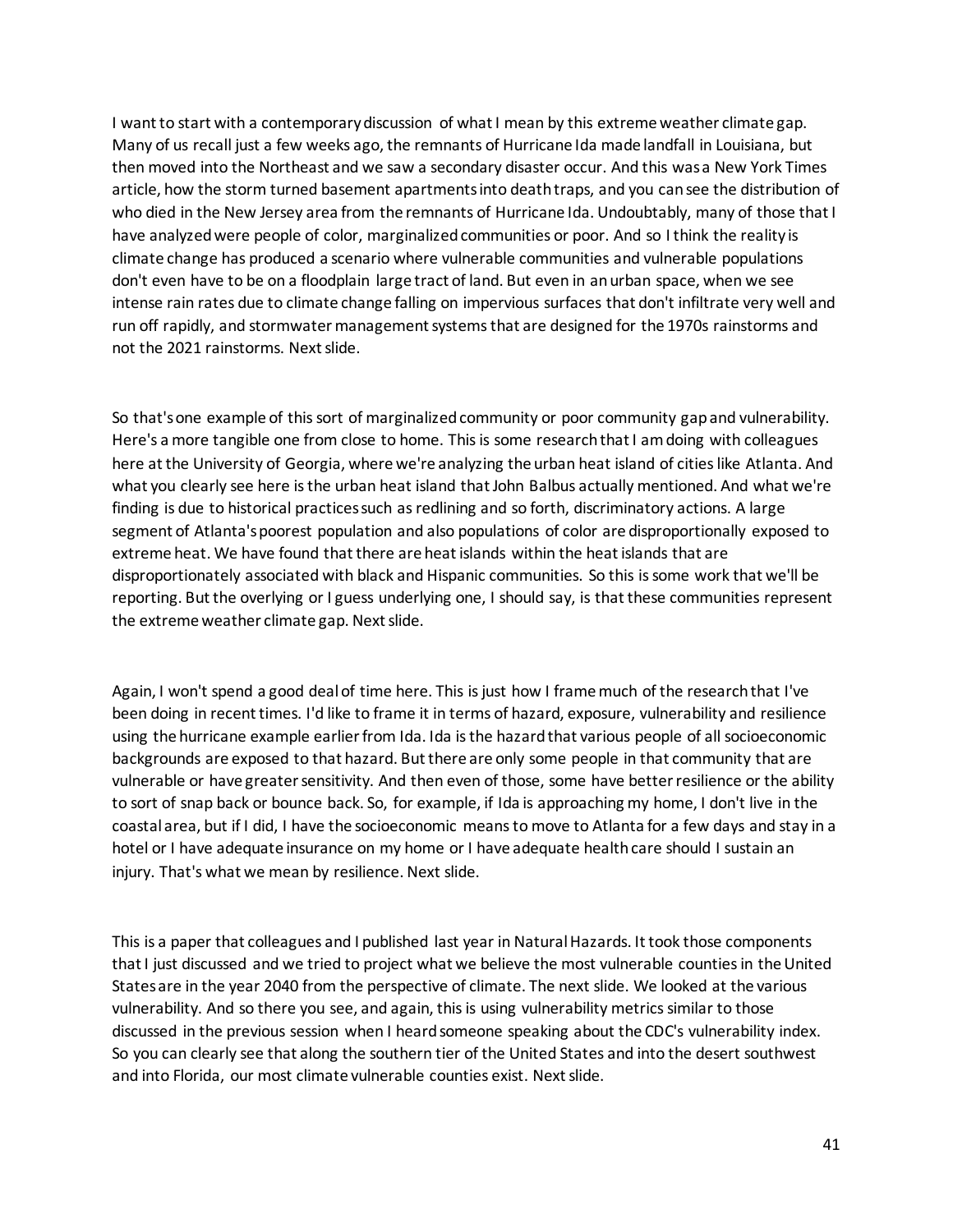So, this is where the weather climate gap comes in. The weather and climate gap is defined as a disproportionate sensitivity to extreme weather or climate events and a delay in the ability to bounce back. For example, as I just noted, black Americans are more likely to live in urban heat island. And what we're actually finding in our most recent research is they live in heat islands within heat islands that increase their socio-economic and health vulnerability as their hazard, certainly relevant to this discussion today. Next slide.

I worked at NASA for 12 years. I was a scientist at NASA's Goddard Space Flight Center before joining the faculty in 2006 at the University of Georgia. But it's not rocket science. This extreme weather climate gap is very much tied to this inequality in income. This is median household wealth by race and ethnicity in the United States projected out in the year 2024. And that significant gap that you see between those blue lines and the red and orange lines tell the story of why they are disproportionate health outcomes and health vulnerabilities and sensitivities when we see these extreme weather and climate events, such as floods, hurricanes or extreme heat. Next slide.

I won't spend a good bit of time here, but Bob Bullard, who many consider the godfather of the environmental justice movement, basically makes the point that zip code today is still the most potent predictor of an individual's health and well-being. And we've got to fix that. I mean, from a policy or what do we do about it at standpoint? We have to fix that very sound principle that Bob Bullard often talks about if you see him speak or if you read any of his writings. Next slide.

So with that, I will draw to a close. I look forward to discussing some of the things that I believe we need to do to move forward in this regard in terms of both closing this extreme weather climate gap and also thinking about policy going forward.

## LAURA HELMUTH:

Great, thanks so much to Marshall Shepherd for that excellent presentation and for the very dramatic examples currently and in the future of some of the health and safety risks from climate change. So, now I'd like to move to Michelle Bell, our next speaker, and I'll turn it over to her. Thanks so much.

## DR. MICHELLE BELL:

Alright. Thank you so much. And thank you John and Marshall for this great presentations, I'm really honored to be on this panel and learn the insights of the panel, and I hope the audience as well. Next slide, please. So, this slide shows some categories of potential climate change impacts, many of which are already being felt today. And I find that much of the discussion on human health and climate change focuses on three key aspects that I've shown here, weather or even more specifically heat waves, infectious disease, such as increased habitat or behavior changesfor mosquitoes that bring disease and increasingly discussions on wildfire smoke. But a point I wanna make sure is that the environmental system and our health are incredibly connected so that each of these other areas that are sometimes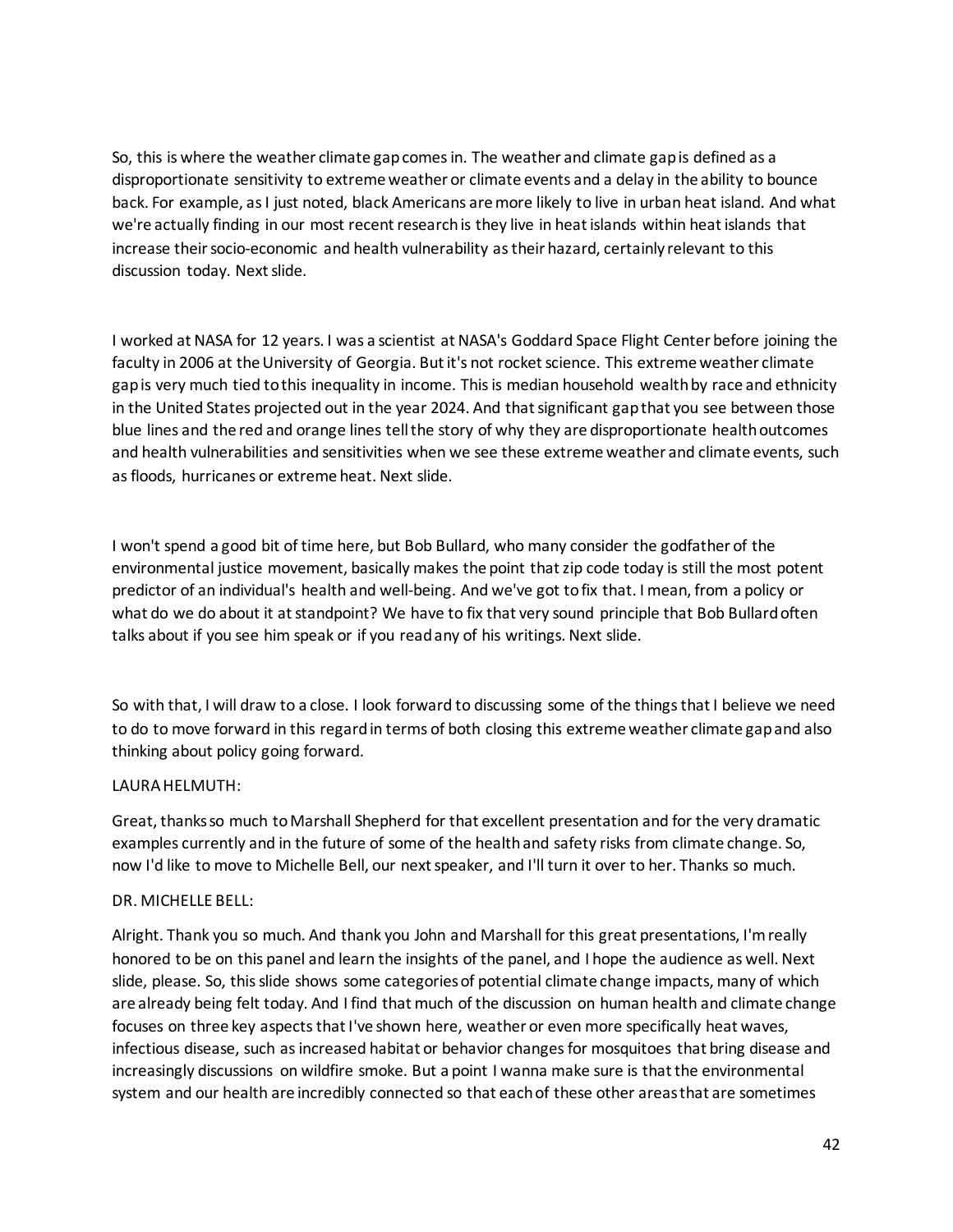discussed with respect to climate change separately from human health, in fact, could detrimentally impact human health as well. So just a few quick examples. Changes in agriculture could affect food scarcity, could affect nutrition. Resource constraints around water scarcity can contribute to conflict and so on. And so this means that the climate change impacts on human health is, in my view, far more severe than these individually highlighted components that are often discussed in the media. Next slide, please.

So, an example I want to use to illustrate this point is that of environmental migration or displacement, which also relates to some concepts in Dr. Shepherd's presentation. So in other words, who moves after an environmental disaster such as hurricanes or landslides? In this photo, these (UNKNOWN) are for landslides in Indonesia, and migration and the impacts of migration on health were studied by my former doctoral student, Kate Burrows. So, climate change is increasing the frequency and intensity of many different types of environmental disasters like hurricanes and landslides. In fact, we should stop calling them natural disasters, given the anthropogenic climate change component. But most studies in the past have many of these types of environmental disasters, like landslides, focus on the moving population and focus on issues of sanitation, nutrition and infectious disease and so on. But we also need to consider broader aspects of health. We need to consider mental health and well-being, and think about the social, cultural and economic systems that are impacted, like social cohesion and things like access to education, so educational opportunities. And further, we need to consider the health of the receiving communities as well as those that are moving. And so the reason I wanted to highlight an example of climate change health impacts that are, in my view, understudied is to try to focus on a broader picture of the public health burden from climate change. Next slide, please. In another example, we could think about is wildfire smoke under a changing climate. So, there's growing recognition that this is a critical issue, especially in light of the severe forest fires we've experienced in recent years in many parts of the world. And here I wanna highlight work by my former student, Lucia Woo, where we worked with the wildfire modeler, Loretta Mickley, at Harvard to estimate what air pollution levels would look like from smoke under a changing climate. So, if you look at the map of Alaska in the upper left, you see the percent increase in fine particulate matter from wildfire smoke under a changing climate. And now I ask you to compare that to the map in the upper right hand part of the slide that shows the residential patterns of Alaskan Native American tribes. And we see that if you overlay these data, some subpopulations are anticipated to be impacted more than others. But what have we even just look at the present day? So, if you look at the lower left, you see the wildfire smoke by month in the present day. In the Alaskan Athabascan tribe shows the top line in blue has higher levels of exposure from wildfire smoke in the present day. So the point I wanna emphasize here is that we anticipate increased wildfire smoke and associated environmental justice burden, but also this is not a new problem. This really demonstrates how climate change problems are very often exacerbations of existing environmental health problems and existing environmental health disparities that we already have in the present day. Next slide, please. A couple more clicks. Thanks. So next, I wanna discuss scientific denialism and conspiracy theories about science. So this is a photo of a car where I live in New Haven showing a bumper sticker supporting the concept that the world is flat. Lest you think this is a joke, which I did a couple of years ago, it's not a joke. There's a substantial population, especially in the US, that sincerely believe the earth is flat. So going against science that we've known to some extent for thousands of years. And if you go on Etsy today, you'll find over 4,000 flat Earth products, and if you go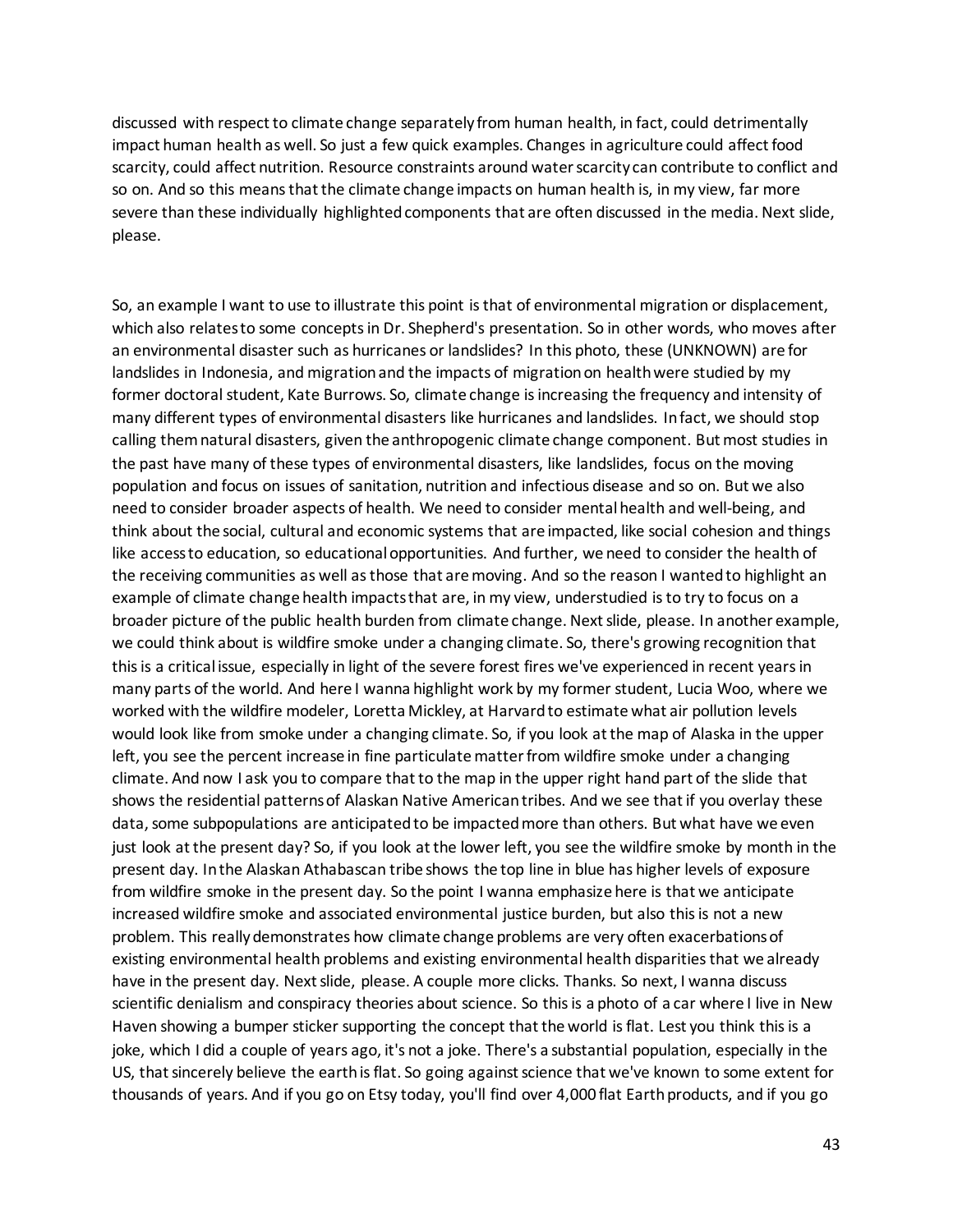on Amazon, you're gonna find over 100,000. So, when we talk about making science actionable for policy, we're often talking about training scientists and encouraging scientists to communicate, how to best communicate, how to best present our research findings. And this is really extremely important. But here's what I think is the elephant in the room. Scientific denialism is different from a lack of scientific literacy. Next slide, please. And so the COVID pandemic, just one more click, please. Thanks. The COVID pandemic has brought scientific denialism closer to home with real world public health catastrophes. And the same thing that is happening with the pandemic is happening with climate change, just a bit more in slow motion, but with the same catastrophic outcomes. And so in my opinion, we need to admit that it's not just an issue of getting scientists to communicate or a better graph to communicate that climate is real or scientists talking to the media or even stronger scientific analysis or another document showing that climate change scientists are consensus, but because all those are really, really important, but they address the lack of scientific literacy. And no matter how policy (UNKNOWN) our science becomes, we have a growing scientific denialism that is hindering the actual policy impacts of climate change science. So, I'm not sure what the solutions are to this issue, but I'm convinced it's more than science. And it involves social, cultural, mental health, economic and other interconnected systems that pit people against institutions of authority, including science. And this is impeding our effective policy. So, we need to remember that that we're in unique positions of both education and knowledge, and we can't and shouldn't expect the public to believe us just because we say so. So this disconnect between science and the general public really needs to be interwoven with efforts to address climate change policy, both for lack of scientific literacy, but also for scientific denialism. Last slide, please.

So, I wanna thank you very much for your time. And I look forward to our discussion and really appreciate having panels like this that really help try to connect science with real world solutions and bring science to bear on public health and well-being. Thank you.

## LAURA HELMUTH:

Great, thank you so much to Michelle Bell, and thank you for bringing in the problem of science, denialism and the fact that it's literally deadly. Denying science has exacerbated the COVID pandemic death toll and also the toll of climate change. And thank you for bringing that into the discussion. Really important. And now I'd like to introduce our final speaker, Michael Mendez, and I'd like to add, in addition to his appointment at University of California, Irvine, he's also a Visiting Scientist at the National Center for Atmospheric Research (NCAR). And thanks so much, Michael Mendez for finishing off the presentation part of the session.

## DR. MICHAEL MENDEZ:

Thank you. Good afternoon everyone. It's such a pleasure to be here on this important panel looking at the intersections of climate change, public health, public policy and, of course, environmental justice or equity.

(UNKNOWN), I really appreciated that. The previous speakers, in particular, Marshall, who focuses heavily and substantively on the equity dimension of extreme weather events or extreme climate events. I'm gonna be building off of that work. I'm looking at more of the case study approach of looking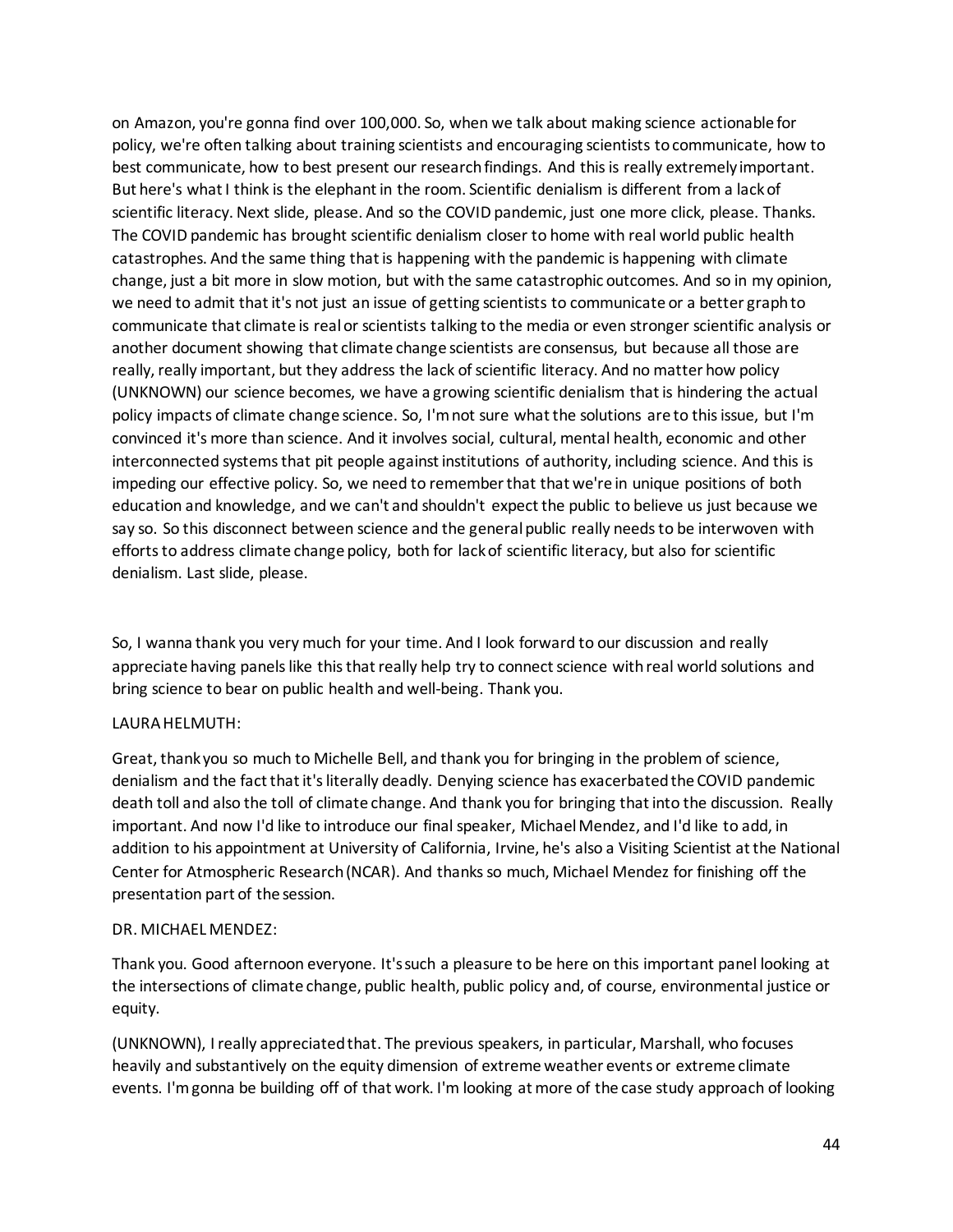at wildfires and particularly undocumented migrants. In California, you've heard we've had tremendous amounts of extreme wildfire events and oftentimes you hear of the economic toll that's happening to our agricultural industry, particularly our wine industry, which had a \$3.7 billion loss last year in terms of tainted grapes or tainted wine. That's when smoke is infused within the grape itself and it affects the taste and the odor of wine. But little is studied and understood about the workers, particularly farmworkers, undocumented Latino and indigenous migrants that are harvesting these wine grapes to protect them from smoke and ash. And little do we know about how this experience is affecting their lungs and tainting their lungs. So, in California, we are experiencing a major climate change crisis in the last several years. Millions of people have been impacted by multiple disasters; fires, blackouts, heat waves, drought, hazardous air quality and, of course, the ever present COVID-19 pandemic. These compounding of disasters have cascading health, social and economic impacts. And due to existing structural inequality, these impacts are disproportionately affecting low-income people of color. In essence, wildfires in California and the Southwest are not isolated disasters. They often compound with other hazards and co-morbidities, or what is called is endemic in the field of public health. So now, more than ever, it is crucial to understand how these events amplify existing inequalities and how to lessen the resulting harms, particularly in the context of extreme wildfire impacts to undocumented, Latino and indigenous migrants. Next slide. Given their social status, undocumented Latino and indigenous migrants are particularly vulnerable to disasters such as wildfires and require special consideration in disaster planning. They are disproportionately affected by racial discrimination, exploitation, economic hardships, less English and Spanish proficiency and fear of deportation and their everyday lives, their pre-disaster marginalized status. So, we start with the premise. If you really wanna tackle disaster risk reduction, it starts with the social integration of migrants before disasters. Understanding that these individuals have a pre-disaster marginalized status and existing inequalities would only be exasperated during a disaster.

(UNKNOWN), when a disaster like a wildfire hits its communities, they have a form of hypermarginalization. Next slide, please. Our research in Santa Barbara Ventura and Sonoma County shows that undocumented migrants are often rendered invisible in the context of public policy because of systemic racism and cultural norms regarding U.S. citizenship and who is considered a worthy disaster victim. We presented these research findings at multiple policy briefings, both at the local, state and international levels, including the United Nations Migration Agency. And we really highlight that political choices are being made that prioritize some lives over others. Next slide. To put this in context, 18 of the 20 largest wildfires by acreage in California have occurred since the year 2000. And Sonoma County, one of our new research sites, an epicenter of wildfires and bastion of California's high end wine industry has suffered from multiple years of extreme wildfire. Events that have been ranked in the top five and top 20 for the most destructive and deadly wildfires in California history. Cumulatively, they have burned nearly one million acres, destroying over 12,000 structures and caused 34 deaths. While climate scientists expect wildfires to become more frequent and severe, it is important to explore how some people and communities are more affected by these events than others. Next slide. As Marshall mentioned in his presentation, such outcomes occurring during and after wildfires have major environmental justice implications. And that certain populations, due to their socioeconomic status, must live with a disproportionate share of environmental impacts and suffer the related public health and quality of life burdens. Moreover, in our research, we investigate how human identity such as gender, class, race, indigeneity, and immigration status intersect with wildfire disaster and systemic injustices. Next Slide.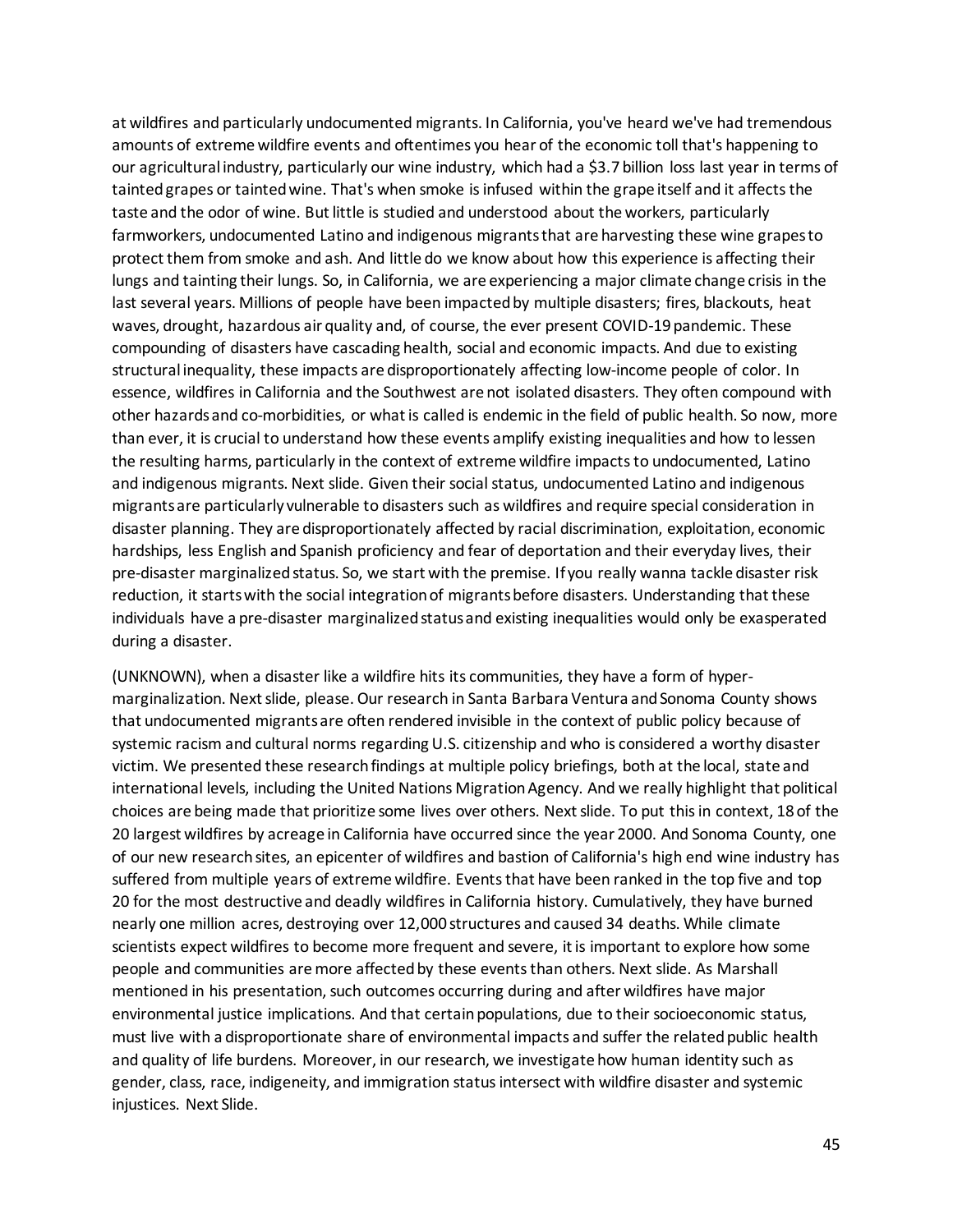Media outlets, governments and scholars across this country, however, have largely focused wildfire reports and research on the loss of coastal and hillside mansions and ecological systems, and impacts to wealthy homeowners and farmers. The Sonoma fires, however, not only destroyed expensive property and crops, but also endangered the health and livelihoods of thousands of undocumented migrants. California is home to an estimated 2.5 million undocumented migrants, many whom are farm workers or employed in service jobs such as housekeeping and landscaping. In Sonoma County, undocumented individuals are estimated to account for 8% of the population or 38,000 people. Next slide. Governments in the region, in particular, overlook the needs of low-income indigenous migrant workers and their families. Sonoma County is home to a growing indigenous Mexican population, and it's estimated that over 12,000 indigenous people from southern Mexico live and work in Sonoma County. Concentrated in labor-intensive sectors such as (UNKNOWN) crops and wine grapes, indigenous migrants perform an increasing amount of the arduous labor, which contributes to the profitability and affordability of fresh fruits, vegetables and wine. In particular, indigenous Mexican people in Sonoma County are culturally and linguistically isolated. Many are illiterate. And some speak neither Spanish nor English, but only their native languages; Mixteco, Triqui, Maya and Chatino. And it's important to note that indigenous Mexican people are not Hispanic or Latino, but indigenous. They are often homogenized with the general Latino communities. Next slide. While disaster relief, this enormous fires have largely been praised as effective. Migrant workers were especially impacted from the fire due to the loss of employment, violations of occupational health and safety standards, the lack of evacuation information in their native languages, prohibition from assessing federal disaster relief services because of their immigration status and poor infrastructure and housing in migrant communities. Undocumented migrants' socioeconomic status is usually precarious, however, the wildfire disaster only intensified their already difficult situation. Next slide. And I wanna end on two key public health issues that are happening in terms of occupational health and safety. Oftentimes, these undocumented migrants are asked to safeguard the wine grapes and other crops from smoke and ash and asked to enter into mandatory evacuation zones that are considered hazardous to the general population without providing any public health testing or care because of their immigration status. In particular, of concern is fine particulate matter (PM2.5)

of wildfire smoke, which many of you know it's a toxic mix of heavy metals and other chemicals from burning structures and objects. And research has shown that this is actually more harmful than even vehicle exhaust. And then in California, annual mean PM2.5 exceedances has increased so far beyond as any other PM source of exceedances in the state. So, wildfire smoke is the main culprit of PM exceedances in California. And then finally, the harm due to wildfire smoke to farmworkers may be greater than previously thought, bolstering the argument for additional research and policies to help safeguard the most vulnerable and stigmatized populations. Next slide. And then finally, this idea of water, safe drinking access of water. So when a wildfire does hit a community, first of all, it knocks out power, which may affect the water quality and the community water systems. And oftentimes they'll send an advisory oil alert, which often in some of these communities are not translated into commonly spoken languages. But it's important to note that emerging research of the need to move away from "do not drink" to "do not use" orders. Because fire is causing other types of water contamination besides fecal from sewer contamination by heating up plastic pipes, which leach hazardous chemicals into water. It can also occur from damaged pressurized water system that suck smoke, benzene and other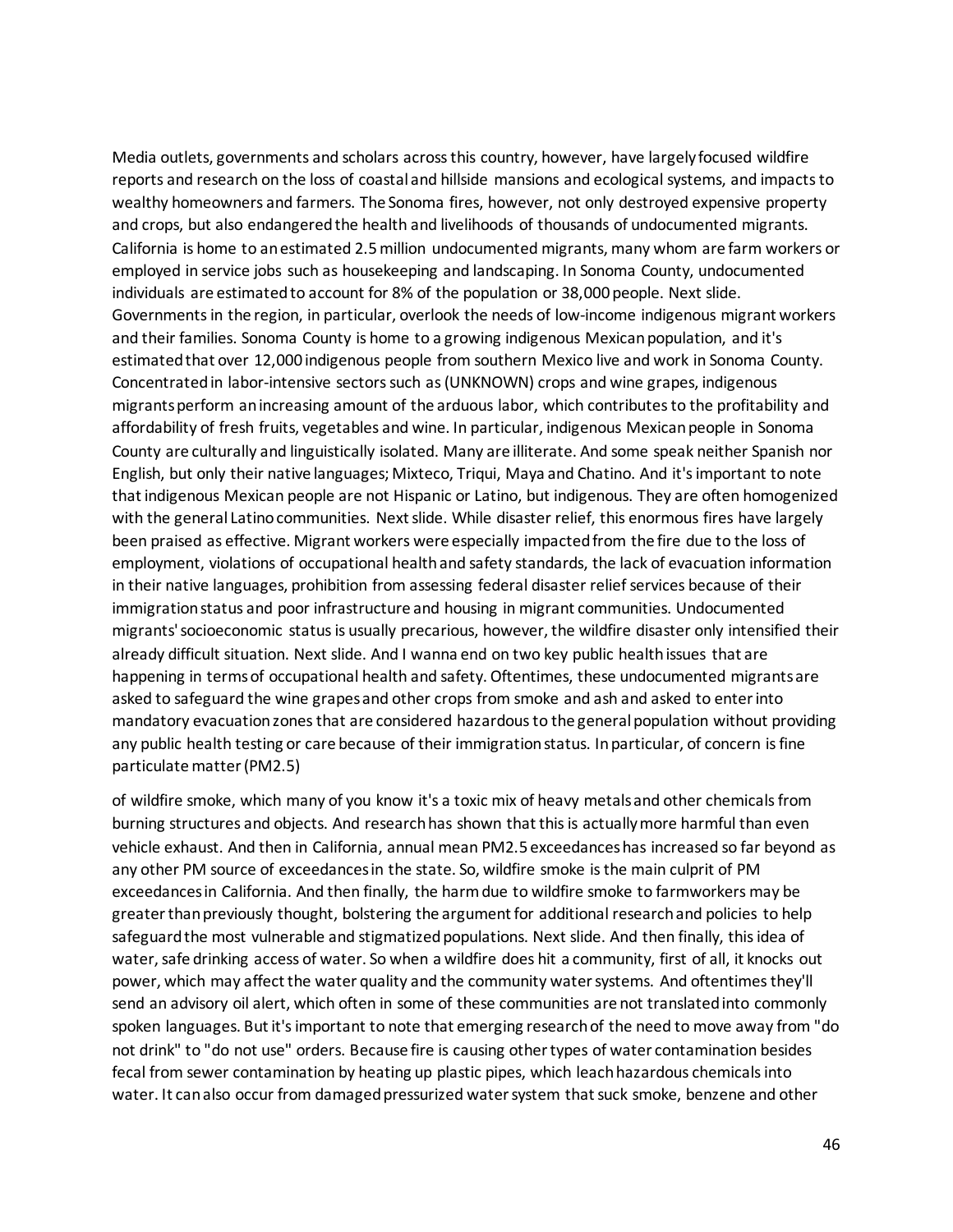pollutants into the water. So, this is (UNKNOWN) advisory that happened in Victoria County, which had...

## MICHAEL MENDEZ:

The Thomas Fire. The area on red is the area that needed to have a boil alert and primarily low income Latino and indigenous immigrant communities. Courses were then translated into Spanish or native languages. But it's important to note there was no follow up and to see that there was benzene and other chemicals that work in the community water systems. And research has shown in other places like Sonoma that there had been 10 times acceptable level of benzene and other chemicals weeks and months after a wildfire occur. So, with that I just want to end and say thank you for this opportunity to talk to you a little bit about some of the most stigmatized and marginalized populations in our communities, the public health and policy implications of those and how we need to work together to have more holistic and equitable disaster and climate policies. Thank you.

## LAURA HELMUTH:

Great. Thank you so much to Michael Méndez for that important presentation. And for that final thought that we need to work together at all levels and really be aware of who's the most vulnerable and that people who are in vulnerable, marginalized, sometimes stigmatized populations are already facing health disparities are the people who are suffering the most when there are climate emergencies. And as Michelle Bell said, we shouldn't be calling them natural disasters. They're not natural because of the anthropogenic component. And I just want to build on something that Michael said about the media not covering or disproportionally covering the impact of wildfires and other disasters on people who are wealthy, on celebrities, on wealthy farmers versus the farm workers. And as a member of the the media, I completely agree. And I think it's a big problem that the way we frame disasters in general is to focus on the people who are most easy to reach frankly. And the people in the most conspicuous places who already have the relatively more resources. And I think the framing that the media does around climate disasters could be a lot better and something we need to work on too. To start out our discussion, I kind of like to circle back to the beginning with John Balbus. And John, your office of climate change and health equity, you've got a big mission. You are covering basically everything. You probably did realize this but obviously from this presentation your mission also includes things like immigration policy. And how people who are undocumented are treated and cared for and protected in the case of emergencies. You got a big mission. It's just a few months out but would you like to kind of talk about how you're trying to integrate these multiple levels of analysis and investigation, infrastructure, investment? Where do you even start in the morning?

## JOHN BALBUS:

Well, thank you for framing it that way. It's kind of a both end thing. So, on the one hand the Department of Health and Human Services is the largest grant making organization in the world. And there are people and resources whose job it is to work with all of the different populations from undocumented migrants to Native Americans in Alaska to impoverished people in our urban Rust Belt areas. And so we're a small office. We're a small group of very committed and eager individuals but we're only going to do it through the partnerships that we have. And that's why our process, our strategy is to work hand in hand with the different divisions of HHS and then with the regional offices whose purpose really is to implement in communities the policies and practices of headquarters. At the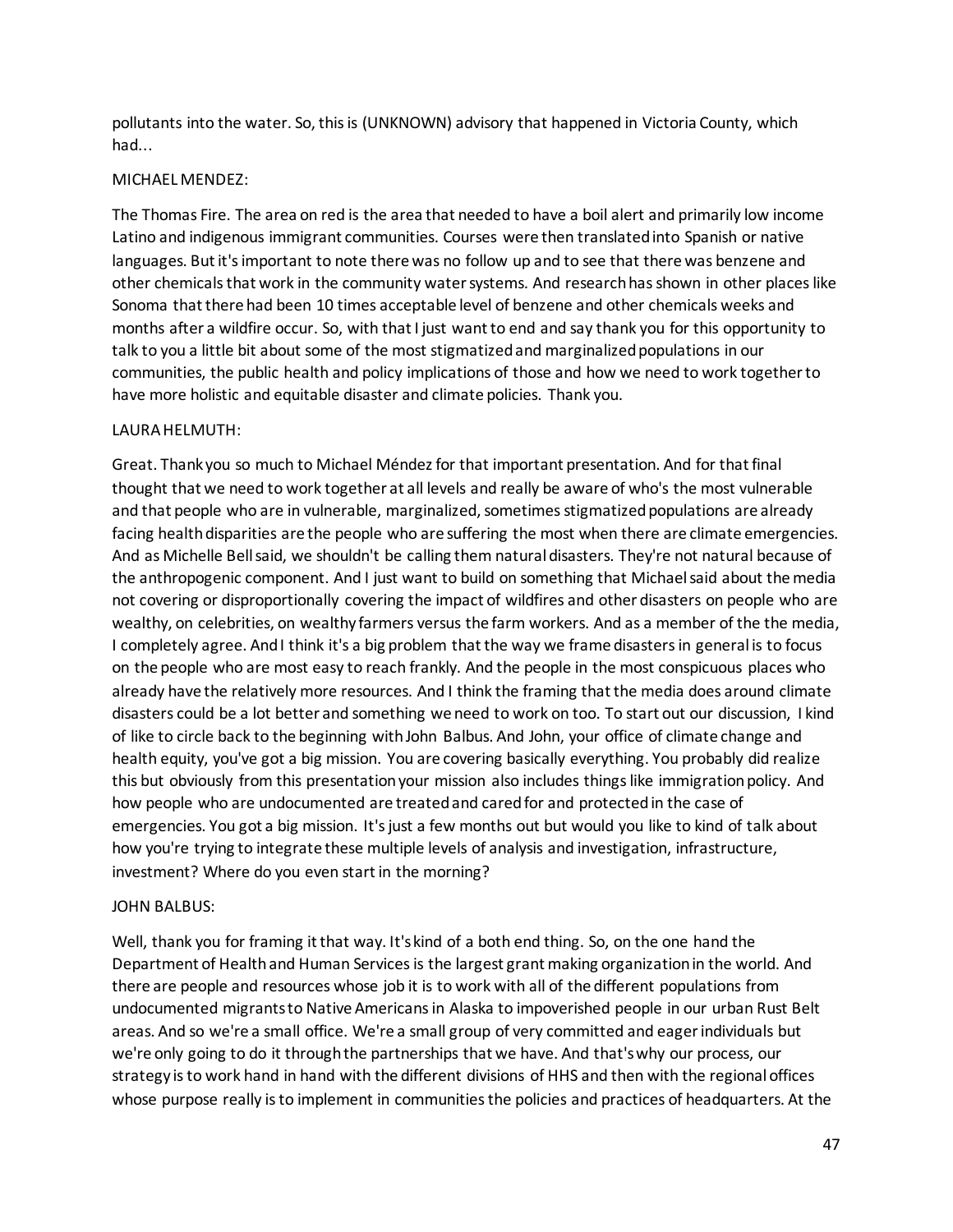same time it is a bit daunting and we will have to ensure that we're not neglecting populations that are not as front and center. And there's no easy answer to that part of it. But our approach is just to work in partnership with the department whose mission is to address the needs of all people in the United States.

## LAURA HELMUTH:

Thank you. So, in the audience today we have members of the National Academy of Medicine, the other National Academies. We have a lot of policymakers, experts in public health, biomedicine. Is there anything, speaking to this audience. Is there anything people in the audience can do to help the work you're doing to participate? Any any requests you want to make? Well, you have the floor.

## JOHN BALBUS:

So, along the lines of what I've just been saying that the solutions have to be pushed out. The solutions have to be at the community level and every National Academy member is also a member of a community. So, to the extent that members are engaged in academic pursuits and are working with very well resourced and capable universities. Helping to make those connections with the regional HHS offices and with the Regional Health Equity Councils and to be a resource to communities will be part of it. There's also a lot of research gaps that we need to close. And there is, for example, just this past week the Agency for Health Research and Quality, AHRQ released a request for information for research on Health Systems Research and Climate Change. That's a pretty new area. So, I think there's a lot of academic pursuits about how do we make our health systems work in this system. In this arena how do health systems contribute to community resilience, to community improvements in the social determinants of health. There's a lot of implementation and Innovation research for health systems that can be done. So, those are two ways. And I could talk more but I'll stop there.

## LAURA HELMUTH:

Great, thanks a lot. And I just want to repeat, if anyone in the audience has questions. Anything you'd like the panel members to discuss. Please feel free to put those into the chat box. We're here to talk about what's on your minds as well. And also to the panelists, if you'd like to ask one another things we can keep this kind of free ranging. So, I'd like to turn it over to Marshall Shepherd. Again thank you so much for the research you're presenting on urban heat islands on the effect of flooding and how it's disproportionate and where it's focused. And also you mentioned that the infrastructure we have now a lot of it was built in the 60s and 70s. It's really not up to code for 2021 for the future of climate related disasters. So, are you seeing any communities, any cities, any states starting to do a better job of building for climate resilience or finding ways to protect people to improve communication, emergency disaster response? Are there any areas of hope that you'd like to highlight or that you think could be addressed as something that people could be doing right now?

# MARSHALL SHEPHERD:

Yeah, I think there are a couple of things that I have seen recently that really are important developments. I think many cities increasingly have city resiliency offices or city resiliency officers. I think that's a step forward. I believe the City of Miami just did something very provocative. They have I believe the first ever heat officer. They have a person on staff that's dedicated to things related to heat, I believe at least one other city in the desert southwest is planning to announce one as well if they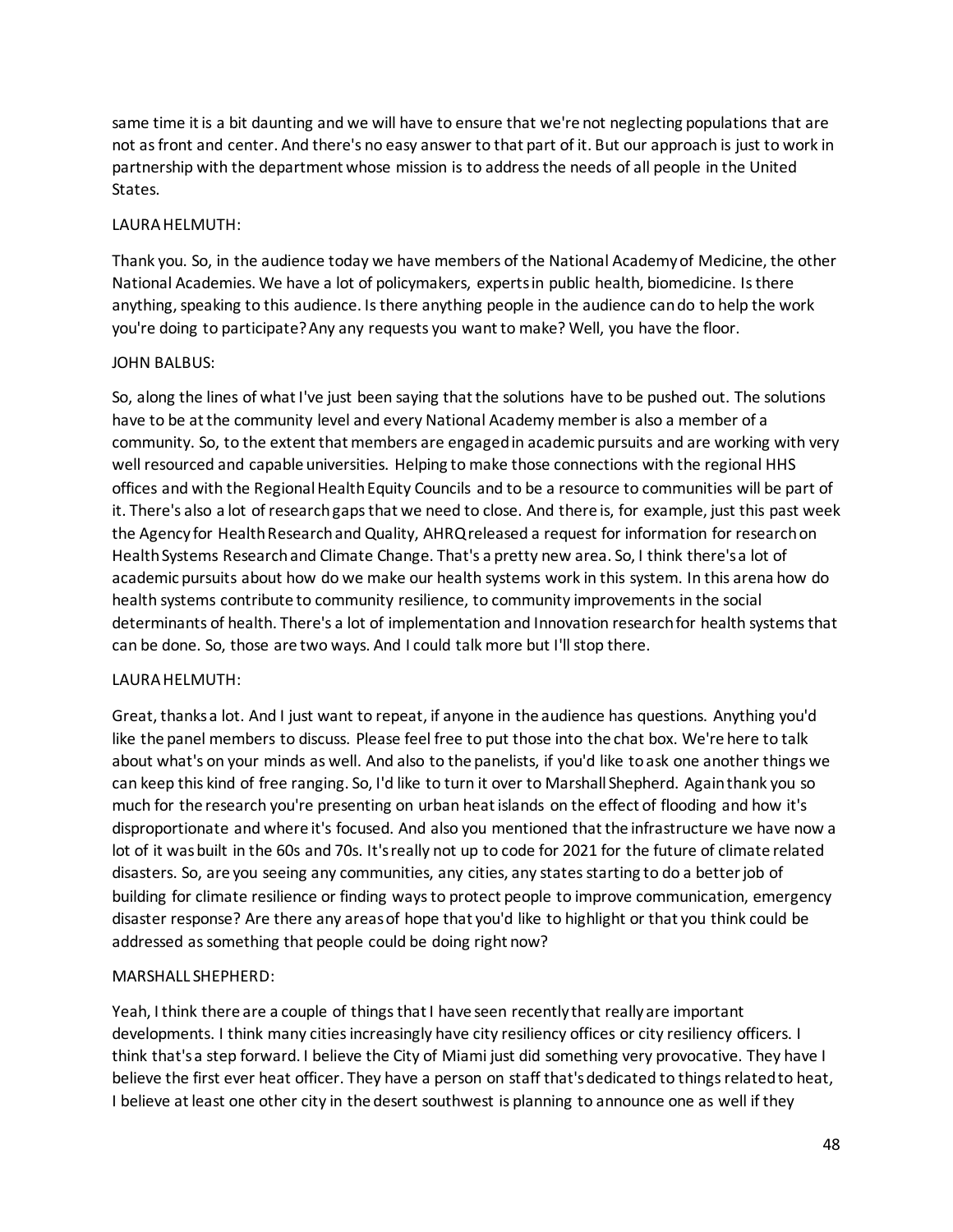haven't already. I'm privy to knowing that that's possibly coming. But I don't know if it's public yet. So, I think these types of things are encouraging. I do know that, for example, the infrastructure bills that are being discussed in Washington DC are very much climate bills. If you dig a little bit deeper into the many of those infrastructure bills there are things in there that not only sort of enable the new energy economy which is part of the climate discussion but this idea of hardening infrastructure. Or sort of revisiting infrastructure that was sort of design or engineered for just a past climate that doesn't really exist anymore. And so I think the fact that jurisdictions from the local to national level are starting to talk about those things is important. I will close this set of remarks by noting though, and I'm adamant about this. We must not engineer or mitigate or adapt to climate change in a way that is falling on the backs of those already marginalized or disenfranchised. For example, one of the things I've seen in my in Florida, South Florida is many people now recognize the threat of sea level rise. And are moving away from their 5, 6, 7 figure condos in the coastal areas and moving in on the higher ground. But guess what, some of that higher ground is in communities typically populated by people of color or poor communities. So, we have this climate gentrification going on. And so any policies going forward to deal with sort of inequities and climate change, infrastructure issues, economic disparities and so forth, they must be done in an equitable way.

### LAURA HELMUTH:

Great, thank you so much. And that'sreally important to hear that some places are taking it seriously. Are starting to plan not for future. I should say are starting to plan for the present. That's great. And I hope people will know and help advocate for climate resilient, infrastructure and planning in their own communities. In their own geographic communities. And some of the things you were saying about climate migration and climate gentrification relate directly to what Michelle Bell was telling us about who gets to move after an environmental disaster. And Michelle, for you are you seeing any policies that can help people who need to get out of dangerous areas do so and build back in a more equitable and safer way? Are there any things you'd like to highlight in that space that you think are policies that can or should be adopted?

## MICHELLE BELL:

I don't know if I have any specific examples that I want to highlight. I do want to echo what Marshall was saying about how it is sometimes a bit, I don't want to use the word easy. But it is sometimes an action that looks like it's a good thing but may actually be on the backs of people that are the most vulnerable in the present day with the growing health disparities. And I think that there have been some work in migration is that in relation to environmental disasters that look at the benefit of moving people in group. So, if you move a community in group what does that mean for social cohesion? And there's been some research showing that that might be helpful. And there's been some research showing that that doesn't actually address the issue of social cohesion. So, I think that. Well, I'm answering a different question than the one you asked. I don't really have an example of specific policies. But I do think that our research and our policies should really look at these issues quite broadly. So, using example of migration that you brought up. Looking at not just issues of public health with respect to infectious disease and sanitation and even economics. But also looking at social cohesion. Looking at mental health and wellbeing. Looking at issues of self-esteem and agency within this populations. And looking at the receiving communities as well as the migrating communities as well. And sometimes in this work we see it almost U-shaped distribution of who's moving. So, the richer populations that were living in the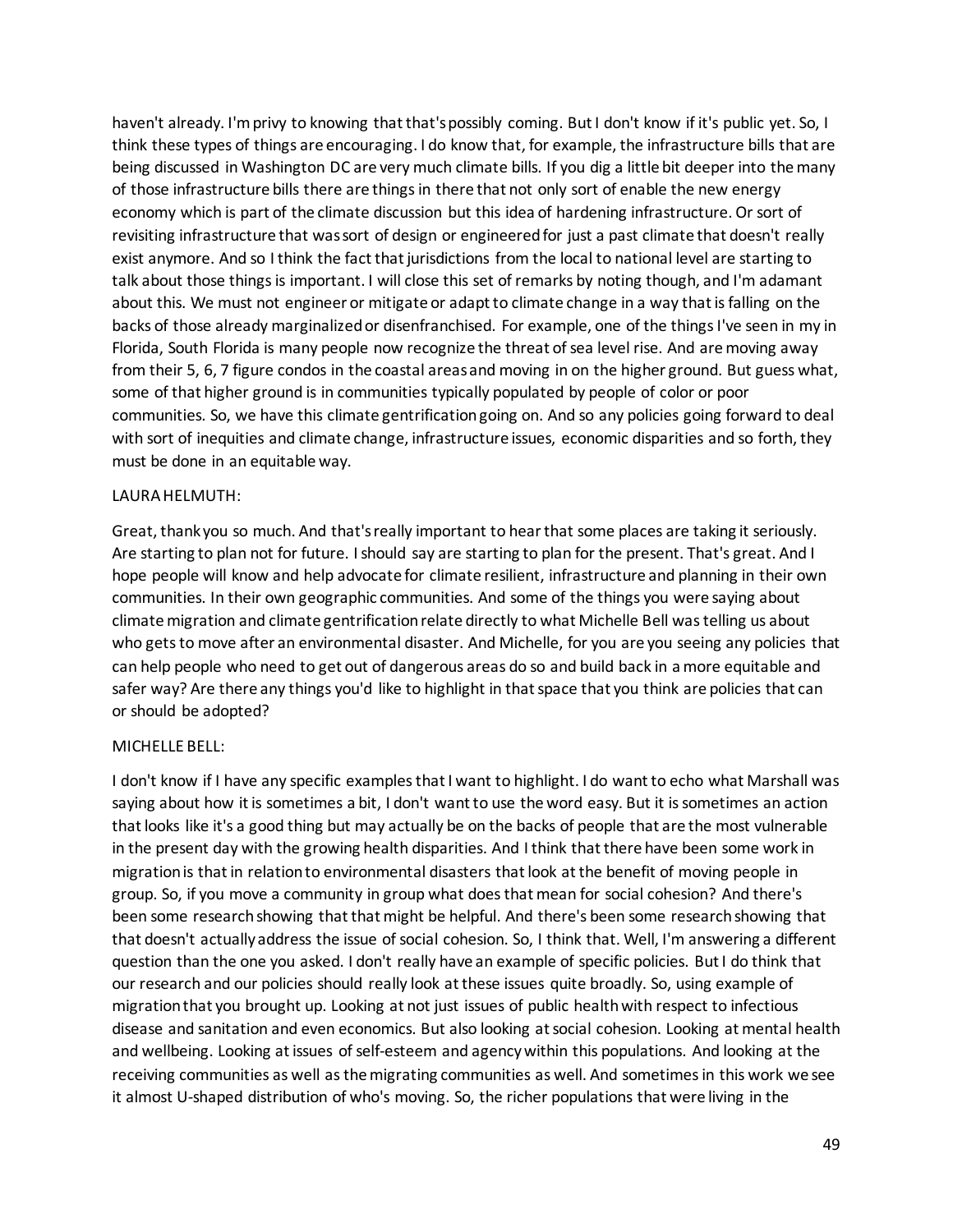mansions they can afford to move. And then you have the poorest people who can't afford to stay. But then you have some people who are left that are really harmed. So, it's not always obvious to me anyway how the distribution of impacts is coming out. And so we need to think carefully about these complex systems.

### LAURA HELMUTH:

Yeah, that's great. Thank you. And thank you so much for bringing in the mental health aspects of disasters and of migration and of all the consequences of climate change. That's a really important part of the citizen specifically in our remit today. But that should be part of every conversation about climate change and policy and how to mitigate the problems and help people survive and thrive. So, thank you for that. And so we have a few questions from the audience. And one of them is directed specifically at Michael Méndez. And the question is. There's a worry that farm workers will soon only be able to work at night of the bright lights because of the accelerated heating especially in the California Central Valley. And the question would like to know, could you speak a bit further on this and the impact of the effects of climate change on agricultural workers and potentially on food production? So, I'll turn that over to you. Thank you.

### MICHAEL MENDEZ:

Excellent question. That's actually already happening. And is really dependent on the type of crop that's been harvested. And our two research sites looked at the central coast of California which is Santa Barbara, Ventura Counties which we published in that geoforum article. And then our new project which is funded by the National Science Foundation looks at Sonoma County. And wine grapes in particular have always been harvested at night. So, you have a situation where there's extreme heat. So, in California we never look at disasters. Well, generally we try not to look at disasters as isolated events. We understand and confronted the compounding of disasters with cascading health, social and economic effects. So, when these wildfires hit in places like Sonoma you have extreme weather events or depending on time of season, extreme cold events that are happening. And these individ and then adding to the layer of smoke that makes the sky dark and cloudy and hard to breathe if it's during the day or if it's at night. So, you had situations where these undocumented migrants were going to emergency shelters if they were going there at all. Some were afraid to even go to emergency shelter for fear of deportation. And we had situations where farm owners and employers and supervisors would come in caravans and pick these people, these individuals up at night from the shelters and take them back to the farms to harvest the crops to the wine grapes to protect them from smoke and ash. Sometimes with little occupational health and safety standards such as N95 masks, goggles were on field sanitation. So, that's currently happening that night. So, imagine a disaster like a wildfire, extreme wildfire happening. Individually you're scared, there's levels of trauma. This has been happening multiple years. And then you're picking them up from the emergency shelter and then taking them out there. Not providing them with the proper health care post exposure monitoring let alone on access to federal disaster relief funds or health insurance. So, that's just an intensity of the situation. It's currently happening. And as the person that posed the question, it may happen. That situation may happen throughout California, Oregon, Washington and the Southwest. So, these issues are that the federal government has engaged in terms of intentionally not providing the resources for these individuals that are essential workers that are being asked to enterinto mandatory evacuation zones and not provide them with the proper social, economic and health care benefits is a key importance. And I just like to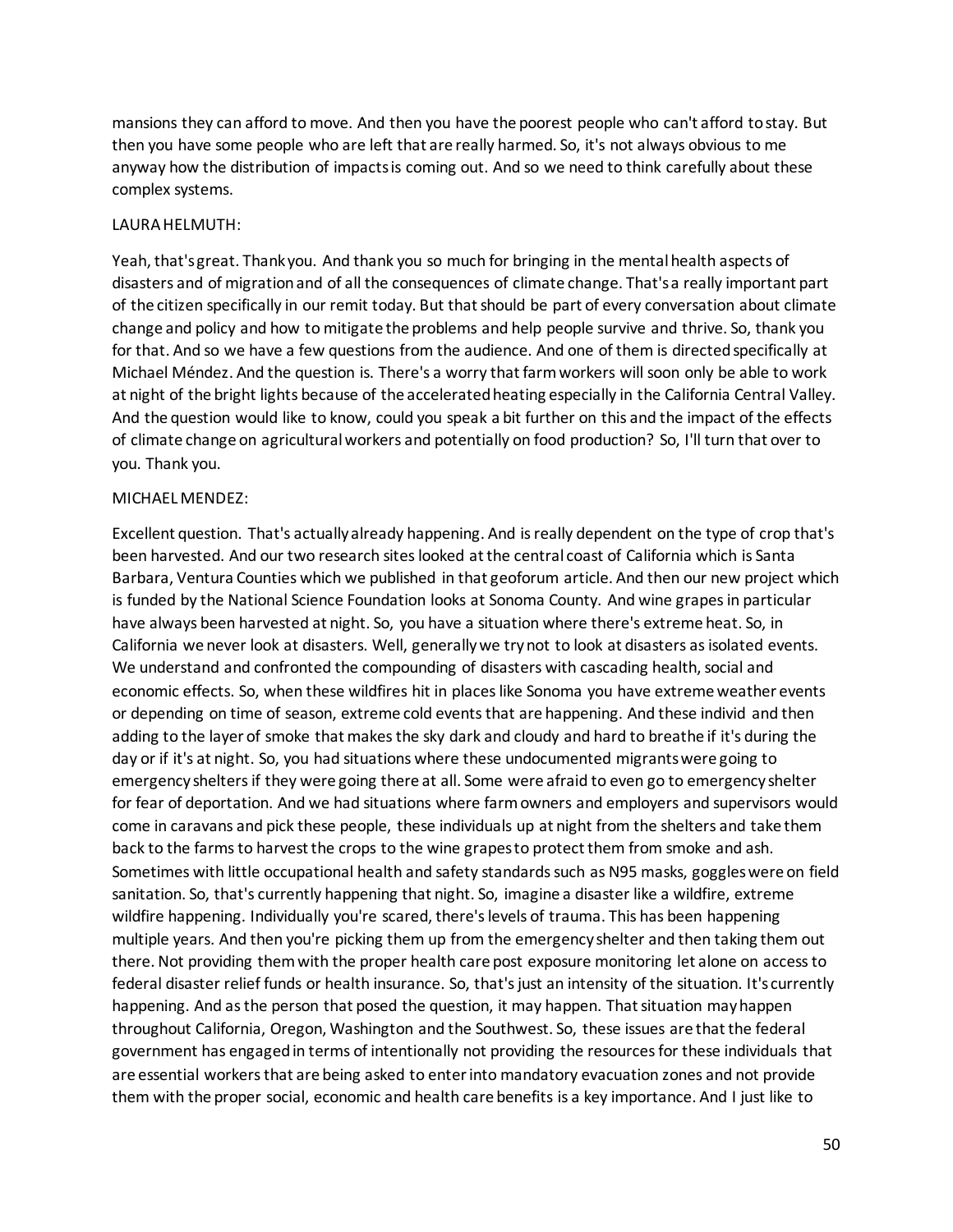end. If anyone wants to learn a little bit more about this issue. I presented the David endowed lecture last week at the National Academies and it should be available online soon. But yes, this is an emerging issue and agricultural workers are being impacted in multiple ways by multiple disasters that are happening all at once.

## LAURA HELMUTH:

Yeah, thank you so much. And today we're talking about policies. Policies that can address climate change and human health. And it seems like what you just mentioned there are like four or five levers that are fundamentally policy levers like enforcing OSHA regulations and making them relevant in disaster funds. Deportation policy, would you like to follow up on any of that?

## MICHAEL MENDEZ:

Yeah, in terms of Cal/OSHA which is our State Office of Occupational Health and Safety. There's only 26 build investigators in the entire state of California that actually speaks Spanish. None that we know that speak any Indigenous Mexican languages. And when the Thomas Fire occurred in Ventura, Santa Barbara County's on the regional Cal/OSHA office actually closed down its regional office because it was too dangerous for their field investigators. But yet the people that they were regulating, the farm workers were still out there harvesting the crops. So, more funding and robust funding both at the state and federal level for occupational health and safety. Stronger smoke and work safety standards are needed for these individuals. California was the first in the nation to adopt a wildfire smoke occupational safety standard when the air quality reaches 1.5 index. Employers are required to be provided N95 masks. We still see that that's un evenly enforced throughout the state, Some employers are not giving that to their employers, employees that is. And then we even seen sort of employment intersectional standpoint in the early years of this wildfire. When volunteers community base migrant rights organizations were handing out N95 mass from their own budget. They were giving them to the employers. The blades were chasing them off of their farms for trespassing or when they would accept it N95 mask they would only give it to male farm workers. So, the implication there that we analyze is that they viewed male farm workers more essential than the female farm workers. So, occupational health and safety they statewide as with federal disaster relief fund for these essential workers hazard pay. Proper air quality monitoring. Pre and post exposure to wildfire events. And those are just a few that I could go on but of course we have other questions.

## LAURA HELMUTH:

Really good start. It's really important start. And thank you for those specific examples. It's specific policy levers that could make things less terrible. And I'd like to bring in. So, in the comments, Marshall Shepherd mentioned the need for funds and this builds on what Michelle Bell wastalking about that we need to help people escape dangerous situations. And Marshall, do you want to build on what you mentioned in the chat that this is a policy issue too is providing funds so that people can evacuate when there is a disaster.

# MARSHALL SHEPHERD:

Yeah. And I know that everyone that can't probably see that, what I mentioned in the chat. So, I put it there to call out because I did want to mention it. So, again with Hurricane Ida recently there was criticism because the mayor and various stakeholders in Gulf Coast, Louisiana and so forth said they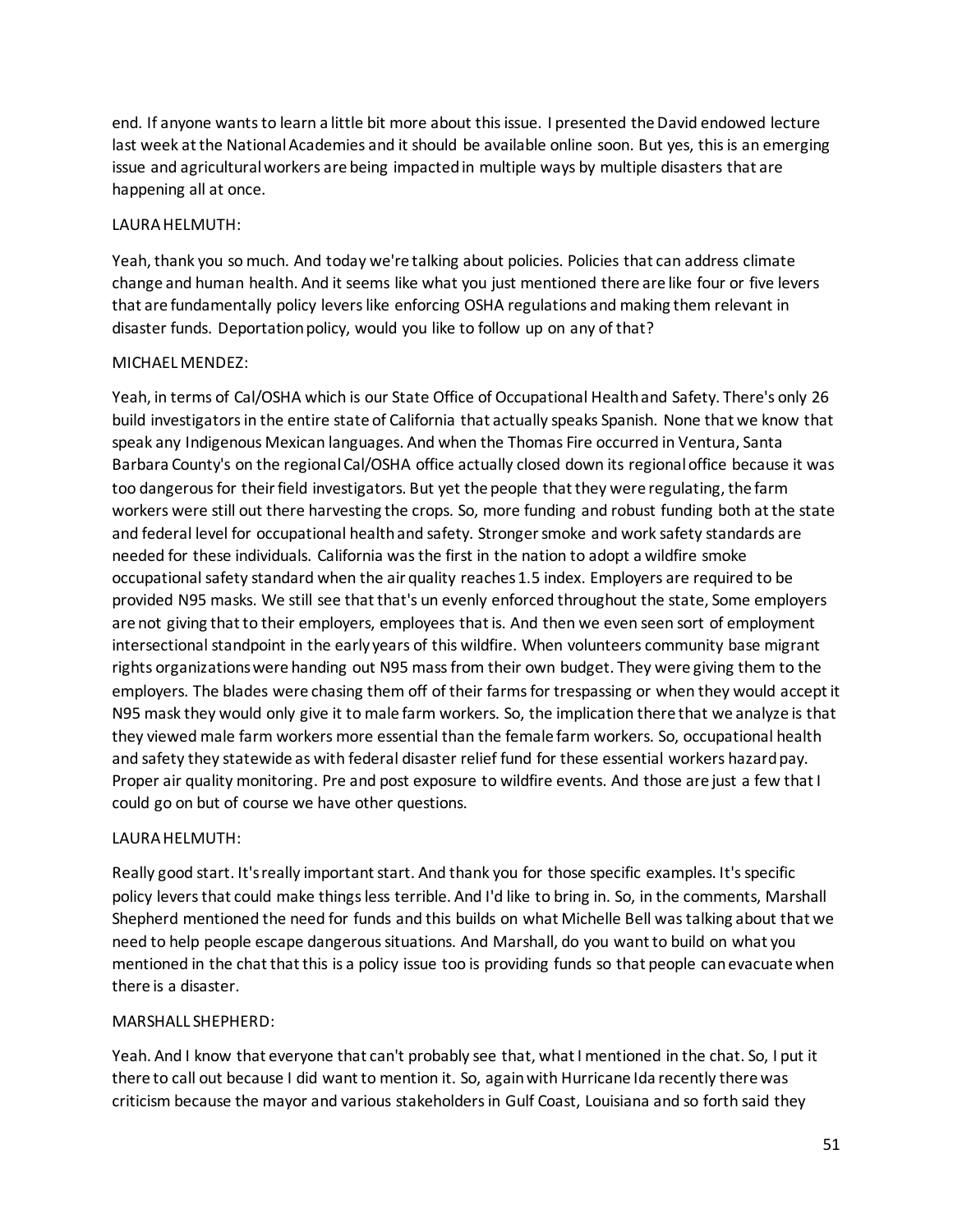didn't have time to call for mandatory evacuations. I think the hurricane sort of did something in meteorology we call rapid intensification. So, people maybe went to bed to a cat two storm and woke up to a cat four or so storm. This is the era that we're in. We are in an era of rapidly intensifying hurricanes of explosively spreading wildfires, floods like we saw in the northeast. And so we need a new playbook. I mean I'm challenging policymakers, medical providers and audience. We need a new playbook. Because the sort of two day threshold or window for example, that policymakers need to call for a three day window it is to call for emergency evacuations or for contra flow on the interstates. That's probably not going to be good enough anymore in this era of hurricanes. I used to be very critical of people that decided to stay when there was a Cat 4 Cat by a hurricane approaching their city and our forecasts are quite good these days. So, we have a pretty good sense of where they're going within three to four days or even five days really. I used to be critical. And there are some people that carelessly stay. But there are a lot of people in these jurisdictions that stay rigid because they just can't leave. They can't afford to go get a hotel for a week or they don't have the means or transportation to hop on it and evacuate to Houston or Dallas. And so this is an idea that has been percolating more in my mind as I've watched what we've done in COVID. We are providing funds, we're providing stimulus checks and so forth for people to have some resiliency against the pandemic. I think we very much need such mechanisms in this new era of extreme weather.

## LAURA HELMUTH:

That's great. Yeah. Thank you so much. Really important point. So, we have a couple more questions for the audience. But I we'd like to follow up on that. And for Marshall or Michelle, for John or for Michael. Are there other lessons from the COVID pandemic that you think can illuminate how to address the climate disaster? And this could be at any scale. So, yeah. And Marshall just mentioned some of the things that are being done for emergency response. And are there other examples. I mean COVID kind of changed how we think about a lot of things. And also made it clear that a global disaster requires creative global responses whether it's a pandemic or the global climate emergency. So, are there other kind of COVID related lessons any of you would like to share?

# MARSHALL SHEPHERD:

I'll quickly jump in and then let my colleague finish since I just spoke. I think COVID illustrate something that we've been saying as climate scientists for decades now. Experts like John Balbus and all of you in the health community knew a virus of this magnitude was coming. You've been warming up it probably for years to decades. And yet was the planning adequate? I don't know. We've been warning about the climate crisis for decades. And what we're seeing happening is happening at the scale of what we warn and in some cases happening faster. And so the lesson to me is that we need immediate action. We don't need more reports, panel reports, IPC. Those are things that we have to have as a part of what we do as scientists but we know what needs to be done, we need to act.

# MICHAEL MENDEZ:

Sure, thank you for that Marshall. I like to argue similarly but I'll like flip it around actually like to add that the wildfire disaster actually informed our COVID-19 pandemic response on the ground level here in California during many years of interviews. And last several years advocates have really acknowledged that these extreme wildfire events have been happening for the last five years and disproportionately impacting undocumented migrant communities create a de facto public health experts or disaster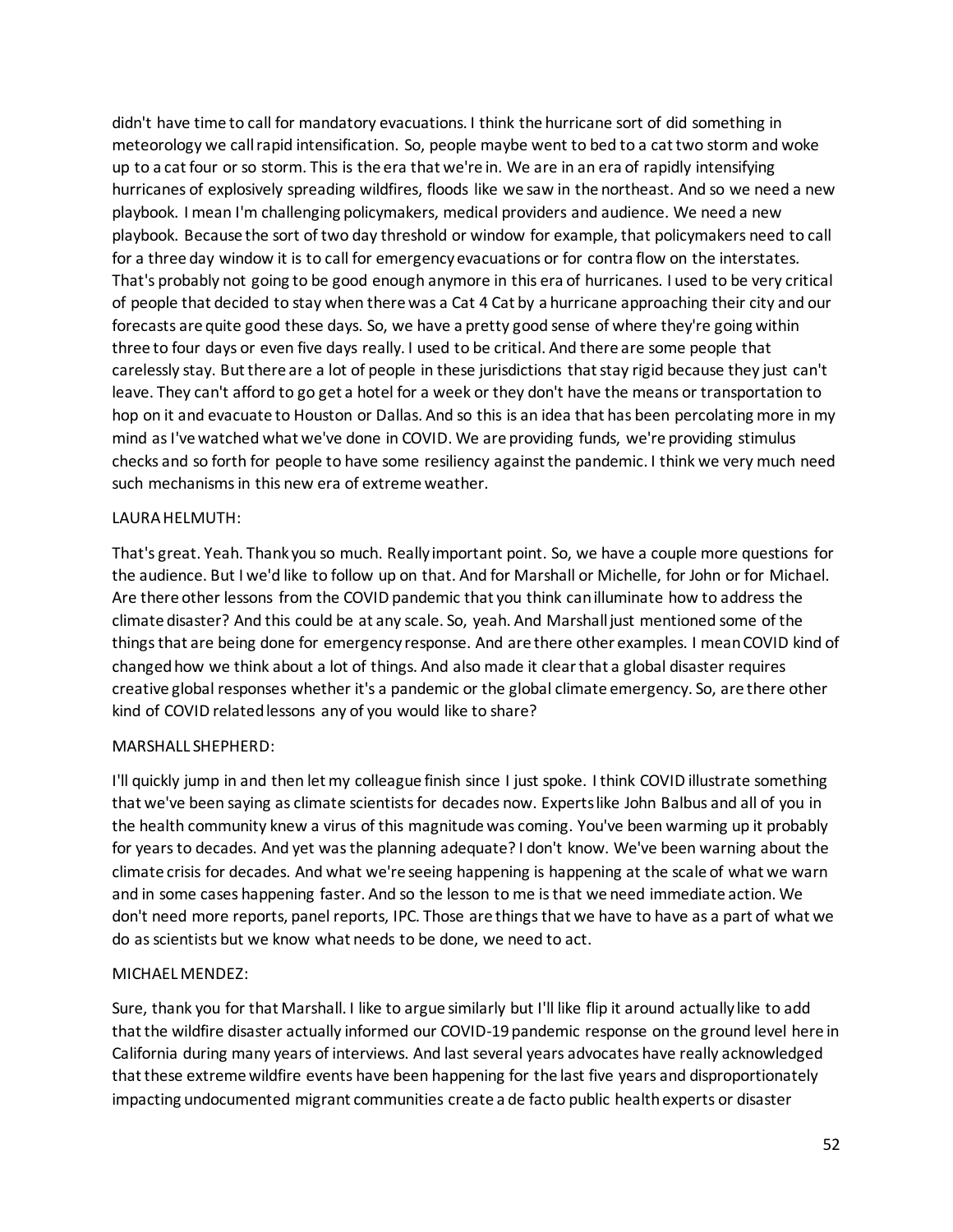experts within our nonprofit sector and migrant rights groups. These individuals when there was no official government response for these disasters became de facto experts and service providers. And that had been going on for years. And that while the COVID-19 pandemic has been a horrendous to the farm worker community they all comment that it would have been far worse had it not been for those years of building social infrastructure of identifying these hard to reach populations or populations that are rendered invisible by political choices that state, local and federal government are making not to provide disaster relief resources and services before disaster hits. So, many of them commented that has provided the inroads to creating this infrastructure from a testing to occupational health and safety, social distancing and of course finally, to vaccine rollout. So, these are all interconnected things and one issue that has really come up in terms of the linkage between COVID on these other compounding disasters again is that mental health. Individuals are living in these communities year after year all while these disaster company, disasters, these synthetics are happening. And there's a sense of disaster fatigue constantly be on edge in dread that the next wildfire season, the next pandemic is happening while these individuals are still dealing with the other issues. Social, economic and health issues and their everyday lives. So, these disasters and these events are all interconnected. And there are some learning processes. Unfortunately they all happen because there was really no official government response during some of these initial disasters.

### JOHN BALBUS:

I just saw for a couple of perspectives it's a lot of on the one hand, on the other hand kind of lessons from COVID. In November of 2019 there was a rating and I'm blanking on who it was whether it was World Bank or World Economic Forum of Countries Preparedness for Pandemics in the United States was ranked at the very top of the list. And then COVID in February of 2020. And I think that we learned that having a plan is essential but it's not enough. And that the way that we assess our preparedness needs to be a little more nuanced, a little more sophisticated. And in this case ensuring that the plan that's held is in a file in a government office is tested, is practiced and is kind of bought into by the populations and that that will be the ones that need to be helped. And the kind of a related lesson is, on the plus side I think the COVID pandemic showed the incredible power of the health sector of the United States to mobilize in the face of a severe threat. That some of the provision of a vaccine and the timeframe that was done is pretty remarkable. And yet at the same time as Michelle's talk really pointed out. Even having the scientific and technical solution to the problem isn't enough. And it has to be accepted and it has to be something that we overcome the denialism and I think with climate change we're seeing a threat that is on a similar magnitude but not on a similar timescale. And it's cognitively very difficult I think for a lot of people to think that we need to do as much for climate change as we had to do to mobilize our health sector for COVID. And at the same time we have to overcome the denialism against this reality that is impairing our ability to mobilize the resources to address it.

## MICHELLE BELL:

Yeah, I'd like to add one more point building on some of the comments that my colleagues have said on Michael's point of the interconnectivity between existing climate change issues and social disparities. I think that the the COVID-19 pandemic has shown us that we have a strong disconnect between science solutions and science action. But we also have this incredible ability to mobilize. So, much of the discussions about COVID-19 correctly were on disparities and are in and just continue to be on disparities and who is impacted by COVID-19 that which sub populations have the highest mortality rate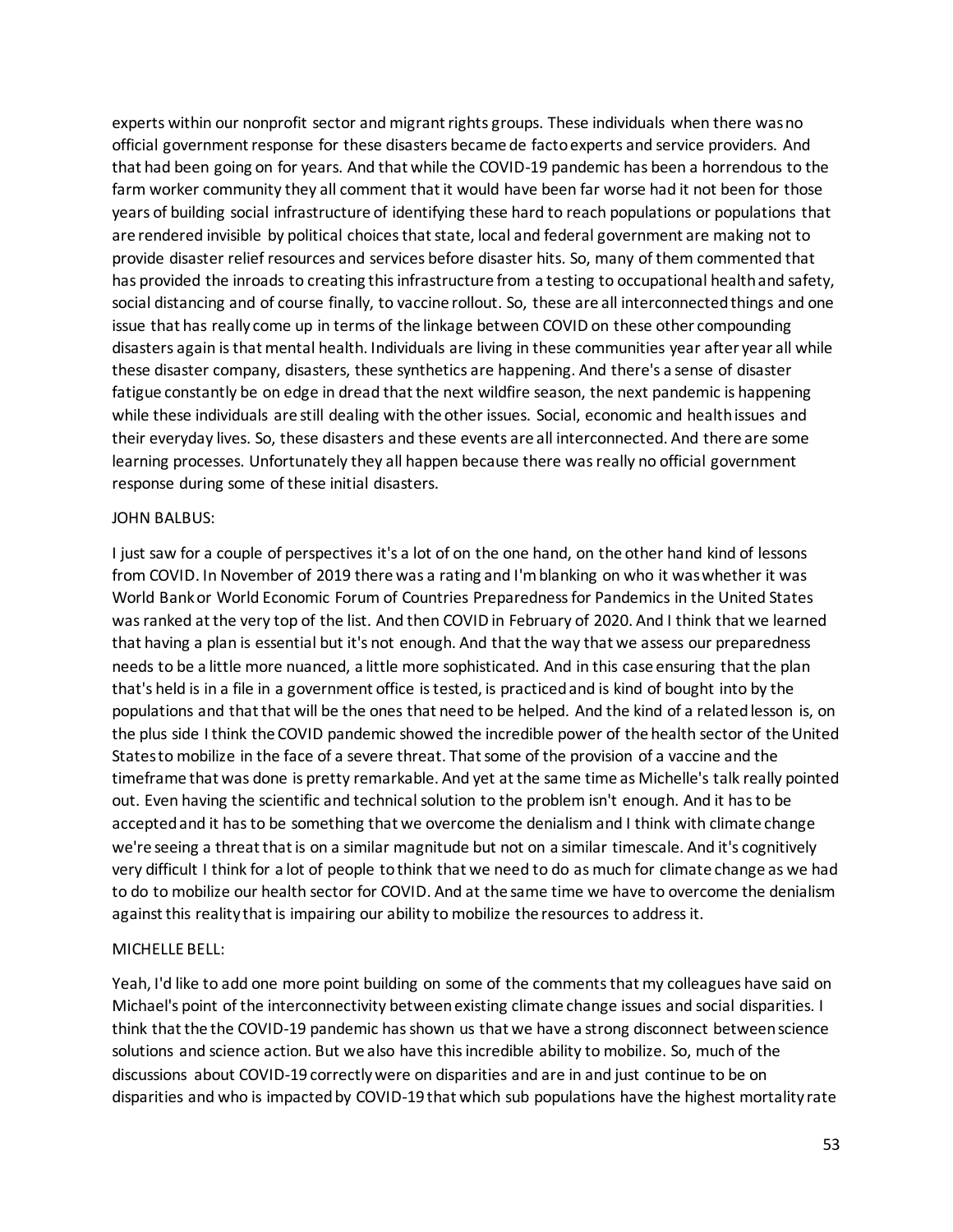and so on. And relate so much to issues of health care and access to information and a lot of other issues. And so I think that this connectivity between social and economic and cultural systems with science, with policy and with solutions was really highlighted in the COVID-19 pandemic. And it's something we need to keep in mind for climate change as well.

## LAURA HELMUTH:

And these are great points. Thank you all so much. So, I'd like to shift the conversation a bit based on one of the questions that came in which makes really important point. The way that we will get long term action is by recruiting more people to be studying working on these issues. And so the question is, how can we support and recruit frankly early career scientists and physicians who are interested in working on the intersection of climate and health and in particular any advice about funding, about career development. Do you want to issue a recruiting call to tell people this is really important work and they should come join you all.

## MICHAEL MENDEZ:

As the partly the only early career scholar I'm assuming on this call, definitely the funding for more integrated social science perspectives. As I mentioned earlier at the National Science Foundation has really been supportive of this research as well as endcard, the National Center for Atmospheric Research and really bringing together scientific practices and disciplines together with sort of that qualitative ethnographic policy action of the social sciences and working together to really focus on issues that are often understudied either because they're controversial,such as undocumented migrants. Or not always seen as a valid area of study. So, I do think having more programs for early career scholars that provides them with more independent and more longer term funding is of key importance. And then also, I think as scholars too in the research that I do. I take from a very co-production as framework that I co-author the disaster studies research with the communities that I am studying. They are co-authors. They helping the research design, the data collection and the corresponding solutions and of course, the policy briefings. And providing that sort of empowerment instead of the extracted research process is quite important particularly when you're studying a very marginalized, not only marginalized but very stigmatized exploited population. I think providing that true principle environmental justice giving them a platform to speak for themselves is quite important as well.

# MARSHALL SHEPHERD:

And I would jump in and add. One of the things I've really been advocating for here at the University of Georgia and broadly in the ivory tower in general is we need to fundamentally reshape how we train professional development stance point scholars. Here in the academy we do a really good job of teaching graduate students how to write dissertations and master's theses and present at conferences and write papers for journalists. And that's fine. They'll get 400 reads or maybe 100 citations or 50. We need to train them how to engage in the public policy space and how to write op eds and speak to the media and have media training and those things. I fundamentally believe we need to have what's called an end to end scientists approach. We've got to sort of move beyond the inertia of the current model for what an academic scholar looks like. And I mean, I think this sort of popularizer myth is dead. That prehistoric thinking that scientists are stakeholders that engage beyond the ivory tower are somehow less serious as scientists or not as adequate as scientists are. I think that has to go. I think we have to incentivize tenure and promotion structure so that young scholars and students and even young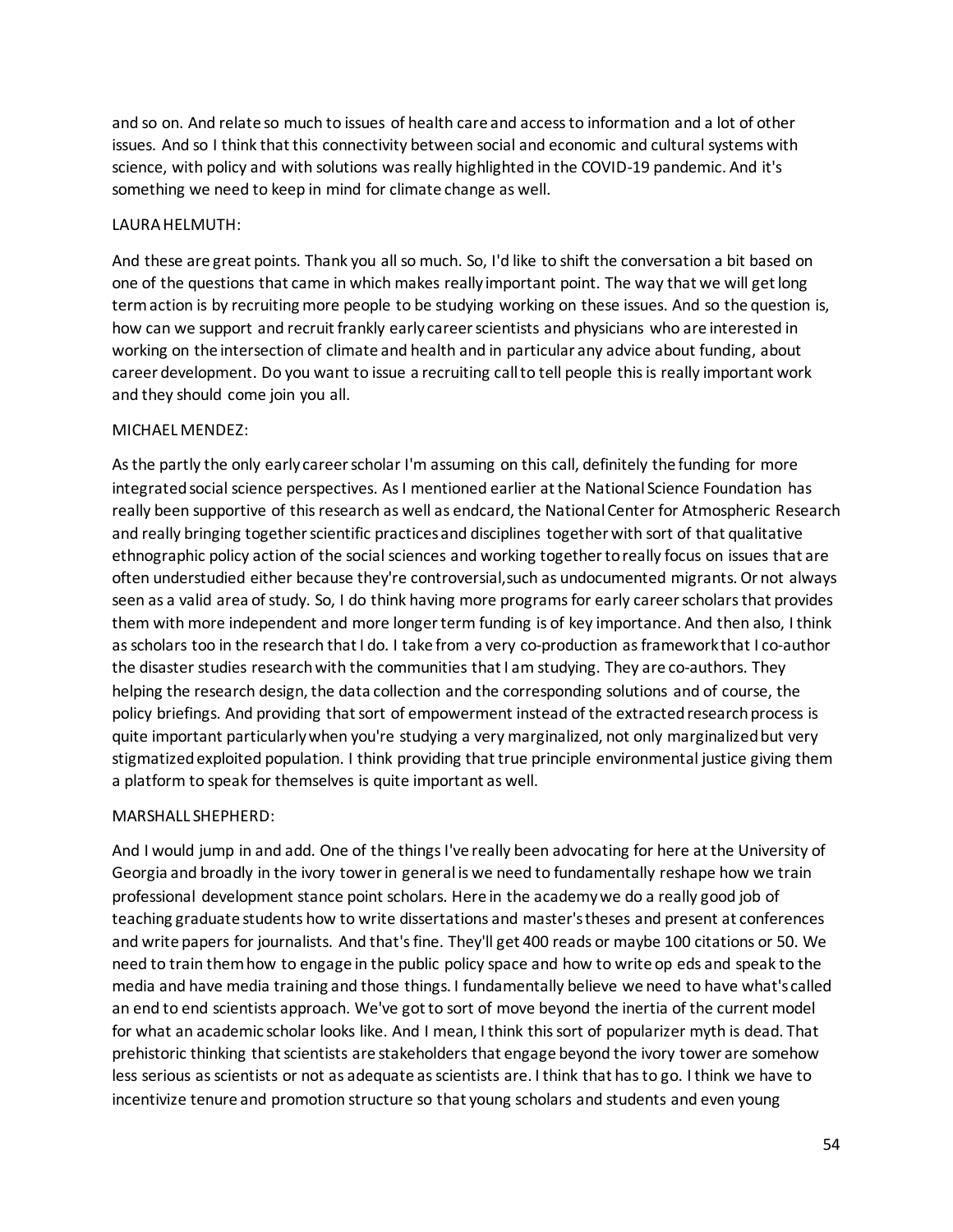assistant professors don't think doing all of that is extra stuff but actually a part of the engagement of scholarship. So, that's something that I would advise.

## JOHN BALBUS:

I think scholarship is important but if we're pivoting to action policy and solutions that are distributed throughout all communities it has to go beyond research. It has to go beyond professors and early career researchers and I think they'll move for the funding moves and is the funding increases in this area that will generate more scholarship. But we also have to educate all health professionals and in fact all people in this country but we're the National Academy of Medicine and the new action collaborative on decarbonizing the health sector is looking at just that. We have to put all health professionals. Not just doctors, not just nurses but all people working in hospitals to work on the solution space. It's not just an academic exercise it has to be an occupational exercise.

## LAURA HELMUTH:

Great. Thank you all so much. So, we have time for maybe one more question. And this is maybe something for the audience to kind of help them do their next steps. If anybody wants to pursue more understanding of the issues we've been talking about. And the question is, this is from the audience. Can you name an organization or locality that you admire for its approach to the problem of climate and inequity? Are there any lessons learned from groups, entities, individuals that people in the audience could emulate or endorse or help spread around the world? So, if there's any program, any people, any organization you want to give a shout out to before we end that might be kind of a hopeful launching point for people to go move from this discussion.

## MARSHALL SHEPHERD:

Yeah, I would mention the Institute for Sustainable Communities because I sit on their board. They're an organization that really thinks carefully about sort of equity and climate change and health and socioeconomic well being and so forth not just here in the US but around the world. I've become very impressed with them as I've been able to sort of learn more as I've served on their board now for a little over a year. So, that's the Institute for Sustainable Communities or ISC.

# MICHAEL MENDEZ:

Like that, there's various community based organizations I work with. One that comes to mind is (INAUDIBLE) community organizing project that again has become de facto climate experts. De facto disaster service providers and experts themselves. And they really, them and other community based groups really understand that, yes the scientific assessments and scientific studies are much needed. But none of them will ever be implemented without some exercise of political power. So, the need to link science into our policy action is quite important. And having a public advocacy campaign focused on local state and federal elected and appointed officials is quite key to ensuring that we have social change.

## LAURA HELMUTH:

Great, thank you so much. Any other organizations if it was to give a shout out to for for the audience to look into? Alright. These are great questions. So, want to thank everybody in the audience for coming, for joining us, for thinking about these important issues, for submitting your questions. Thank you so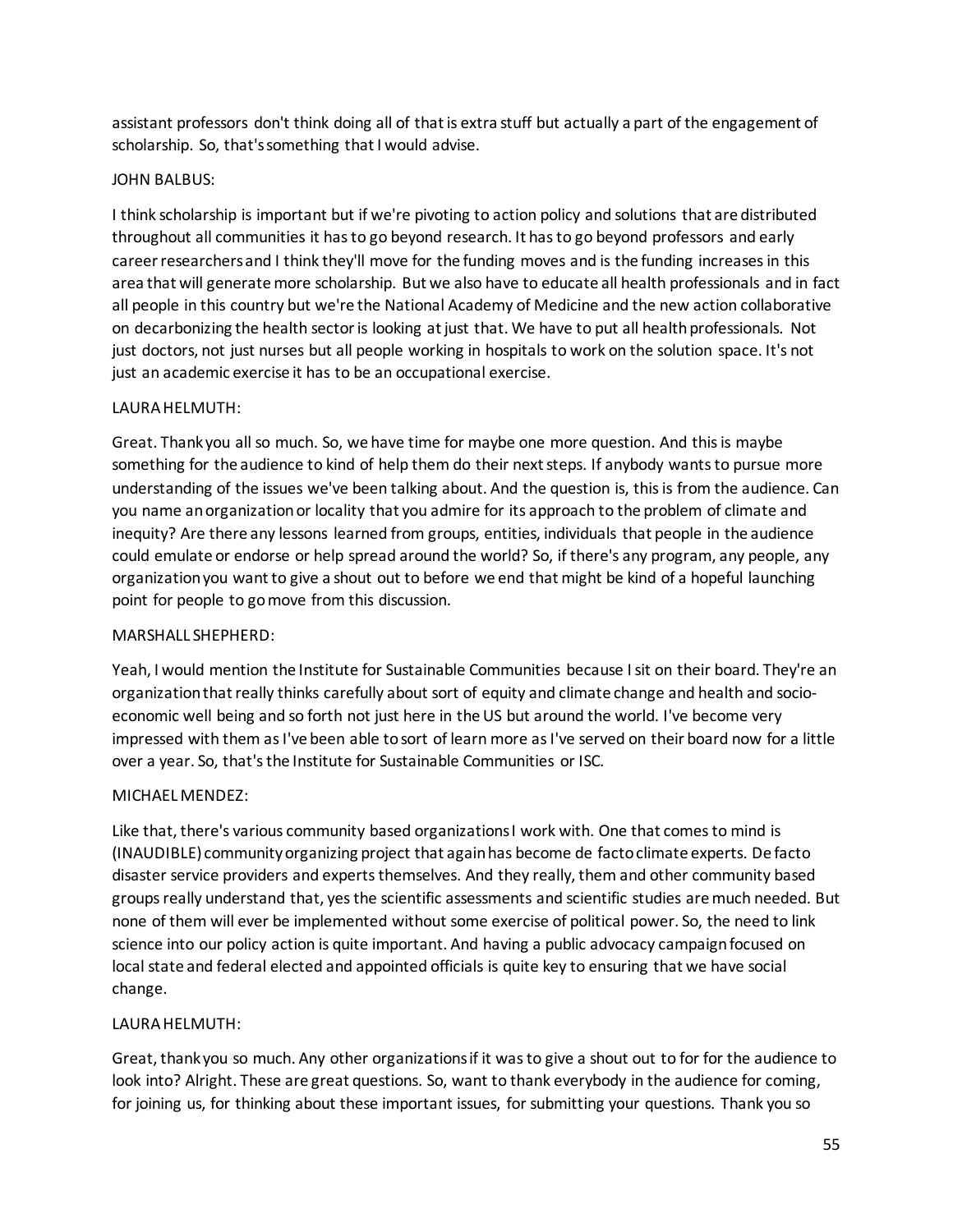much to our panelists. To John Balbus, Marshall Shepherd, Michelle Bell and Michael Mendez. Thanks for the research you're doing. And thank you so much for joining us today and sharing your insights about how to improve policy and climate equity. And I think we're going to break now. I think I'll turn it over to Sue Curry maybe to do the next announcement of where the conversation will go from here.

## SUE CURRY:

Great. Thank you so much, Laura. And let's see. We have John on the thing. But eventually I'll show up on camera. Oh, can people hear me?

## LAURA HELMUTH:

Yeah, you sound good.

## SUE CURRY:

OK. Thanks. So, I want to thank panel two for just a remarkably, insightful, informative and stimulating set of remarks and discussion on how policy can address climate change, impacts on health and I'd like to invite people to join me in thanking this panel.

# **Panel 3: Lessons from Compounding Health Crises: The Future is Now**

## SUE CURRY:

I am delighted to introduce our third panel of the scientific program and this panel lessons from compounding health crises the future is now will be moderated by Alan Weil. Alan is the editor-in-chief of Health Affairs, the nation's leading health policy journal. He is an elected member of the National Academy of Medicine and recently completed a term as an appointed member of the Medicaid and Chip Payment and Access Commission (INAUDIBLE). He is a trustee of the Consumer Health Foundation in Washington, DC, and directs the Aspen Institute's Health Strategy Group. He was the executive director of the National Academy for State Health Policy directed the Urban Institute's Assessing the New Federalism Project held a cabinet position as executive director of the Colorado Department of Health Care Policy and Financing, the state's Medicaid agency, and was assistant general counsel in the Massachusetts Department of Medical Security, while earned his bachelor's degree from the University of California at Berkeley, a master's degree from Harvard's Kennedy School of Government and a JD from Harvard Law School. Over to you Alan.

## ALAN R. WEIL:

Thank you so much, Sue. It's a pleasure to have the opportunity to moderate today's panel. Now if you are with us this morning, you heard a panel focused on two complex, multifaceted policy topics COVID 19 and climate change. In this session, we're going to build on those topics looking more broadly at this notion of compounding health crises, of which unfortunately there are quite a few. When I think about what we published in Health Affairs, I'm struck by how many challenges we face, how multidimensional they are. But I'm also struck by the commonalities across them with respect to some of the issues they raise and the approaches required to address them in this session. I'm hoping to keep focus on those commonalities, so we're not overwhelmed by the detail. If I look back at the journal, for example, back in February of this year, we published a series of papers from the National Academy of Medicine called Vital Directions, looking at future policy needs for the country. What were some of the topics in those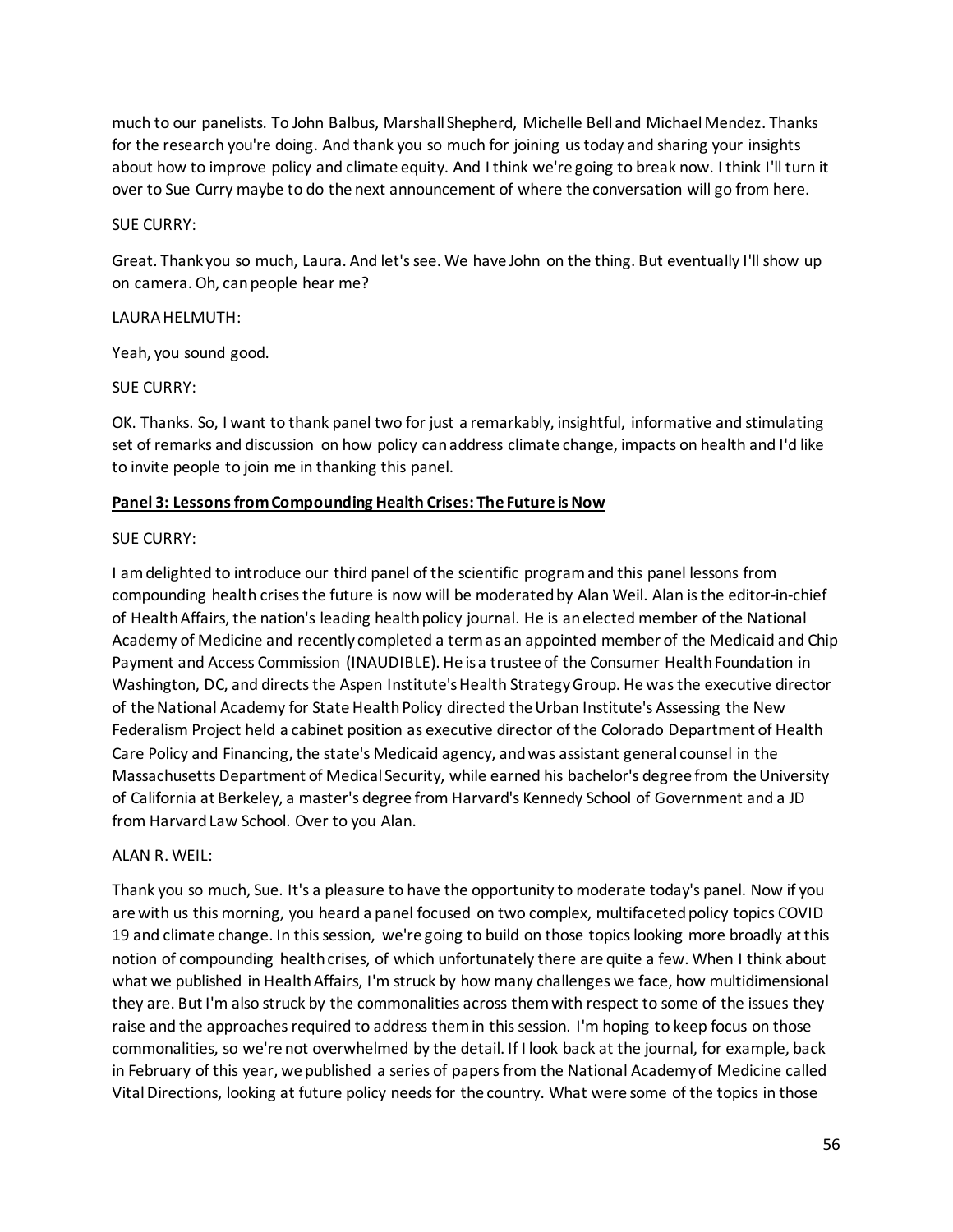vital directions papers? There was infectious disease threats, which also looked at the topic of antimicrobial resistance. There was a focus on optimizing health and well-being for women and children, one for actualizing better health and health care for older adults. All of these are multi-dimensional, they are complex, and they're problems that will grow in the future, particularly if we don't try to tackle them now. Or I could open up the October issue, the one we just published a couple of weeks ago, which was focused entirely on perinatal mental health, or think about the broader topic of maternal mortality. These are complex topics that require multi-dimensional solutions. When I think about what are the themes behind not just COVID and climate, but some of the other topics I've raised, a half dozen of them come to mind and I'll toss them out to get us started. And then you'll hear much more detail from our panelists. First of all, none of these are just pure health policy topics, they bring in what some have called social determinants of health. They bring in social policy, economic policy, environmental policy. You can't solve any of these problems focusing exclusively on health policy. They all have intergovernmental aspects. They require federal, state, and local approaches and many of them require global health institutions to make progress as well. They have an interplay between clinical medicine and health policy. We need research, we need innovation, we need clinical solutions. But we also have to address the context in which those investments or research findings or clinical practices occur. If we're going to really make the progress we need, they're all highly inequitable in the burden that they impose. Even as we try to solve the problem, we run the risk of addressing and moving up the average while we increase the distribution between those who do best and those who do worse. That's not a solution at all. We need to focus on solutions that simultaneously improve and narrow the gaps that we have. They all have complex time horizons. They may seem immediate or they may seem quite distant, but they change over time in our ability to assess risk and risk and how and challenges how they change over time is something that our brains aren't particularly good at. And we have to figure out how to look at complex time horizons if we're going to tackle these. And they all need to build their solutions from local diagnoses, local solutions, local strengths, local voices up to state, national, global or else we're just going to continue to adopt sort of top-down approachesthat have historically proven themselves not particularly effective, particularly when it comes to the social aspects of these kinds of topics. I'm not going to tell you that at the end of our 75 minutes, we're going to have solved the multi-dimensional, complex emerging issues that our country faces. But hopefully, you'll have some insight from practical experience from our panelists about approaches that make it more likely that we will succeed as we address them in that. In this time, you're going to hear from four panelists. I'll go ahead and give you the introductions of them all at the outset and then they can speak in turn, you'll hear from Ana Diez Rouz who's the (INAUDIBLE)

dean and Distinguished University Professor of epidemiology at Drexel University School of Public Health. You'll hear from Emily Brunson, associate professor in the Department of Anthropology at Texas State University. Ed Maibach is next. He's a university professor at George Mason University and the director of the George Mason Center for Climate Change Communication And Umair Shah, who's the Washington State Secretary of Health, former executive director, and local health authority for Harris County Public Health. State and local public health experience. Each of them will speak to their experience and their approach. And then we'll have some time for questions, including those that come in from the audience. I'll turn it over first to you on at you Ana.

#### ANA V. DIEZ ROUX: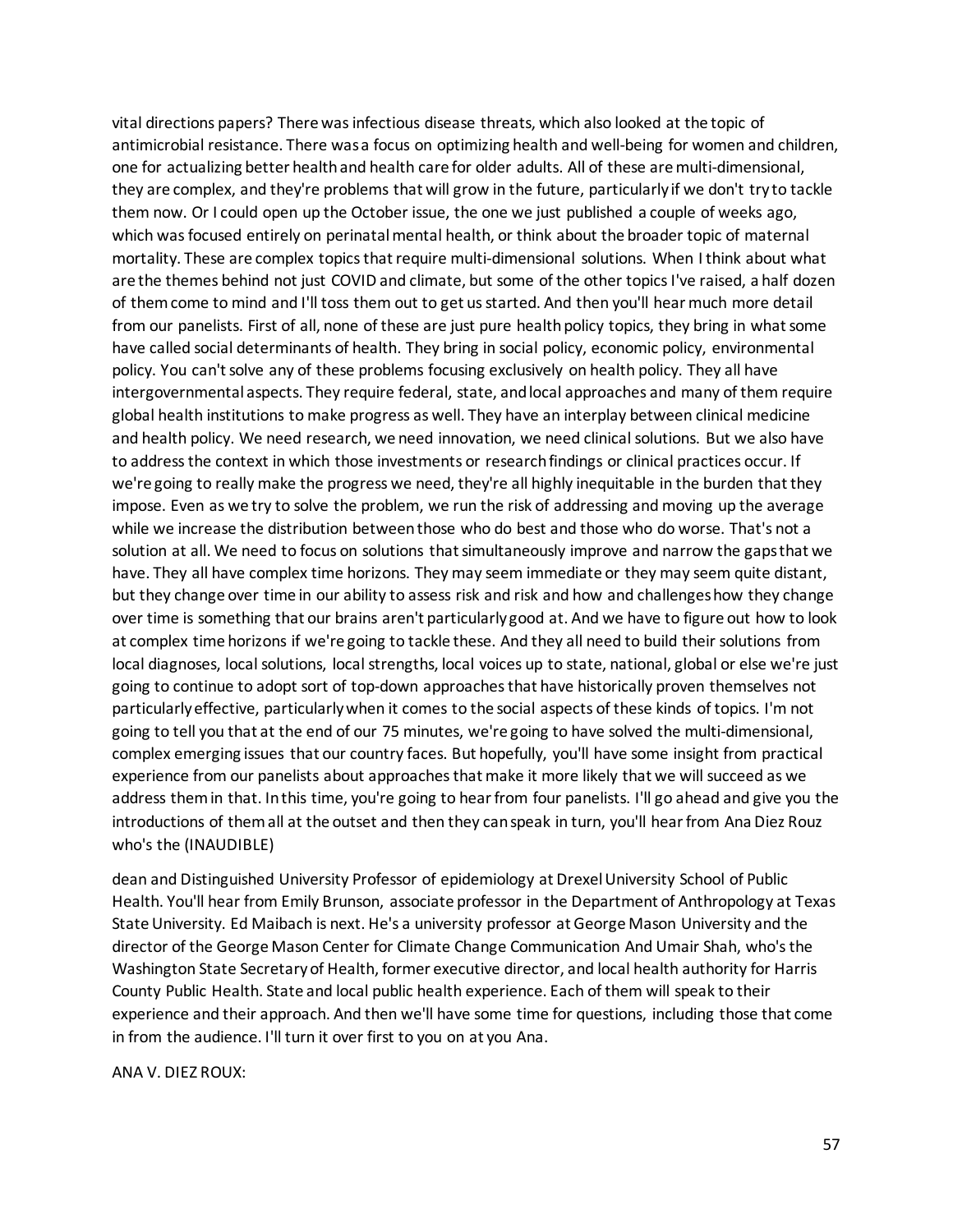Thank you, Alan, and thank you for the opportunity to participate, this has been a wonderful seminar. I really enjoyed the previous two panels. I look forward to the conversation in this one. I've organized my remarks on the lessons from compounding health crises into five key points that I'd like to make, five key lessons that I perceive that we can learn from both of these crises that we are facing. The first is the value and indeed the need for a population and a systems perspective, both in understanding these crises and also in figuring out what we should do about them. And this is, of course, very obvious has been made very obvious by COVID because it is an infectious disease. And of course, the dynamics of systems are critical to understanding disease transmission and the evolution of a pandemic. But systems thinking and the systems approach is also critically important in the case of a climate crisis where we see dynamics that have to do, for example, with overconsumption by some causing exposures in others or in the concept of co-benefits, for example, that Michelle Bell was talking about earlier, where a good environmental policy has health co-benefits and where things like reducing automobile transportation, reducing consumption of processed food simultaneously have reinforcing environmental and health benefits. And we can only understand that if we think systemically. And this means that in many ways, we need to rethink the ways in which we do science and train junior scientists so that they can draw from interdisciplinarity and from multiple methods that we need in order to really understand the functioning of these systems and what we can do effectively to nudge them in a direction that is healthpromoting and that protects our planet.

A second lesson, I think, which has come across very clearly in the presentations that we heard today has to do with the critical role of pre-existing inequities in understanding the full impact of these crises and also enacting to prevent their adverse health impacts. And of course, these inequities, as we have heard today, are driven by structural and systemic factors that have to do with racism, with inequalities inherent in our economic system and have been very clearly illustrated with COVID and also are being clearly illustrated in terms of the health impacts of climate change. As we heard in the panel earlier today, also in terms of who was exposed, how that how pre-existing social and economic inequities and racism interact with exposures and ability of populations to adapt, etc... And so these dimensions critical dimensions for inequality include, of course, race income, neighborhoods also work. And I particularly want to call out work because I think COVID in particular has highlighted the role of work conditions and the work environment in health, which is something that we often don't give enough importance to. And of course, understanding the critical role of pre-existing inequities and in, both of these crises is very important in terms of understanding what we should be doing but also understanding the potential implications of what we do. Ensuring that that the strategies that the policies that we put in place to deal with, for example, climate change, don't have the consequence of increasing inequities. And I think this is something that was mentioned earlier today by Marshall Shepherd. And necessitates by definition if we're going to understand the full impact of inequities and grapple with them, we need to go outside of the biomedical world, obviously, and bring in other disciplines, other actors, etc... The third lesson has to do with recognizing and grappling with and taking seriously the interrelated nature of mental and physical health. We have seen this clearly illustrated with COVID, with the consequences of natural disasters. And so thinking about how we simultaneously address mental and physical health consequences and how they reinforce each other is also important.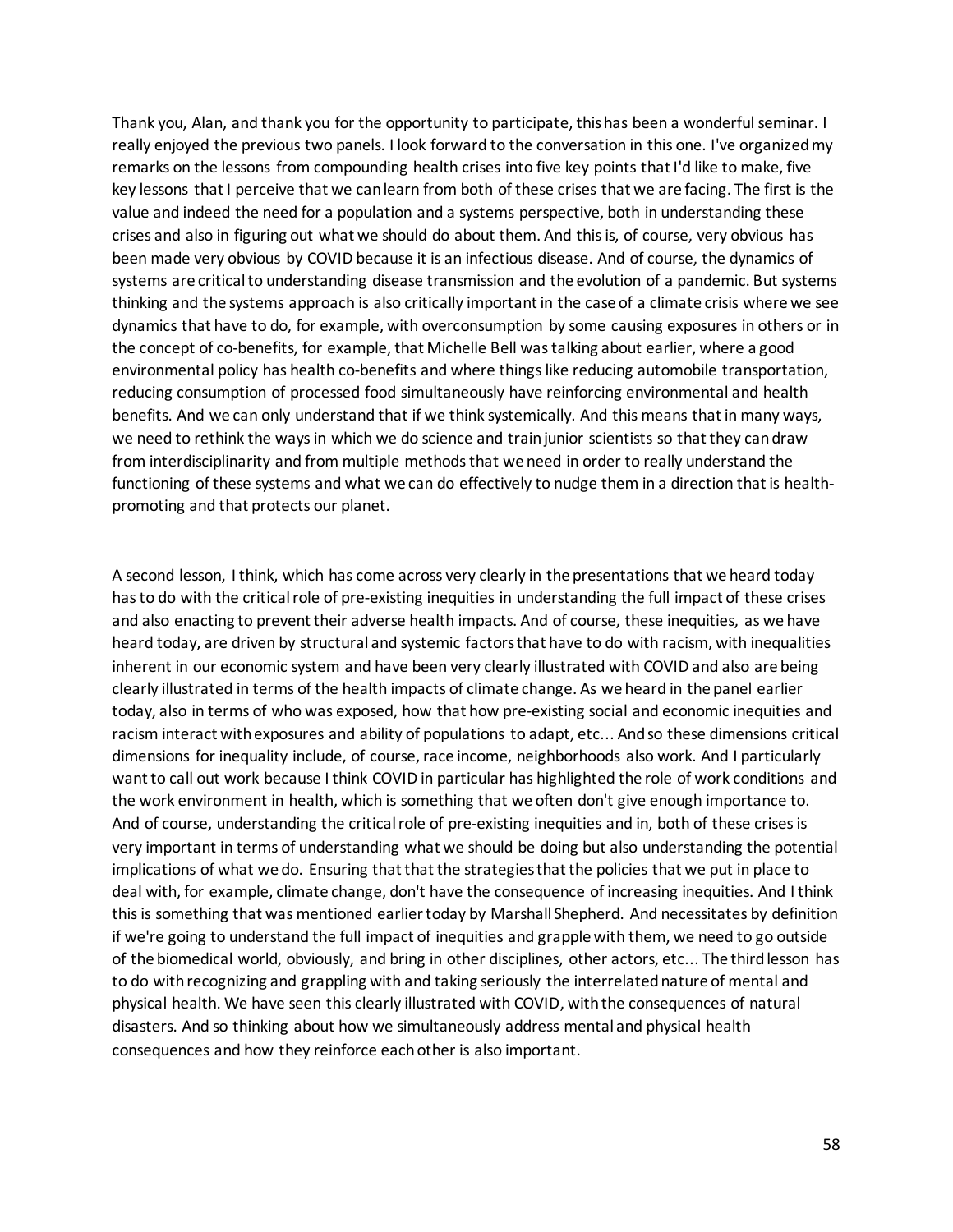A fourth lesson has to do with the role of science, and there are multiple dimensions to this, so I'm going to spend just a little bit more time on this. But first, of course, and this builds on the first lesson about systems, and systems approaches thinking systemically, is the need for science that is interdisciplinary, that relies on multiple methods, as I was saying. But that also includes scientists from diverse backgrounds who can bring different perspectives, different lived experiences to change the questions that we ask, challenge the conclusions that we draw, and help us think differently about the implications and the actions that are possible and necessary. A second element of terms of the lessons for the role of science, which also came out today quite a bit, I think has to do with the need for an infrastructure and systems for collaborative science that allow us to respond effectively to these global challenges. And I think we have seen illustrated with COVID that even in the United States, the country, possibly with the premier health and public health research infrastructure of the world, we face many, many challenges in responding in a way that allowed us to draw scientific conclusions quickly, even about what was happening, why it was happening and what we could do about it. And so I think this, you know, generating evidence quit the kind of evidence that we need to be able to act quickly and in a coordinated fashion. And then so I think thinking about how we can create data systems, networks, flexible platforms, collaborations that allow us to really bring together all the expertise that we have is really important because I think, clearly the system that we have with individual investigators, individual institutions competing with each other. Did not serve us well in responding quickly to COVID, at least in my view.

Another element of the role of science, I think that has emerged has to do with how science interfaces with policy and what is the connection between or should be the connection between science and policy. Of course, science can help us identify technological solutions. Of course, science can help us evaluate the effects of treatments or policies, and those things are very important and we need to do them better and as has been mentioned today as well. But I want to highlight a couple of two other contributions of science, which I think, in my view, really emerged during COVID and are also important to the climate crisis. One has to do with the value of a precise and accurate description and why because I think science has the power to make visible what is hidden, and I think that is a very important role of science that we sometimes forget about. And the other element has to do with science influencing policy through what Carol Weiss, who is also a sociologist who has a really nice article from many years ago about the interface between science and social policy. She calls it the enlightenment role of science, which is really about science, creating narratives and stories, causal stories, true causal stories about why things happen about the causes, and that has immediate implications for what we should do about it. And I think this sort of causal framing is really important, particularly for such, for big problems like climate and pandemics, where the policy implications are not simple. They are complex and they probably involve big systems changes. And so for this creating, changing the paradigm, changing the way in which the public perceives causes and what we as a society should be doing falls under the enlightenment role of science for policy, which I think is really, really important. And sometimes in our efforts to be very focused and provide scientific evidence for a particular policy which may be very important, we forget about this big picture framing role science, which in my view, is probably the most significant way in which science can influence what we do as a society.

ALAN R. WEIL: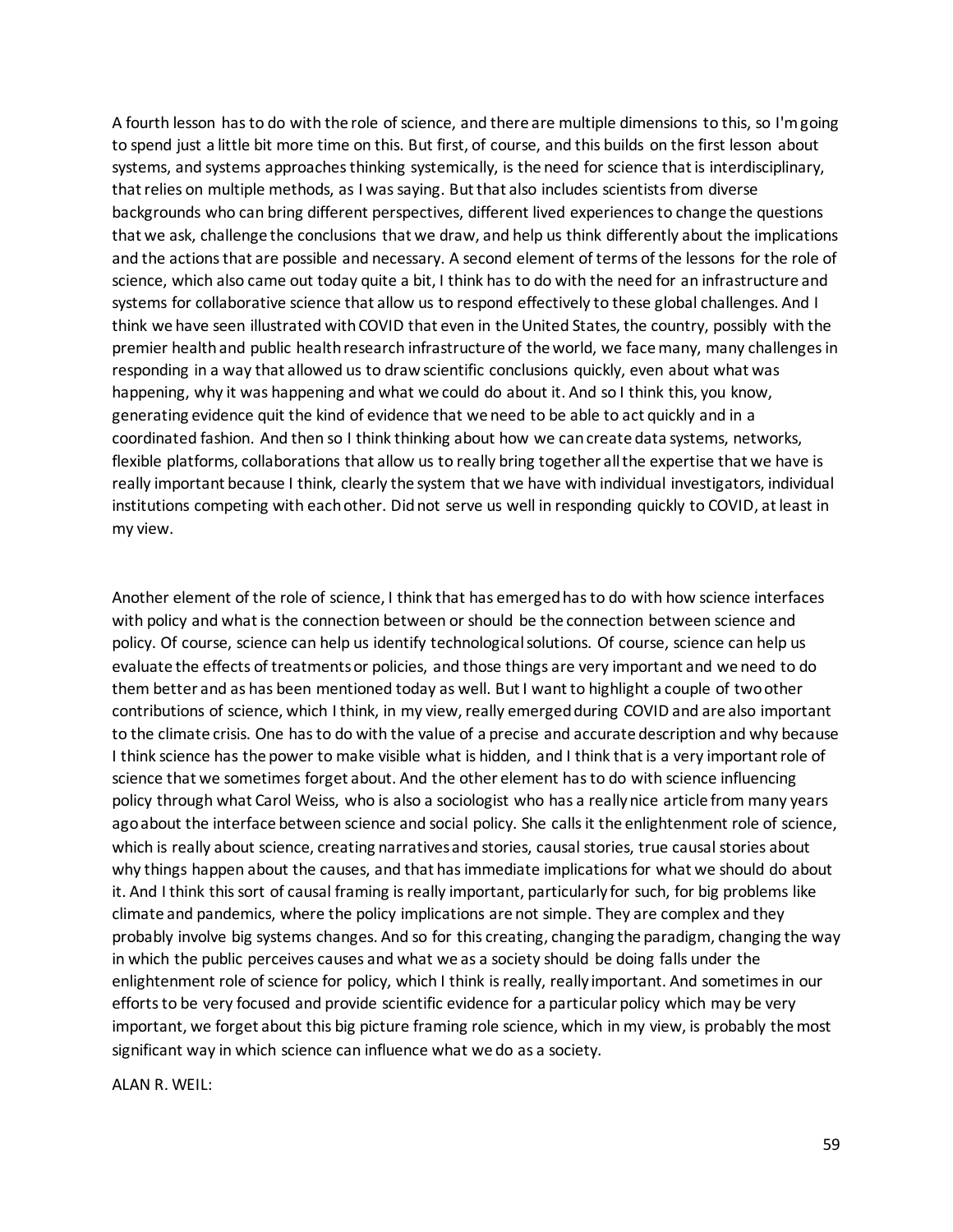I'm going to bring the other speakers in so that we can have a conversation here. OK?

ANA V. DIEZ ROUX:

OK.

ALAN R. WEIL:

Thank you. Next up is Emily Brunson, Emily, over to you.

### EMILY K BRUNSON:

Thank you, it's a pleasure to be with everyone today. Picking up where Anna was leading to addressing global issues, especially global issues that are multifaceted, like COVID 19. Like climate change, it requires a particular approach that science itself, we need to broaden as Dr. Eric Landry was talking earlier and to think about greater having greater diversity at the table, this is diversity in terms of gender, race, ethnicity, age, country of origin. But it's also looking at having multiple multiple disciplines at the table as an anthropologist who often works in the public health and medical sphere. I often come at looking at these issues from a different perspective, and today I'm going to be highlighting work that I've been doing with Community X, which is a national coalition of social scientists, public health experts, vaccine experts, and community advocates. And we've been working for the past year to bring together to broaden COVID 19 vaccination coverage within black, indigenous, and people of color or (UNKNOWN) communities, and also to strengthen the control these communities have over the trajectories of their own health and wellness moving forward. Why is this important? The technology development of vaccines was an amazing scientific accomplishment, but unless people are willing to take those vaccines, the technology means nothing. How do we where do we go from here or what do we do when we're involved in complex questions and issues and there are people involved? I'd like to share three particular insights from my own work that are cross-cutting. They definitely apply to vaccination uptake, but they also apply to other issues like climate change. The first point that I'd like to make is that messaging alone is not enough.

There's been a big focus on messaging, particularly with the vaccination campaign, and the underlying assumption of this is that the right information or the right messenger is the answer. It's a nice approach. It's simple and straightforward, but unfortunately, the reality is more complex. Let me give you a few examples of this. Early on in the vaccine rollout, the Maryland governor claimed that black persons living in Prince George's county were refusing vaccination. This had consequences within those communities, how they were perceived their own trust and in their government and in this public health measure. But the reality was is that black people in this particular area were not refusing vaccines. What was going on is the vaccines were being used and the vaccine appointments were being taken up by wealthy white people from neighboring counties who were able to navigate the online registration system, travel to the vaccination sites in Prince Georges County, and then wait in line for hours to be able to get vaccines. The issue was displacements. It wasn't hesitancy or resistance. In all of our sites that we worked in, and we worked in seven sites across the US. Respondents also reported access issues. They understood about vaccines. They wanted to get vaccines. They knew where the vaccine clinics would be and when they were open, but they didn't have money to be able to travel to vaccination sites or there was no mass transportation in rural areas, so they were unable to go. Some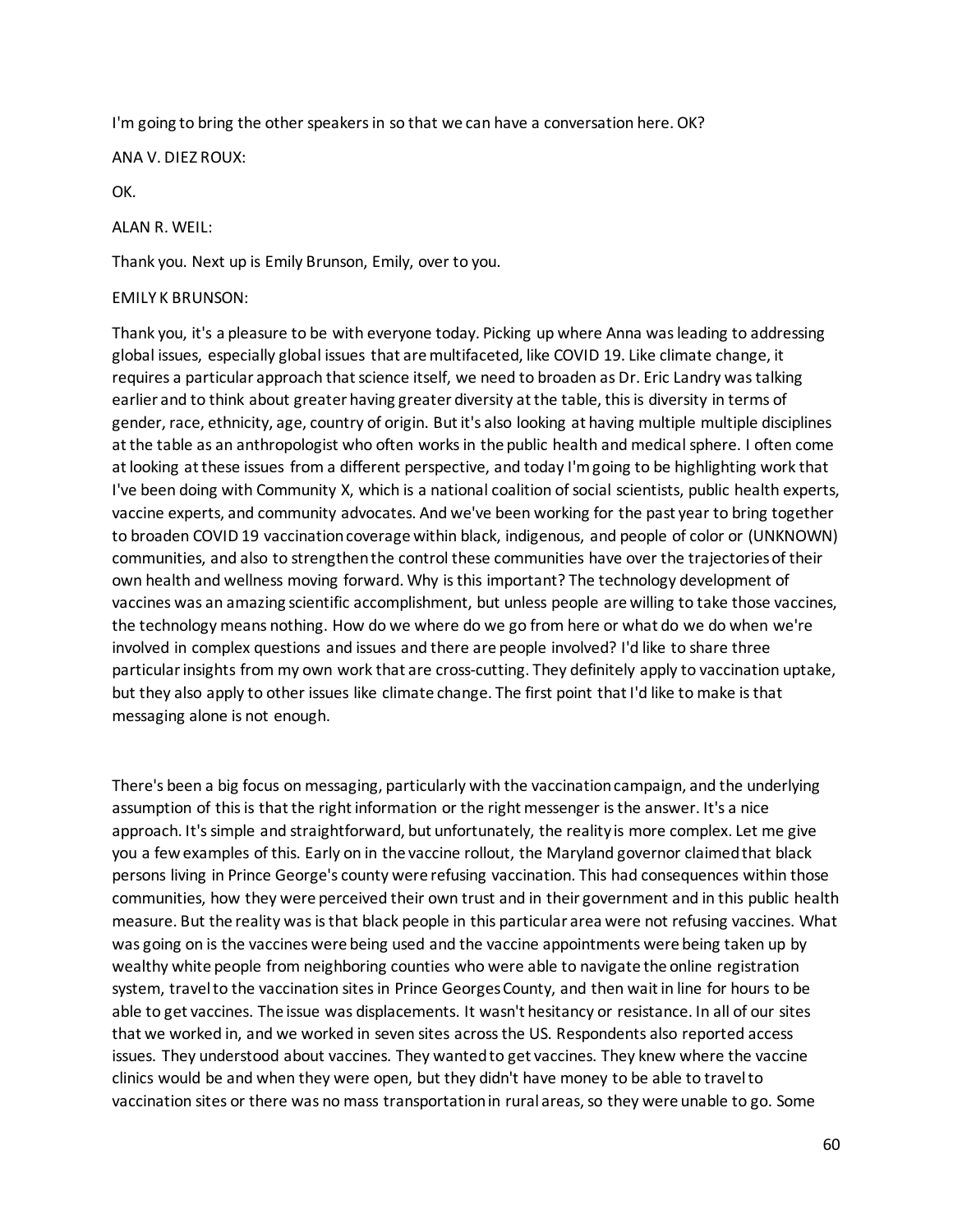people had jobs and there were vaccination sites that were opening during the weekday or on weekends when they had to be at work, or they lacked access to child care or elder care to be able to go themselves without dragging know children and elderly parents who didn't travel well to the vaccination sites as well or they had limited or no internet access to make online vaccination appointments. And so addressing access issues and recognizing those, our presence goes beyond messaging. Relatedly, trust was an issue that came up in Idaho. For example, our team found that the uptake of vaccination within the Hispanic community was particularly low. What was going on is that there were ID checks at vaccination sites. They weren't necessary. It was just something that they had decided to do, and this had gotten out within the community and the situation felt unsafe for migrants. For members of the community who had people here illegally in the US that were members of their family and sometimes even citizens who just wanted to avoid scrutiny over their citizenship. And so what had to happen is this way of providing vaccines had to change, and there also had to be an advertising campaign that went out and explained that 80 checks would not happen and that made things more comfortable and allowed vaccine uptake to occur in that area. In other sites, including our states in Alabama, Prince George's County, Maryland, and Virginia, Tuskegee was often referenced by black community members. This was really a mechanism for mistreatment by the medical system in Prince George's County, one of the respondents said, you know, why are you speaking of the health care system so concerned with us now? Where were you when we needed help with type two diabetes, heart disease, and access to care? And so the response then to you need to get vaccination was also to quote, respondents in that area was hell, no. You don't have our best interests at heart, and these issues of trust are also there more complex than a simple messaging campaign can address. Finally, in relation to this, the concerns that we found vary significantly from person to person, and also they changed over time. You could have a message that that really worked at the beginning of the vaccination campaign that did not work three months later. A case in point, the Johnson and Johnson vaccine pause, for example, because some vaccinated participants actually become hesitant and unhappy that they had received that vaccine and they were suggesting that they would plan to refuse booster doses in the future. And so this has there's a different messaging and you need to be able to to move with where the community is moving. What we found is that in addition to messaging needs to happen. From my second point is the community level or hyper-local engagement is critical. It's very essential to understand what's going on locally, including access difficulties, lack of trust and where that's coming from. Concerns that they might have that are specific to the vaccine, to the disease, to the health care system, and how to address all of these. As I said in Idaho, making material in Spanish, I'm clarifying the issue was the way to address that particular access issue. In Prince George's County, locally, our community team has worked on taking shots to the shots, so they've been working with barbers and hairstylists as community health care workers to both address local issues from a trusted standpoint. But then having these personal one on one conversations, being able to offer vaccines and locations that people could go to, that they go to regularly. This type of approach, by having things at the community level or hyper-local, it's not an easy lift, but it is necessary and especially necessary to chip away at that quote. Well, finally, the other message that we found that I'd like to apply to this issue and other global issues like climate change is that funding and continuous funding is necessary. Part of the reason that the vaccine rollout did not go as planned is because the appropriate community and public health resources were not in place at the beginning of the pandemic. There was a lack of community and public health workers, and particularly in problematically little or no prior engagement with minority communities. Hence, the question from our respondents in Prince George's County, why do you care about us now? Because you haven't up till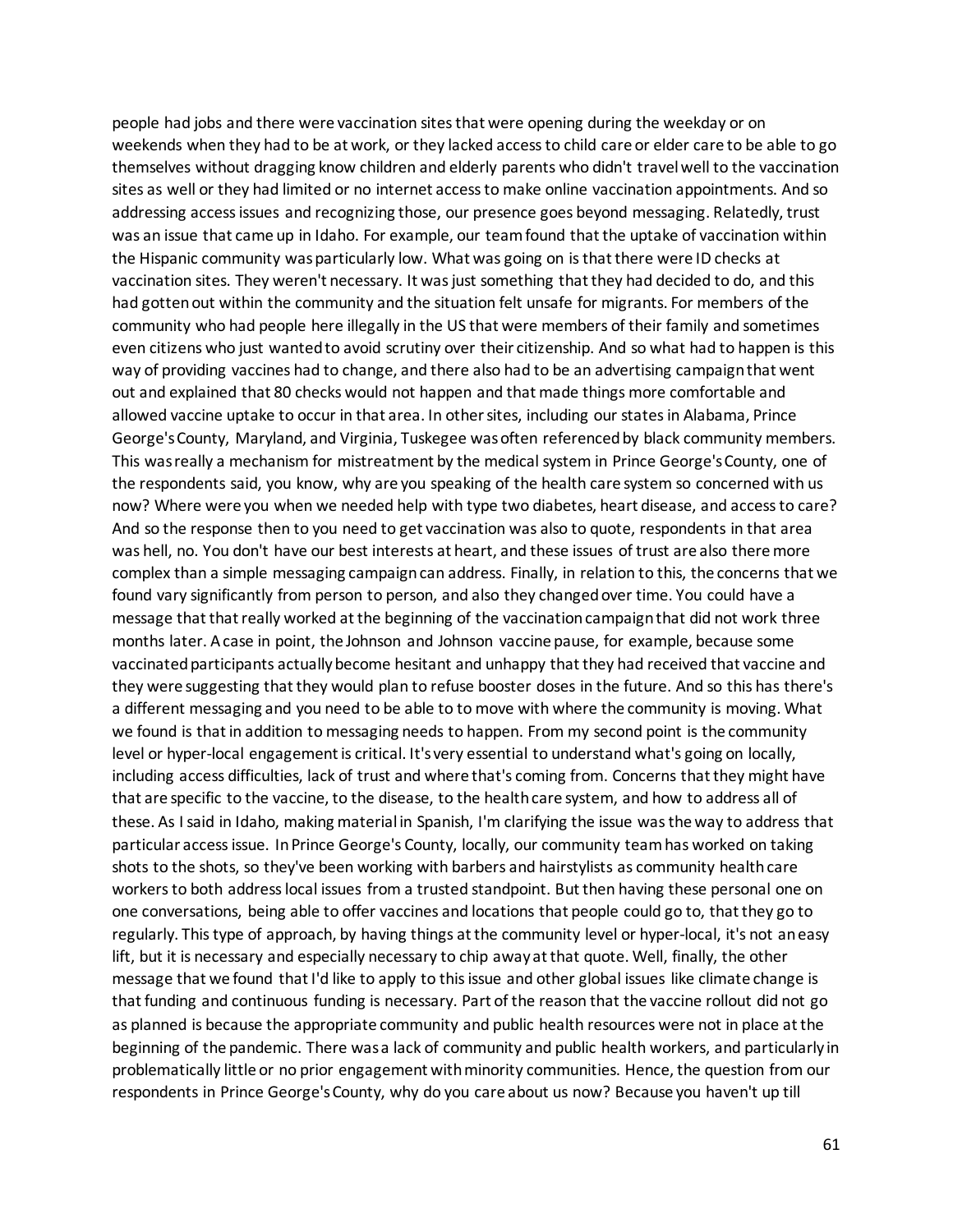now? In order to sustain the gains made and to continue and to move forward in a better way, we need to figure out how we can have consistent funding for these efforts. Thank you.

#### ALAN R. WEIL:

Thank you, Emily. I'll turn it over now, Ed.

#### EDWARD MAIBACH:

Thank you, Alan. And I had actually set up, I've been thinking a lot lately about the similarities and differences between the COVID pandemic and climate change and the challenges they may pose to us as health professionals. I'm going to skip over all of that is dive right in and build on Emily's really wonderful comments. And I guess I'd like to start by acknowledging the obvious, which is we are living through a culture war in America. A lot of other countries are having culture wars, too. I think ours is particularly pronounced. I actually think there may be multiple culture wars going on simultaneously in the US. And one of the victims of the culture war, unfortunately, is evidence-based, decision making, evidence-based understanding of the issues because other in a culture war, other priorities take precedence. Identity, I'll just say identity is the most fundamental of those. The fact you know, our societal response to climate change has been enormously complicated by the culture wars. Our response, obviously to the COVID pandemic has been enormously complicated by the culture wars.

But just because we are living in interesting times, as they say, doesn't mean we can afford to ignore the fundamentals of how we know what we know are the attributes of effectively engaging to advance public health. I would contend sort of to build on Emily's comments. I would contend that we have 50 years of evidence supporting the fact that public health communication campaigns that succeed and in fact, all public communication campaigns that succeed feature simple, clear messages repeated often by a variety of trusted voices. And each of those three elements are incredibly important, simple, clear messages, message repetition, the trusted voices. And Emily has already started to build on some of those fleshing out some of those themes.

And I would contend that we haven't necessarily the culture war has made it very difficult for us to come together behind simple, clear messages repeated often by a variety of trusted voices on both of these public health challenges. I would also contend that the non-scientific voices, the voices that want to hold sway with regard to public opinion, they're actually doing a better job. They've got simpler messages. They've got much more message repetition, and they are mobilizing the trusted voices. And keep in mind, as Emily pointed out. Trust is entirely context-dependent like who I trust may be different than who you trust. And so who that the trusted voices will typically win the day. They might not necessarily be science-based, trusted voices. To build on Emily's next point is that that's the evidencebased approach to sharing what we know in the COVID pandemic. What we knew evolved rapidly, right? What we know about climate change. It's a pretty mature science. It evolves slowly, not rapidly. Most of what we talk about today is pretty well understood. The same was not true during the pandemic that was rapidly emerging, evolving science.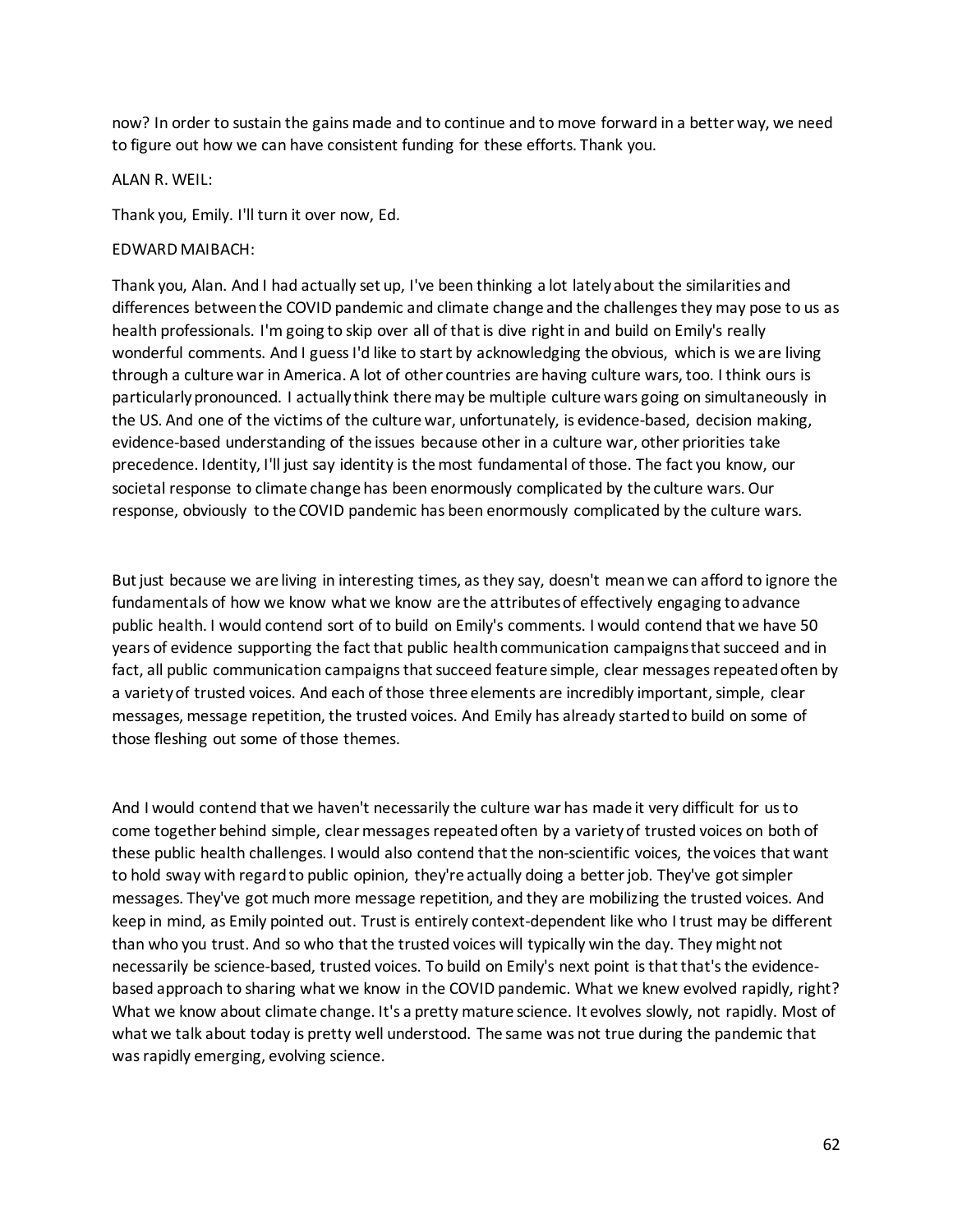But once we've done the best job we can of sharing what we know so that people understand what's going on. And as Honest said, you know, the value of one value of science is the ability to offer a good, precise, accurate description of what's going on. And I agree with you entirely. I think that is one of the most fundamental, fundamentally important roles that science plays in society. But once we do that, if there aren't actions that people should be taking to protect themselves, to protect their family members, to protect other members of their community, we know that there are actions that we, the people who control the resources, can take. That makes it more likely that people will take those actions. I like to simplify that with the following heuristic people are we should stop trying to change people, which is often what we try to use our public health response to do changing people. We should put more of our effort into changing the actions that we're recommending to make those actions easier, more fun, and more popular. Like to speak, to just unpack each of those three just momentarily by easier. I mean, to build on Emily's points. The things that we recommend people to do aren't necessarily easy. They have there are all kinds of barriers that stop that make it difficult for people or governments or other institutions to take those actions. If we can use our resources to understand those barriers and to try to reduce those barriers, it becomes more likely that individuals or other decision makers will move forward in embracing the recommendations that we put forward. Fun has to do with the notion of benefits. We in public health we may have a certain set of benefits that that are our motivation for making those recommendations. They are public health benefits, public health, and wellbeing benefits. But those might not be the most compelling benefits to the decision-makers that we're trying to reach out to and encourage them to take a different action. It helps when we bring in more of an anthropological perspective to understand what benefits are most important to them. And one of those benefits comes, frankly, I think comes directly back to how we do better in operating in an environment characterized by a culture war. Respect. Respect is a really important benefit that everybody values, and when we don't demonstrate that value, we don't tend to get very far. And then finally, how do we make things popular that aren't necessarily popular already actually feel like we've done a pretty darn good job in responding to the COVID pandemic of making behavior that was completely non-normative, maskwearing much more normal in a short period of time and making behavior that has become unfortunately societally contested and that is vaccinating ourselves and our children. And I think we've done a pretty good job of making that popular, there are whole sort of social science teaches us there are a whole bag of tricks, if you will. A whole set of strategies that will help us move from non normative behaviors to to cultivate them and make them more not normative until such time that they become truly normative, at which point their own momentum carries carries us along. Let me come back to one final thought again. Building up the notion of the way we share what we know is simple, clear messages repeated often by a variety of trusted voices. A former Ph.D. student of mine and colleague and dear friend JT Thacker at Massey University in New Zealand in the midst of the COVID pandemic, he added something to what I call my evidence based formula for effective public communication. And he added the notion of simple, clear messages repeated often with compassion and kindness by a variety of trusted voices. I think that compassion and kindness is an incredibly important precondition for effectively sharing what we know and getting helping other people consider whether or not what we are sharing with them has relevance when we don't bring that when we don't put our compassion and kindness forward when we tend to give more of, when we tend to be disrespecting in any way, shape or form. And there are so many ways in which we can be disrespectful. People tune us out. That's what clicks in their identity-based processing as opposed to their evidence-based processing. So with regard to both COVID and climate change, the area in which I'm spending a lot more of my time thinking and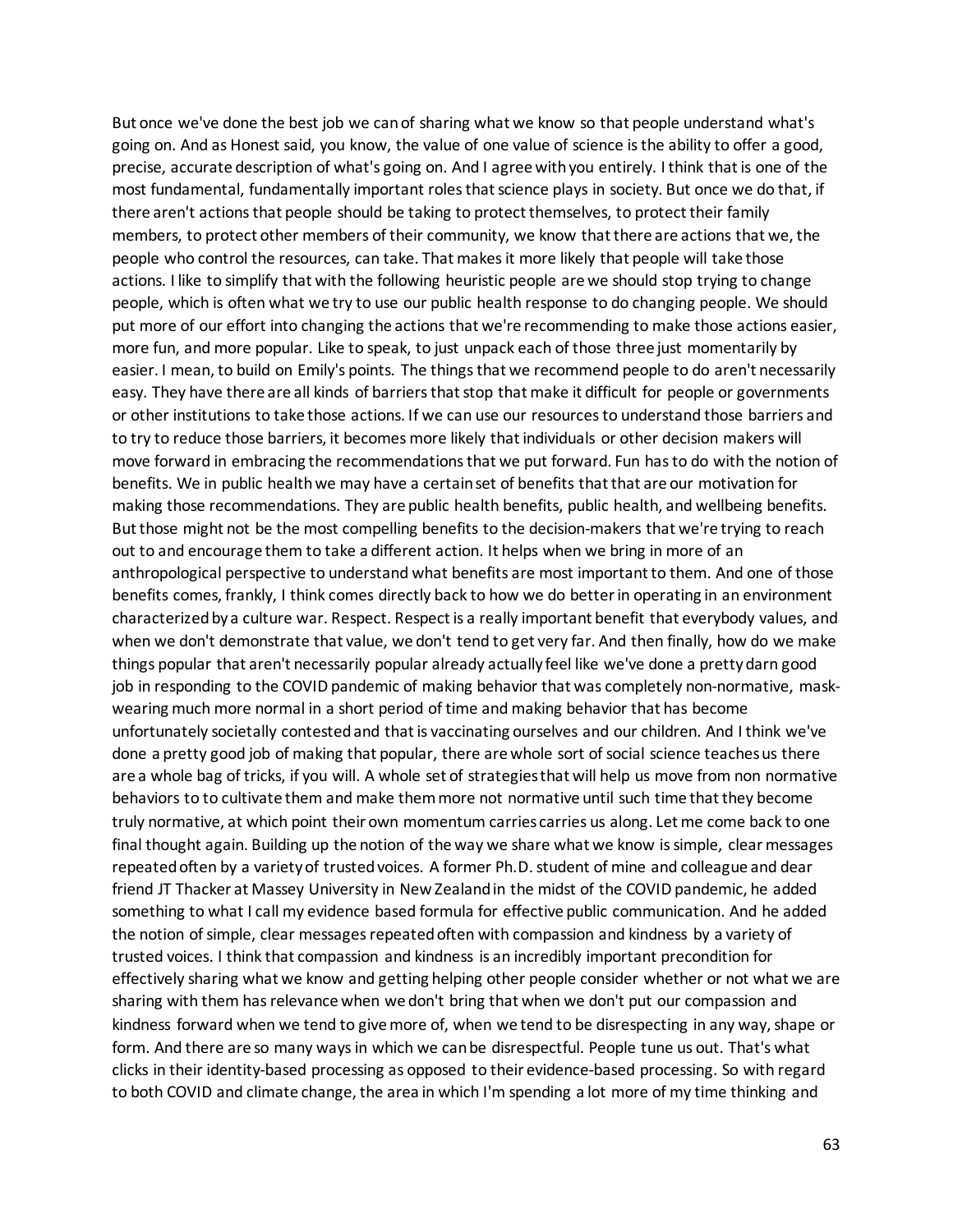trying to operate is by finding ways to make sure that the compassion and kindness response is integral with our efforts to share what we know based on evidence.

#### ALAN R. WEIL:

Thank you, Ed. And now I'll turn it over to you, Umair.

UMAIR A. SHAH:

Well, thank you. This is always the challenge when you're the last speaker on an incredible panel. Ana and Emily, and thank you so much for your comments, your remarks, and I'm going to try not to be duplicative and hopefully add to what was mentioned. Alan, just to give a little bit of background to everybody. As you mentioned in the introduction, I am now the secretary of Health in the Great State of Washington, and I come here now after 25 of being in Texas and particularly on the front lines of multiple emergencies from from hurricanes to infectious disease, everything from Ebola, Zika, H1N1 and obviously the biggest that we've seen in recent memory COVID 19. And so those 25 years in Texas have taught me quite a bit and moving from this, this local level to a state level, moving from heat and humidity and hurricanes to, you know, where it's wet and mountains up in Washington. And also this real political dynamic of a red state so-called to a blue state. And then certainly the time that I arrived in the midst of all this was right. In fact, the week that I began my term in December was the week that vaccines arrived in the state of Washington. While everybody thinks of Washington as a very, let's say, progressive or very blue, you know, I will tell you that if you're familiar with washing, which I'm learning quite a bit more, that when you think about one of the highest vaccinated counties in the country with Seattle King County, you go right across the mountains into central and eastern Washington, and we are facing many of the same issues, honestly, that we were facing in Texas. And it is this real. As Ed said, this culture war, this divide on how people see the world and really what is our contribution to that, whether we bring people together or we further alienate, that is one of the biggest challenges that we have. I did want to also make mention that this, what I see from a COVID standpoint, and this applies obviously to climate change and or a number of other types of emergencies and crises that we face that we have to really be thinking about whether this is going to be a transactional moment or a transformational moment. Is this a transactional moment where we are one and done, we finish, we completed, we ended a pandemic and we moved on and go to the next shiny object? Or is this a transformational moment where we look at the very things that Anna and Emily and others have described about this real concern about inequities and these long-standing systems that are a certain way? And how do we really approach this from the standpoint of, do we take this moment on or we simply let it slip through our fingers just as sand in an hourglass? And that is a real concern for a practitioner like myself, a physician or a medical provider, but also a public health practitioner who has faced all sorts of, as I mentioned, emergencies over the decades in Texas, but also very recently the storms, but also loss of power in the midst of what happened this past spring in Texas. While my family and friends and I were without power for a period of time, only to see in Washington that triple-digit heat and wildfires in the Pacific Northwest also being a situation that we were having to address. As you know, Governor Inslee in Washington has been a champion of climate change and that has been over the years. But at the same time... We have to recognize that this is, as Ed said, this culture war is something that we have to really be thinking about in a very robust way. I do believe that partnership is the way forward, whether it's the public health, health care partnership, whether it's public-private partnership and that in the midst of our vaccine efforts, I'll describe in a moment. Whether it's the global, federal, state, local, community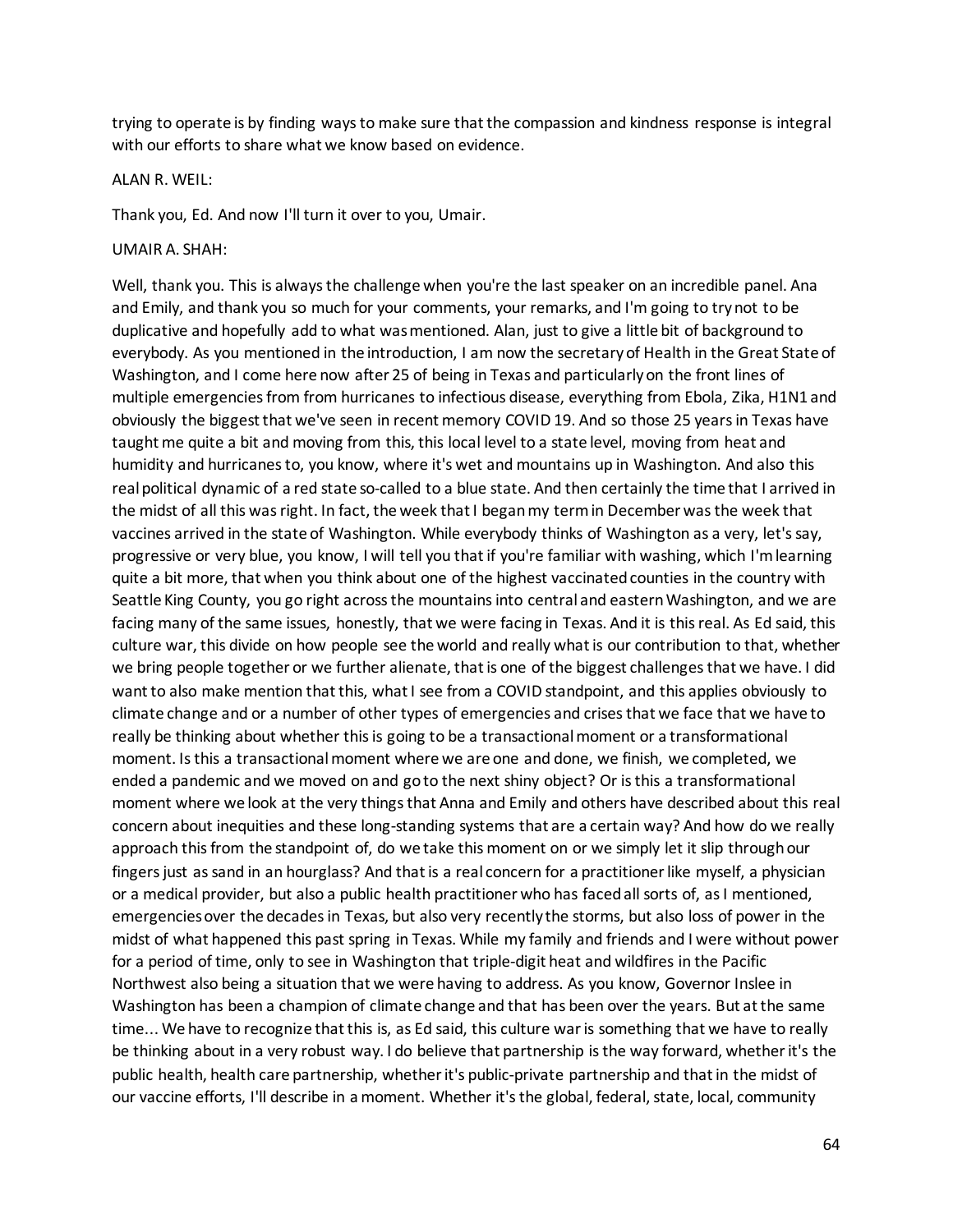partnership, whether it's 50 states that are in essence at times competing with each other when there isn't a national strategy for everything from resources to different interpretations of guidance. and the science is a real challenge that we have. And the partnership with the very communities that don't always either understand or if they do, they don't always agree with our role in public health and even the science itself. And we have to be thinking about not just the message, but I agree with the comment about trusted messengers in a multimodal approach that we really need to be thinking about, how do we move forward ahead? Washington has been very fortunate. We've worked very hard to champion three cornerstone values at, for example, our state public health agency, which are equity, innovation, and engagement. Equity, innovation, and engagement. And from an equity lens, we have led with equity throughout, no matter who you are, where you live, what you look like, where you're from you should have access to vaccines in the state of Washington. At the same time, we have very much thought about how do we think about this from a standpoint of investing in the innovation space when you have the tech sector and this incredible, you know, the power of the private sector in the Pacific Northwest with Microsoft and Amazon and Costco and Starbucks. We brought them all to the table with a vaccine center, which is very much about public-private partnership. And so, while we have now vaccinated close to 80%, at least one dose of eligible population with one dose of vaccine or 70 plus percent with fully vaccinated state of Washington, you know, it was really interesting when we were doing mass vaccination sites previously, we went to our Starbucks partners and they said, "Gosh! if we could get a coffee or a latte in your hands, 20% more effectively, efficiently, how can we not help you also get vaccines in the arms of Washingtonians 20-30% more efficiently?" And that's the power of the publicprivate partnership in a robust way. The final two points that I would make are really around raising the visibility of public health, and I call this the three Vs that we have had this as I've testified in Congress, this invisibility crisis in public health well too long. We are far behind the scenes when we are in front people don't understand our role, what we bring to the table. And you fight that with what I call the three Vs, which is you raise the visibility. When you raise visibility, you have validation where there is this validation of what we are trying to do. And at the end of the day, it is also about working through together with this investment in public health. And so, visibility, validation is also about value. And when you show value, then people want to invest in pro-health resources or pro-health policies. But the biggest challenge that we have is that never thought we were gonna have this forth via virus. And even earlier in this past year or the last 18 months, we've been seeing violence. These five years have been really such an important piece of what we have had to really be focusing on. So there's importance of soft skills with engagement, social media, the culture war, and what I really like to champion is this concern that we have silos of excellence. That we are at the end of the day thinking about all sorts of challenges, but we do it in our own silo. And how do we come forth outside of that? And that's where the final point of investment. Investment in public health, whether it's the data systems, including social elements, to bring to the health system, disaggregation of data inclusive of that, but also investing in our workforce, the very behavioral health, the support when the public health and health care workforce have been vilified, especially during this latest delta surge. We have to be thinking not one in one time, not reactive funding and investment, but smart, strategic, scalable, and sustainable funding. That really allows us to be thinking about this from a standpoint of not just like 911, not just like Ebola, not just like Zika, that at the end of the day, the funding got to us, but it was well after the fact. We have to build the capacity and capabilities upfront in order to be able to be ready for the next crisis or when we layer crises upon each other. Thank you, Alan. That's all I've gotten. Look forward to the discussion.

ALAN R. WEIL: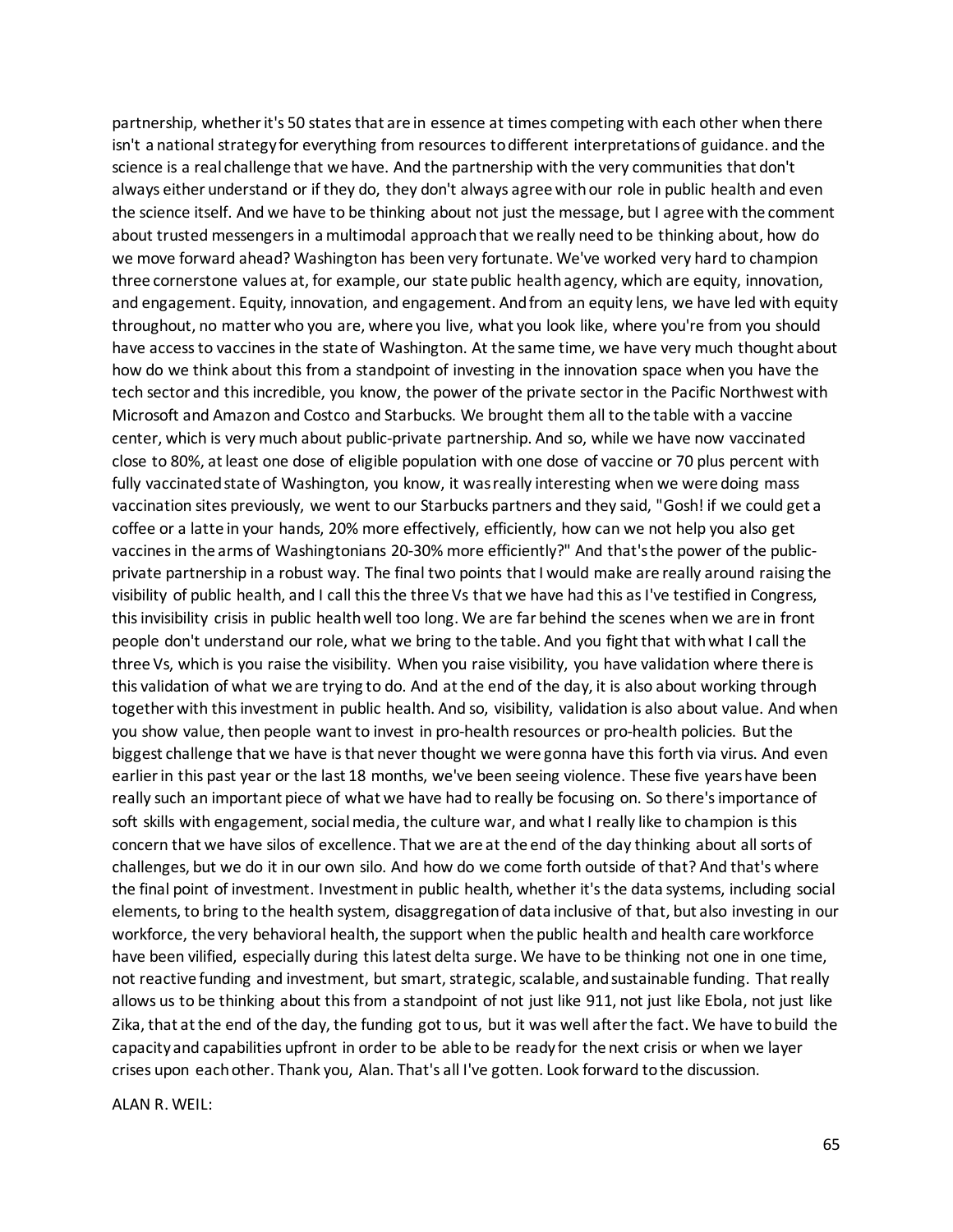OK. Thanks to all of you, you set out a tremendous amount of content, I want to try to pull some threads here together, but I want to begin with what feels like a little bit of a point of tension and maybe bring it to the surface and see if we can do something with it. And I appreciate the modifier on the critical list of compassion. I think at an individual transaction level that seems like not, I was gonna say an obvious, but certainly an important feature. But so much of what I heard from the other speakers were frankly an absence of compassion, not in message, but in reality of inequities and disparities and practices that are really quite actively hostile to people. And then we're supposed to be...then we're asking them to do something and you're suggesting we should do it with compassion. So, I guess maybe I'm not saying that quite right, but I'd like to sort of go into the question of how much of this is message and how much of this is reality? Or to put it differently, can a compassionate message really overcome what seems to be ingrained views based on reality that doesn't - people don't experience this very compassion? Emily, it looks like you wanna jump in here.

## EMILY K. BRUNSON:

Look, Alan, I was gonna let Ed talk first, but if you don't mind, I'd like to jump in with this because I think we're talking about two issues that need to be teased apart a little bit. And messaging is important. And I want to underscore that that this definitely has a place, but messaging itself is inherently reactive. So there's a problem and you message about it. And really, what we're talking about here are some structural issues that are more longstanding that have cause, for example, some communities to lack trust in the entire health care system. And so, what needs to be done is we also need to address those systemic issues. And this isn't a communication issue. This is working with communities, understanding what's going on, why they feel the way they do, and working to address those issues making structural changes, for example, funding public health in an appropriate way that it really does serve the needs of the community, which has not been done for decades in the US. And so, we need to address those structural issues. And so, there's no way to message around the structural issues, that isn't compassionate in and of itself because the issues is still address. We have to address those and then also have effective messaging that deals with issues as they arise.

### EDWARD MAIBACH:

So, I'll jump in next, if you don't mind. I think the compassion is really interesting in that compassion can be both what we say and compassion can be a more deep level of what we do, right? So, equity-focused policies, equity-focused public health programming, and health care provision is compassionate. But it might not feel compassionate to some people. Some people might actually perceive that some people do perceive that as threatening to them and their identity. And that, you know, that is a product of the culture wars. As Alan, you said, it's difficult to be compassionate, to remain compassionate and kind in the context when the public dialogue is becoming increasingly violent as Umair said. And that's true. I mean, to me, that's the most painful and awful thing that I've personally witnessed out of the COVID pandemic. How truly violent and scary, this public response has at times been not in every community, but in some communities to the very people that public polling tell us are the most trusted people in every community in America, and every community around the world are health professionals. Health professionals are one of the few classes of professionals that retain high degrees of public trust. And yet we see that despite that incredible asset, it can be quite fragile.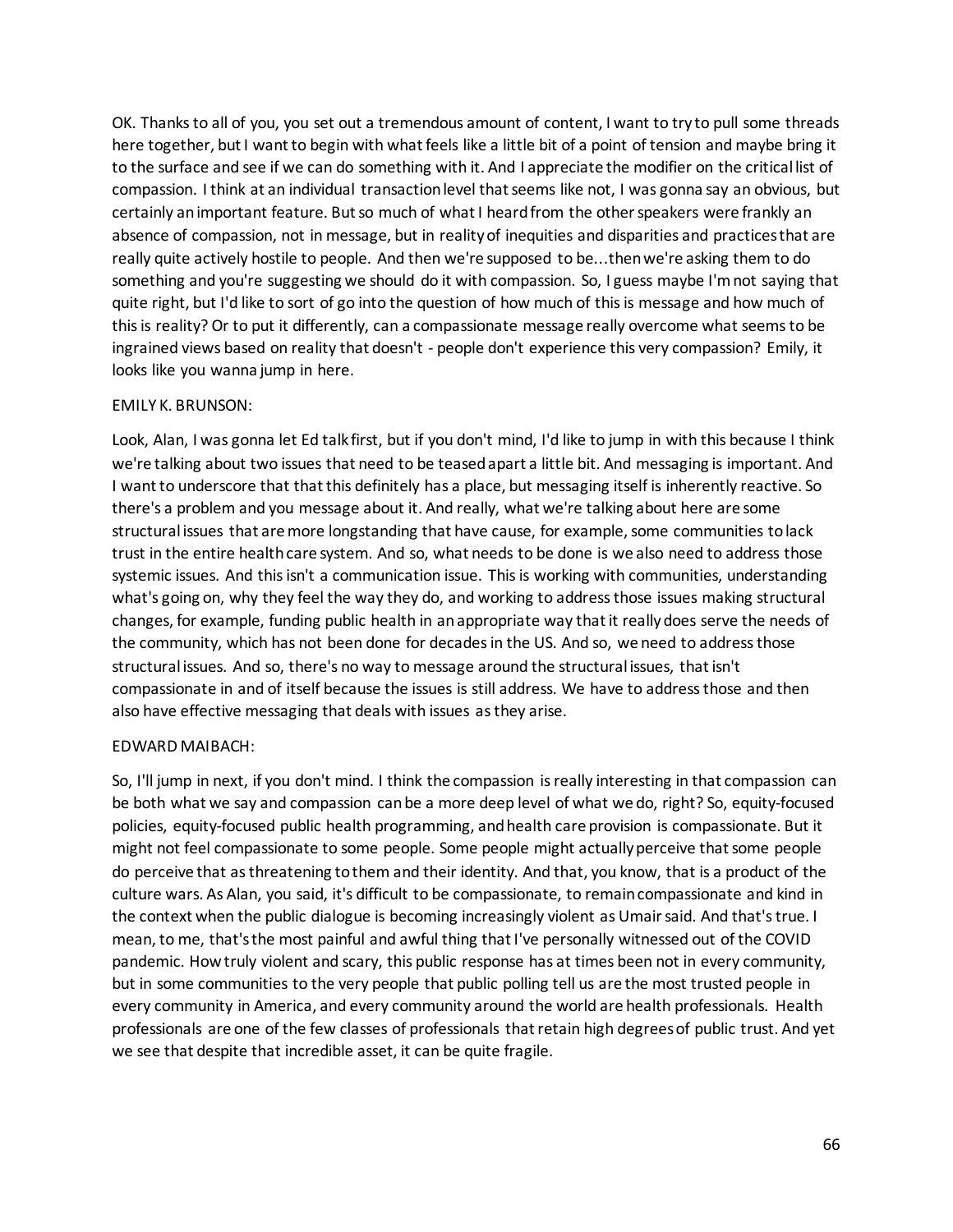So, just in...one last thought, and Emily, I just wanted to build on something you said. I actually feel like yes, messaging can be reactive, but messaging can also be proactive. I feel pretty strongly that messaging is one of our greatest assets. A dear friend of mine, a very, very smart communication counselor, says that there's there's really only three rules of good public relations. Bear with me a moment I realize I've just framed myself into the public relations box. But the point is, he says, the three rules of good public relations are number one, do good things. Number two be seen doing good things. And number three, don't get number one and number two mixed up. And that's it's so amazing how often people and organizations get number one and number two mixed up. I don't think that in public health, we often fall into that trap, but coming back to my notion of compassion as being part of in part what we say and what more fundamentally what we do feel like good communication, good messaging about what we're doing, why we're doing it, what the evidence base for it is and why we think that's the best thing for all of us? That really is our most powerful platform on which to stand. It is a platform that is currently being challenged, sometimes violently. There's no denying that, but it is still our most powerful platform.

### UMAIR A. SHAH:

Yes, Alan. The only thing I would add is that maybe when you're thinking about compassion, it's that we can't automatically catalog people and perspectives in buckets. We have to really be thinking about where people are coming from. And so, if there is a distrust of either a message or a messenger or even of science or the root cause, we have to really be thinking about what exactly is the reason for that. And when we automatically and I usually don't wanna use the word compassion in the same sense that Ed does here, but when we automatically decide that we do... When we automatically dismiss. the alternative that is very dangerous as well. And that is part of where we are, is that at the end of the day when you think about it from either whether it's compassion or what I call true engagement, it's really about thinking about where people are coming from and trying to understand that. There is a lot about chaos theory that we also have to be thinking about is that we are in the midst of a global crisis. A severe global crisis, not a crisis like H1N1 was very mild, as we all know. But this is really a crisis that really at the end of the day is very much about how people behave certain ways when they are worried, when they're scared, when they don't fully understand all the facts, they're trying to do their best to get that information or they are targeted. And I use that word deliberatively. They are targeted with misinformation that becomes a real challenge then for them to be able to turn around and think about wearing a mask or think about all sorts of other things that are out there that we are asking from a public health practice standpoint. So, I think there is a lot in here about compassion, but it's also understanding true engagement and how do we engage people and understand where they're coming from.

### (CROSSTALKS).

## ALAN R. WEIL:

Ana, do you wanna add to this? I have another question for you, if not this one?

### ANA V. DIEZ ROUX:

Yeah, I mean, you know, compassion is important. It has a role to play. I mean, I think the big lessons from these two crises are the role of systems and structures. And that we need to address that and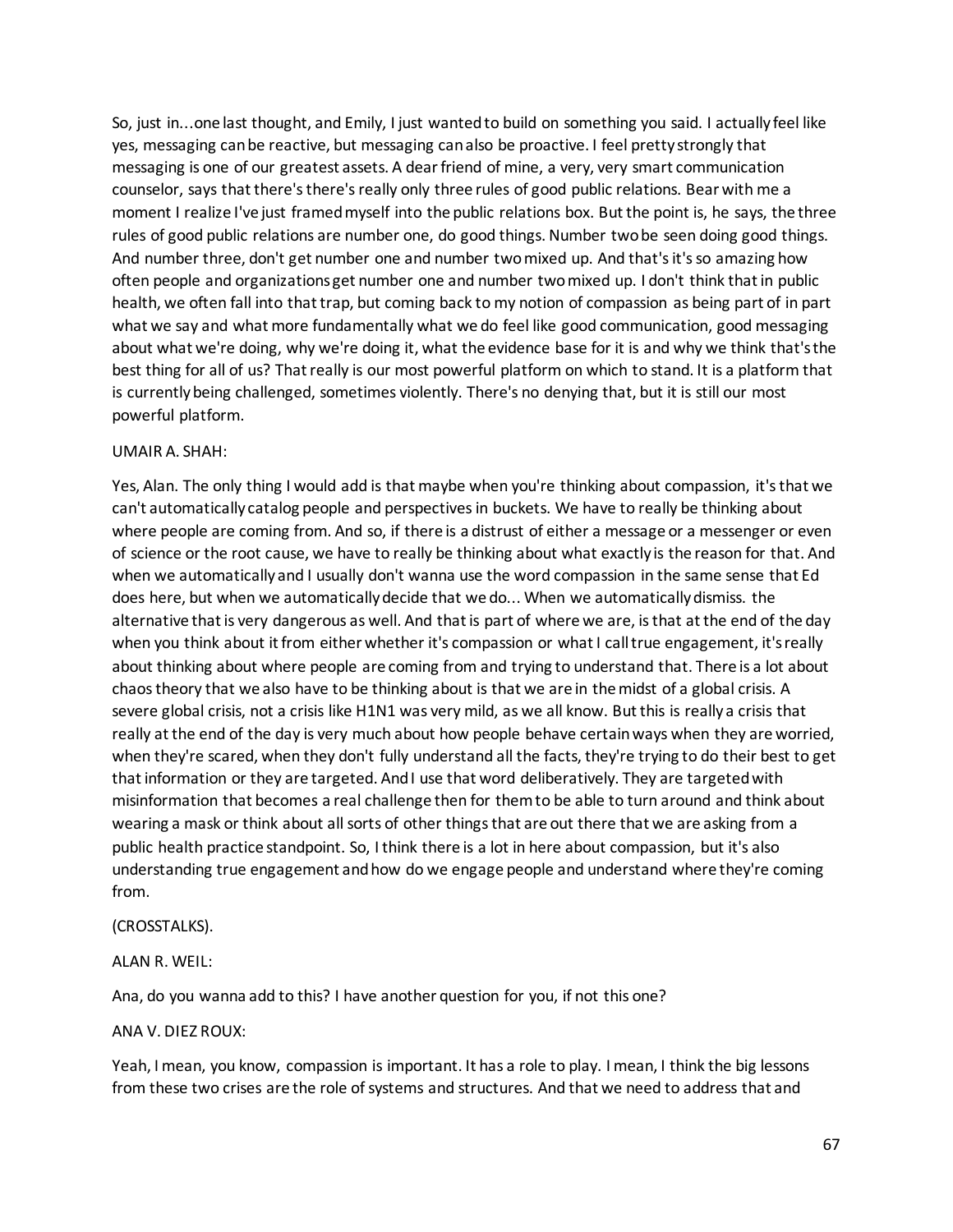addressing that means big changes. And so it's... And that means that we need to address this. And this is the fifth point that I was trying to get to at multiple levels, but certainly nationally and globally, because in the absence of a national or global response to both of these challenges, as we've seen, the local efforts can be important but are insufficient to really move the needle. And I think we have also seen and this is what COVID has shown us, that in situations of crisis, things can happen that we never thought could happen. So we saw payments to individuals, which reduced poverty by half in this country. We saw the CDC calling for an eviction moratorium. I mean, these are really important things that show how health is connected to other broader social phenomenon. And you know, we saw emissions drop dramatically when we had the lockdowns. And of course, these are all temporary shortterm things that may not be sustainable for a number of reasons. But they do show that when we have a crisis and we work together, we can do things very differently, and perhaps we can figure out a way to live together differently. And I think this is the big lesson from COVID for climate change.

### ALAN R. WEIL:

Let me keep going with some additional questions, I think you all have taken the topic of compassion and looked at it from a number of different dimensions. I note that Ana and Emily you both brought up the topic of work and the role it plays in people's ability to participate and respond to circumstances. I just wonder if again, you know, we tend to focus on health policy and maybe this goes on this last point, but where can we go to try to reduce the role that those kinds of differences play in the problems that we're discussing today?

### Any reactions to that?

ANA V. DIEZ ROUX:

I'm not sure I totally. Could you repeat your question Alan?

### ALAN R. WEIL:

Yeah. And so, you mentioned you were the first, I think, to bring in the role of the workplace and people's jobs as being a key source of inequity. And I just wonder, you know, what the barriers are there and what it might take to overcome some of them? I was just struck that two of you brought that up and here we are focused on health policy. But the fact that it came up twice made me think there's there's more here we should discuss.

### ANA V. DIEZ ROUX:

Yeah, I mean, I was referring to the very important role that work has in shaping people's life circumstances. So, I think the pandemic illustrated, for example, how many people do not have sick leave, how many people cannot protect themselves at work or their workplace does not allow them to implement safety precautions. And so, I think, intervene and in the workplace and figuring out what we can do to improve conditions at work is critical to health to COVID and will also interface with climate, I'm sure. But work is structured by the economy. So yes, you can do health, education, and many things, but a lot of the challenges that we see have to do with occupational economic structures and the inequities that they create. And the kinds of jobs that people have. And the flexibility that those jobs give them. And this was, you know, dramatically illustrated by the pandemic.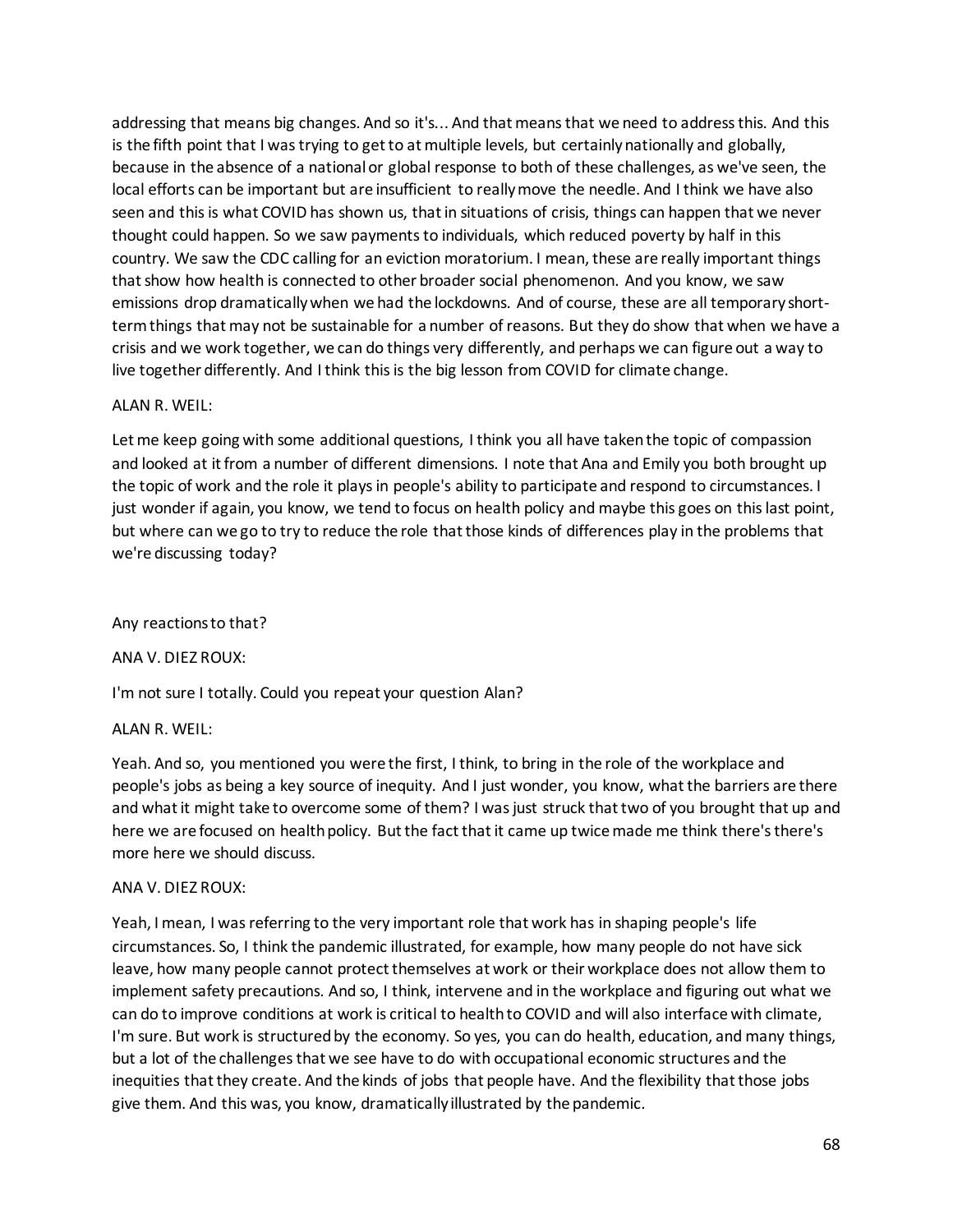## ALAN R. WEIL:

… I'm curious. Go ahead, Emily.

## EMILY K. BRUNSON:

Oh, I was just going to ditto Edi'ss comments, but it really is. When you get into this, there's a level of complexity and where people work in that in the US, really an identity for a lot of people is the job that they do. And we classify people and we think about people in terms of occupation. But it's also a point of information, a point of potentially intervention, just like schools are for children. And so, you know, it's really, I think, using the workplace and thinking about this, but really understanding communities and what's going on more locally. It's both a challenge and an opportunity that we have.

## UMAIR A. SHAH:

It's also a point of risk, and I think that's the other piece that we have to keep in mind in the midst of a pandemic. So, you know, while many can do virtual meetings and do their business in other ways. And there has been some incredible positive aspects of technology in virtual advancement that we would not have ever even thought we could do even two years ago. But there are many people that cannot utilize those, the front line individuals that have to be really in positions and situations where they continue to be at risk because they're trying to provide for their families. And that, I think, is a real challenge as well in the workforce. And yes, I agree and the protections, we also have to be thinking about how the risk is there and that you have to in essence, accentuate those protections because it's a real concern for all of us.

## EDWARD MAIBACH:

This is an issue I think a lot about, I worry a lot about. I mean, we know that work, good work is a powerful social determinant of health. I personally know less about what good... What are the attributes of good work? But I'm fairly sure part of one of those attributes is meaning, giving people a sense of contributing to their community in a positive way, a place in their community that is respected. I don't know so much about the implications of having thought through the implications for a better response to COVID. But I have thought a lot about the implications for a better response to climate change. And you know, the nature of our economy is changing and it will continue to change, especially to the extent that we take climate change seriously. And when the workforce of the future is given the opportunity to find meaning in their contribution, I think that they will embrace that opportunity much more passionately than if the work they, that's the meaning of that work feels diminished as so much work seems to feel now.

## ALAN R. WEIL:

I wanna pick up on a point about the need for national and global action, which I think is undeniable. And yet I also think about, Umair, you talked about equity and innovation. And I think some of the leading policies and action around climate change is actually occurring at the state and local level. And I often scratch my head at that. And I think on a global policy this complex, what difference can one city or one state make? And yet that's how the change occurs. So, I wonder if maybe you could talk about the role of state and local to the extent that wasn't, I suspect that was less of a discussion in your local role. But what is the thinking about states taking a lead on a long term global policy problem that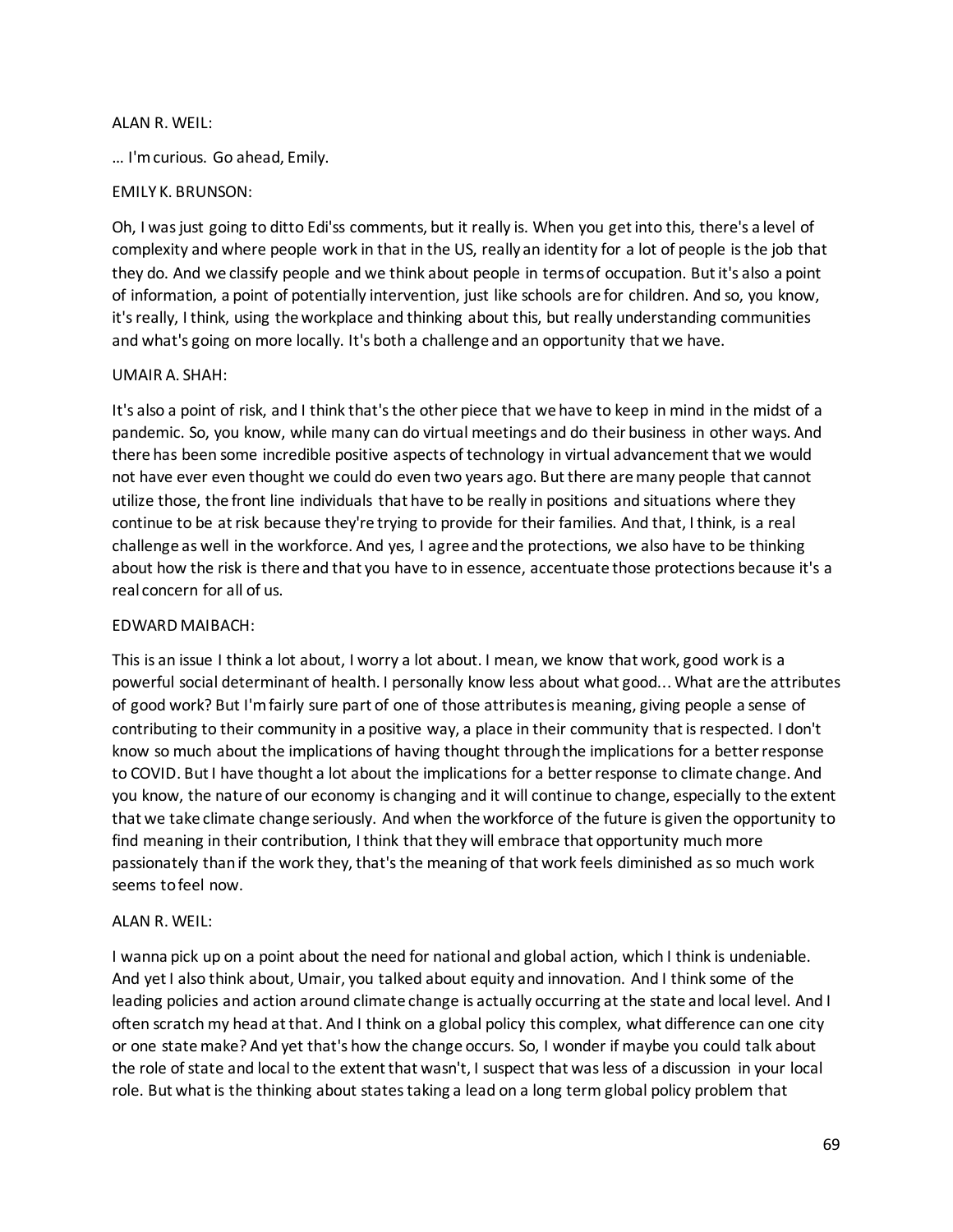potentially some of the responses might make you, for example, less economically competitive relative to other states or sacrifices that the elected...that the population that elected your leadership might not withstand because they're asking people to sacrifice. I'm just curious how that, how we bring together the need for a national and global with the reality of so much leadership that state and local.

UMAIR A. SHAH:

Allan, that was to me, right?

### ALAN R. WEIL:

I'd love to start with you. Yeah.

### UMAIR A. SHAH:

OK, sure, thank you. You know, I do think leadership matters and you know, at the state local level, it is really important that you have good leadership that is appropriately focused on not just what is happening today, but is really what is the threat for tomorrow. I think one of the biggest challenges, when you look at climate change, is that very quickly. I remember this and...hearing this a few years back and I loved this concept that we had as either Americans or policymakers were really good at collecting the dots, but we're not so good at connecting the dots. And so, when we have this real, you know, triple-digit heat in the Pacific Northwest and wildfires or, you know, and storms that are, you know, that are going from the Gulf Coast all the way up to New York and beyond. And then, you know, you have power outages where the entire grid is knocked off. Again. Is that example that I talked about earlier in Texas? When you start thinking about those things and that we are not good to work with our very community members to explain how that is all interconnected. And so then, you know, people think that they're just random, you know, emergencies that just sort of happen out of the blue or just happen to happen and this occurred. And, you know, we didn't know that the ecosystem, maybe even food and you know, and even vectors are very interconnected to climate. So, I think it's really important that it's about leadership. But what you're also seeing is that those very leaders in states and localities are actually the ones who are facing what those emergencies, those calamities are that are occurring in their states and localities. And you know, there is an incredible responsibility in state and local government to be. We are mindful of having to protect our own, protect our community members, protect, for example, Washingtonians or previously Texans. We are responsible for that in the jurisdictional bounds of what we are. We are there for. And so, there is an incredible responsibility that goes with that, but it starts with leadership. But it's also recognizing that what's happening tomorrow is not so theoretical because it's actually happening today. And I think that's the biggest challenge is trying to do it. So, maybe that's once part of the genesis of why you're seeing state locals taking leadership when at times the, you know, this real conflict of left-right, red blue or however you want to characterize it makes it very difficult to have that real collective action at a federal or a national level.

## ALAN R. WEIL:

Other thoughts on this topic?

### EDWARD MAIBACH:

Yeah, I like that chime-in. I had the incredible privilege of having Albert Bender, a psychologist from Stanford, on my dissertation committee. He had been my mentor for the remainder of his life. He has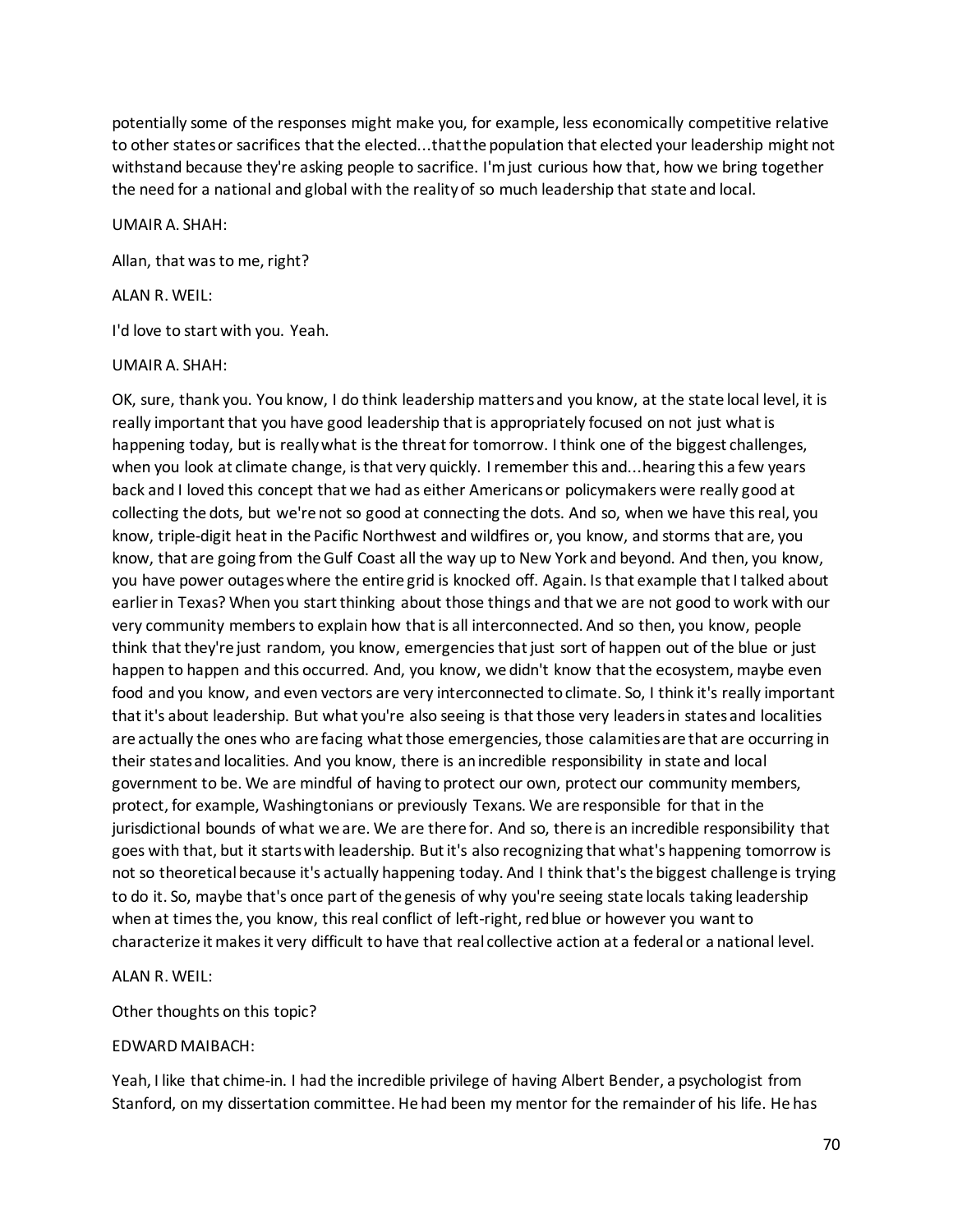unfortunately recently left us. But one of Al's incredible insights into why we take action under some circumstances and we fail to take action under other circumstances has to do with our sense of what we can do. What we're capable of, at the individual level he called it self-efficacy, at the group level he called it collective efficacy. The research that I do with Anthony Leiserowitz at Yale and our team, you know, we've studied people's sense of collective efficacy to respond to climate change at their community level, at their state level, and at our nation, our national level. And what we see is a real falloff in the sense of collective efficacy that we can

## SPEAKERDASH1:

that citizens like us who are similarly concerned can make a difference. So I, for one, understand exactly why we're seeing much more innovation in responding to climate change at the local and state level because that those actions are happening at a scale that people can relate to. It's much more concrete and they have a greater sense of collective efficacy that those are problems, that they have the wherewithal to work together to address.

## ANA V. DIEZ ROUX:

I think, you know, one of the interesting things...one interesting parallel between these two crises is that in COVID, you know, it's pretty obvious that we can certainly do a lot of things locally, but we also need to vaccinate the whole country and indeed the whole world. Right? So there's this with climate, it's the same thing. So, we can certainly do things locally. But if we don't deal with global dependence on fossil fuels, automobile transportation, processed foods, we're not gonna fix this. This is the big lesson, I think, that we need to figure out how to grapple with these big systemic problems that span the globe. And if we don't figure out how to do that, if we don't figure out how we as scientists and also as citizens can contribute to that, then we are not gonna fix this.

That's the sad truth, from my perspective.

## ALAN R. WEIL:

So, as we're coming to the end here, I wanna acknowledge that we're at a National Academy of Medicine meeting and the focus is science and now you started us off with a number of comments about the role of science. And Emily, you described a project that is a scientific endeavor. The theme of the day has included one of the key themes of the day has been equity. And I wonder if we could as we're finishing here, take a more pointed look at some of the comments that, Ana you start us off with the importance of interdisciplinary research, the importance of a diversity of perspectives, of different lived experiences, of asking different questions. I feel like those phrases are often spoken. I'm not sure they're always heard, and I think it may be fair to say I'm not sure they're always even believed. I would love it if some of you could to the audience we have gathered here, give some real concrete examples of the value in our ability to tackle complex problems that arises from a more inclusive approach to research. Whether it's, as you've noted, different questions asked, different methods used, different experiences brought in. I know I'm kind of putting you on the spot as we finish here, but I think moving from the general to the specific is very important. And if you have a concrete example of how that change is good for all of us, I think it would be great for people to hear.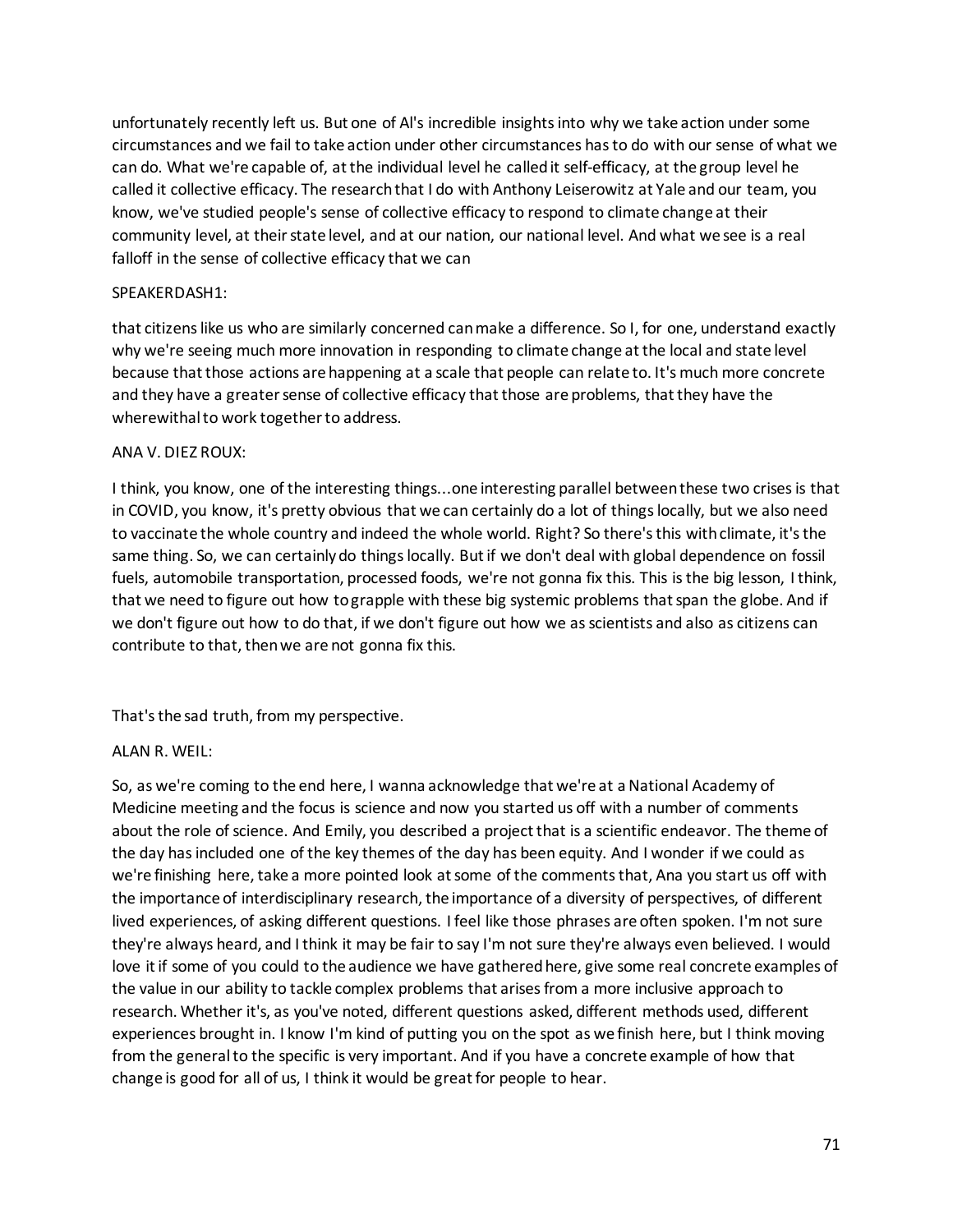### EMILY K. BRUNSON:

So, I'll jump in if that's OK. And give one concrete example about decisions being made in terms of scientific endeavors without having disciplinary representation at the table. When the COVID 19 vaccine rollout was very beginning, there was a government movement to help support vaccine initiatives, and the name that was chosen for this initiative was Operation Warp Speed. I was in another meeting like this where one of the people who came up with that name said, You know, who knew that that wouldn't be, go over well with the public?" And my answer to that was every single social scientist who's ever worked on this issue could have told you immediately. That was a terrible idea. People often will talk about it, and this is for all of us who work in vaccination from the social sector that you know, one of the main concerns people usually have with vaccines is, you know, I'm putting this in my body. And even with vaccines that have taken decades to develop, they're still concerned about this is new. We don't know the long-term side effects. And so, instead of Operation Warp Speed, which is a cool technology, as long as you're a Star Trek fan and not a Star Wars fan, you know it still was problematic and a better name would have been, you know, safe and secure or something to emphasize, you know, that we were going to do this safely. And so, you know, bringing other perspectives to the table, it can fix even small problems like this. I think, you know, when we get into race ethnicity, when we get into other types of representation, the problems can be more subtle. But I think it's critical that we're really looking and thinking about diversity from the get-go and making places at the table from the beginning to involve multiple voices and perspectives.

#### ALAN R. WEIL:

Thank you. Anyone else?

### UMAIR A. SHAH:

Alan, I guess I would just add is that, as I mentioned about the back center, which was this public-private partnership with, you know, these major private sector partners in the state of Washington. While that was incredibly gratifying, important, and critical to our work, complementing that was our vaccine collaborative that we're really very much about when Emily talked about, which is really about stakeholders from the very communities that were disproportionately and have been disproportionately impacted throughout this pandemic. And to have those voices at the table and to really have the equityrelated conversations and discussions. So, I think one of the real challenges that we have is that we oftentimes put things that tension, right? So, you either can vaccinate many and a number or fast or you can do equity, you can't... It's become an either-or and so very quickly we say we can't do both. And I would argue we can do both. And I think it's a similar thing with science that with the National Academy of Medicine, one of my challenges over the real years that I've worked with, actually some the entire academies has been real this tension that'sbeen about science. And true science with really all those other aspects of how you translate that science to people who are very much at, not always with that kind of experience or education, but they have other kinds of experience and education. And how do we work to include them as part of those processes, which sometimes and oftentimes we do not spend enough time doing? So, I would just say that we can't...we start with science that should always be in our back pocket, but we can't end with science. It has to be markedly more than that. And that's what true engagement is about, especially using an equity lens.

### ALAN R. WEIL: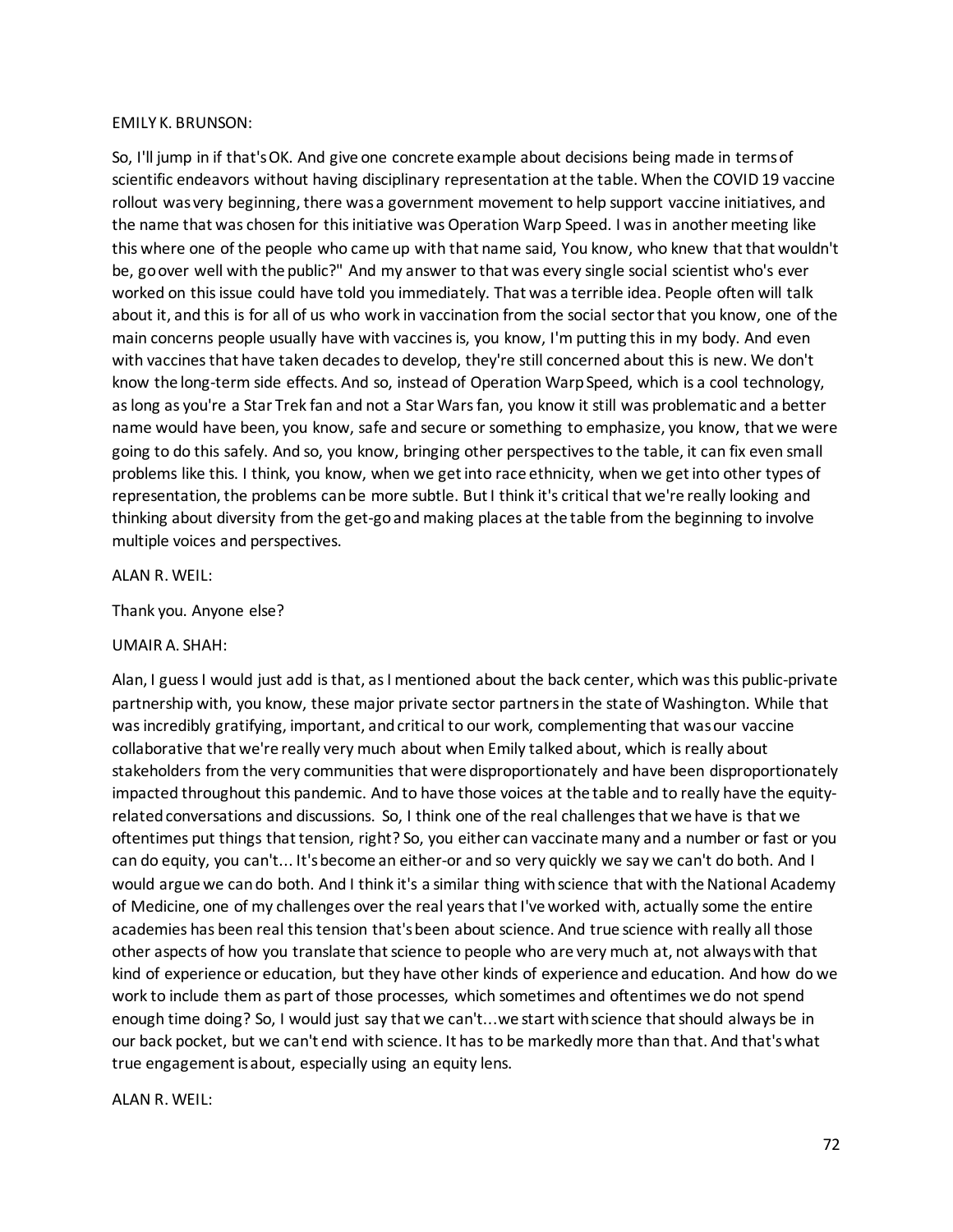Yeah, I believe I heard in the prior panel equity as a trade-off against something else and it made me a little uncomfortable. So, I appreciate you bringing that up. Ana do you want to jump in?

#### ANA V. DIEZ ROUX:

Yeah, I mean, I mean, there are many, many examples in health research where diverse perspectives can contribute to a better formulation of the question and understanding what factors are important to consider. One that comes immediately to mind are questions about health inequities. Questions about race differences. What kinds of things should we be thinking about? What about structural racism? What about discrimination? How do we conceptualize and document these things and understand their impacts? I mean, for that and many, many not just questions about race differences, but many, many questions in population health benefit from diverse perspectives. If... You know, there are also theoretical arguments, Scott Page, who is a complexity scientist, has a wonderful book where he documents how systems with diverse actors are more robust and more often get to solutions than systems that are composed of, that are homogeneous. So, so there are many, many, many examples of that. I just wanted to add one more thing I think related to something that Dr. Shah was saying. You know, I think we also have to remember that and we've seen this clearly in COVID that, you know, science can impact action, but there is a lot more out there than science that affects action, right? Ideology, values, political circumstance. And so, we're only one piece of the puzzle and we've seen this. I mean, we saw this, you know, the article in the New York Times today about how there are laws against certain public health actions, which are science-based. So, we can't be naive about that.

#### EDWARD MAIBACH:

There's a profession that is often missing from our interdisciplinary and or transdisciplinary efforts. And I think very much to our detriment. And that profession is people who do conflict analysis and resolution. In my own work, I've been blessed to have a very sophisticated conflict analysis and resolution expert on a team that we worked with over the past decade. We worked with the TV weathercasters community for the past decade. 10 years ago they were on the issue of climate change. They were, believe it or not, much less likely than the American public at large to even accept the realities of human-caused climate change. The most fundamental truths we have about climate change in the contemporary era. And we engaged with that community. We brought a lot of compassion and kindness to that engagement and very, very smartly, I think. We brought an expert in conflict analysis and resolution whose practice allowed us to identify the nature of the disrespect that was being perceived by members of the community on both sides of the issue. And to let the tension out of the room metaphorically, literally, and metaphorically speaking. And by deflating the tension or by ramping down the tension between the partisans on this issue, it allowed a much better conversation between the communication practitioners, TV weathercasters and the scientists, climate scientists who were identifying the fact that there actually is a reason why I love what you said about connecting the dots but not connecting the dots. TV weathercasters have a unique opportunity to help Americans and people around the world understand how the dots that they are perceiving are actually related to a fundamental underlying problem. So...

### ALAN R. WEIL:

OK, we're gonna...

EDWARD MAIBACH: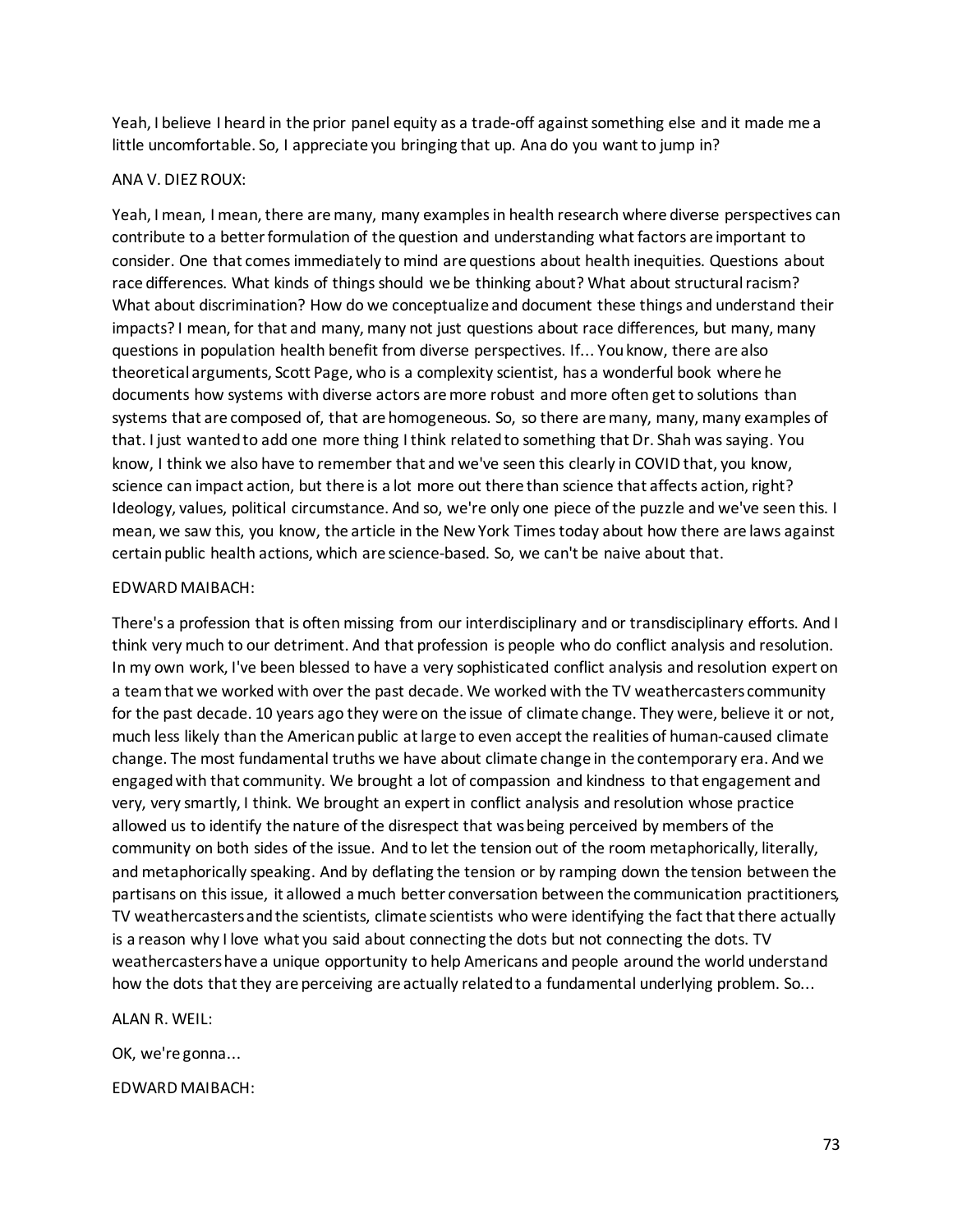Yeah, just but just one last pitch. Bringing conflict analysis and resolution into the science to society. Enterprise is incredibly helpful.

## ALAN R. WEIL:

Well, I think that's a good place to bring us together. There are real conflicts, there are also real solutions and an opportunity to move forward. I am hopeful that as we reconvene over the years under the banner of the National Academies, that some of the lessons that we discuss today will make it easier for us to tackle some of those complex, multi-dimensional problems that there's no doubt we will face in the future. So, we're thanks to Ana V. Roux, Emily Brunson, Edward Maibach, and Umair Shah. It's been a great panel and I will turn it now back over to you, Craig. Thank you all.

# VICTOR J. DZAU:

Actually, Alan, it's me that you're turning over, but thank you for a great job and all the panel three speakers' outstanding remarks. You know, we've learned so much from throughout the day, from COVID to climate change and many lessons learned as suddenly we heard about the importance of system strategy coordination. But we also really, importantly, that it's about the community, is about people, about equity and inclusion. Respect as you said, and of course, at the end of the day, so much is depending on leadership as well as citizenship. And in this context, first of all, let me have everyone at this meeting join me in thanking this panel. A round of applause.

(APPLAUSE).

# **Special Remarks**

### VICTOR J DZAU:

So speaking of leadership, I have the honor of introducing a special guest speaker. Secretary Xavier Becerra. He will deliver closing remarks for this program. But I will tell you that under his leadership, really have we seen tremendous progress going forward and energy and trying to address the issues we talked about today. Secretary says the 25th, secretary of the Department of Health and Human Services, the first Latino to hold office in the history of the United States. As secretary, he will carry out President Biden's vision to build a healthy America and his work we're focus on ensuring that all Americans have house security and access to health care. You know, throughout his career, the secretary has made it his priority to ensure that Americans have access to affordable health care. They need to survive and thrive from his early days as a legal advocate, representing individuals with mental illness. To his role as attorney general of State of California. Secretary Becerra has served, 12 terms in Congress as a member of the US House of Representatives. And during his tenure, he was the first Latino to serve as a member of the powerful Committee on Ways and Means. He served as chairman of the party's his party's caucus as a ranking member of Ways and Means Subcommittee on Social Security, and ranking member of the Subcommittee on Health. You know, Secretary Becerra was born in Sacramento, Son of a working class parents, is a first in his family to receive a four year degree, earnings Bachelor of Arts in Economics from Stanford University. He earned his JD from Stanford Law School. His mother was born in (UNKNOWN) Mexico, and immigrated United States after marrying his father, a day laborer, turned construction worker. Mr Secretary, thank you so much for talking to us. You know, throughout the day's meeting, we've discussed the compounding health crises of pandemics, climate change and equity, focusing on crossing the policy and equity chasm. He has play a key role as a key government agency to address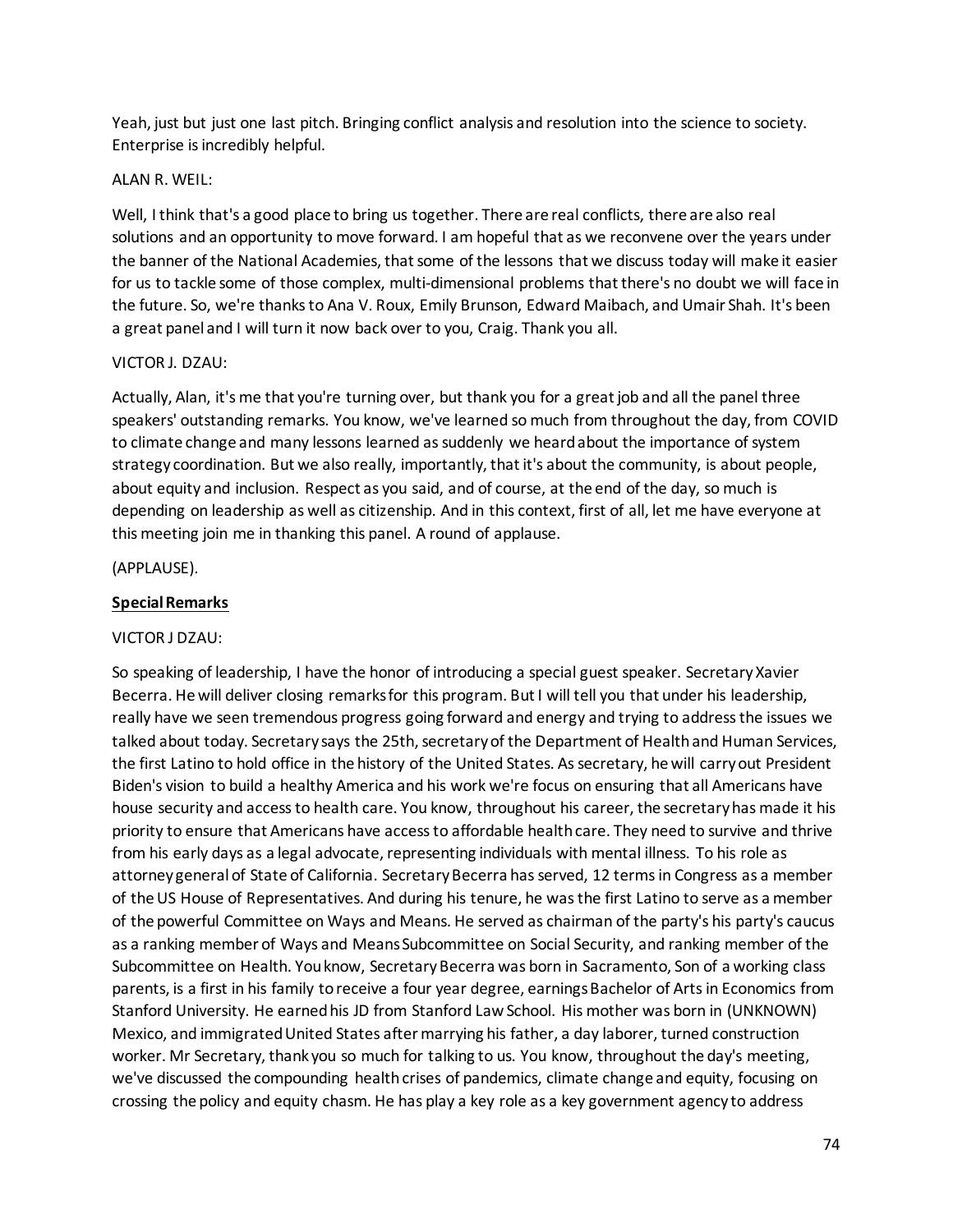these challenges. I hope you will focus your remarks today and your vision, and a plan for tackling this issue. So everyone, please join me for welcoming Secretary Becerra.

### XAVIER BECERRA:

Dr Dzau thank you very much for the very generous introduction. And also thank you for your leadership at the National Academy of Medicine. I want to thank each and every one of you who has made this country so relied on around the world when it comes to medicine and science, a place that you can encounter that you can trust. So very important. And if it were not for our scientists and our professionals in health care who come together, especially through the National Academy of Medicine, I don't think we'd be as accomplished. So thank you for what you do, and for inviting me to say a few words. And you sure know how to score some points. Electing Dr Walensky CDC Director and Dr Murthy, our surgeon general, to serve on the area you know how to make a good intro into my remarks today. So I appreciate that very much. They are so very accomplished. They fit the mold of the people that you count on at an NAMM and NAMM would benefit dramatically by having them now serve as elected members. And so...

### VICTOR J DZAU:

You have great taste that you appointed great people.

### XAVIER BECERRA:

Amen. So I want to get into some of the vision and the goals that we have... I must start by saying that we meet today and what I consider an inflection point in our history. And whetherit's talking about climate change, or whether it's talking about the subject as your pandemic COVID 19. It's it is a point in time where people will look back and see what we did and where we went. But more importantly, for this particular discussion, I want to say that at this particular time, at least, I believe science itself is under attack during the COVID 19 pandemic. During the entire debate on climate change. I think you all see what I'm saying, but take the pandemic. Americans have been exposed to a wide range of misinformation, about masks about social distancing, about treatments and about vaccines. We know that the misinformation and is led those who are misinformed, to be less likely to get vaccinated and more likely to risk contracting COVID 19. According to a recent poll, nearly half of people who say they don't trust the Centers for Disease Control and Prevention also say they're not likely to get vaccinated. A majority of unvaccinated adults actually believe the vaccine poses a bigger risk to them and their health. They're not getting vaccinated. In another poll, it showed that 95% of Americans believe misinformation is a real problem in this country, 95%. And yet, in that same poll, only 20% of Americans believe that they're spreading misinformation. By May of this year, two of every three unvaccinated adults had heard about these one COVID vaccine that and they either believed it, or wondered if it were true. And an analysis of millions of social media posts found that false news stories were 70 % more likely to be shared than true stories. Another study showed that even brief exposure to misinformation made people less likely to want to get a COVID vaccine. This is about more than numbers, though there are real grieving families behind these devastating statistics. After one man, an otherwise healthy 45 year old father from Washington state died of COVID 19. His children said we believe he was a victim of misinformation. This is a gentleman who would watch YouTube videos of conspiracy theories, people making millions of dollars off of spouting lies that ultimately may have impacted this man's death. One thing is clear lies can kill falsehoods carry consequences. This has been a long time in the making. I'm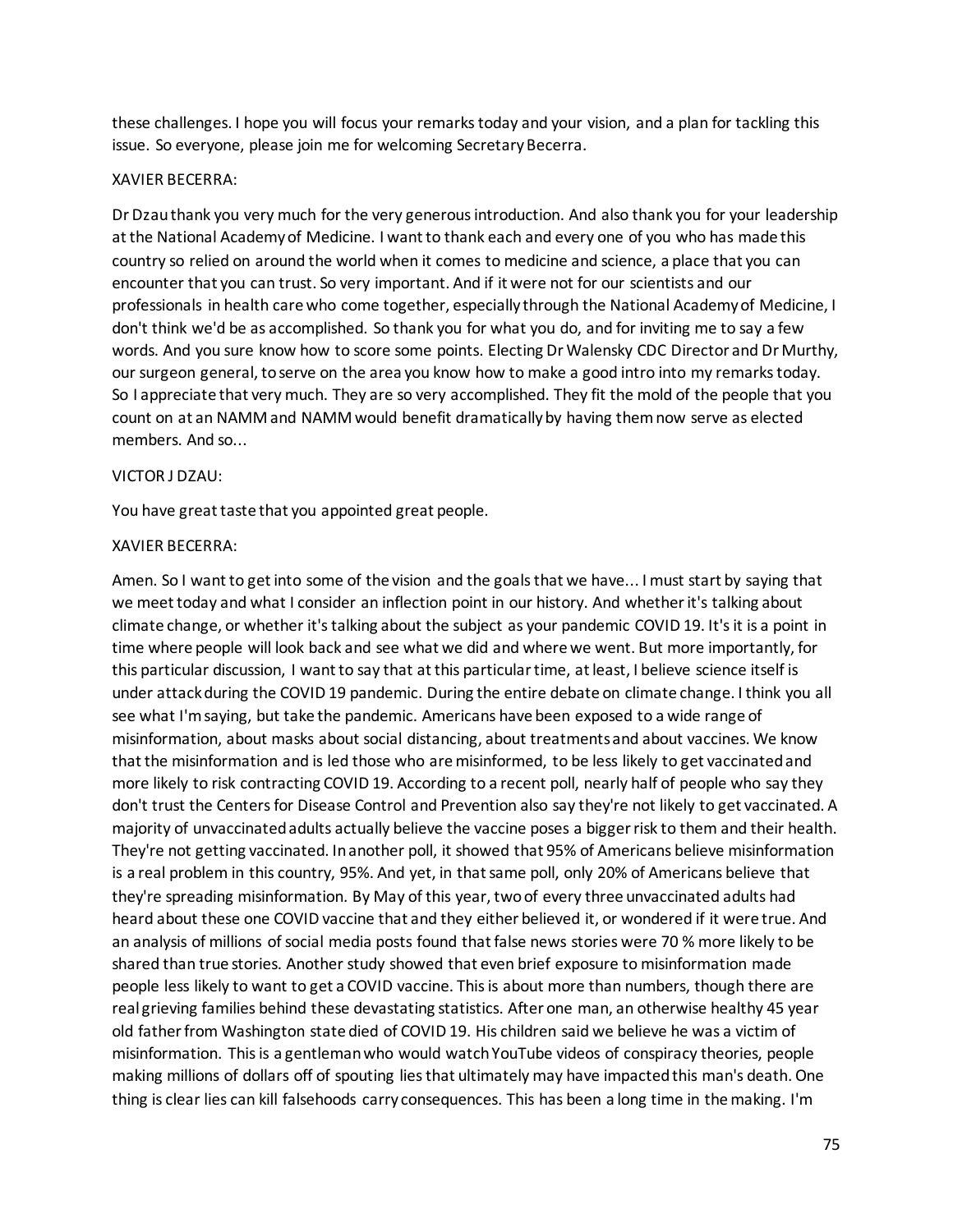sure I don't have to remind any of you of the so-called death panel mania that overtook discussions of the Affordable Care Act. I was in Congress at the time. And at one point nearly half of Americans said they believe the government would decide when to stop care for seniors. So I ask you in the decade plus since the ACA was passed, how many death panels have dictated your family's elder care. But it's out there. And it's not just health care. Climate change has been infected by this for years, and think about disaster preparedness in California, where we've seen communities burned to the ground from wildfires. Some have advocated ideas like breaking the forest floors, even though experts say that that misunderstands the science of wildfire. Or how about the idea of nuking hurricanes, which sounds like a bad science fiction movie to begin with. Misinformation was also rapid during the 2014 Ebola breakout, and persistent rumors continued even today about AIDS, HIV. And for decades that has undermined our efforts to reduce the infection rate of AIDS, HIV and aids in this country. If you separate fact from fear, or fact from fiction or fact from alternative facts, then the truth becomes pretty clear. Science can defend itself in a world of reason and evidence. But that's not always the world we live in today.

Now, of course, health misinformation is not new to US. We have a long history of fighting quackery, even at the highest levels of government. When Joseph Lister presented his theories in the late 1800 on anti sepsis at the world's fair. Doctors even laughed at him when President James Garfield was shot. Those who were actually caring for him, gave him an infection that was probably worse than the actual bullet wound he suffered, because they didn't believe in germs. Abraham Lincoln, he suffered from mercury poisoning. After taking what was called in those days, the blue pill like countless others at the time, he was led to believe in junk science. The difference of course is these examples are from a century and a half ago. Now we know a lot more. And yet we still have quacks pushing lies. But what but what we're seeing today isn't just an attack on science. Dr Dzau, each and every one of you. I submit to you that this is an attack on scientists on the very people who dedicate their lives to the facts and truth who study who practice, who hypothesis and test to get a better understanding of the way our world work or should work. This isn't the first time scientists themselves have been under the proverbial microscope. We're all familiar with the trials and tribulations of Galileo or Darwin, or Newton and others. But in many ways today's assault on scientists is different from those of yesteryear, when it was harder to prove that the Earth was round, or that gravity was real, or that planets revolved around the sun that humans evolved from primates today 's lies are tweeted and retweeted by the millions posted and shared by friends and family liked and subscribed to by anyone with a Wi-Fi connection. They've been Photoshop and deep fakes to look and hook their audience. They appeal to emotion, not reason. To the amygdala, not the cerebrum they prey on fear and anxiety. And they erode people's trust in the very reality before their eyes that people are dying every single day from this virus, even when we have safe and effective vaccines to stop it. that our Earth, our planet, Mother Earth is crumbling before and crying out to us to help save her. As we continue to pollute. They say a lie gets halfway around the world before the truth gets its chews on. Well, the lies are piling up. The reactions are getting serious, troubling and even violent and the truth is still stuck tying the shoelaces In this moment, our leaders, the public servants in office and women and men of science and medicine must decide science or lies medicine or myth back or fiction fight or flight. I choose fight. I want HHS to be a fighter. And HHS, we're working with our partners to spread the word about the importance of vaccination in school aged children and teachers. We have a public education campaign underway that involves lifting up the voices of some 14,000 trusted messengers in our communities throughout the country to remind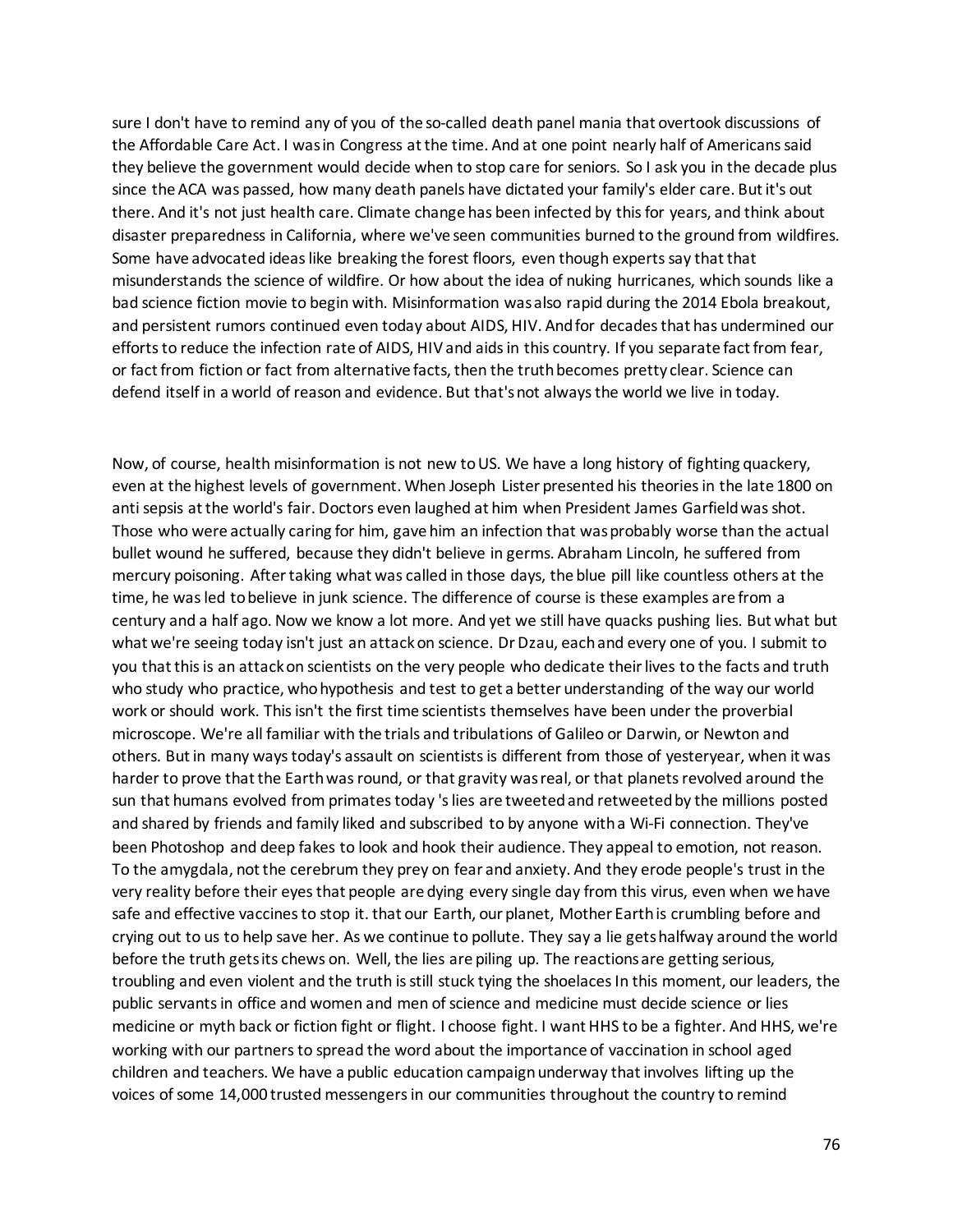everyone vaccines are safe and effective. Under our action plans, we're in the process of requiring our entire federal staff to be fully vaccinated. We're also requiring that nearly 300,000 educators in head start programs be vaccinated as well. We've invested billions to scale up screening in schools and underserved populations and to expand mental health telehealth services for pediatric care .Because we know this pandemic has had devastating consequences on our kids mental health. We're also following through on President Biden's commitment to tackle our nation's climate crisis. And building on the work that I started when I was an attorney general in California to advance environmental justice. That's why in August, I was very proud to announce that HHS has established the Office of Climate Change and Health Equity. This is the first office of its kind at the national level to address climate change, and health equity. And I think, you know, as well as anyone and perhaps better than most, what it means to combine science, with the reality of especially our disenfranchised communities on the ground today, to work with them today to keep them from being the first and worst hit by climate change, as is always the case for disenfranchised communities. It is why we are here. It is why we want to apply our study, our rigor, our testing, so we can make progress on these things. That is what leadership grounded in fact and science looks like. Now, this is just a snapshot or efforts and as secretary, I haven't been content to simply view this work from our Humphrey building in Washington, DC over the past year, I've had a chance to travel to engage communities directly. I've met with parents and teens in Georgia. I visited with tribal leaders in Seattle. Farm workers in the Central Valley of California. I met with faith leaders in Oklahoma. Families in Dallas health care workers in hospitals in New Orleans. And with surge response teams in Las Vegas, Nevada. I've seen firsthand the dedication of our front line workers, the compassion of our medical professionals, and the resilience of our people. They're counting on us to fight this misinformation head on. They're counting on us to fight lies and save lives. Dr Dzau to you and everyone at the National Academy of Science and Industry, the National Academy of Medicine, I say to you that when we combine science with our fervent hope for a better future, we're going to not just save lives, We're going to add prosperity to those in the future. And so I hope you will continue to join with those who want to fight lies, and put the truth out there. Together, we can make sure science wins today. I am thrilled that you invited me to be here, I hope that we will find that we are able to partner with you in the future because our work is too important to not come together. So thank you very much for the invitation.

VICTOR J DZAU:

Thank you.

SUE CURRY:

Well, I want to thank secretary Becerra, we are tremendously honored that you joined us today to provide remarks to conclude our scientific program. And let me ask you all to join me in thanking the secretary.

Thank you.

So we're going to be turning to the final session of the annual meeting now. And I just want to before we move to the president's forum, really thank everybody. It takes a village to put this kind of program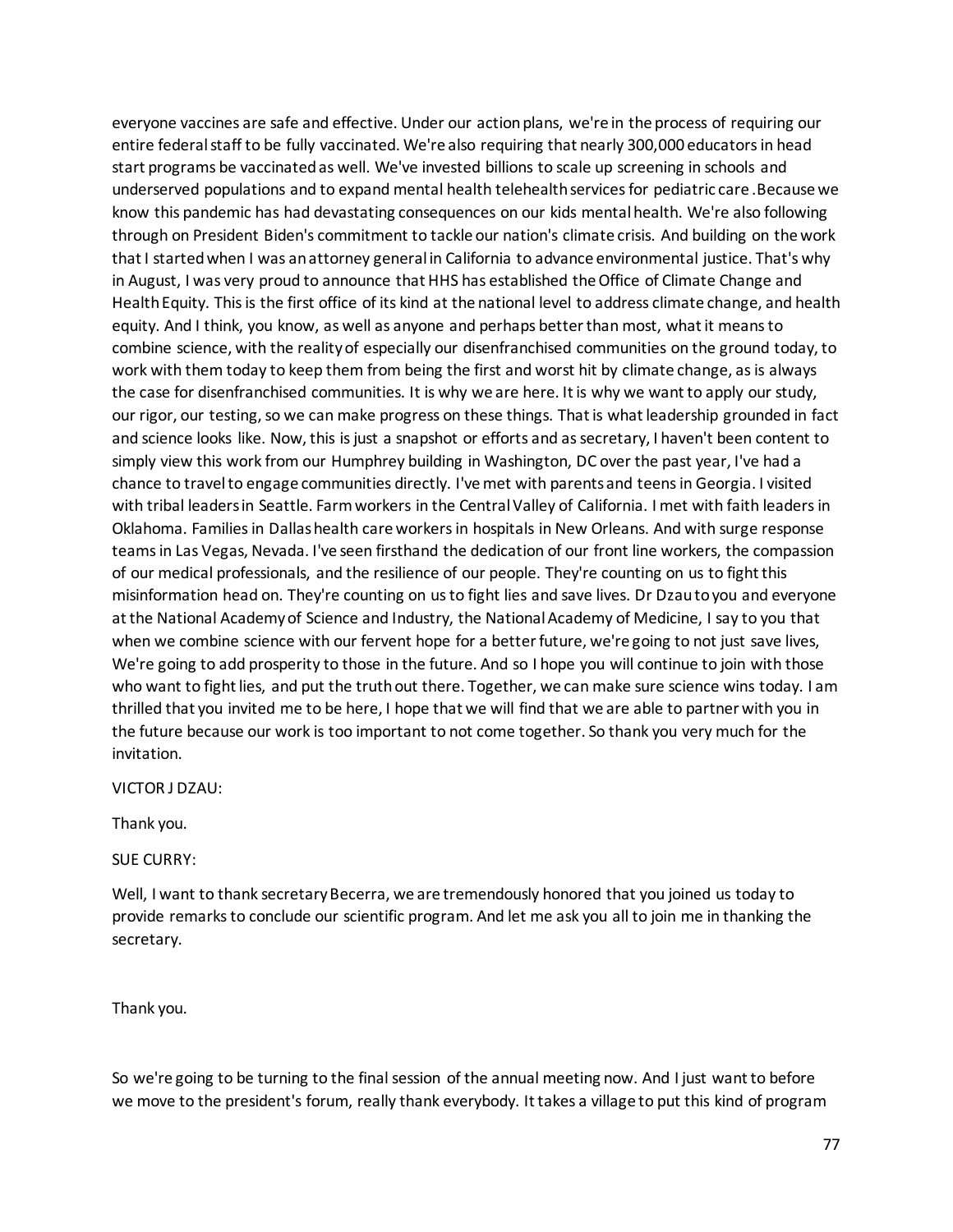together, and we just had a remarkable team. I want to thank the staff at the National Academy. I think we've heard that, we have a lot of challenges, but I hope that on the plus side, we also heard the engagement of the scientific enterprise in learning more, enhancing what we know, but doing it in a way that gets us from what we know to what we do in an equitable and effective way.

# **President's Forum:**

### SUE CURRY:

So I'm going to turn to the final session of our annual meeting, it's the president's forum which will be led and moderated by Victor Dzau, the president of the National Academy of Medicine. So over to you, Victor.

# VICTOR DZAU:

Thank you. Thank you Sue for, and the planning committee for really an outstanding program throughout the day. And ,of course, thank you (UNKNOWN) for joining us for those closing remarks. So as you can hear today, we've been talking about pandemics, climate change and the many many health crises that we (INAUDIBLE) are facing. This last session as a transition, the president forum is focused on climate change, human health and equity. Now, we've been discussing this morning. I also said in some detail this morning and my press remarks about the grand challenge that we're launching. I will say a few words about this, but let me just simply say that how honored we are to have secretary, to have Gina McCarthy honorable, the White House National Climate Advisor to kick off this exciting forum. Gina McCarthy is the first national climate adviser, the president's chief adviser on domestic climate policy, and leads the White House Office of Domestic Climate Policy Focus on mobilizing a whole of government approach to tackling the climate crisis, creating good paying union jobs and securing environmental justice. Previously, she has served as the 13th administrator of the Environmental Protection Agency, and then as president CEO of the Natural Resources Defense Council. As one of the nation's most trusted and (INAUDIBLE) voices on climate issues, she's had been at the forefront of environmental and public health progress in a variety of leading roles for over three decades. So, throughout her career, she has advised five administration on environmental matters. She has served as commissioner of the Connecticut Department of Environmental Protection prior to being appointed by President Obama to head the EPA office. And, of course, as EPA administrator, she'd pursue innovative global collaborations with United Nations, the WHO, and the global efforts to address pollution. Importantly, I have just found her so accessible, so supportive, and I think everybody will say, wow, she gets it. I mean, she's worked on all these areas, but I think she also (INAUDIBLE) greatly on human impact. And that's why we want her to speak to us today. So, please join me in welcoming Gina McCarthy.

# GINA MCCARTHY:

Well, first of all, thank you, Dr (UNKNOWN). It's wonderful to see you again. And I'm really excited to have a chance to be with all of you at the National Academy of Medicine. You know, I can tell from all of your agenda that you're really tackling some of the most pressing health challenges that our communities and frankly, our world is changing. And I'm so excited that Secretary Becerra helped to spearhead a lot of work that's going on at HHS with John Bell (UNKNOWN) and all of his crew. And how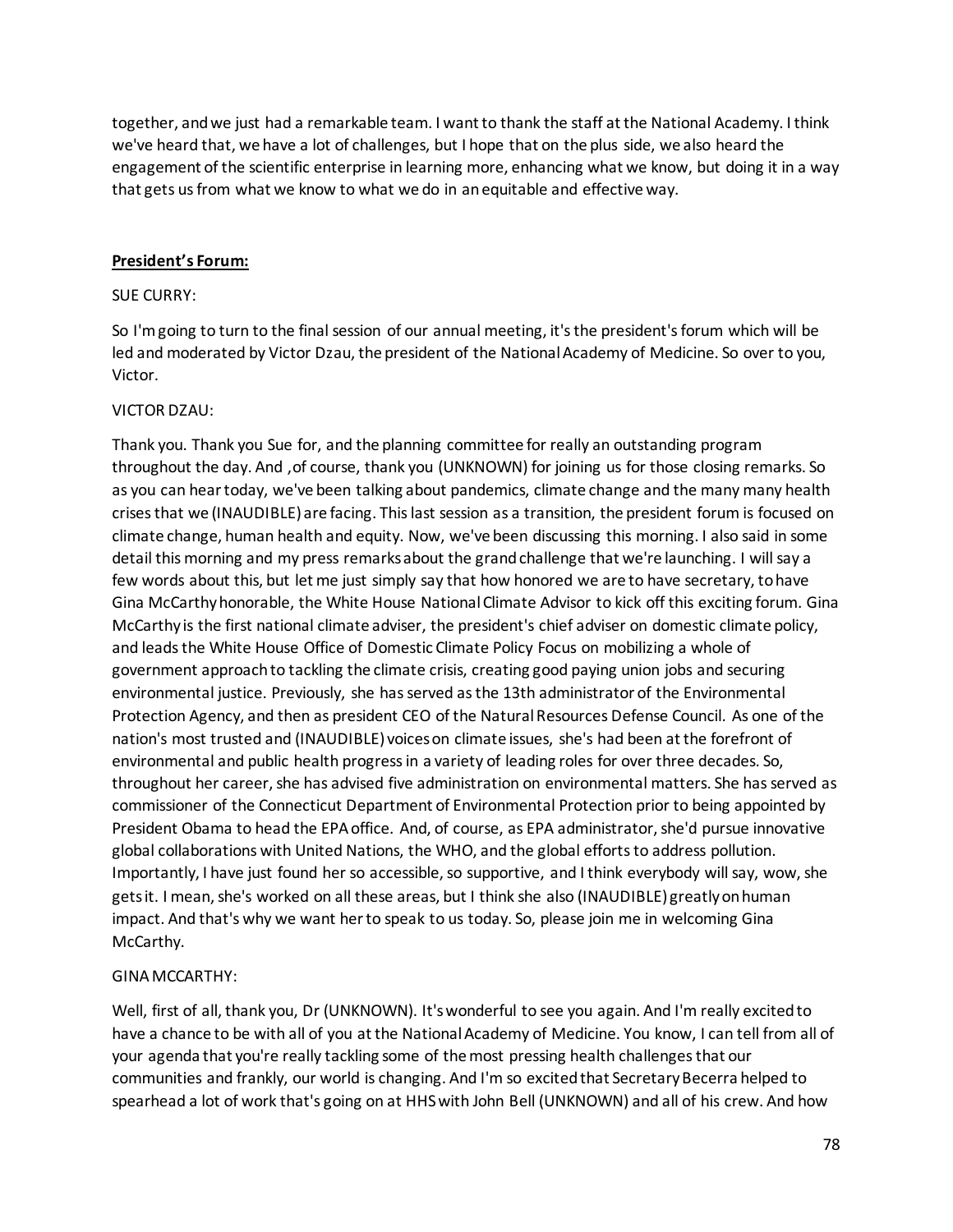exciting it is to see that President Biden's National Climate task force is really integrating climate into the work of all of our efforts across the administration. It's no longer about what EPA does or DOI does to protect our planet, it's about what all of us are doing to protect our common wealth and our health. So it's really important that we have all of you engaged in this issue. You know, the climate crisis, as we all know, is a public health crisis because the planet just doesn't care if it becomes uninhabitable, we care if it becomes uninhabitable. And so thank you for the opportunity to just say a few words. And I wanna start by saying that President Biden has understood for quite some time that the issue of climate change is a code red from you humanity. It is about protecting our public health right here and right now, and this happens to be the decisive decade for climate action. You know, we saw last summer and this far that the stakes are incredibly high. People across the West and the Midwest, they're breathing in dangerous wildfire smoke that then shoots all the way across the country. And so many people have been exposed to scorching heat waves. Communities along our Gulf Coast and look at the eastern seaboard, they're getting hit hard by hurricanes, losing powers in their homes and even in their hospitals. You know, homes who were getting flooded, lives were lost, and contaminated water was making people sick. And it's not just extreme weather events that we're having to deal with these days because climate change is actually jeopardizing our food and our water supplies, and our supplies of products all across the country. And it's bringing disease- carrying insects into new areas, and it's taking a toll, as we all know, on our mental health. So the challenges we face are enormous. But working at the intersect of climate and health is also an incredibly important opportunity that we need to grab, because as we make progress on climate solutions, we're also going to alleviate longstanding health problems. Just think about it. By moving to 100% clean energy, we're going to improve our air quality immensely, especially for the fenceline communities that have been most burdened by pollution. And by advancing to electric vehicles and cleaning up our transportation sector, we will be able to prevent tens of thousands of asthma attacks every single year. And through building electrification and energy efficiency, we're gonna create healthier living environments and improve our indoor air quality. What is wrong with this new picture? Everything is, in fact, right. You know, we're working right now with Congress to deliver on those climate and health benefits. For example, the bipartisan infrastructure deal would replace old diesel buses with clean zero emissions. We're talking about plugging abandoned oil and gas wells that are currently spewing methane and leaking toxic substances. And the build back better agenda would create a civilian climate core, which is really exciting because it's gonna put a new generation of Americans to work, conserving our land and waters, improving access to green spaces, and making our communities more resilient. So as we seize these opportunities and many more, we're going to be advancing improvements and benefits for people's health all across the country. And ,in fact, the world if we can manage it when we get to (INAUDIBLE) in a few weeks. And we're going to also be making sure that at the same time, we are focused on advancing environmental justice for all those communities that have been most burdened by pollution, as well as racial and economic inequalities. It's time for them not just to get their fair share, but get most of the share of the benefits that are coming along. You know, we're implementing a Justice 40 initiative to ensure that disadvantaged communities receive at least 40% of the overall benefits from federal investments. And we're paying attention to disparities and climate impacts because we know that the impacts fall harder on communities of color and low income households. You know, that's why Secretary Becerra at HHS established his new Office of Climate Change and Health Equity. And I'm enormously proud of the work that he's doing because we need to better understand those disparities if we expect to be able to address them. We need to build back with resilience. We need to reduce our emissions even from the health care sector itself, which I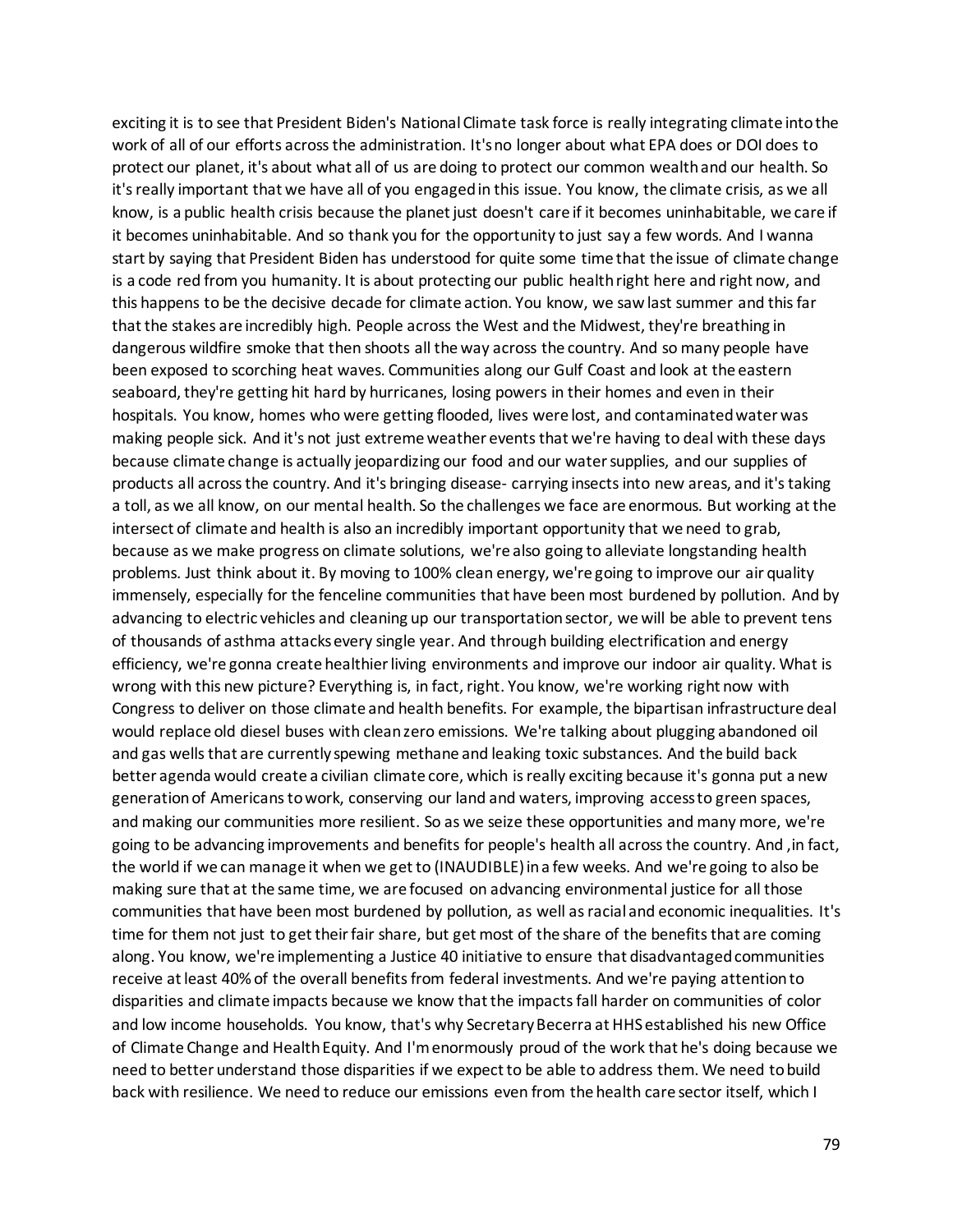know you are fully committed to doing and I am so proud of your work. So, I really wanna thank you all for everything you're doing. We're working hard on heat, we're working hard on resiliency, we're working hard to make sure that we're protecting our HHS facilities, getting grant money out there, working with CDC and NIH because this is an all hands on deck moment. This is the decisive decade. We either move now or we don't make it happen for the people that we care about. So let's get excited about this. Let's work together. Let's demand change the way we need it. Thanks so much.

## VICTOR DZAU:

Wow, thank you. What an energizing inspirational talk. Just wanna give you a clap, I mean (CLAPS).

# GINA MCCARTHY:

Thank you.

(CROSSTALK) you guys.

# VICTOR DZAU:

Well, thank you. There's 100 people out there clapping that you can't see. But we are so energized. And you're so right, we are committed. The reason that we want you to speak to us and as Secretary Becerra and (INAUDIBLE) Eric Lander is to work along with you to also to tell you how committed we are to this. As you know, we wanna do our share. This is the biomedical health community. We know that we should be sounding alarm on the public health aspect and human aspect and equity aspect of things. We also know that as a trusted advisor, we should be in fact telling the public about the public health crisis that it is. And we need communicators. And we also have a duty to advocate for how to be a center of climate planning and policy. And finally, as you pointed out, you know, we should hold ourselves accountable because the US health sector emits 8.5% of all of greenhouse emission US, and that's a huge number. And what we're promising to do, as you know, as we have launched this action collaborative along with Dr Rachel Levine, is to say we'll bring together the public and private sectors. And we're gonna start measuring and start setting goals to work together along with you and the administration to reach that target that we all want to. So thank you.

### GINA MCCARTHY:

Thank you, doctor. It was great to be here with you, I applaud everything you're doing.

### VICTOR DZAU:

Thank you. And it was great to see you.

### GINA MCCARTHY:

You too.

# VICTOR DZAU:

Thank you. So that actually is a perfect segue way for the president's forum because probably what we want to talk about is what can we do as National Academy of Medicine not only in NAM, but in fact, how to mobilize the entire community of health, researchers, you name it, in our own community. And we recognize that this is not an easy task, but we wanna do this together. So, you heard me say it earlier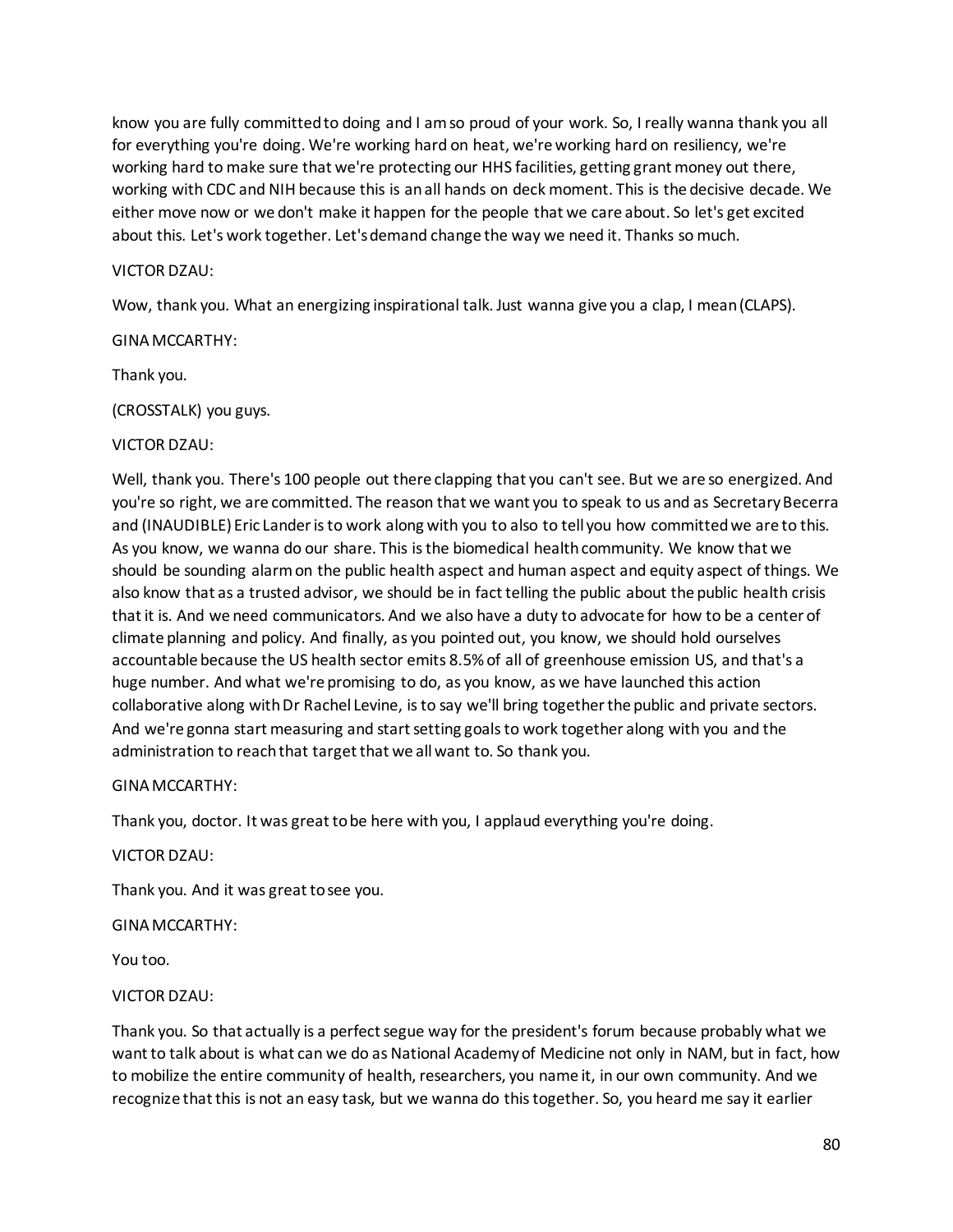this morning, we have several strategic goals. One is to communicate. Second is two systems transformation and work with systems across and related to health sectors that includes food, nutrition, energy and others. And third is to activate ourselves to take action. And fourth is to look at research innovation to see how we can transform the system. And so today I brought the key leaders in the US health sector. It's actually more than that, it's global health sector together, to see how can we do this together under the NAM grand challenge? I should first say that health sector is diverse, range from hospitals, to health systems, to health care supply chain, infrastructure, medical research and many others. And so we have to bring together these sectors to work together through public and private partnership, to reduce carbon emission, and then show resilience and sustainability in the long run. If we do right ,as Gina McCarthy and Secretary Becerra said, our efforts would translate not only to reducing Carbon emission and minimizing climate change, but also better care and outcomes for patients, low cost, and greater health equity. So, what we have today is six esteemed panelists who are leaders in the field, and they share with you how they think about addressing these challenges. So I would like to do the following, I would first like to introduce them. And as I introduce them, I would like them to say a few words about how they see the whole issue. So let me do the following. Let me first introduce them. First, I'd like to introduce Dr Rachel Levine, the Assistant Secretary for Health, Department of Health and Human Services. As you heard, she also oversees the new office in HHS and climate change and health equity. Next, we hear from Greg Adams, the chair and CEO of Kaiser Foundation Health plan and hospitals. And they have really achieved amazing stuff. We'll also hear from Dr Michelle McMurry Heath, the president and CEO of BIO which is Biotechnology Innovation, which has about 1,000 biotechnology companies working together and really interested in this issue. We'll hear from Donald Berwick, President Emeritus of the Institute of Healthcare Improvement and former administrator of CMS. We all know, Don. We'll hear later from Renee Salas, the Yerby fellow in the Center of Climate, Health and Global Environment at Harvard and a practicing emergency physician in Department of Emergency Medicine at the MGH. And we'll hear from Howard Frumkin, Professor Emeritus at University, in Washington School of Public Health and now the senior vice president with the Trust of Public Land. Now, here's what I'd like to do. I'd like to ask them all this question, and I will therefore turn a different order ask people to answer this my question. So the question is, given your expertise and ,you know, and what you work in, how do you see the health sector and related sectors poised to address the climate impacts on health? And what are the key mechanism or partnership you could yield, that could yield a healthier, more equitable and more resilient society? And second question will be, how's your organization working in this area? So let me turn to Dr Rachel Levine, the assistant Secretary of Health. Rachel.

#### RACHEL LEVINE:

Well, good afternoon. Thank you, Dr Dzau for bringing us all together today to talk about this urgent health issue. As we've already heard today, climate change is a threat to our health. It is clearly a threat to our health right now, and that threat will only increase if we fail to act urgently. One of the newest examples can be found with COVID 19. We have seen how extreme weather stoked by climate change has added to the health threats of COVID 19, shutting down testing and vaccination sites. Now, as has been outlined, President Biden is working across the government and every sector, every agency and all of government approach, to take swift and necessary actions to tackle the climate change emergency. On day one, (INAUDIBLE) commitment to rejoin the Paris Agreement, and he also took executive actions to ensure that we tackle the climate change at home and abroad, creating jobs, and strengthening the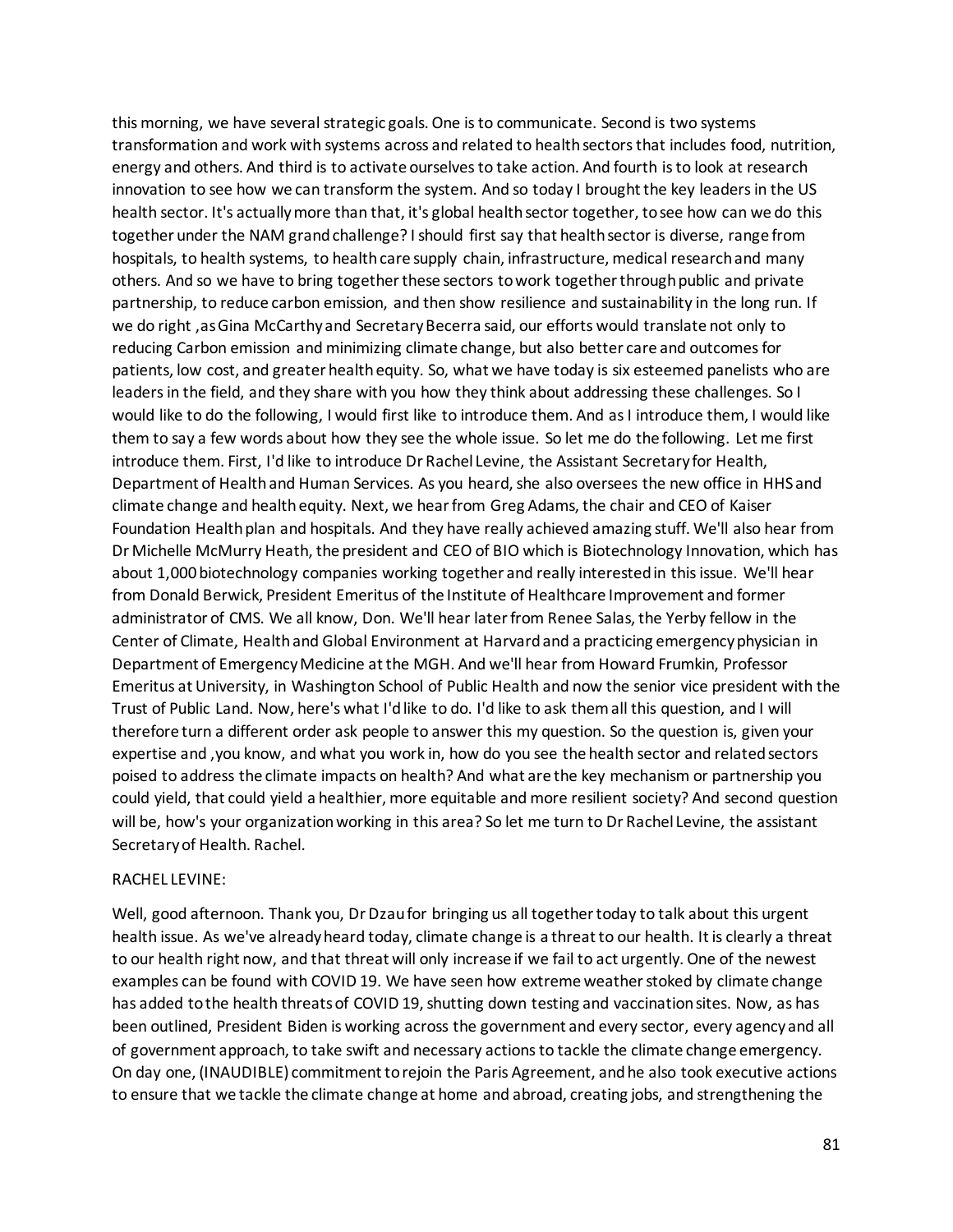economy. Now, we are mobilizing on transformation changes that are critical to the 1.5 degree Celsius limit on the global average temperature rise within reach. We're transforming energy systems, revitalizing the transport sector, and promoting innovation to clean technologies. And this whole of government approach closely aligns with the National Academy of Medicine's work to develop a comprehensive and long term roadmap for transforming systems such as the health care systems. We have a focus on human health, wellbeing and equity. All of these collective actions by the administration and the private sector has to work together and have important implications on the social determinants of health, and we have to make sure that no one is left behind. We have to provide urgent support for vulnerable communities made even more so by the climate crisis. Now, you've heard from Secretary Becerra, supporting environmental justice and climate resilience are priorities of HHS, the priorities of my office. And we are working hard to address climate change and its impact on health, including partnering with you and the National Academy of Medicine and the Action Collaborative on the decarbonization of the US health sector to reduce greenhouse gases in the health care sector. So as has been mentioned, we have launched our new Office of Climate Change and Health Equity. This office will have three main areas of work. The first is to build on the resilience of communities to the health impacts of climate change, especially those communities facing more than their fair share of the climate change burdens. We wanna work with all of our regional offices to help tailor solutions to each region. The second is partnering with you and the nation's hospitals and health systems to reduce the greenhouse gas emissions and make them more resilient to the effects of climate change. You just mentioned that the US health sector accounts for roughly 8.5% of US carbon emissions, and that's in the United States. In the global health sector, accounts for about 4.5% of global carbon emissions. So this effort is critical. The last area we will do is focus on harnessing the long term recovery and infrastructure initiatives to combine climate resilience with health equity. It's absolutely critical. So we have joined with 20 other federal agencies in releasing a climate adaptation and resilience plan. HHS plan provides a roadmap for ensuring that all parts of the department address the protection and health of all people, especially those most vulnerable. It also ensures continuity of operations for HHS facilities in the phase of extreme weather events and fosters healthy greenhouse gas reduction and resilience efforts. So, you know, this is just beginning, our work is just beginning. But it is absolutely critical as has been mentioned by Gina McCarthy, extremely enthusiastically. The time is now. And we will not be successful without working together across government, public-private partnerships, across stakeholder groups, across whatever divides us to address this critical issue and ensure that future generations have a place to call home. Thank you.

#### VICTOR DZAU:

Wow, thank you very much. And (INAUDIBLE) I wanna thank you for your leadership. We've been working with your team. Earlier, we (INAUDIBLE) from John Valves as well. And , of course, you got a great team. We're working closely with them on this collaborative. And I wanna thank you for being a co-chair of the collaborative, that's true public-private partnership. The other two co-chairs, as you know, is Sir Andrew Witty from United and also George Barrett from the CEO of, former CEO of the Cardinal Health. We just published a paper together in general medicine, call to action. So, thank you. We wanna work closely with you to make a difference. Let me turn to Greg Adams. Greg, you've done so much already in your institution. Give us your thoughts for the next five minutes.

#### GREG ADAMS: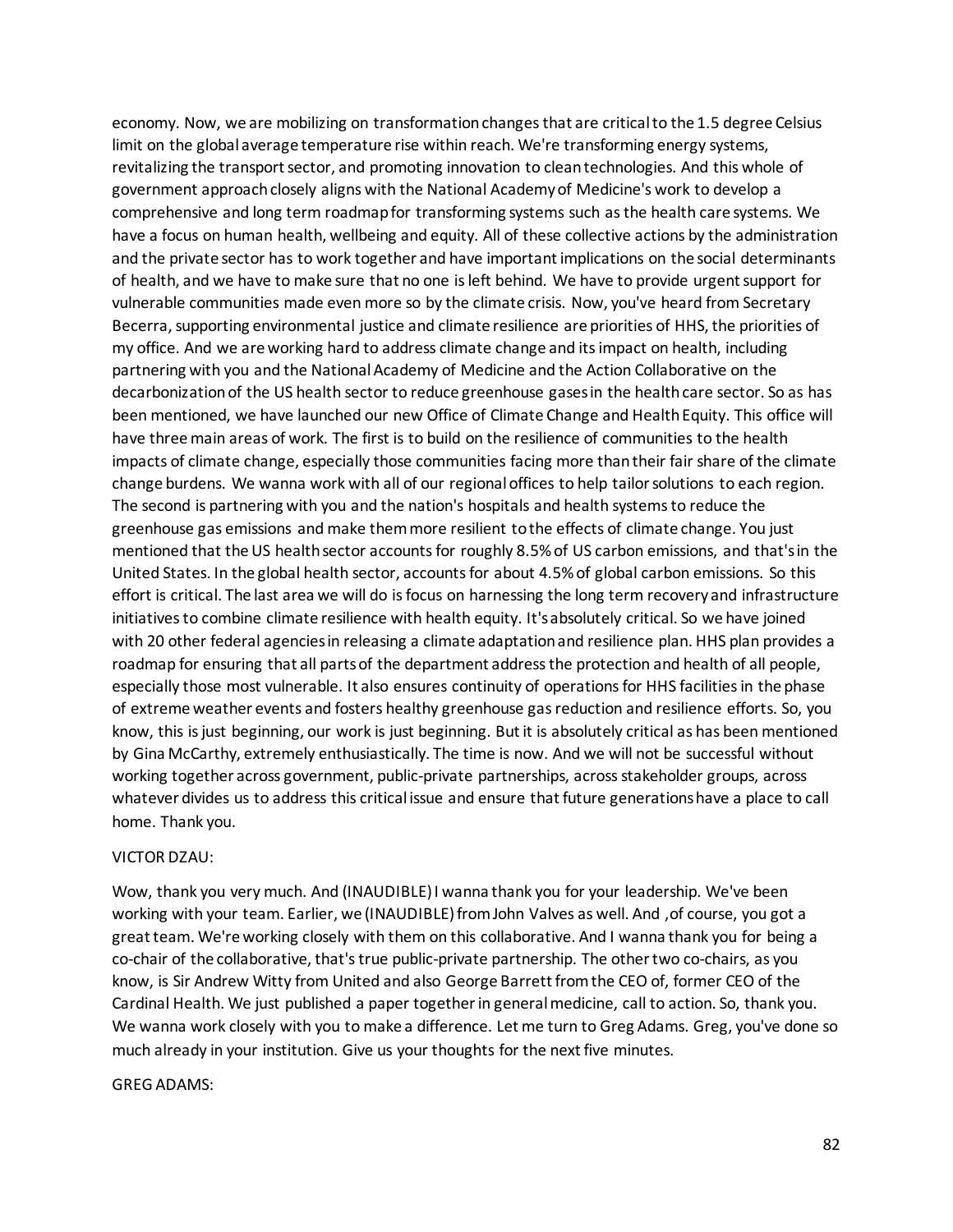Thanks, and I'll try and keep it in five minutes. So one, Regina and Dr Levine have said a lot about where we are and the risks that we've got. So I'm gonna not try and repeat that. But we believe strongly, as the nation's largest integrated delivery system, that climate change is the greatest global threat that we face in the 21st century. Our mission is to provide high quality, affordable health care and to improve the health of the individual and the members we serve and our communities. And so when we look at this, it is a really, how do I say it? It's a serious kind of oxygen issue for us. And one of the things that I would say is my predecessor, Bernard Tyson, really championed this for the organization. And Bernard grew up understanding health care inequities. He grew up understanding issues of housing and, you know, issues of pollution, et cetera. And so his commitment was really about not only our living out our mission, but our really being committed to change and to really create health in the communities where we take care of, or serve some 66 million people. When we think of this issue, we see it as it's linked to disparities, as others have said. But we, when we think of health, we believe every health care system, every health care organization, every health care association, is really, you know, owning and being committed to that vision of health. And if we are committed to that vision of health, then we have to understand the connection to, of climate change to improving the health of our communities. So as we've looked at our organization, as we look at what we did with COVID and what we saw with COVID, we saw that the people that were most impacted, that had the most harm, were those that were poor people of color and the less disadvantaged. The health care sectors understanding of its core mission must acknowledge and address the contribution that we're also making to this issue, that we're contributing to the issue. So you mentioned earlier about the 10% of carbon that the health care system was (INAUDIBLE). So 20 years ago, with Bernard as our leader, we made a commitment that we would get to being neutral in terms of carbon. And it was an amazing experience. I remember I was not the CEO, but I was sitting outside and looking at it, and I remember that our champion championing this, and I remember the struggle our financial people had. I remember the struggles our Treasury people had. And one, there was this clear vision that this is where we're going and this is why we're going now. And two, we brought in ,and I'll never forget it, an individual as our chief.

#### GREG:

Officer of energy. So we brought in someone that was not owning and working this off the side of the desk, but their full-time job was to help our organization look at where we were and how we could get to where we wanted to be over the next 20 years. That was in 2012. He engaged with finance. They engaged with our Treasury Department. They looked at our capital process from a long term perspective, and they were able to show the organization that that vision was really a good business vision. It was good for our business. And so what we were able to do was to really change the organization's thinking so that it understood that if we invested now in energy, if we invested now in eliminating waste, then the outcome of that, and if we invested in sustainable energy, we invested in solar, invested in wind, the outcome of that would be essentially us being better financially 15-20 years out. I was on the phone yesterday with our national facility services individual who actually led this process, who was able to say, today, when we look at our buildings, we look at our energy consumption, we look at how we built them in terms of lead, platinum and gold buildings that we're at a place where we are neutral or better in terms of the cost of operating our buildings. So one of the things I want to say is, you know, from a health care perspective, we want to do the right thing for our members and our communities, we want them to be helped. So we've got to step out and leave. But from a business perspective, there is a good business plan here. We can look at this and see that we're able to actually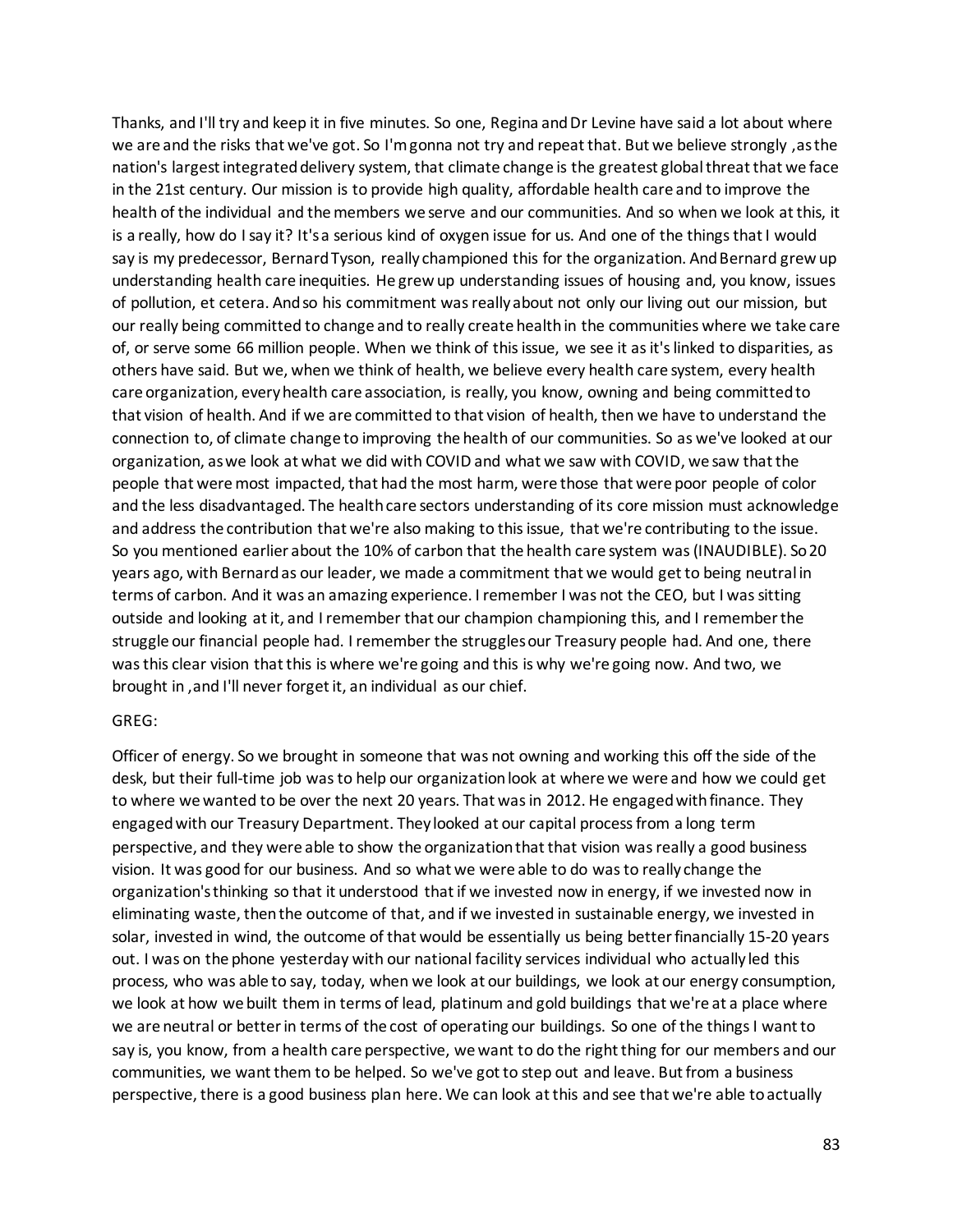operate our organizations more cost-effectively. Quickly. Two other things. One, we have to go, but that's about going upstream and doing the right thing so that we actually are able to change or at least mitigate the trajectory here. But I think the other thing we have to do is we have to understand kind of the systemic issues in our communities that are contributing to many of the challenges that we have with equity, many of the challenges that we have with people of color and others being impacted differently by climate change and how it connects in terms of health. So we have to also be prepared there. I mean, since 2017, we've had in our Santa Rosa community two Nash, two wildfires, one that resulted in our hospital being threatened and being on standby for closure. The other one where we actually had to close the hospital for a substantial period of time. Community without hospitals. And we've got to think about how do we build that resiliency in our communities, how do we partner and how do we really create a way for us to lead our communities through this as we really own what we need to do upstream?

#### VICTOR:

Thank you. Thank you so much. Well, certainly, Greg, you're leading the way. But the good news is that our grandchildren now have the participation of many, many hospitals now with that leadership. They've got a long way to go. And you've demonstrated that it's doable, right? And so we have, in fact, Rick Pollack, the president of the American Hospital Association, five thousand hospitals. We have Jim Madara as part of a collaborative, who's is president of AMA. With all the physicians, we have Perry Malone from the nursing community leadership. And of course, we have so many others, all now ready to go and learn from you and work together to achieve this. Also, health care without harm, which already been working in this area. So, thank you. That actually leads to this question for Don Berwick because, you know, I mean, you pointed out that you did have a business case. You have pointed out it takes investment. And now, you know, hospitals in the midst of Covid say, one more, really? So, Don is actually leading a group on metrics policy incentives to think about how we can make it easier and make it doable for systems to work together. So, Don, over to you.

### DONALD:

Thanks, Victor, I'm so excited by this meeting, by your leadership and listening to the enthusiasm from Dr. Levine and Gina McCarthy, (INAUDIBLE) and all. I mean, we've really got a stack of cards here for success. Victor, thank you so much for that and for inviting me to join. We don't talk about the urgency anymore. We know the urgency. We understand health care's a significant footprint in this field. We can see the accelerating effects of climate change, and we know that in not just as healthcare of that climate but climate affects health in ways that are just stunningly important now declared by WHO, the number one health threat on the planet. So we're ready to go. But there's a problem, and I think we are not going to solve this unless we look at the obstacles with real clear eyes. And honestly, as I see this, this is a kind of classic problem of the comments that Garrett Hardin wrote about. No one organization, not even one industry like health care makes a massive difference that will be this positive. By the bystander role is available. People that argue it's not my problem or I just would contribute a little bit, even Greg Adams Kaiser did nothing. It's only a small loss. That's the nature of a common problem. Any one agent can put their sheep on the commons and help destroy the commons. It's supposed to be unsolvable problem. We also have the problem of competing priorities. Executives today in health care are worried about the pandemic are worried about workforce demoralization, worried about equity, of course, they're worried about money. And they're losing a lot of sleep. And not a lot of think about climate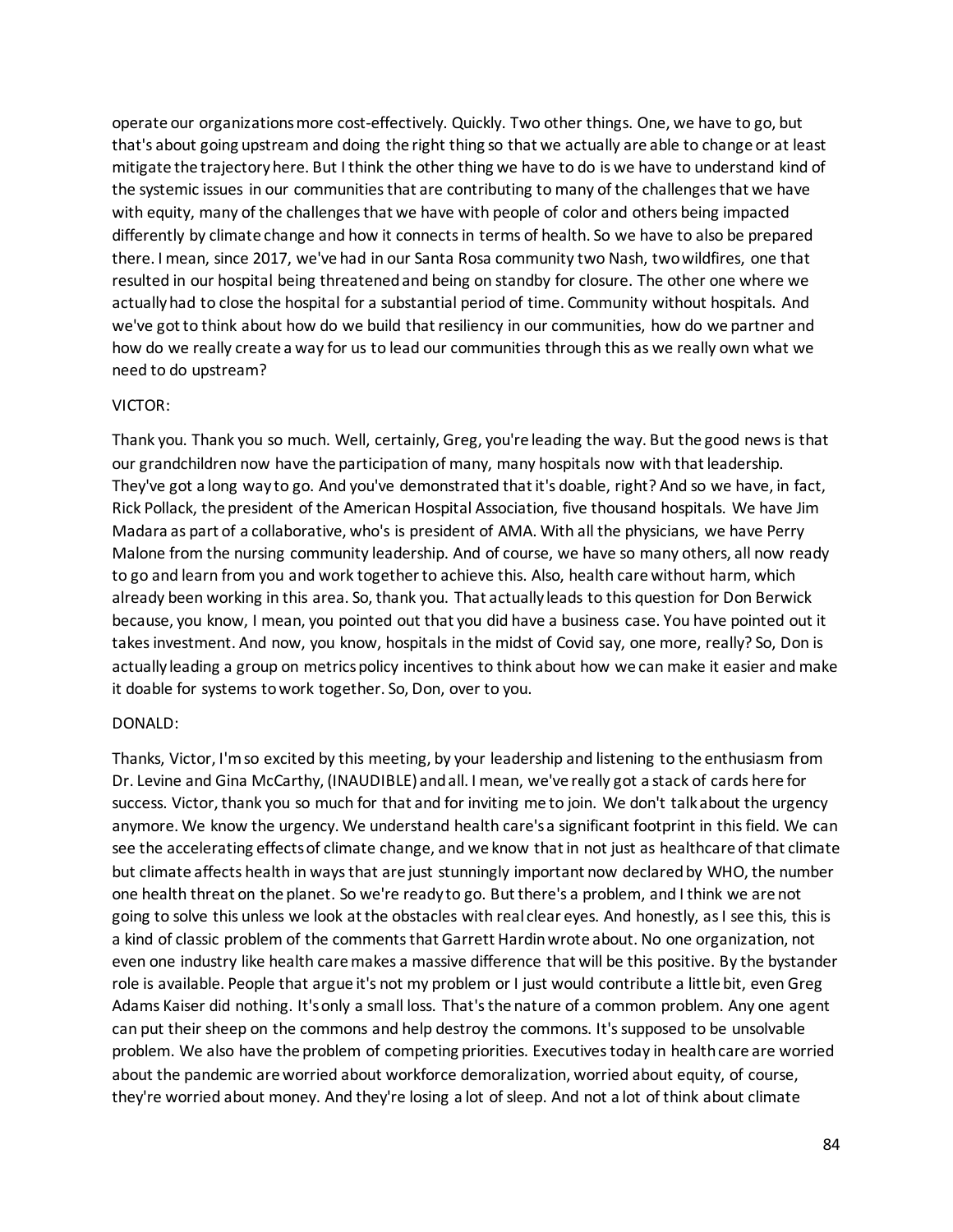change in their organizations, I'd say. And to adapt takes changes. Greg talked about what it took at KP to come together and kind of wake up and understand both the business case and the technical models. This also has another property, which is that it's not a fast emergency, which we're not bad at reacting to when things go wrong, you know, the child's caught in the mind, we get the child out. This is a slow emergency. It's accelerating but it's still capable right now of being ignored by people. They just don't realize the frog is getting boiled. So we have a real problem here. So, that's where I think the work you've established here, the voice and leadership of the NAM and the real deeds that are now going to make a difference are absolutely needed. We know from the work of the Nobel Elinor Ostrom, who I deeply admire. Nobel Prize winner, the first woman to win the prize, Nobel Prize in economics, who died, unfortunately shortly after that. But she she proved in her work. She won the Nobel Prize for proving that the problem of the commons is not inevitable. It's possible for communities to solve the problem when they all come together, and she's actually laid out the principles for doing that. Principles like understanding that there is a commons, defining the boundaries, coming up with metrics, tracking things, developing platforms for participatory decision-making, sanctions for people who are defectors from the group's decision to actually make a difference. So we kind of know what to do. Now, can the National Academy with the collective you pull together, Victor, do what's needed. Some of that is hard edge stuff. We're going to have to look at the regulatory and policy environment. We may want to consider conditions participation in Medicare too. To name one, that would be highly controversial. There would be financing issues, both, the business case that Greg talked about, but also maybe linking this to the area of quality and value-based purchasing that we're getting into a health care. That would be a change, a hard change or controversial change, but that hard-edge stuff, we need to deal with all together as a collective saying, it's time to get serious, as Gina said. There are certainly supportive steps we can take. I think clear metrics will be one of them. If we knew for every single facility in this country what its fossil fuel use is, what its carbon footprint is, we stand a chance of making progress, but if we don't measure it, we're not going to make progress. I think the academy has another wonderful role here, as does the collaborative, which is skill-building. I think there are plenty of willing people out there who would like to know what to do, but they don't know what to do yet. And Victor, you and your colleagues, our colleagues can arrange to build skills and knowledge just as you have in so many other fields, including my field, quality of care. The key here is to get started. The academy can and has and will work with clarity, with force, with confidence and bringing science to bear and trust and for, you know, getting people together to do something that only can be done together. Anybody can just be a bystander, but nobody should. And that's the case we're going to be making. Thanks for your leadership. I'm really looking forward to the next to tackling this.

#### VICTOR:

Thank you, Don, and I certainly feel that incentives matter. I mean, after all, in the profit world, there is this, you know, this tax credit that you can get. Now, what would we do in the nonprofit world? This is where I believe that Rachel Levine and of course, people like Andrew Witty from United and Others can think about what can we do to incentivize the hospitals who are facing challenging systems. I believe also, giving more grants for people to work on this issue, right? There's so many different tools that can be used. But I think one thing we've learned, of course, is that, you know, the hospitals and the practices can do this alone. A very big part of the health sector is the private sector, the biotechnology, the device, the pharma supply chain, which actually accounts for a big part of the mission of the sector. So, we're so pleased that Michelle McMurry is with us because I think what's unique about our collaborative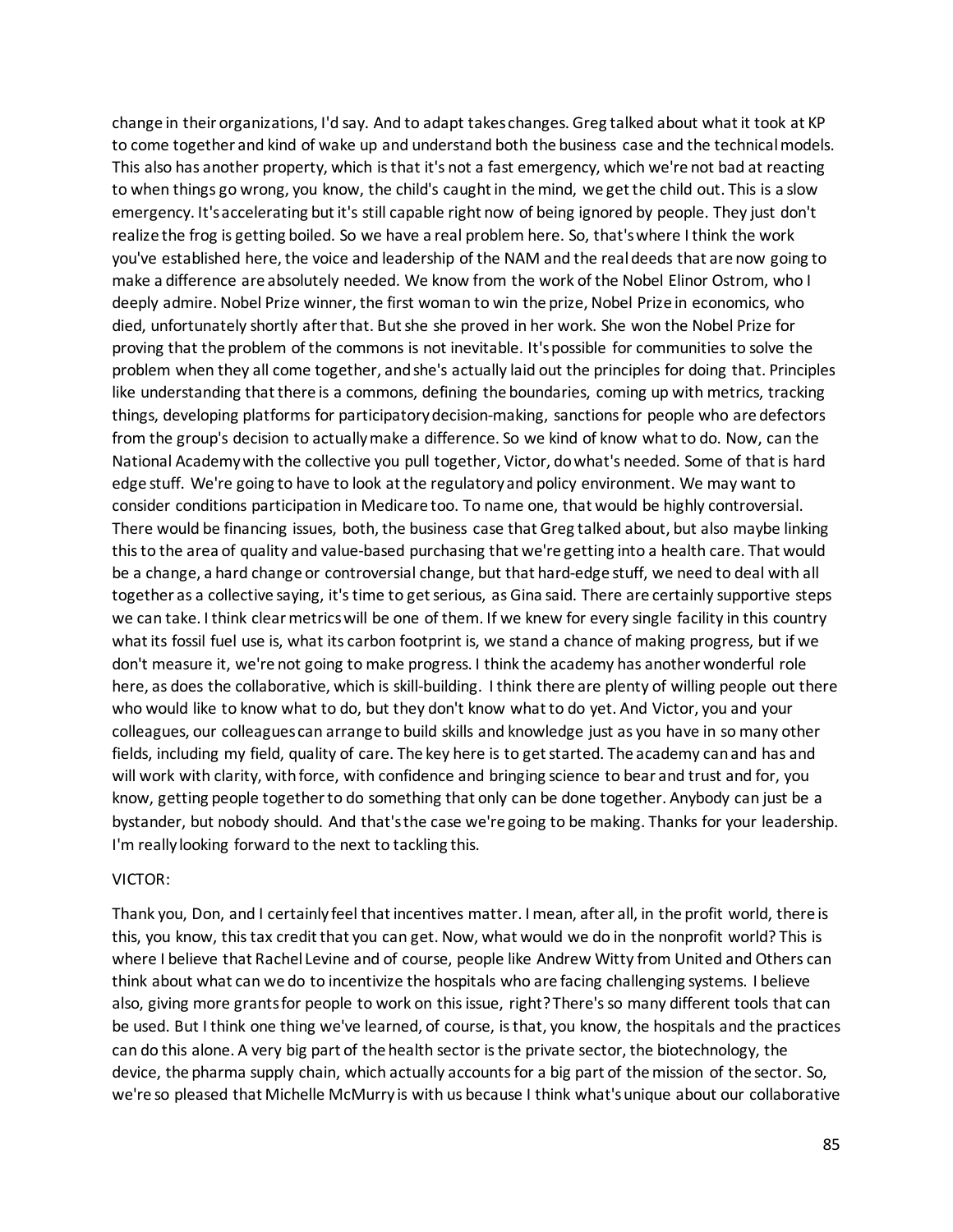is the fact we have her. We have many others for all joining from the private sector because they all want, they believe in this, they believe in ESP, corporate social responsibility. So, I want to ask Michelle, how do you see this? Because after all, you know, you have the most amazing biotechnology companies with you. Are they ready to join all of us to say let's set some goals together? Let's measure things together, and let's really try to make a difference. Michelle.

#### MICHELLE:

So, of course, more than ready. And I've got to say what an amazing panel. Some days I think I could listen to Don Berwick all day long. But it's such an incredible conversation. And thank you, Dr Dzau, really appreciate you bringing this group together, and also for your commitment to think big and really make sure we make progress on the most consequential issues of our time, including climate change. So, climate change is clearly out in front. And how we respond to our warming and changing planet will determine the fate of our society, and not just where we live or how we live, but the quality of our lives. So, climate change is spurring rising temperatures in sea levels, but also greater threats to public health, and from back vector-borne diseases for example. Those threats are particularly dangerous for individuals and families, with the least ability to adapt on their own. And their plights, their fates must remain central to this work. So we won't make substantive progress unless we're willing to set lofty goals, and even as we take practical and purposeful steps to reach them. So bio-members are doing just that. We were attracted to this issue for quite some time. Bio includes not just biopharma companies, but also agricultural environment companies, some of which are producing some of the solutions that our health care sector will need to address this issue. And others who are just farther along this path. For example, our agriculture Brethren have been tackling some of these issues for some time, and we have lots we can learn from them. So, it's a thrill for me to lead a diverse and active organization like Bio, and it's a home to companies, big and small, working in all of these areas. And we really think there's a role for agriculture and nutrition, manufacturing and health care. So like other members of the collaboratory, bios, health care companies are committed to carbon reduction, with many of them making impactful reduction commitments and holding themselves to it. These companies are doing so to improve their environmental footprint, which generates a positive impact on people and on communities, and also helps them recruit talent, which, as we know in this day and age, is one of the most precious resources that a lot of our enterprises invest in. Biogen, one of our member companies, for example, last year launched their Healthy Climate Healthy Lives initiative to eliminate its fossil fuel emissions by 2040 and advance action on interconnected issues of climate, health and equity. The company's 2040 commitments include powering its facilities through renewable energy, establishing new green chemistry targets for all of the R&D that the company does, transitioning to electric vehicles and eliminating fossil fuel-derived plastics. And, you know, people may think about straws or our plastic plates, but for a biopharma company that also includes test tubes and plates and the containers that contain reagents. So, there's so many ways in which our companies can really help contribute to the goals we're discussing today. But for all of our companies, biotech centers and investors, they're all committed to sustainability and addressing the climate crisis through science. We want to develop solutions that are shared and scalable to solve these challenges. And in essence, we're really kind of like the tip of the spear that we are discussing today. We can leverage our deep knowledge about the mechanics of life at the molecular level, we're biotech, after all, to accelerate solutions that cure patients, protect our climate and nourish humanity. And our members are using the latest technologies like CRISPR and synthetic biology to transition us all away from carbon. So, let me give an example or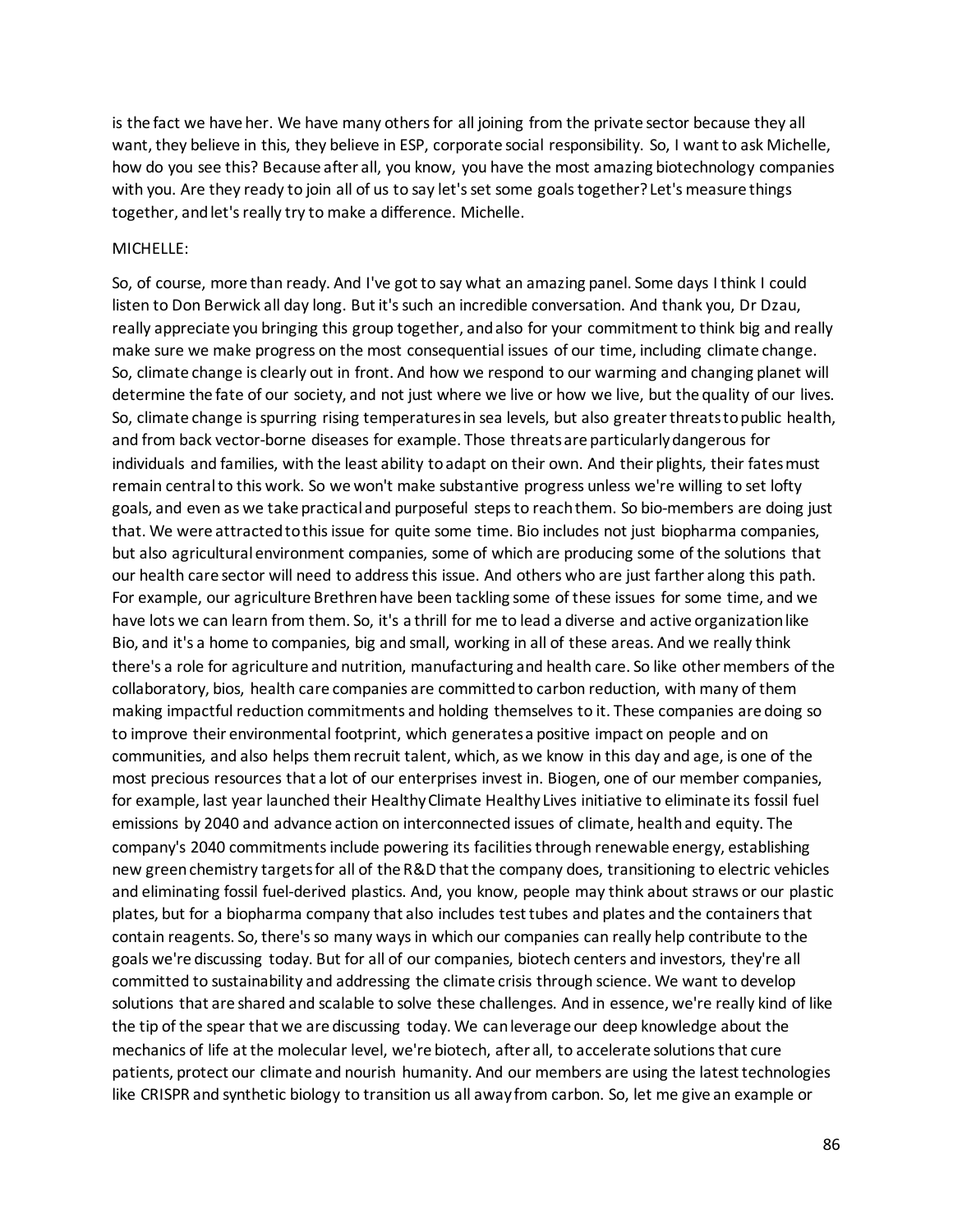two. So, Join Bio is a joint venture between Bayer and the synthetic biology leader Ginkgo, and it uses biotechnology to reduce agricultural greenhouse gas emissions by designing nitrogen-fixing microbes, which reduce the need for critical synthetic fertilizers. Genomic (INAUDIBLE) uses renewable feedstocks, as well as engineered microbes and fermentation to make less carbon-intensive apparel, footwear and plastics. And they do it all with fewer toxic ingredients. So these are just a few of the examples at the amazing science that can help us along this path. And bios really playing an important role, supporting these companies through advocacy, collaboration and education. And it's part of our job to connect these agricultural and environment innovation leaders with broader health care, supply chains and delivery systems. So we want impactful ideas and products from one corner of our membership to strengthen and increase sustainability of our other members and members throughout health care. So to that end, this meeting and this broader effort are important reminders that the pandemic revealed the profound connection between all living things. And emerging zoonotic diseases like Covid-19 will become more prevalent as our climate changes and human populations migrate around the world. So, mitigating climate change is one of the most crucial steps we can take to improve and protect public health. So thank you so much, Dr Dzau, it's a pleasure for us to join you on this journey.

# VICTOR:

Well, thank you. Thank you so much. And as I think about this, your leadership really counts when you're looking at large and small companies. It's not only large ones, because if you start the small ones thinking that way and being committed, then, of course, they will actually do the right thing as they get larger and larger. And what we're hoping, of course, through this collaboratory is to say let's have the private sector from bio to pharma to device supply chain and all your membership together to say we set goals together. And that, I think, is an effective way to get there. So, thank you. I should say that we have the CEO of the Supply Chain Alliance. We have CEO of Medtronic and many others, all joining this collaborative. So, I think that we have all the pieces together. But one of the really important issues, of course, is communication and education, particularly in health professionals. And you know, Renee, you have really, you're not only part of this working group but you have been leading a lot of efforts in this area. Tell us a little bit about what you're doing.

### RENEE:

Well, thank you, Dr Dzau, for your phenomenal leadership. I am inspired and full of hope. And I know that will continue throughout this discussion and beyond. It is really an honor and privilege to be here with all of you and my esteemed panelists. So, yeah, I'm going to reflect on the enormous opportunity.

### VICTOR:

Can I interrupt for a second? Congratulations. You have been selected as a member of NAM. We announced that today. Congratulations, well-deserved.

### RENEE:

Thank you. Now, I'm deeply humbled, and it'll be one of the greatest privileges of my career to work with you and the rest of the academy on this effort. So, yeah. So, I think to that point, I mean, there's an enormous opportunity to engage in the increasingly activated 22 million health care workers in the United States, or 40% of all US workers. This largely and tapped legion exists in all corners of the country and are bonded like all of us here today in a common mission, and that's to improve health, prevent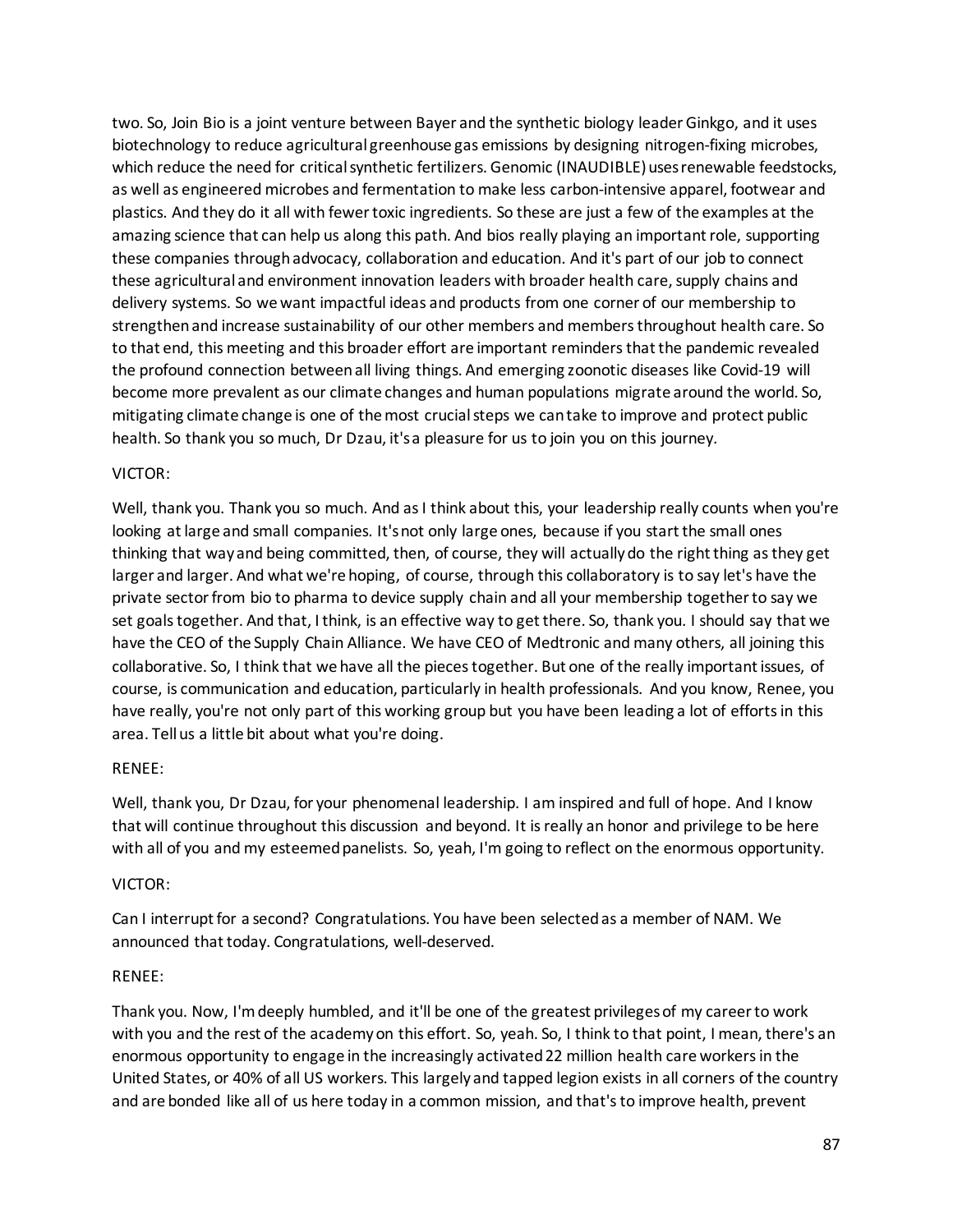harm and accelerate health equity. So, I'm going to highlight three key opportunities. First, connecting to our mission. Second, connecting or creating a new toolbox. And third is catalyzing transformative, mission-driven change. So first, for too long, climate change has seemed peripheral to clinical practice and disconnected from the day to day lives of those in the medical community. And that's been a driving underlying issue for us in our work, because climate change is not distant or unrelated, and it's fundamental to our mission. It's contributing, as we've discussed right now, to individual-level health harms, creating and worsening inequities, making clinical practice harder, disrupting health care delivery and threatening the delivery of high-quality care. So there's two patient examples that exemplify this. And their primary diagnoses may differ, but both patients share a common secondary diagnosis that is often missed, and that's climate change. Because secondary diagnoses are just conditions that make it harder to treat or prevent the primary. The first was an elderly man with a heat stroke whose wife called 911 because he was acting confused during a record-breaking heat wave here in Boston, and he was found to have a core temperature 106 degrees Fahrenheit. Now, a recent study found that more than a third of heat-related deaths in over 200 US cities were attributable to climate change. The second is a springtime asthma exacerbation on a 30-something-year-old female. This is a common thing we see. But climate change is responsible for about 50% of the observed trends of longer pollen seasons and 80% of higher pollen concentrations. So the diagnosis of climate change is there, even if we aren't always making it. Yet that this treatment of this diagnosis falls outside of our usual medical toolbox, which is why the second point is so important, and that's that health professionals across the spectrum, doctors to nurses, to social workers and across the practice spectrum, so from retired to practicing clinicians to trainees, we need a new toolbox to face this unprecedented challenge. And first and foremost, we have to communicate these connections because as we've discussed, evidence shows that health professionals are among the most trusted messengers to disseminate this. And we have a unique and unprecedented ability to put that human face on climate change. But we also have to help clinicians adapt their practice easily and seamlessly, guided by evidence to identify their most vulnerable patients and intervene. Notifications, for example, could be in the electronic medical record and can highlight patients who are at higher risk due to their home address, occupation, medical conditions or medications, and can prompt screening and interventions. And we have to create pathways to train the next generation of leaders. This brings me to my third and last point, and that's the fundamental need for transformational change, which includes unprecedented collaboration and coordination among the legion of health professionals across the US and the globe. Because we've seen with the Covid-19 pandemic that the health care sector can rapidly mobilize and adapt if there are sufficient motivation and necessity. So, we have to connect back to that mission with urgency, which we've already highlighted with clear objectives and sufficient resources. And we have to rapidly accelerate implementation on a scale that we have never seen before, because every fraction of warming has implications for health in our health care systems, and our mission mandates that we cannot rest until health is fully protected. So this means we have to get to the root cause, as we've discussed. But we don't stop at a 9% reduction in systolic blood pressure for hypertension. Similarly, our goal has to be a 100% reduction of greenhouse gas emissions even beyond our own footprint. And US health care efforts to decarbonize could be the first domino to fall, serving as that catalyst that accelerates wider transformative action, using, for example, its economic influence to push those vital levers within the electricity sector and the supply chain system. So, in conclusion, we are the sleeping giant and we are awakening. And the heart and soul of this medical community is and are the health care workers. And we are fundamentally woven together in this common mission and uniquely positioned to model the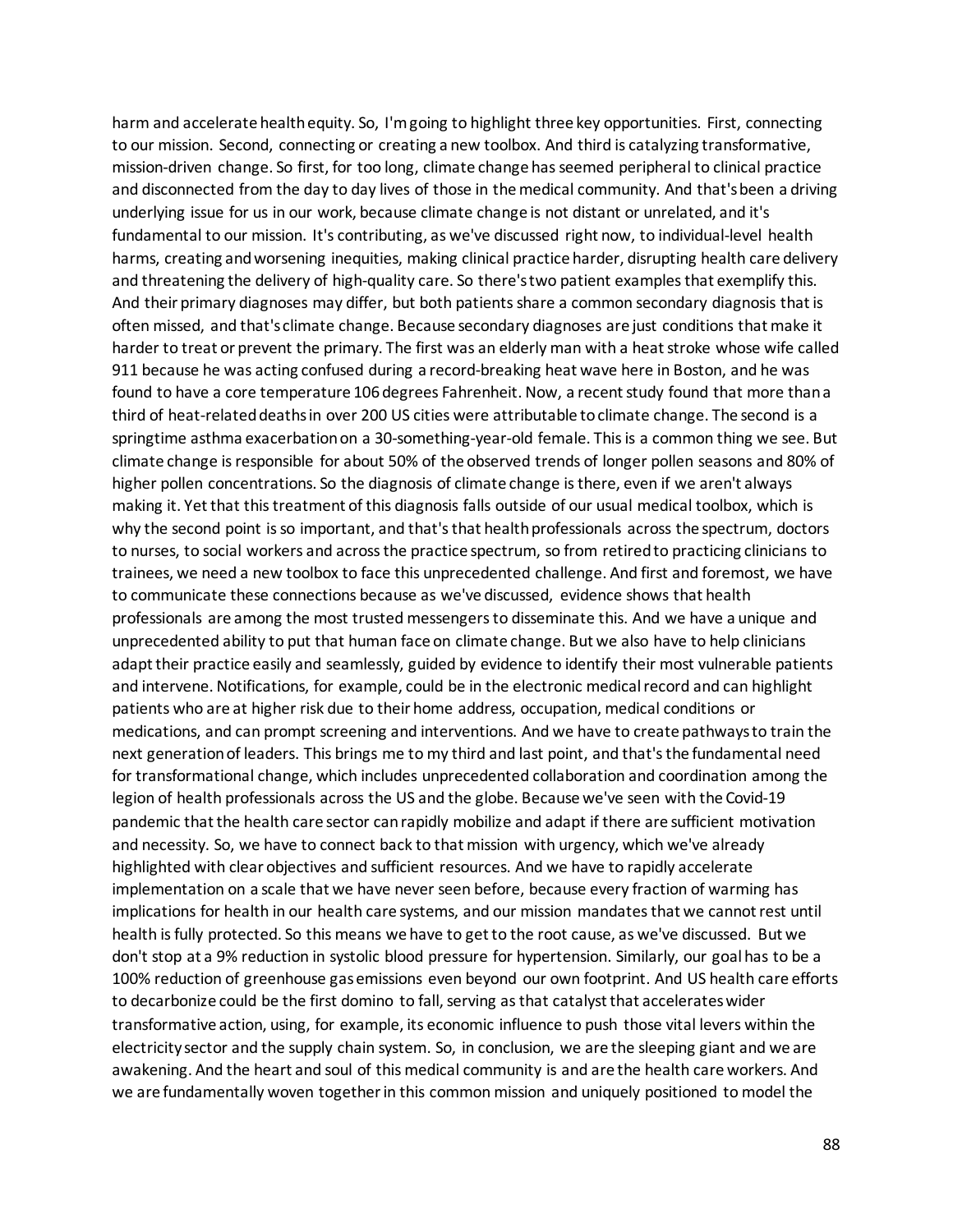urgent, unprecedented, transformative action that's required, creating sweeping change not only within our own walls, but always keeping our eye on that true goal that our mission mandates. Because, and this was what drives my work, is that if we don't do it, who will? And we are on the cusp, emboldened by this effort to convene here today, and we will achieve it together. Thank you.

#### VICTOR:

Thank you. Now, do we have energy and commitment or don't we have, right? It's amazing.

### MICHELLE:

Victor, I'm going to start standing up and saying, Amen.

#### VICTOR:

Exactly it. Yeah. So, let me go to Howie, another newly elected NAM member. Congratulations, Howie. And you know, Howie, you've done so much in this space. And because I thought of you when I say, look, a really important part is innovation research where we need to go. But in your recent job in this trust for public land, you really, which is not in the health sector, but the plan is to look at three core elements, health, equity and climate action. So, you have demonstrated how important it is to think about across sectors. So, Howie, tell us a little bit about what you're doing and help us think about where we need to go in our research.

#### HOWARD:

Victor, thank you so much.

### HOWARD FRUMKIN:

What a full an inspiring day this has been, thank you for your leadership and vision and what an honor it is to join your president's forum with this distinguished panel, especially, as you said, as a new member of the Academy. Thank you. All right. Let me start by addressing research and innovation, building on the many excellent points made by speakers during the course of today and in the case of research, building on a bookshelf full of research agendas published on climate and health. I'd argue that we need purpose driven research. Research designed to deliver the knowledge we need to enable us to do what we need to do as a civilization, a nation and the health profession to succeed at what can only be described as a rescue mission. So what do we need to do? I'm guessing all of our to do lists would look pretty similar. And what do we need to know in order to do it? I'd propose six categories of need to do and six categories of need to know. First, we need to anticipate and understand the health threats, the research question, how does climate change threaten health and who is most vulnerable? How is the nutritional value of foods changing, how are vector borne diseases spreading? How is young people's mental health being affected? This is the diagnosis. Second, we need to adapt to unavoidable health threats. Research question what protective strategies and practices work, especially for the most vulnerable? How much does tree canopy help cool urban heat islands? A question I'm helping to address the trust for public land. How to cope with episodes of wildfire smoke. How can relocation from coastal areas best and most equitably protect affected people and communities? Third, we need to decarbonize our entire economy, energy, transportation, agriculture, buildings and more. The research question, what are the healthiest ways to decarbonize? How do you design and build deep green buildings that deliver plenty of light, clean air, opportunities for physical activity and other human needs. How do we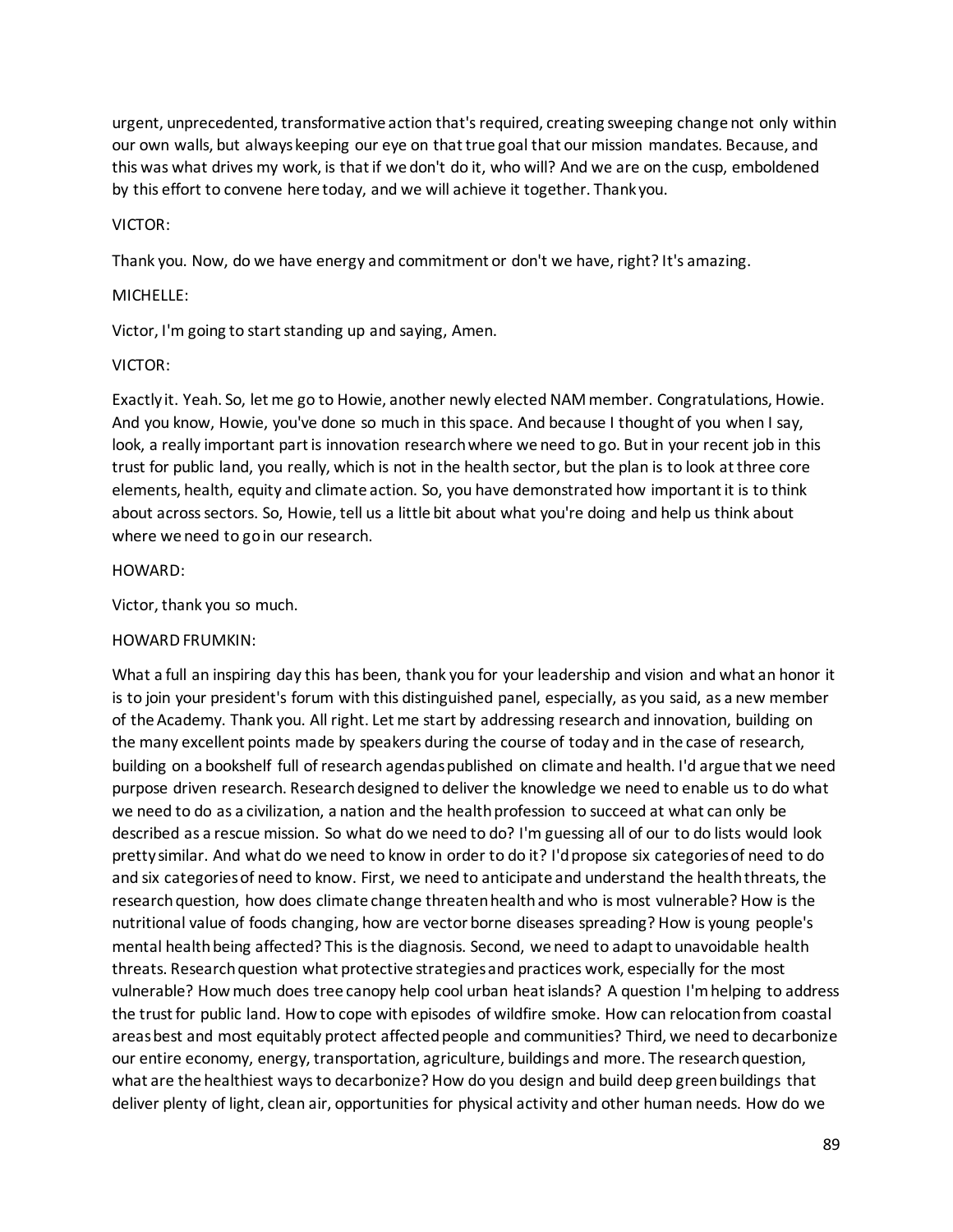ensure that wind turbines and biofuels don't inadvertently harm people's health? First, we need to drive ambitious mitigation targets, especially with Glasgow approaching. The research question, what are the health benefits and associated cost savings of decarbonizing? This is research at the interface of health and economics. How much money do we save by closing coal fired power plants, by increasing walking, cycling and transit use? That leads to the fifth we need to influence public and policymaker opinion, especially with key legislation now hanging in the balance. Research questions, what are the most effective communication strategies? What are the political and social barriers to change and how best to overcome them? This is social science and policy research blended with biomedical research. Perhaps the most pressing questions of all, given the urgency of the climate crisis, how do we frame climate action and ways to persuade skeptics? How do we effectively combat disinformation a topic throughout the course of today? How do we counter the undue influence of the fossil fuel industry? Sixth, we need to clean up our own house, as many have pointed out the research question. How do we decarbonize health care and safe, efficacious, cost effective and climate resilient fashion? This includes developing new materials and manufacturing processes and testing low carbon practices such as telemedicine. It also includes prevention research, since less demand on the health care system from fewer sick people reduces its carbon footprint in health services research to eliminate needless treatment, administrative waste and other avoidable contributors to our carbon footprint. Finally, as for innovation, we need to support innovative methods development, interoperable health and environmental data systems, modeling and forecasting techniques with big data analytics and AI health impact assessment techniques. Much of this, by the way, aligns very closely with the needs identified in (UNKNOWN) COVID 19 Working Group in the context of that crisis. We need greatly enhanced training and career pathways, careers in climate and health research need to be as well-supported and sustainable as careers in oncology or cardiology research. Because so much of this research links health with other domains, such as energy, agriculture and urban planning. We need innovative funding mechanisms that crush silos. We need NIH and NSF to team more effectively. We need NIH to co-sponsor research with such federal departments as agriculture and transportation, and we need private funders to fuse their health and environmental funding. Finally, we need bold institutional innovation. One example as Marshall Shepherd said earlier, we need promotion and tenure criteria that reward active engagement outside the ivory tower. Another example I and others have suggested an NIH National Institute of Climate Change and Health. If you don't like that idea, what are other ways to combine a clear sense of mission, expertise, creativity and nimbleness in the institutions that drive research on climate change and health? So all for effective research that tells us what we need to know wool for innovation to get us there in all, for the full-court press that every speaker has endorsed. Thank you, Victor.

#### VICTOR DZAU:

Thank you. And as you know, there are now more and more foundations interested in funding, research in the intersection of climate change and human health.

(UNKNOWN) one of our partners. Foundational sponsors is certainly working that. And we're going to bring more foundations into this space. At the same time, I believe there's an option for NSF and and NIH step up and I'm sure there's a lot of opportunity there as well. So thank you. So maybe I can go back to Dr. Levine and ask this question, is the Biden administration's as you heard from Gina McCarthy and yourself? It's all of government, all of society approach. Bring all the pieces together to make it work. Now, as you heard, it's a complex puzzle of all the pieces to fit together. So NSC goes to COP26 to say, let's commit US to these goals, which I think we all support. How do you advance see advancing this and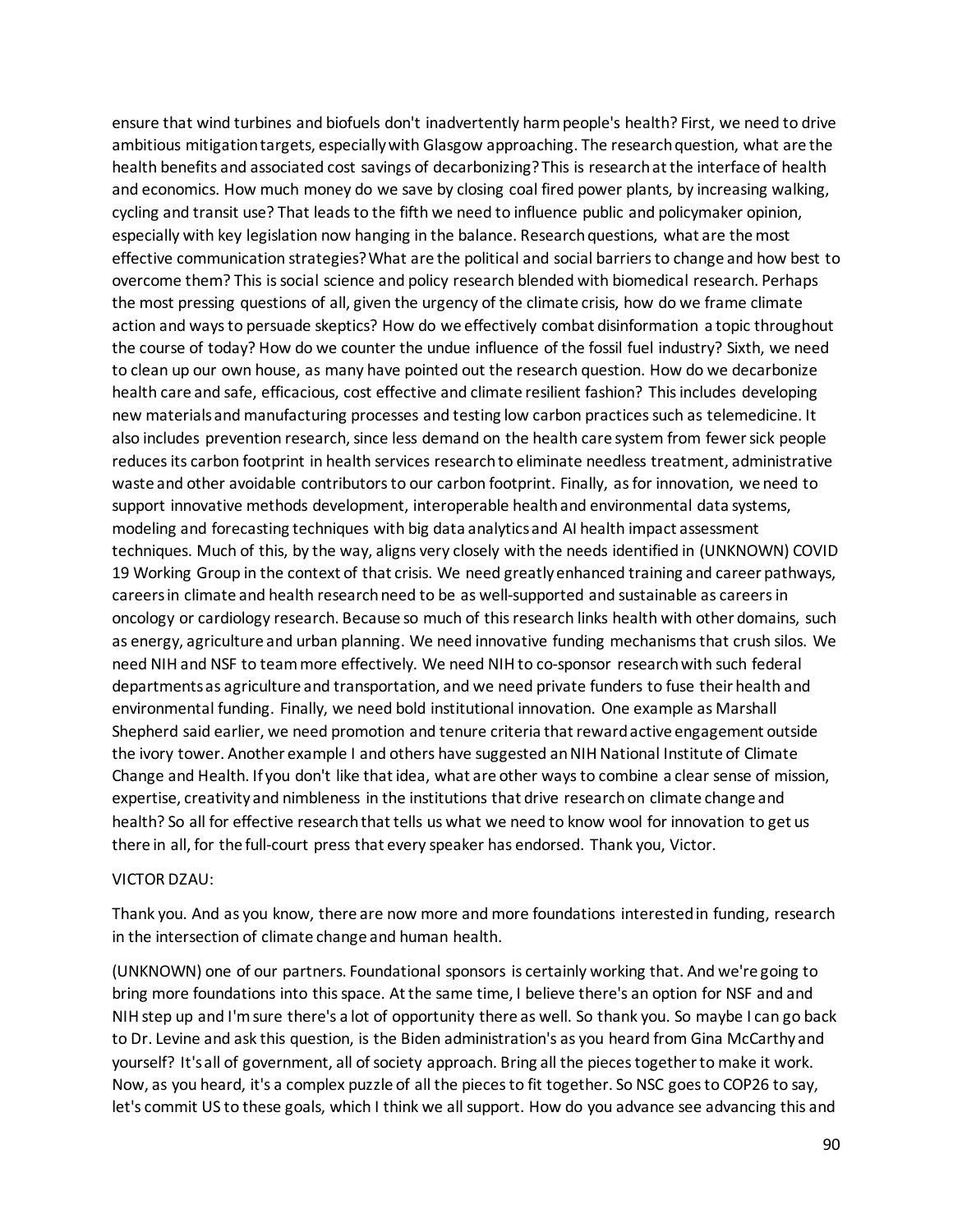how in particular, can we work with you to advance some of those? I would say pretty complicated issues.

#### RACHEL LEVINE:

Well, thank you, Victor, for that question, so as has been noted, the Biden administration is firmly leading the call to action on climate change and in regards to climate change and health. HHS is really the model of interagency collaboration. So CDC and NIH have been leading partnerships with other other agencies, such as NOAA and NASA, and working through the U.S. Global Change Research Program. What we're hoping for is this new office of Climate Change and Health Equity will really be the tip of the spear that we will have a focus within HHS and sort of bring it all together with the all of HHS approach to focus on climate change. HHS is a is a big organization. It's far reaching and so we need within our house to align all of our divisions to work in a collaborative, integrated fashion on climate resilience and mitigation and addressing the health effects of climate change. And so we are, you know, the office is small but mighty. It's only started in the last month, but we're already actively participating with federal interagency groups to provide that structure to expand the collaborations on those climate change and health issues I had mentioned. But we really want someone to partner with our regional offices. Our regional offices work really closely with other federal agencies, but they also work with the state and the local health departments and other stakeholders in the, in those regions where we have to extend our whole government approach, you know, just to states and two cities as well. It's not enough for the federal government to say, OK, we really need to to have collaboration with state and local health departments and state and local governments as well. In addition, my office actually is home to the Interagency Working Group to decrease risk of climate change to children, the elderly, people with disabilities and the vulnerable, as well as the bi annual Health Care Readiness Advisory Council. So, you know, we're going to be working across the agency and across the administration. And again, we have to have that that very important health equity lens because we know that the challenges of health equity and the depth of health disparities that are in our country. COVID 19 has shown us that like nothing else. And so it's going to be the same with climate change. So same communities are going to bear the brunt of climate induced risks. We've talked about extreme heat, poor air quality flooding, weather events, vector borne diseases. And so we have to ensure that health equity is front and center as we all work to reduce our carbon footprint.

### VICTOR DZAU:

Thank you. Thank you very much. That's sounds like a great plan. And so we're there to work alongside with you and to make it work. Now, point of view, you know, this question is to Greg, Don and Michelle, because I think we all agree that we can measure and of course, a famous person said, you can't improve what you don't measure. So the question of measurement comes up all the time. And you know, we need standards, what we measure. And to Greg, you know, you measure in your system, what do we need to measure across all hospital systems? And to Michelle, what do you measure across the industry and what are the needs for standardization? Is there actually people coming together to say, let's measure this and we agree with to measure and to Don the whole idea of scope one scope to scope three? And you've done so much in the past of measuring, you know, I keep thinking about quality like I used to be the hospital CEO and of course, every single board meeting, every single management meeting. We look at how we doing quality and safety, how do we get that to measure these things whereby we can say, let's be transparent and then we can be accountable. So anyone want to start first?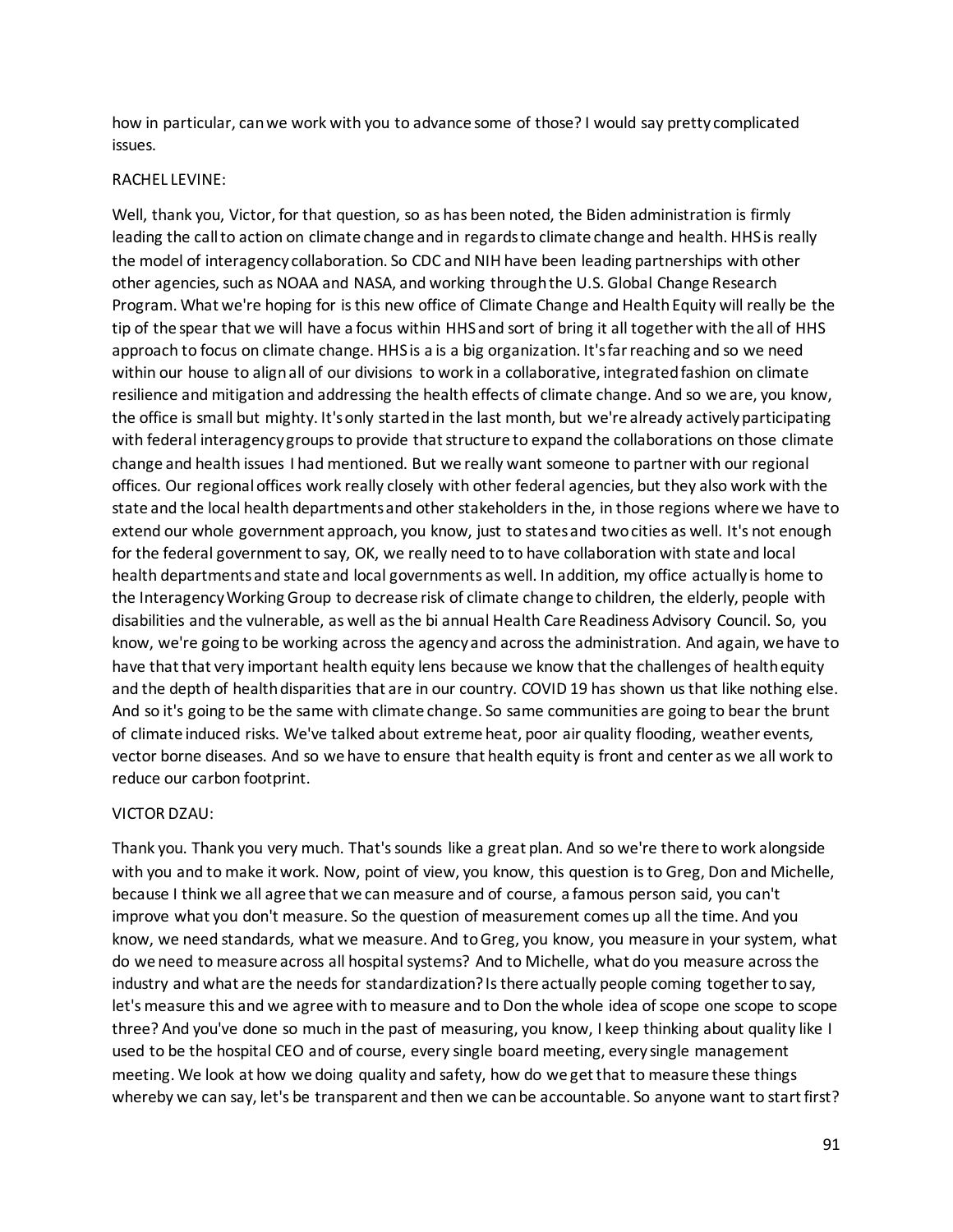### GREG ADAMS:

I'll offer, sure I'll offer a couple of thoughts. One, it was very important for us to have the vision and the goal and to be able to articulate that to the organization. Two, I talked about the work we get around a business plan being clear that we could get a return and we connected it to health. And then, as I would say, everyone or a large part of our organization was energized by this work and we connected it to health, we connected it issues of inequity. So, so people not only understood and understand the urgency, but they also understand how it really connects to what we're doing every day. But we measure by facility. I mean, where are we with kilowatts per square feet? Where are we with can a (UNKNOWN) use per square feet for gas? So I think having those metrics of being able to hold the organization accountable is important. The other thing is a plan, having a plan and being deliberate about how we're going to exercise and operationalize that plan. We are actually in the process of working through, you know, when and what should we set as a target for what will be net zero neutral and working it people are owning. It came to me two weeks ago, but when we looked at where we are and how we're preparing, the plant isn't solid enough. And so we have to be deliberate. We have to be focused. Now, when I think about health care as a whole, if you look at what we did and done and our colleagues, the issue is can we begin to look at the health care industry, create the goal, begin to identify the steps in the plan and began to identify what are we going to measure by hospital by, you know, pharmacy organization. I mean, there there are many sectors of health care. So I think having kind of this comprehensive coordinated plan as somebody mentioned for all of health care is important and I think it can be done. And I think people are at a place where, I, people are ready to own this and people are ready to leave. I think COVID taught us what we can do, and I don't think we should lose that momentum.

#### VICTOR DZAU:

Thank you, Michelle.

### MICHELLE MCMURRY-HEATH:

Certainly happy to jump in. This is an area where I think we have no shortage of measurements. The question is just can we agree on which measurements are meaningful? And that's where the question of standards becomes very important. You know, we're all clear. You know, when Gregg was talking about being climate sensitive as being making good business sense, that is wonderful when you have very motivated leadership, but even for the leadership, that's less motivated. Having clear metrics that lets organizations capture the value of investing in preventing climate change is critically important. So people want to know exactly how much greenhouse gases they have they have prevented. They want to know that using biofuels has had an impact. They want to know that their actions result in something that they can measure be held accountable for and also get credit for when they've done a good job. And that's why I think the Action Collaboratory can be incredibly important to make sure we're all working from the same playbook.

### VICTOR DZAU:

Yeah, I quite agree with you, I think if one of our planning meetings were heard very clearly from many of your colleagues, we ready if you can bring us together to standardize what we measure. I think that we'll be all ready to support this. I think that's really a very exciting. So Don, I mean, you know, you've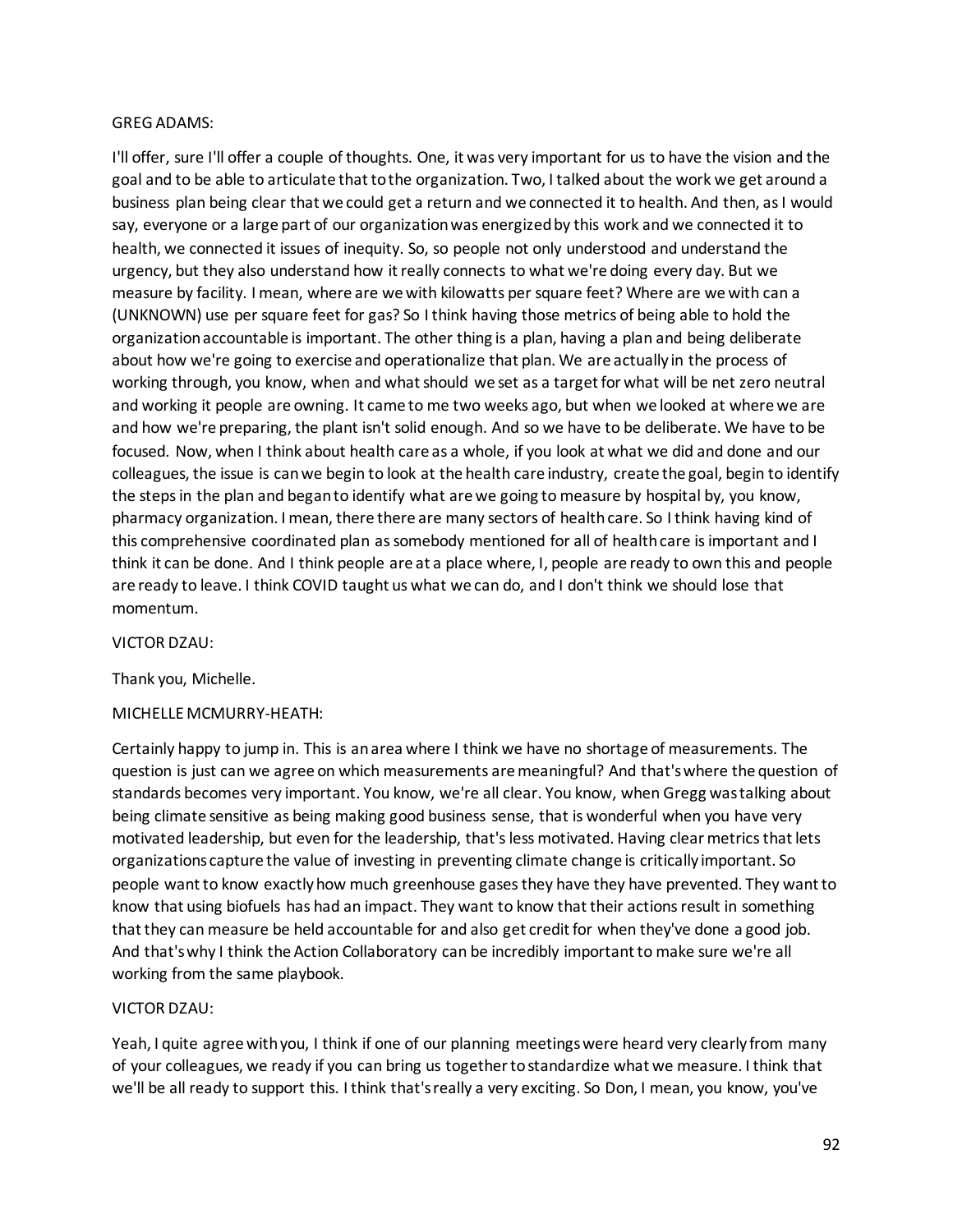gone through this before many times. How do you think we can move this forward? I mean, it certainly is the. Hope of the collaborative that we won't come up with measurements and, you know, it should be co-design. You know, co-agreed upon what we can measure and be meaningful what we measure. But you know, nobody likes a proscriptive top down to say, thou shall do this, but still, we need to measure what matters. So Don, what do you think?

#### DONALD BERWICK:

Yeah. Of course, the the context right now is we realize we've overshot on measurement and output or too many metrics out there. So there's a very important part of the quality movement now is to get the metrics more under control. So we're kind of swimming upstream, but we need them. We have to have them. My guidelines would be three things simple outcome oriented. That is what we care about. And now so I would hope in the great work I'm doing with Liz Fowler. Liz Fowler is my co-chair of the of the policy, finance and metric subcommittee who set up and I'm thrilled to work with. I think CMI might actually have something to contribute here. But yeah, simple view now an outcome oriented, the outcomes I think we ought to be looking at are carbon and fuel and fossil fuels. I think that possibility use and I think I will certainly rely on we should rely on the wonderful work that many have done health care without harm and others to develop as a candidate said. But I'm going to be a little obnoxious, pushing our collaborative to settle on something that if we get them wrong at the start, will change in later. But without measures, or we're not going to make enough to make a kind of progress. On the quality front. If I can say one more, I think absolutely there is a real strong nexus between this endeavor and the right parts work for the next four decades, improving quality. Jody Sherman is one of the people you recruited into this effort has these points very eloquently. The opposite of quality is waste. That's what we teach in my field. When you're doing what matters to people, that's quality. When you're doing what doesn't matter and doesn't help, that's waste. And so the whole quality movement needs to be oriented around not doing things that don't help. Waste of equipment, supplies, ideas, procedures. And we know the research shows there's a tremendous amount of waste in health care. So these align really, really well. And if we focus on the relationship between the improvement of quality and the reduction of the carbon footprint, we're going to find lots of possibilities here. So I find that I find that pretty exciting. And I believe that what Greg has said and which we're going to have to work hard to make the case for in the industry that actually given that linkage, when you work on improvement and carbon, you get decarbonization and cost reduction at the same time. I think that may be true. And if we can prove it, it'll really help.

#### VICTOR DZAU:

Yeah, we got to do that study, isn't it right? Look, you really just case the economics, I think is there. Nobody's quite done it yet, but it's like there's an issue in quality as well all the burnout. And you look at how much economic loss from people turning over and quitting the workforce. That's another business case. So there's so much that we can be doing.

#### (CROSSTALK) You know

### GREG ADAMS:

You look at our numbers, I actually reviewed them and that our CFO wouldn't let me use them yet. But look at the process, look at the numbers because I do believe that that is real and I expect those savings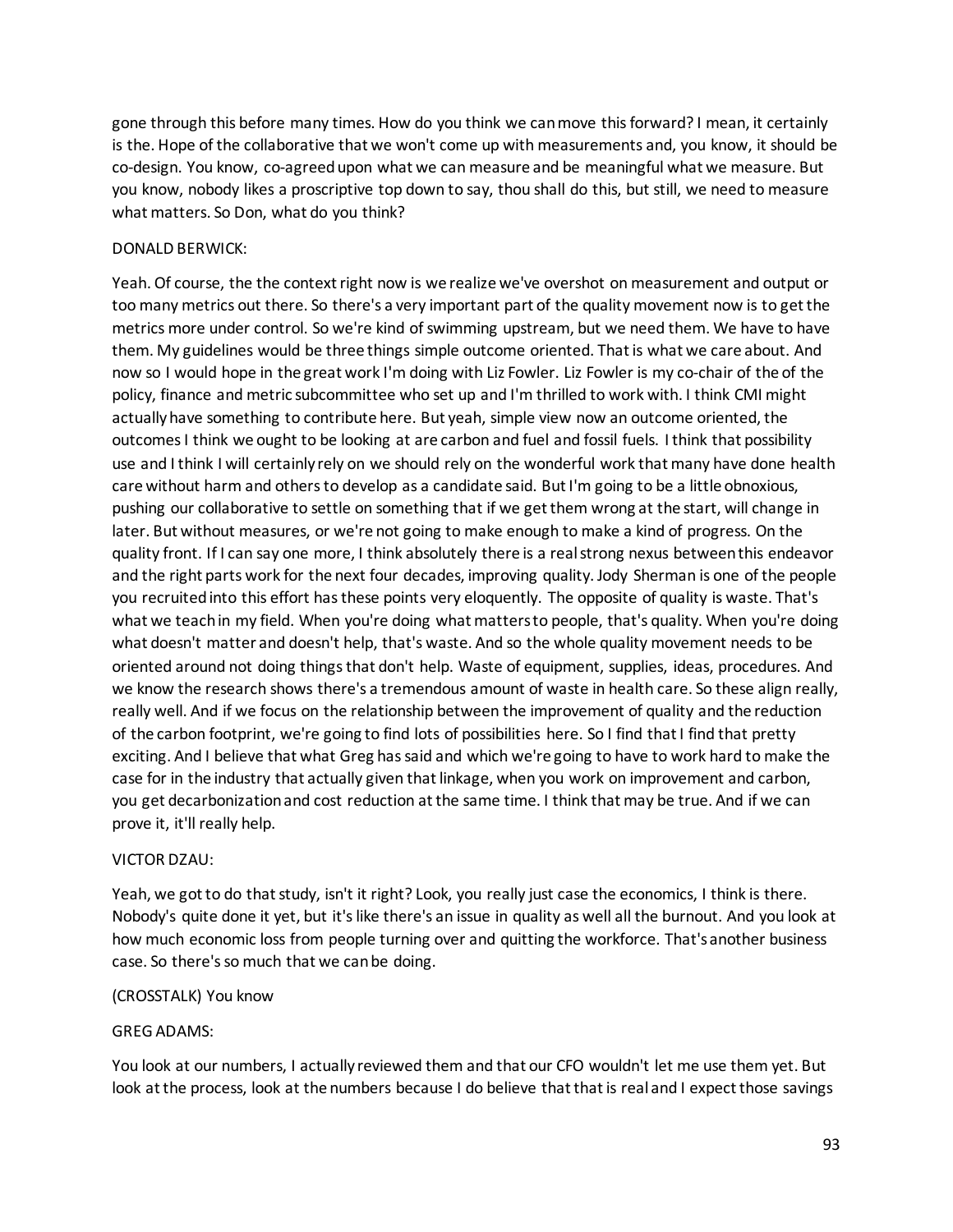to increase over time. So I think there may be a methodology that we can share as we kind of take this on.

# VICTOR DZAU:

Well, this is one of the goals of our grand challenge collaborative is to really do the study as well, so people know there's a real case here to be made. And as Don said, the tools of how to do this right. Everybody saying, OK, I'm ready to do it. So what I need to do. But Greg, you raised another issue. You had a full time. I think you called it. I couldn't remember you call it, but I suppose the sustainability officer. I mean, do we need to actually elevate this position, just like with quality in hospitals and the systems whereby it's a focus on the individual to deliver, the results at the highest level.

And I think there's questions for everyone, I suppose.

# GREG ADAMS:

I would say, I think the issue, if we truly believe that and we do mean we've heard anyone say that this is a health care issue. You know, it's actually a primary issue in addition to being secondary. I mean, when you see a entire city burned to the ground, a hospital evacuated and then you have the, you know, the emergency rooms and people meeting and seeking care as a result of all the respiratory issues. It is, you know, and you bring that together with equity and the issues that we've got with disparities that we bring all of these together. And and you look at COVID and how we got there and it points to really a crisis. And I think, you know, again, I said earlier, if you look at what we've been able to do with COVID. I mean, it's a symptom. And what we're really talking about is how do we get to the systemic the groundwater issues? And the only way we will get there is if the resources and the focus and the research, the data has got to be there and people have got to own this and they can't own it, as you know, on the side of their desk. They've got to own it. And we've got an elevated to the level of importance that aligns with the mission that I started with because we are not contributing to the health of our communities. We're not living into, you know, really maximizing the health of individuals unless we bring this together and own it and put the resources behind.

### VICTOR DZAU:

Yeah.

### DONALD BERWICK:

Is going to mean it's got to be in the boardrooms and the executive suites.

### GREG ADAMS:

That's exactly right. Exactly right.

# VICTOR DZAU:

So how we, I mean, we just talked about research, right? Research that's going to make a difference. Right. Research that is going to drive changes. So I'm thinking what you said earlier about, you know, the funding, the financing, et cetera. How do you bring together researchers from both the climate sector and the health sector together to say, yes, we need to collaborate, we need to bring convergence, we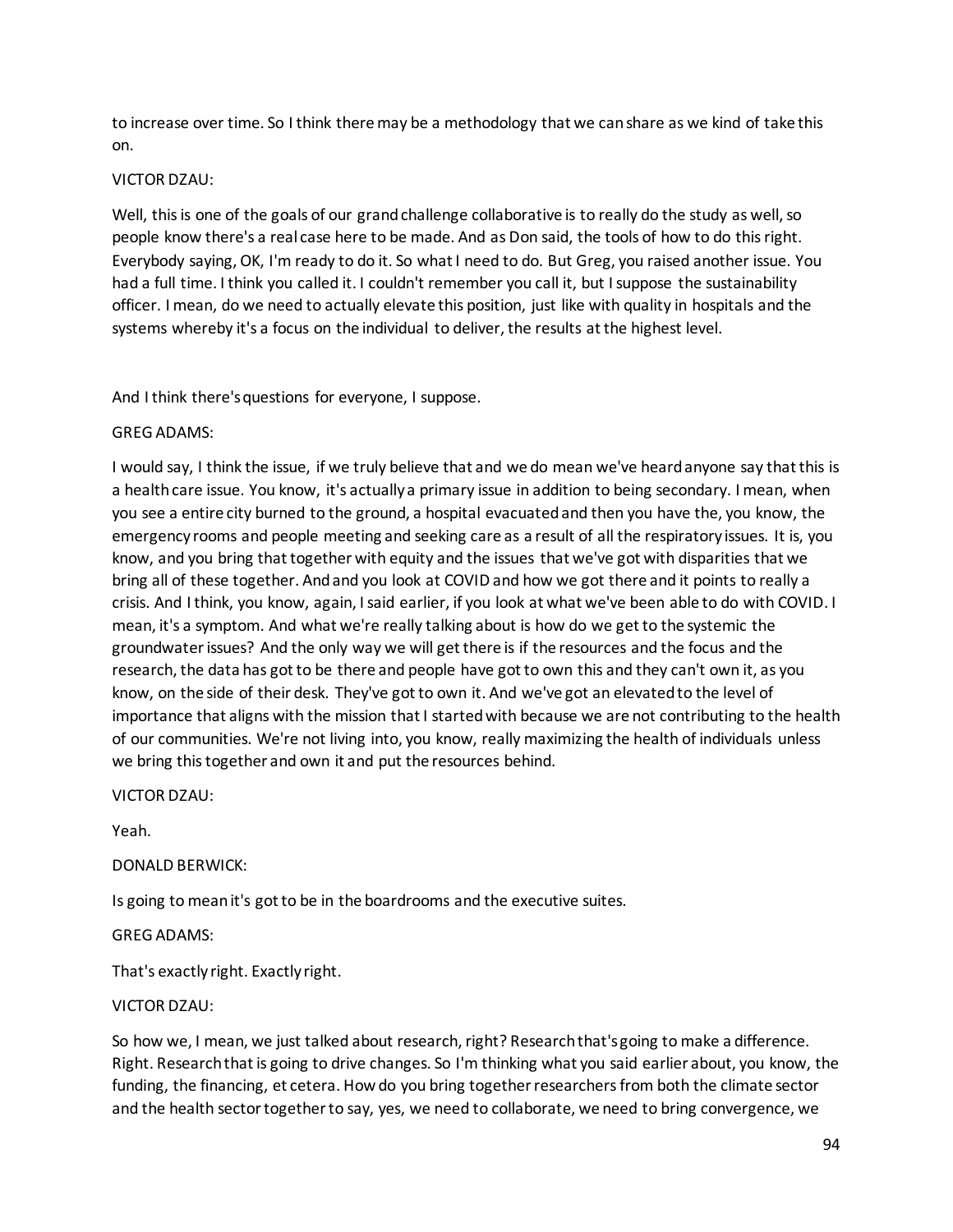need to bring different sciences together to really drive the change and then being able to measure impact and being able to take research into application.

#### Your muted.

#### HOWARD FRUMKIN:

You would think that by this point in the pandemic, we all would have learned to turn off our mute buttons (LAUGHTER). I guess they'd start early in the pipeline. Several people have mentioned Renee and others that we need to think about how we train people. Now, if I could tell a story when I was getting ready to go to medical school back just before the First World War. The courses I had to take were biology, chemistry, physics and math. My daughter, when she was getting ready to look at medical school, had to take the exact same courses, and she said to me, Dad, does it make any sense that that hasn't changed in a generation? Shouldn't we all have to be taking ecology, evolutionary biology, behavioral science? Aren't those things as important to understand health and context as the basic sciences? Well, there's some truth to that. So thinking about interprofessional education on a broad scale, training our health professionals, both practitioners and researchers to be, if not fluent, at least conversant in urban planning, in parks and green space and transportation and energy and ecology. This is really the new reality for medicine, so it's a transformation in the way entering and rising professionals think. Then we need leadership. And so I think we need mentorship and career pathways with funding, but also with models of the kinds of synthetic research that you asked about. So that young people can be as inspired by that kind of research as they are by existing (UNKNOWN) now. And we need host siloed funding. That means funding that doesn't stay categorical, but actually attempts to answer crosscutting questions like Let me call out Robert Wood Johnson Foundation, Rich Besser for funding investments both in research and an application, how changes in community structure can both tackle the climate crisis and advance health. I call out Kaiser. So, Greg, congratulations. These are community benefit investments that actually look to the environment around hospitals to create healthier communities through physical infrastructure, something that probably ought to be much more common and would inspire health professionals to think in this synthetic way that we need. So I think from the beginning of the pipeline to the pathways available for career building to the funding available to support this research. There's a set of answers.

#### VICTOR DZAU:

Perfect segue way to Renee. She has that ambition now, Rene has tell me whether you're getting traction from the program directors and the deans from, you know, and this is all interprofessional training as well. So how do you going to try to move forward this issue? I would say the good news, as you know, is in our collaborative, we do have WMC and Many other educational organization is part of this. But talk to me about, how do you imagine us doing this an effective job?

#### RENEE N. SALAS:

Yeah, well, I was reflecting on the concept of measurement. And I think it's something that has really resonated with me because we think about vital signs, right? The things in a chart that are prominently displayed and as we gain increasing recognition of how climate change and air pollution and environmental racism and how these things impact the health of our patients, we have to elevate them.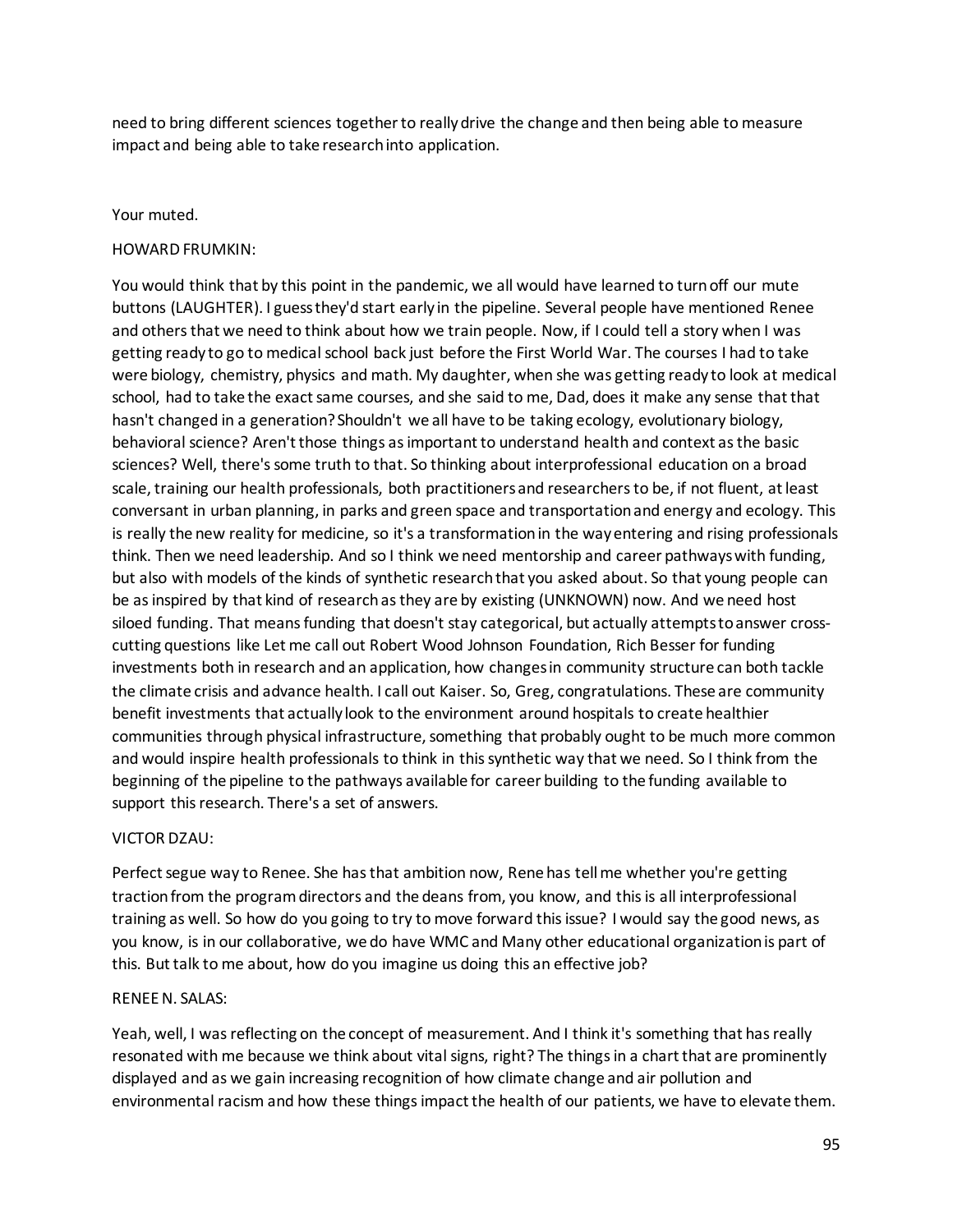And a key way to do that is education. So, the collaborative is enormously well-placed to be able to act on these key levers of action in order to educate and activate this enormous legion of health professionals around the US and the globe. Now, so many educators sort of get a little nervous when they think about they have to add an entire new area to their already packed health care curriculum in medical curriculum. But I challenge people that we're adding a climate lens to what people are already learning, and all that means is trying to view whatever it is that's being taught through how climate change is impacting that issue now, and how it's going to increasingly impact that in the future. So, that can just mean one or two problem based learning questions or one or two extra slides. So, as people begin from the ground level to understand the importance. And I'm seeing that now across the country, where there are grassroots education campaigns within hospitals and training programs, but the collaborative has the enormous ability to really mainstream that. And as we connect this to the mission, right, one of the resounding themes through this conversation is that this is at the heart of our mission. And as we educate people on that, that's how we are going to accelerate it to a tipping point and we will achieve everything we've set out to.

#### VICTOR DZAU:

That's a bold vision. And we're all charmed in for success. And let me speak to the audience. We're gonna open up for general questions. So, when you begin to think about what you want to ask, please start writing it down. We're gonna use the chat function. So, if you can put in your questions to the chat box. We'll be able to pick up those questions and ask the handlers to address some of the issues they wanna bring up. You know, as I hear this, you know, I just think that look why us? You know, how we will succeed? And I do come back to the sense that was said earlier, number one, I think it was at (UNKNOWN) who said in the earlier with a trusted profession, we should taking this on. You know, despite all the misinformation et cetera, I think doctors, nurses and health professionals are still most trusted. So, we should take this on to educate the public, to communicate and to call it as it is a public health crisis and equity crisis. So, that's really important. Second thing, as we doing this, we need to think about how to change systems and how we'd already talked about how many interaction. Also, Michelle did too and Rachel, into acting systems that we need to bring together. And I should point out that at the National Academies is not only NAM, we're working with our presidents in engineering and other sciences to see how we can collectively work on this together. We need to look at how to decarbonize and make the health system more resilient. I think if you look at representation in this room, you can see that we're all ready to say, what do we need to measure and how do we actually measure this? How do we hold ourselves accountable? And how do we begin to set goals? Doing what Greg and others have done successfully. And of course, that's where (INAUDIBLE) we talked about the need for incentive policy. And finally, of course, research and innovation. So, that's a grand challenge. And I think people know this and we've got the best people to work together. Is not gonna be a quick fix. It's gonna be co-design, collective solutions, collective action over time. As you heard, Greg, it took him long time to get to net zero and carbon neutral. Well, hopefully that we can mobilize the entire sector to move towards the same direction in a timely fashion. So, with that background, let me find out about questions from the audience. So, I might start with monitoring the chat. So, let me turn to my staff and see whether there are any questions coming from the general audience.

SPEAKER: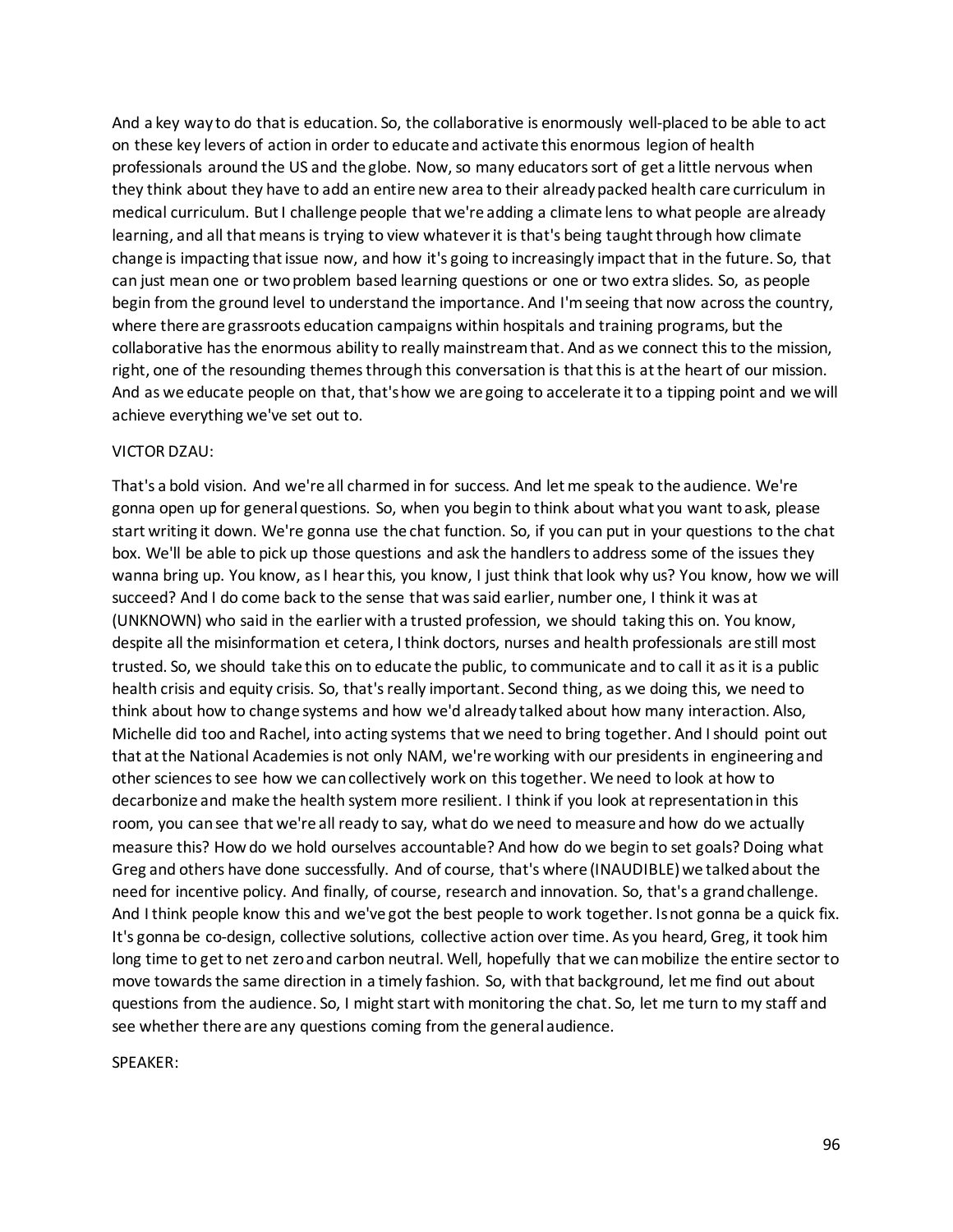The first question that we have is the following, will reforming regulatory policies be in scope to facilitate change? Many health leaders point to regulatory barriers to reform. For example, they cannot make changes to their products or processes since regulators require single use products.

## VICTOR DZAU:

Yeah, this is a question, Michelle, particularly your sector has brought up, right? We're ready to make changes in innovation and doing new product, new packaging. But the regulatory, shall we say, hurdle's high. And it's also very costly. Is there any way to incentivize this? I wonder, Rachel, if you can think about in HHS obviously, FDA and many other agencies are involved with this. Any thoughts on this?

### RACHEL L. LEVINE:

So, yes, I think that we will need regulatory change. And I think that we'll need legislative changes as well in order to maximize our success. So, this has to be a public-private partnership. Each aspect can't do it alone and at HHS and other departments as well, we'll need to look at a lot of our regulations that are contributing to the problem. And then probably be able to pull those levers to be able to incentivize decarbonizing not only the health care sector, but other aspects of our economy, and then to incentivize that decarbonization. So, yes, I think that we're gonna have to have a really close look. And that includes, as you mentioned, CMS regulations. That would include FDA regulations. So, really across our departments and across the administration.

# VICTOR DZAU:

Thank you. Michelle, can you share with us some of your experience in this? What do your members say?

# MICHELLE MCMURRY:

Well, I think it's so amazing to have Dr Levine make that commitment 'cause it's really important. You know, one of the things that's gonna be critical is that we not just look at this as a US focused issue, but that we also use the US leadership to drive global regulatory harmonization. You know, I was responsible for a team that had to get medical products into 150 markets and sometimes navigating your way through all of those regulatory systems could take five to seven years. So, you imagine a change in manufacturing that then needs you to reapply for FDA approval or the analogous approval in other countries. And you're talking about incredible time and expense and most importantly, patients waiting on those innovations. And so this is an amazing opportunity for the US to step up and lead and push for a harmonized approach to a pragmatic solution.

### VICTOR DZAU:

Thank you. Another question.

### SPEAKER:

Next question, how can health systems and hospitals support its workforce to develop deep an organization changing climate resilience and expertise? How can this start even earlier in health, professional education and training?

### VICTOR DZAU: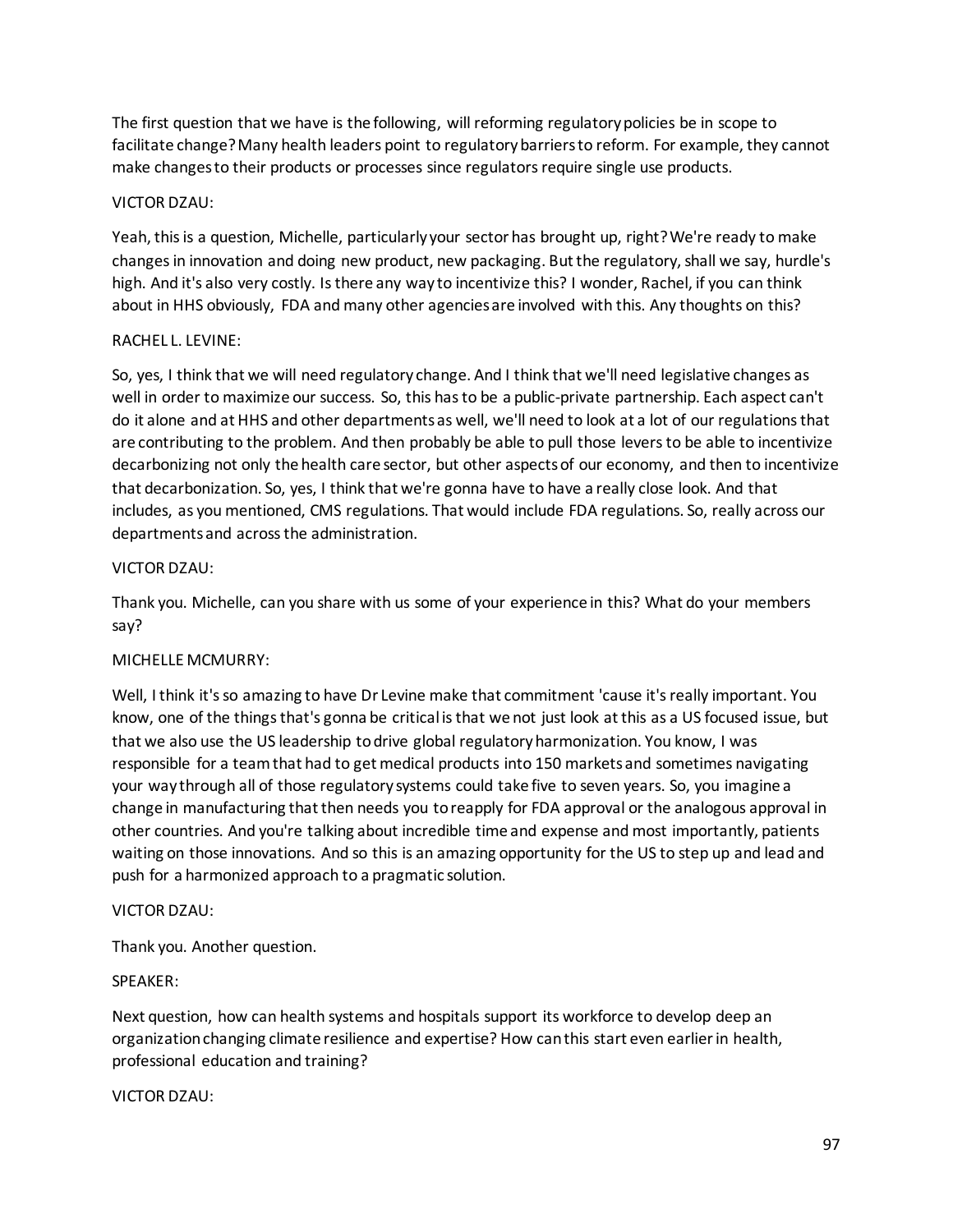Seems to me, I should direct this question to Renee and also to Greg. Renee, you want to take this on?

#### RENEE N. SALAS:

Happy to. Yeah. I mean, I think first and foremost, to engaging people within the institution, bringing them to the table, bringing communities to the table. It is so important for, bring everyone in at the ground level, and so as we think about this transformational change, it's the grassroots cannot be stressed enough, at least from my perspective. And so being able to harness these individuals in order to motivate them and empower them to help develop that collective path forward. I mean, they can then go off and exponentially help to further incorporate education into earlier into training programs and sort of beyond. So, it's this activation army, so to speak, that is being created. And I think that is essential within institutions in order to, given the scope and the unprecedented nature that our response has to meet.

#### VICTOR DZAU:

Greg, what do you think?

#### GREG A. ADAMS:

I think well said. I would add to that, that you know, part of what we wanna do is to connect the dots for people and connect the dots for our employees and connect the dots for our communities. So, we're on a journey of looking at our quality outcomes through the lens of ethnicity and race. We're on a journey to look at how do we bring into kind of the care planning for our patients and our members. The social needs that they have and understand how they're impacting their health. And I think, you know, this issue of climate change and what it is doing environmentally, I think we've got to connect that to what we do. I mean, I mentioned in terms of our mission, but it is about you can't bring health to an individual or community without owning this. And so connecting the dots, helping people understand it in terms of it being a core part of how we're going to deliver care and how we're going to advocate going forward. So, (INAUDIBLE) I think Renee and then the education, but I do think there is something about all of these things going on. They're all big. They're all connected. And so are beginning to frame this in a way that people see, understand and really get that it is quarter of what we do.

### VICTOR DZAU:

Well, is it an important (UNKNOWN), we talk about the equity issue that Rachel, you know, she's created this office for Climate and Health Equity, and she's talked about their plan of how to reach the community? But I think we all are part of the community, right? As been pointed out. And so how do we all work together? Rachel, help us think about how you would like us to work along with you. I mean, each one of us have a community, whether it is in the clinical care arena or whether it's in the research arena, et cetera. But more importantly, I think each one of us should also recognize the importance of working with marginalized communities. How can this collaborative be helpful to you?

### RACHEL L. LEVINE:

Well, the clarity of this is absolutely critically important. This as I mentioned, you know, government's not gonna be able to just do this. This is gonna have to take an extensive public private partnership with the health care sector, with hospitals, with health systems, with the biotech companies, with education, as you are all mentioning. It's really not take us all working together for us to be successful. But I have to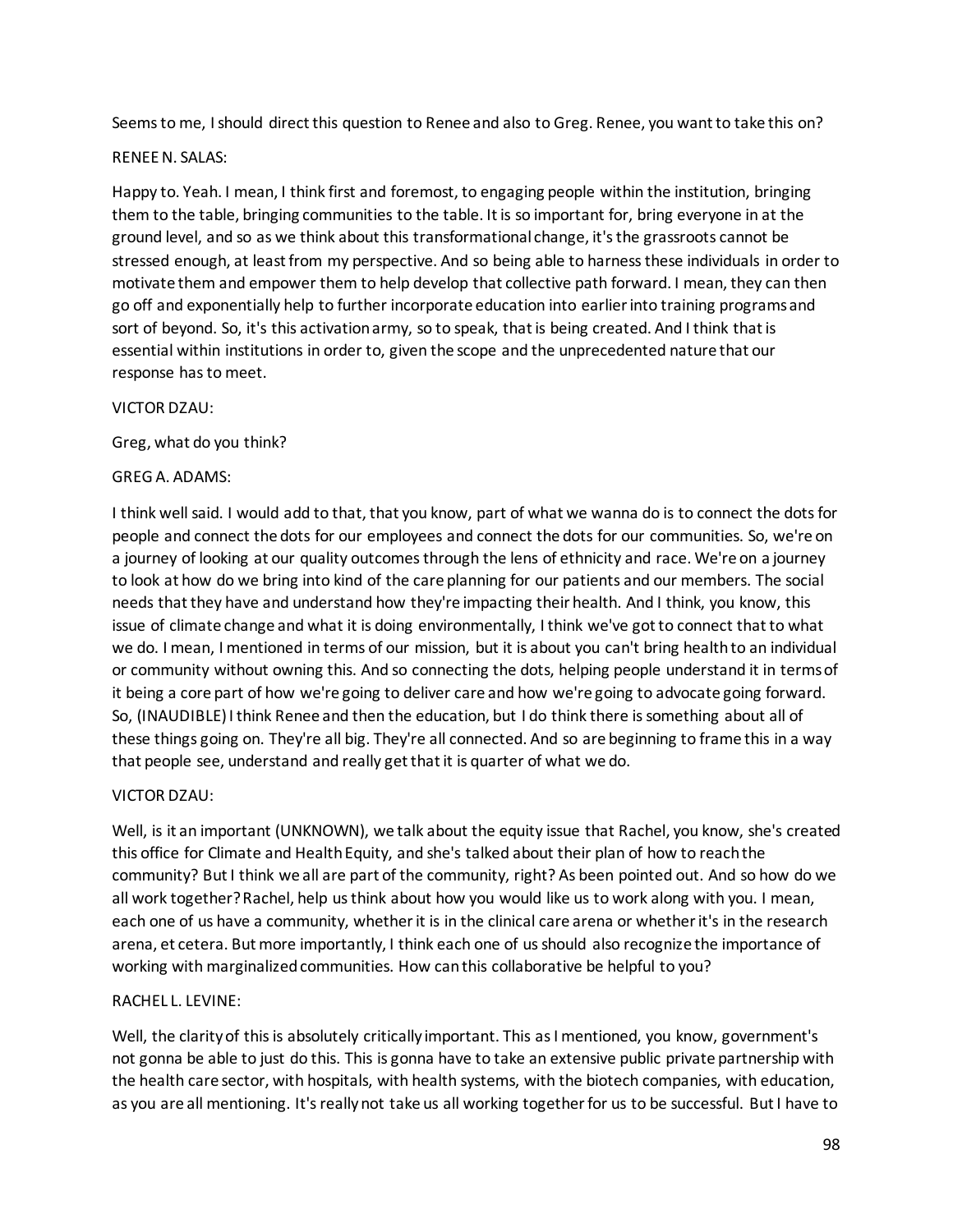emphasize, I think health equity has to crosscut everything that we do. And so, we're really trying to do that is really a priority of the secretary. Priority for my office as well, is that we want to look at every division at Health and Human Services with that health equity lens. So, that would include, you know, everything at CMS. I mean, looking at health equity, everything at FDA. NIH, they have a whole initiative in terms of health equity and so for this initiative, you know, there are populations that are already being far more impacted by climate change than others. So, take the heat emergencies that we saw in the southwest. We had heat emergencies in the northwest, you know, it was 105 degrees in Seattle. Well, if you are fortunate enough to have a great air conditioner in your home and in your apartment, then you're gonna be much less impacted than if you're just trying to open the window. And that's just a simple one. If you are in New Orleans and the Hurricane Ida hits, not everybody has the opportunity and the resources to be able to evacuate. They can't evacuate. They might have to stay. And we saw, certainly with Katrina and also somewhat with Ida, how different communities were more impacted than others. So, we have to bring this health equity lens. And I think that your collaborative to the National Academy Medicine is the perfect vehicle with which to initiate that and to carry that forward.

### VICTOR DZAU:

So, our plan is to actually have equity working group and we plan to bring in lived experience. So, not only have we done a lot of work in this area in African medicine and equity addressing structural racism, but we wanna bring in lived experience. So, you have a voice and tell us about what we need to do in order to address some of the big disproportionate issues in the community. So, thank you really very much. Howard, any thoughts on this area or any related areas?

### HOWARD FRUMKIN:

Well, on the education issue, Victor, I was just going to mention for those interested that there is a great compendium of educational materials at the Global Consortium on Climate and Health Education at Columbia's Mailman School of Public Health. So, those who would like to initiate educational efforts can find down lots of resources there if they'd like them.

VICTOR DZAU:

Yeah.

# HOWARD FRUMKIN:

But also I mentioned the importance of encouraging activism and aspirational thinking in our young people. In so many institutions its students who push for the courses and the training in this area, we need to encourage that student energy. It's a powerful resource. Yeah. You know, it's been pointed out to us many times through our planning and particularly from Philip Pizzo and the co-chairs of the Grand Challenge, that inter-generation communication education's really important, right? And mobilize the younger people. So, that's also on our radar screen as well. Let's take another question from the audience.

### SPEAKER:

Next question, we've heard about the critical need for quality metrics. Could you speak further to the gaps in current metrics and how the Action Collaborative is adjusting this. Further, Renee, could you perhaps speak further on the metrics agreed upon by The Lancet countdown project?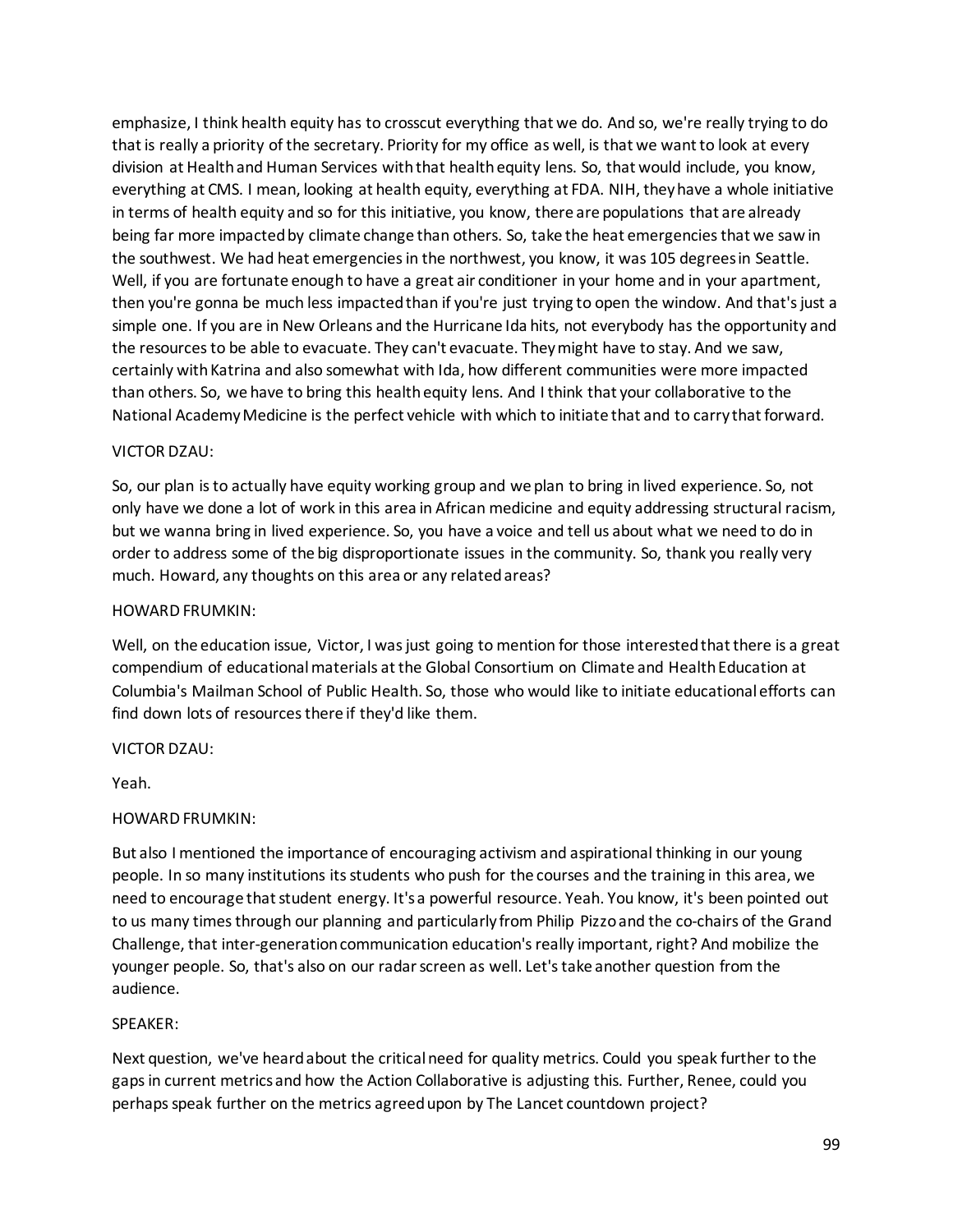### VICTOR DZAU:

OK, so let's start with Don first. Don, you're the most extreme person, the king of metrics. Think about how do you wanna answer this question?

#### DONALD M. BERWICK:

I won't agree to the title, but you know, in our 100,000 Lives campaign, which has immobilized 3,100 hospitals were

(INAUDIBLE) patient safety in 2004. Our motto was, I'm not just a numbers, soon is not a time. And I think we might want to import that motto here. We've got to get going. Time is wasting and time is not a number. It helps everyone to say, let's take that hill. You have to name the hill. It's not a control move. It's not a matter of beating up on people, it's just deciding what you're gonna do. And that will take the form in this collaborative of I think, as I said, earlier, specific metrics of carbon reduction, the specific metrics (INAUDIBLE) use at a minimum. I defer with other experts. A small number. It's inspiring to do that, and so I think we should treat it as an asset, not as a battering ram. I also want to emphasize really strongly that if we only use metrics, if we only use battering rams or incentive, we will miss the point. We'll miss two points. Point number one is, we'll miss the importance of supporting the industry through the industry's true knowledge. Like what do we do? OK, I'm with you now. Tell me what to do? And I really look forward to that part of this project.

VICTOR DZAU:

Yeah.

### DONALD M. BERWICK:

The other is back to what Howard said. I think we're gonna strike oil for you this, right? I think the hard part will be in the boardrooms and the executive suites. But I think the workforce we want to do this, especially the young workforce. We've heard in the other work, you're doing, Victor, about the importance of the demoralization of the workforce right now. This crisis of confidence and buoyancy. I think out there there are millions of healthcare workers who want to help save the planet. I think a lot of them are youth and we need them. And I think what Howard said is absolutely (INAUDIBLE), if we treat it as just holding their feet to the fire of metrics as an incentive, we're missing the point. This is metrics as release a (INAUDIBLE), say, hey, everybody (INAUDIBLE) I think it's pretty exciting possibility.

### VICTOR DZAU:

I think that's what Michelle is hearing from her workforce as well. I think there's so many young people entering the workforce and private sector who also want to look at mission of their business and how they do public good. So, I know that for sure. So, Renee, you we want a quick answer to that question.

#### RENEE N. SALAS:

Yeah, well, it's a wonderful plug, mark your calendars. The 2021 Lancet Countdown report is being released Wednesday at 6:30pm Eastern Standard Time, And The Lancet Countdown is a international research collaboration that tracks how climate change is harming health across the globe and how to put health central to our response and how mitigation have health co-benefits and how we need to frame our adaptation and resiliency. But it also looks at economic and policy and public engagement. So,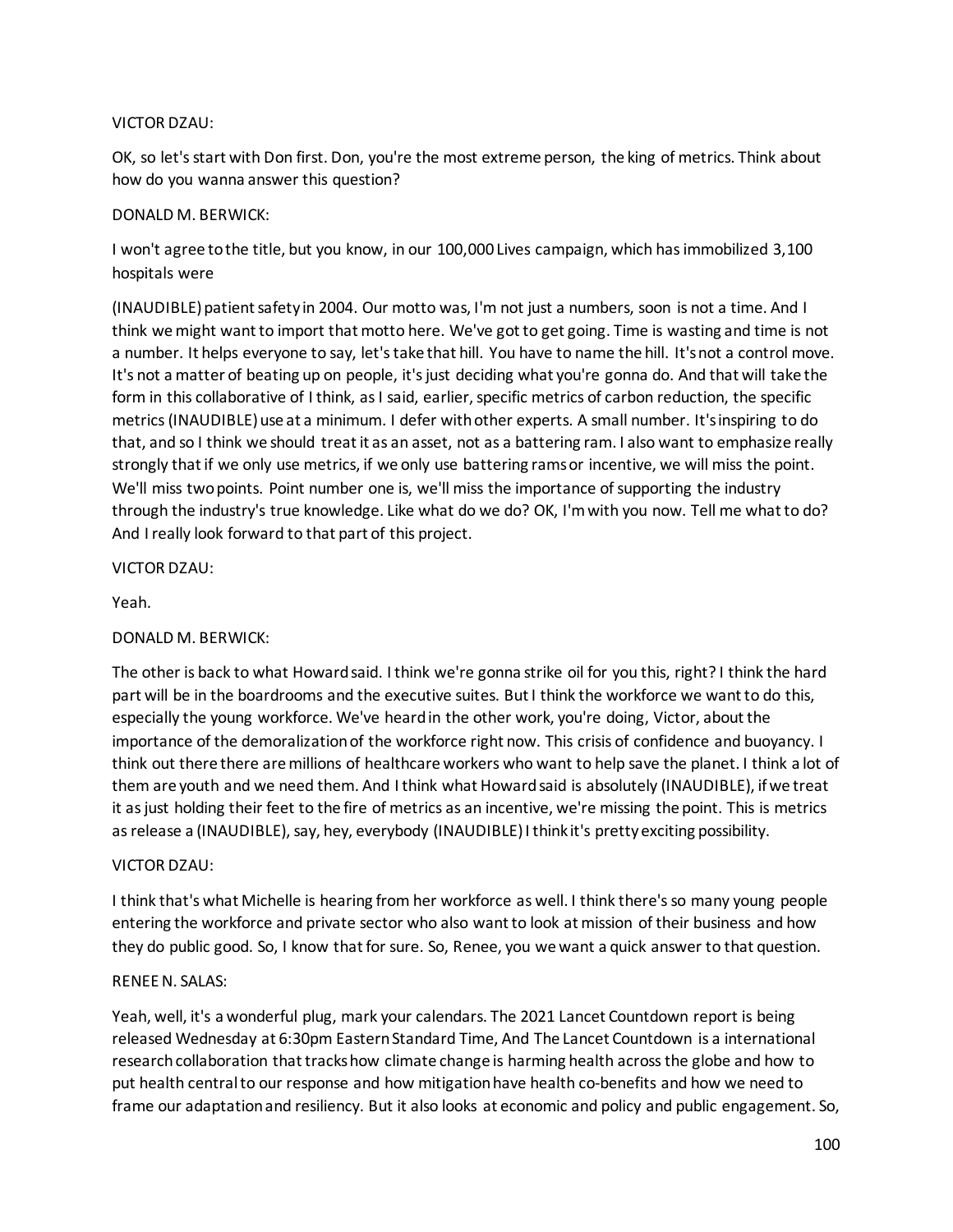it's across that spectrum. And as has been brought up, I mean, right now, these indicators are really targeted globally at what can be measured because any indicator has to be able to represent the globe itself. And as we know, there are data limitations in certain aspects of the world.

## VICTOR DZAU:

Yeah.

# RENEE N. SALAS:

But there is enormous potential here in the US to create nationally tailored ones that act at these very levers that we're talking about.

# VICTOR DZAU:

Well, I had just a fabulous time talking to all of you. Let me end with a lightning round, ask you each one to just say, name the one or two priorities you like to see the collaborative, the grand challenge accomplish and how can in fact, all of us work towards those? So, let me begin with you, Renee. So, you're still on the Zoom in my radar screen.

# RENEE N. SALAS:

I reiterate that there is a coalition of the willing that is present right now that just needs a way to engage. So, activating this army of individuals across the United States that want to act because it is aligned with our mission. And that includes communicating optimally and ensuring that we are educating in a way that accelerates us towards the change we need. Thank you, Greg.

### You are muted.

# GREG A. ADAMS:

(INAUDIBLE) Howard, I didn't know. I think Don's comment about climbing the hill and how do we measure climbing the hill is really important. I think the second thing I would say is really kind of owning this and the kind of the connecting the dots in terms of equity, health care outcomes and our trusted voice being out there in a very visible and precise way. So, communication and measurements.

### VICTOR DZAU:

Thank you, Howie.

### HOWARD FRUMKIN:

I wanna close by talking about hope and despair. It's all too easy to succumb to despair when you think about climate change, and too many of our young people are doing that. But we need to be about propelling hope first because hope is good for health. So, if we care about health, we have to care about hope. Hopeful people are healthier, hopeless people are less healthy. Second, because hopeful people take action and we need action at a time like this. And finally, because there's a lot of empirical basis for hope, there's no evidence that we've lost this fight and there is a lot of good news out there. Photovoltaic energy cheaper than ever, batteries more advanced than ever, young people more active